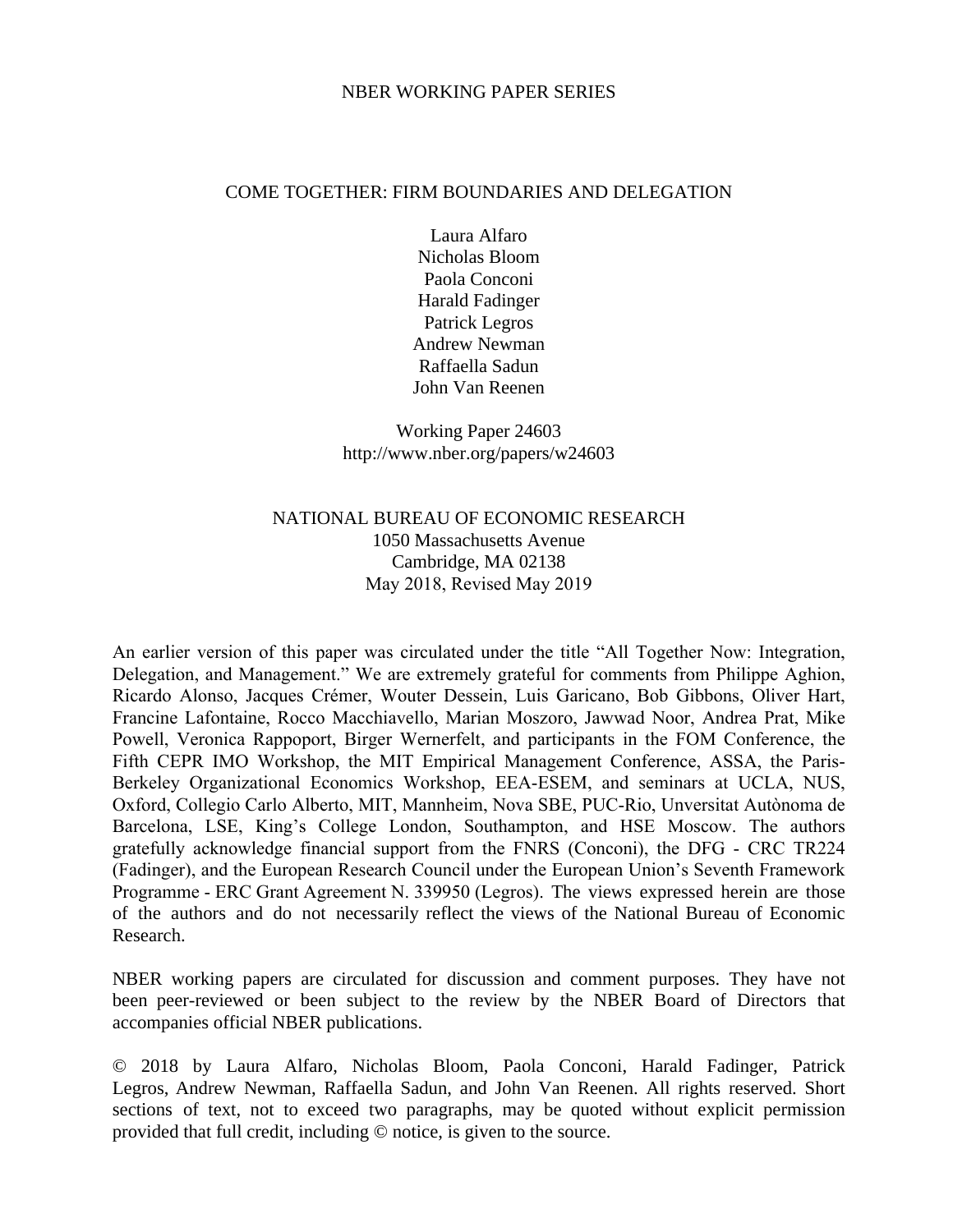Come Together: Firm Boundaries and Delegation Laura Alfaro, Nicholas Bloom, Paola Conconi, Harald Fadinger, Patrick Legros, Andrew Newman, Raffaella Sadun, and John Van Reenen NBER Working Paper No. 24603 May 2018, Revised May 2019 JEL No. D2,L2

#### **ABSTRACT**

Little is known about the relationship between firm boundaries and the allocation of decision rights within firms. We develop a model in which final good producers choose which suppliers to integrate and whether to delegate decisions to integrated suppliers, when they are ex-ante uncertain about their ability. In this setting, integration has an option value: ownership rights give producers authority to delegate or centralize production decisions, depending on the realized ability of suppliers. To assess the evidence, we construct measures of vertical integration and delegation for thousands of firms in many countries and industries. Consistent with the model, we find that (i) integration and delegation co-vary positively; (ii) firms delegate more decisions to integrated suppliers of more valuable inputs; and suppliers are more likely to be integrated if (iii) they produce more valuable inputs and (iv) operate in industries with greater productivity dispersion.

Laura Alfaro Harvard Business School Morgan Hall 263 Soldiers Field Boston, MA 02163 and NBER lalfaro@hbs.edu

Nicholas Bloom Stanford University Department of Economics 579 Serra Mall Stanford, CA 94305-6072 and CEP, and CEPR and also NBER nbloom@stanford.edu

Paola Conconi ECARES, Université Libre de Bruxelles Avenue F.D. Roosevelt, 42 1050 Bruxelles - Belgium and CEPR and CESifo pconconi@ulb.ac.be

Harald Fadinger University of Mannheim Department of Economics L7 3-5, D-68131 Mannheim, Germany and CEPR harald.fadinger@uni-mannheim.de

Patrick Legros ECARES, Universite Libre de Bruxelles CP114 50 avenue Franklin Roosevelt 1050 Brussels BELGIUM and Northeastern, and CEPR plegros@ulb.ac.be

Andrew Newman Boston University Department of Economics 270 Bay State Road Boston, MA 02215 and CEPR afnewman@bu.edu

Raffaella Sadun Harvard Business School Morgan Hall 233 Soldiers Field Boston, MA 02163 and CEP, and CEPR and also NBER rsadun@hbs.edu

John Van Reenen Department of Economics, E62-518 MIT 77 Massachusetts Avenue Cambridge, MA 02139 and CEP, and CEPR and also NBER vanreene@mit.edu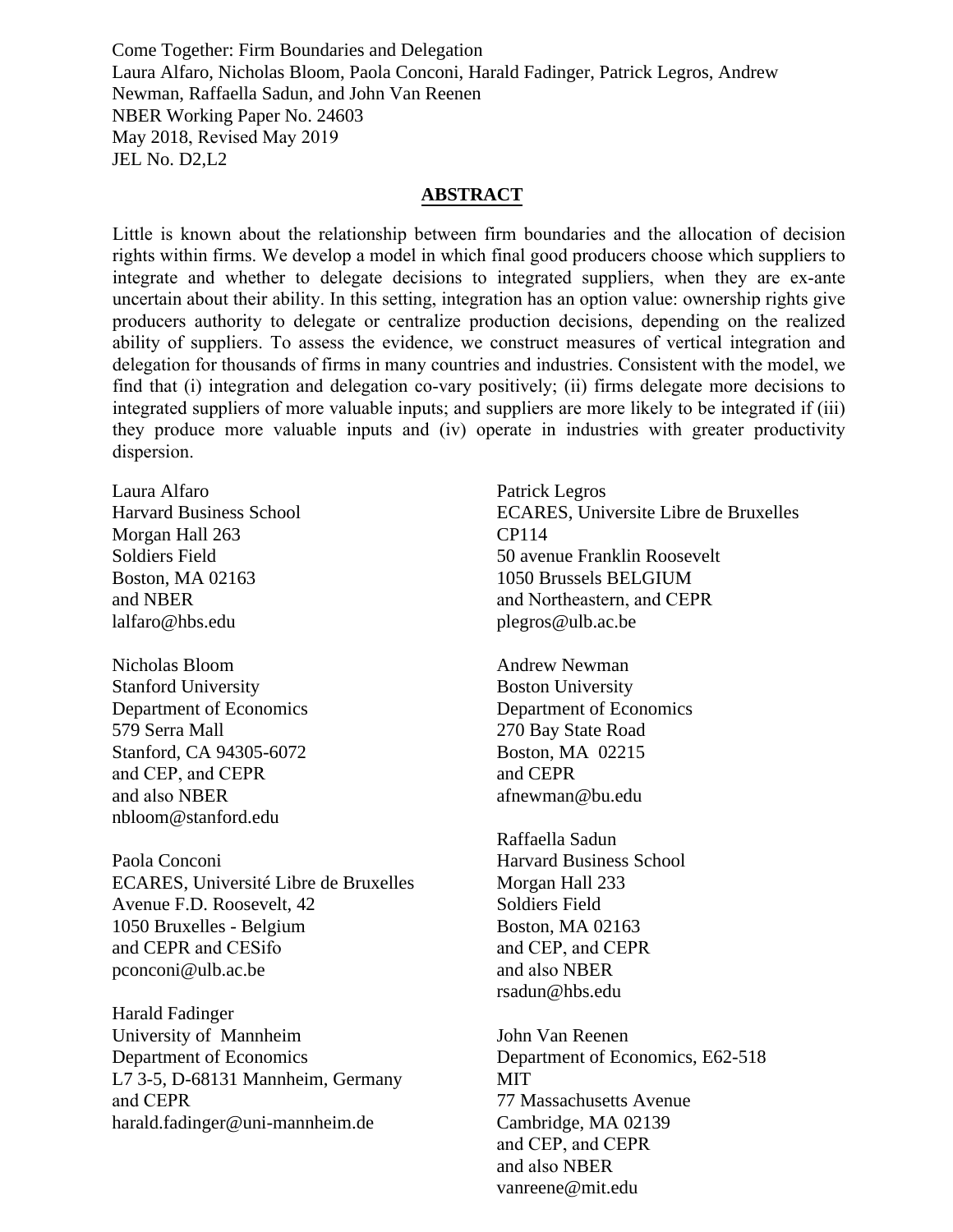# 1 Introduction

Why do firms integrate suppliers? A key benefit, of course, is to have control over production decisions: in the presence of contracting frictions, ownership rights allow top management to improve productive efficiency by imposing costly investments on suppliers, such as adjusting their inputs, re-training, or even relocating their plants.<sup>[1](#page-2-0)</sup>

Equally compelling, if less appreciated, integration confers greater control over the firm's internal organization. Among the residual decision rights bundled with owning an asset is the ability to re-assign its use or control to others. Top management can seamlessly re-allocate decision-making to or from the suppliers that the firm owns, particularly in response to new information. If a supplier turns out to be highly informed or capable, delegating production decisions to him is an option. If instead the supplier emerges as less competent, management can choose centralization, making those decisions itself. An independent supplier, by contrast, always maintains control as part of his ownership rights. Firm boundaries and the allocation of decision-making inside the firm are thus intrinsically linked.

The "control over control" that comes with ownership helps guarantee the firm a minimum quality and quantity of inputs, and thereby introduces a novel mechanism of "supply assurance" as a rationale for integration: the advantage of ownership is not so much that it can be used to force a supplier to provide an input that he might otherwise sell to someone else, but that it allows the firm to deploy control to the party best suited to using it. Outsourcing offers no such flexibility.

Failure to appreciate the interdependence between the interim allocation of decision rights and the extent of the firm boundaries can be disastrous, as Boeing's infamous 787 Dreamliner fiasco starkly illustrates. Boeing outsourced the design and manufacture of key components of the 787 (e.g., fuselage, wings, stabilizers) to independent suppliers. Unprecedented problems in design and compatibility ensued, often due to poor quality sub-components, which led to years of delivery delays and billions of dollars in cost overruns.<sup>[2](#page-2-1)</sup>

Despite their evident connection, the interplay between vertical integration and delegation has scarcely been explored. This paper brings these twin organizational design decisions together, both theoretically and empirically. It first develops a model to jointly study vertical

<span id="page-2-0"></span> $<sup>1</sup>A$  well-known example is the acquisition of the Fisher Body by General Motors, which relocated the auto-</sup> body production facility close to the GM Buick factories in Flint, Michigan.

<span id="page-2-1"></span> $2$ In sharp contrast to Boeing's prior practice of providing all designs and performing intermediate as well as final assembly, the change of ownership structure left each major supplier with responsibility "for managing its own [sub-component] subcontractors," which "operated largely out of Boeing's view." Resulting delays ran to 40-months, and overruns to more than \$10 billion. Part of Boeing's remedial reorganization for the Dreamliner was to acquire some of the major suppliers in order to have more direct control on the production of its inputs (see Tang and Zimmerman, 2009; Zhao and Xu, 2013; and McDonald and Kotha, 2015).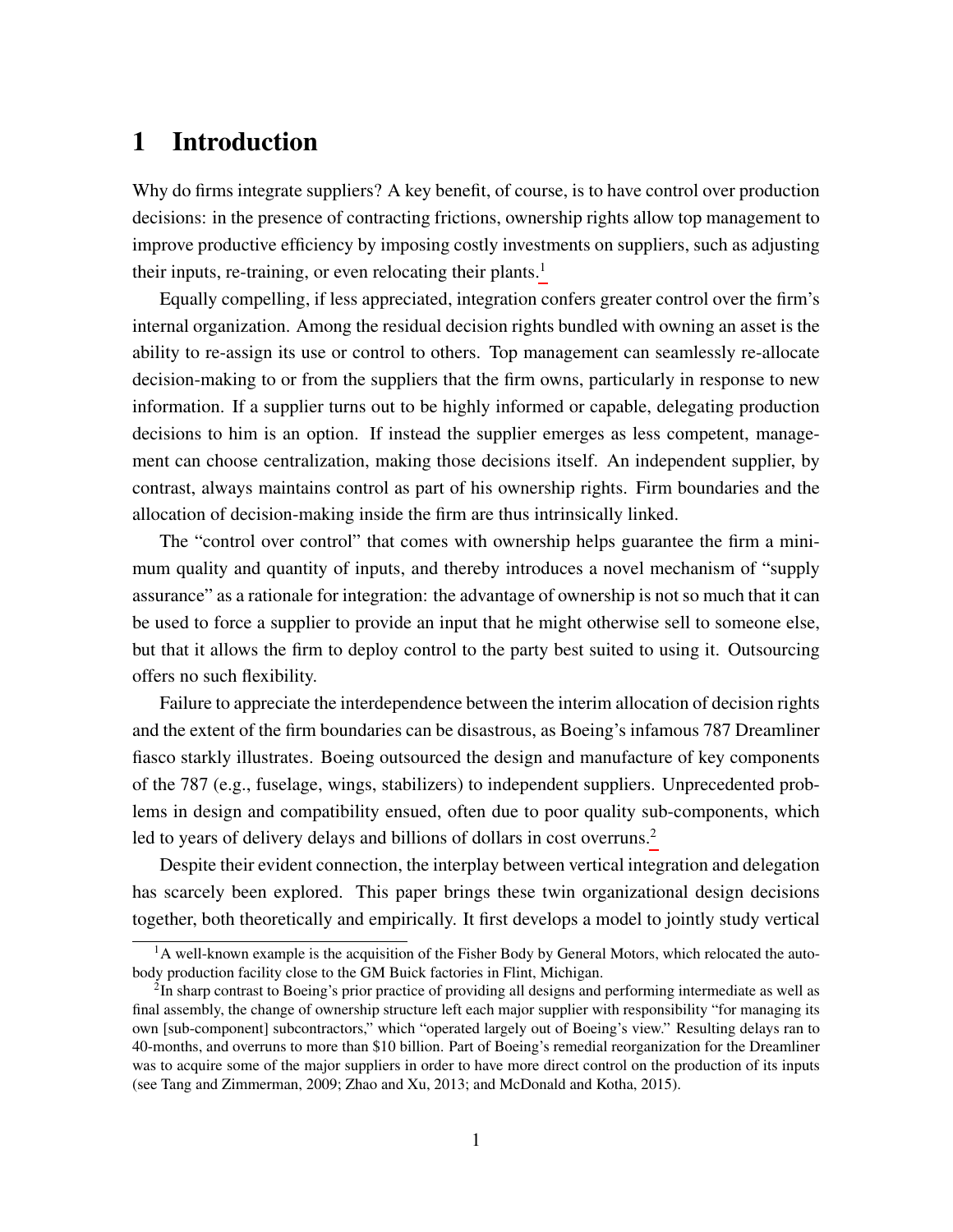integration and delegation. It then assesses the evidence in light of the model, combining information on vertical integration and delegation for thousands of firms in multiple countries and industries.[3](#page-3-0)

In the theoretical model, firm boundaries and the internal allocation of control are endogenous, the result of optimizing behavior by a headquarters (HQ) producing a final good. HQ has an exogenous "productivity," interpretable as a measure of entrepreneurial ability, or product demand. Production of the final good can use "generic" or "adapted" inputs. Inputs (e.g., the seats in an airplane, or a section of its fuselage) are more valuable if they are tailored to the final product (e.g., planes intended for sale to different carriers need different seats, which in turn vary by class of service; fuselage parts must be mutually adjusted with utmost precision in order to assemble a functioning aircraft). The nature and means of such investments are often difficult to specify contractually, because they are complicated to fully describe and often obscure until late in the course of production.

If the transaction is at arms length, HQ has neither contracts nor authority to see the investments through, so only the generic version of the input is feasible. By contrast, if the supplier is integrated, HQ can exercise authority to elicit adaptation investments from the supplier. Generic inputs rely only on the supplier's direction to produce, while adapted ones require coordinated follow-up investments by both HQ and the supplier. HQ and integrated suppliers have different views about how to carry out the adaptation process.<sup>[4](#page-3-1)</sup> The supplier has low variable stakes in the enterprise profit, but bears private costs of investments. HQ is the main residual claimant on profit, but also bears some investment costs.

HQ first chooses which of its suppliers to integrate. She is ex-ante uncertain about the capability of suppliers to adapt inputs and only learns this after she has made the integration decision. At that point, she can decide whether to delegate decision making to integrated suppliers or centralize, retaining control over their production decisions. In the case of a nonintegrated supplier, there is no option to delegate or centralize production decisions, but his capability still plays a role, determining the value of the delivered generic input.[5](#page-3-2)

<span id="page-3-0"></span><sup>3</sup>Though the logic of the model also applies to lateral integration, involving goods sold in separate markets that are complementary either in production or consumption, data limitations make it difficult to construct firmlevel measures of lateral integration: this would require information on firms' sales by product line for narrowly defined industries, which we do not observe in our data.

<span id="page-3-1"></span><sup>4</sup>Tensions about the way operations should be carried out within firms can arise because of differences in background, training, corporate culture, or managerial vision (e.g. Van den Steen, 2005; Hart and Holmström, 2010).

<span id="page-3-2"></span><sup>5</sup>This is a stark, and admittedly highly simplified, depiction: in reality, inputs are often "adapted" across firm boundaries, not just within them. The model could be modified to allow for some adaptation across firm boundaries, at the cost of some complexity. The key point is that integration offers more control than other ownership structures, both over certain key decisions (represented by the initial fixed investment in the model) and the allocation of control over other decisions (represented by the follow-up investments).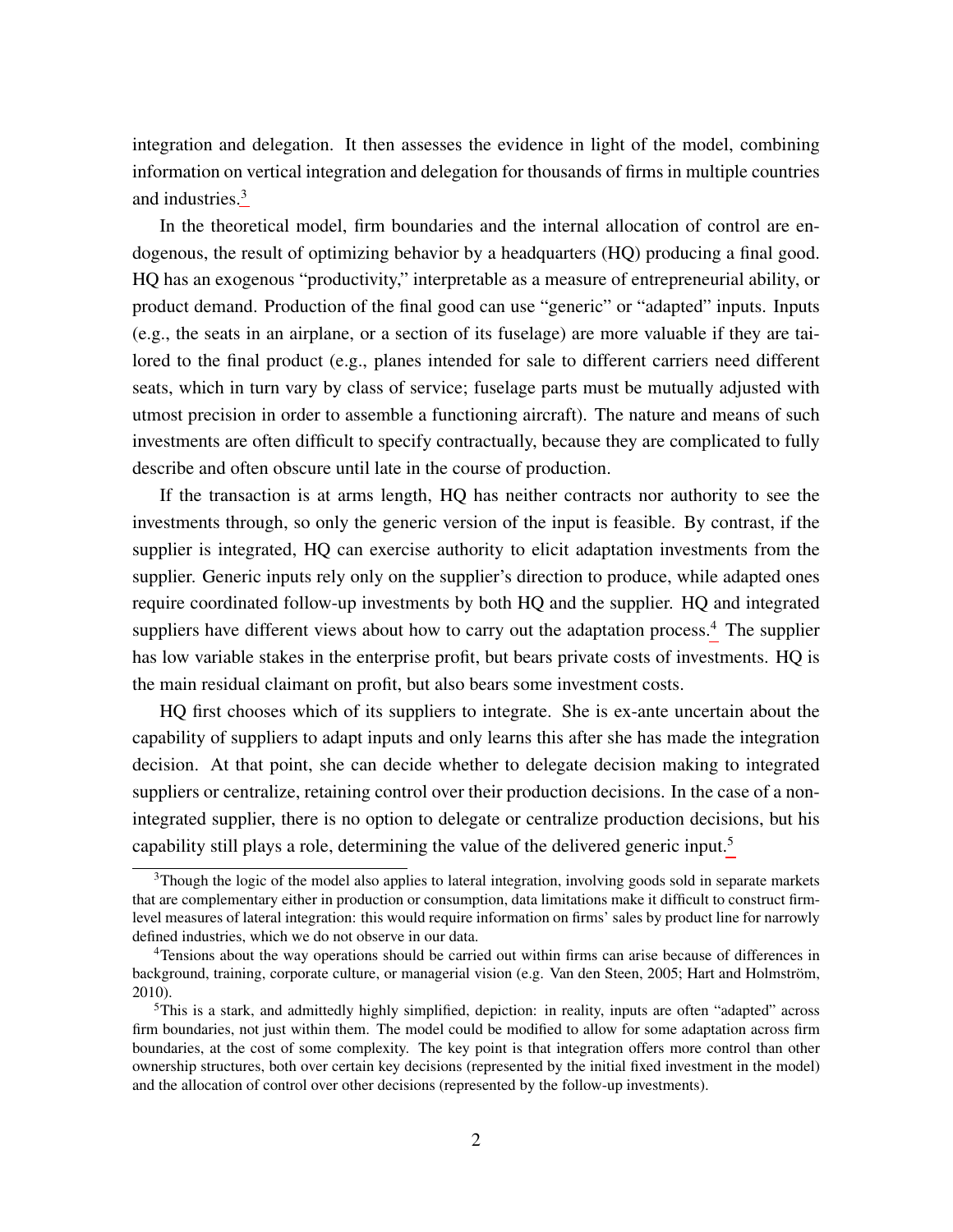Since non-contractibility prevents HQ from internalizing the supplier's costs once the relationship begins, when she retains control, she always chooses the maximum possible adaptation investments for him, regardless of her own productivity or his capability. The cost is that she foregoes the supplier's expertise in case he happens to be highly capable. Delegation takes advantage of the supplier's capability, but there is a cost: an incentive problem generated by the imperfectly aligned interests of HQ and the supplier. Higher productivity attenuates this incentive problem, as the private costs of coordination weigh less heavily relative to the benefits in decision makers' calculations: delegation becomes less costly as productivity rises. Delegation will therefore increase with the productivity of the HQ.

A more productive HQ will also have stronger incentives to integrate suppliers. As HQ's productivity increases, integration becomes relatively more productive than non-integration (both because adapted inputs are more valuable than generic ones, and because of the incentive response of delegation) and the costs of integration decline (because centralization becomes less likely). For a more productive HQ, the efficiency gains of integration are thus more likely to offset the costs, in line with the "value theory" of integration.<sup>[6](#page-4-0)</sup>

Since both the propensity to integrate suppliers within the firm boundaries and the propensity to delegate decisions to integrated suppliers increase in the productivity of the HQ, the first testable prediction is that *integration and delegation should co-vary positively*. This result underscores a fundamental conceptual distinction between delegation and non-integration. Delegation is a non-contractible act of relinquishing control that can in principle be revoked at will by managerial fiat. Non-integration, by contrast, is the result of a formal sale of assets (Baker, Gibbons, and Murphy, 1999). "One-dimensional" organizational models that focus on the allocation of control have a hard time distinguishing between complete non-integration and complete delegation: both would seem to put decisions as far removed from the "center" as possible. From the perspective of such models, it would seem that integration and delegation ought to covary negatively. Contrary to this presumption, the model predicts a positive correlation between them.

The value theory logic also predicts that both *integration and delegation should depend on the value contribution of the inputs*: suppliers that contribute more to enterprise value should be more likely to be integrated; among the integrated suppliers, more decisions should be delegated to those that provide more valuable inputs.

To assess the validity of the model's predictions, we construct firm-level measures of vertical integration, as well as proxies for the extent of delegation within firms. To measure vertical integration, we combine information from the WorldBase dataset on firms' produc-

<span id="page-4-0"></span><sup>&</sup>lt;sup>6</sup>See Legros and Newman (2013, 2017) for the theory and Alfaro *et al.* (2016) for evidence.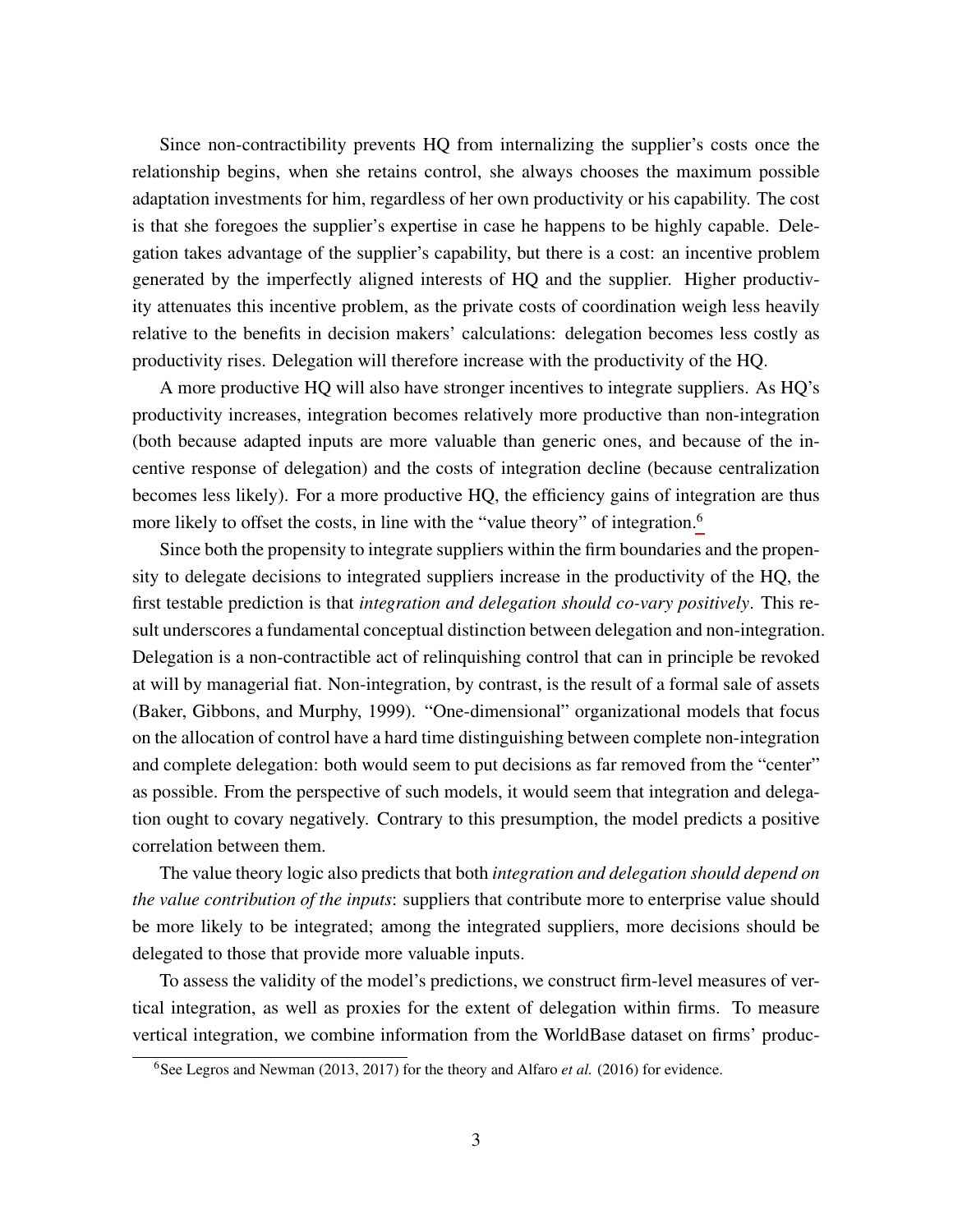tion activities with detailed input-output data to identify integrated and non-integrated inputs. To measure delegation, we use World Management Survey (WMS) data from interviews with plant managers in 20 countries on the degree of autonomy granted to them by central headquarters. In the empirical analysis, we use a matched Worldbase-WMS sample (with data on both decentralization and vertical integration) consisting of 3,444 plants, and a broader Worldbase sample (with information on vertical integration only) containing 6[7](#page-5-0),111 plants.<sup>7</sup>

In line with the key prediction of the theoretical model, we find that plant-level delegation is robustly positively correlated with firm-level vertical integration. This result holds up in the baseline regressions and in a series of robustness checks (e.g., including different sets of fixed effects and controls, using different samples of firms).

The empirical results also confirm the role of the technological importance of the inputs for integration and delegation choices, in line with the second and third prediction of the theoretical model. We find that final good producers are indeed more likely to integrate suppliers of more valuable inputs. Among integrated suppliers, more autonomy is granted to those producing more valuable inputs. In terms of magnitude, our estimates indicate that increasing the input-output coefficient by one standard deviation increases delegation by around 0.05 standard deviations and increases the probability of integration by 0.6 percentage points (which corresponds to a 60 percent increase given the baseline probability of one percentage point).

In the model, integration creates an option value: if a supplier turns out to be of low capability, HQ is able to ensure at least a minimal level of input contribution/quality of input by directing the production process herself; by contrast, if the supplier turns out to be of high capability, HQ can get a higher quality input by delegating the production decision to him. Such an option is not available under non-integration wherein the producer is entirely reliant on the supplier's capabilities. Following the intuition from option theory, this observation suggests that characteristics of the distribution of supplier capability should influence integration decisions. In line with this intuition, we find that the probability that firms integrate a particular input within their boundaries increases with the dispersion in the capability of suppliers in that input industry. In terms of magnitude, a one-standard-deviation increase in our preferred measure of input risk increases the probability of integrating a supplier by around 0.34 percentage points (which corresponds to a 34% increase relative to the baseline integration probability).

We see the theoretical model as a useful benchmark for understanding how elements of organizational design that were previously considered separately may fit together in theory and practice. We believe that this model is a plausible interpretation of the patterns we ob-

<span id="page-5-0"></span><sup>7</sup>The integration and delegation measures are respectively from Alfaro *et al.* (2016) and Bloom, Sadun, Van Reenen (2012).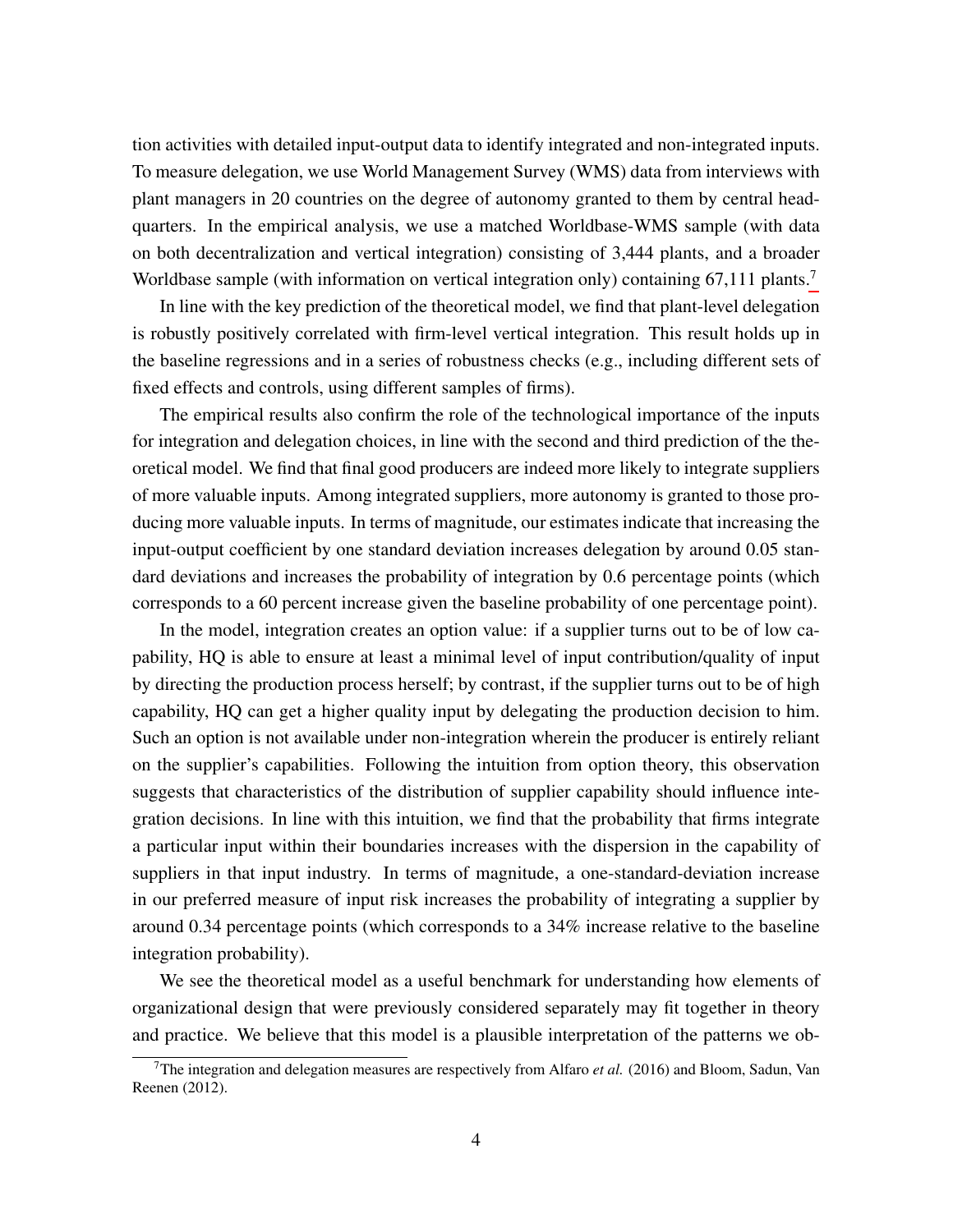serve in the data. We discuss alternative theories that could account for some (but not all) of our empirical findings.

The structure of the paper is as follows. Section 2 briefly reviews the related literature. Section 3 presents the theoretical model. Section 4 describes the datasets and the key variables used in the empirical analysis. Section 5 presents the empirical results. Section 6 discusses alternative theoretical explanations for these results. Section 7 offers some concluding comments about the implications of our findings for the theory of the firm.

# 2 Related Literature

Organizational economists generally agree that the diverse elements of organizational design interact with each other and must work in concert for optimal performance (Milgrom and Roberts, 1990; Roberts, 2007). Yet, the economics of firm organization itself is starkly split into separate divisions (Gibbons and Roberts, 2013). There are theories of what determines the boundaries of the firm. Then there are theories of how a firm organizes itself internally, for example in the degree to which decisions are delegated from top- to mid-level managers.

Although some studies have emphasized the conceptual difference between integration and delegation (Baker, Gibbons, and Murphy, 1999; Hart and Holmström, 2010), there has been little theoretical work to operationalize these differences. And, to the best of our knowledge, there is no systematic empirical work along those lines. Understanding the functioning of complex organizations has become even more important in light of recent studies emphasizing how organization affects aggregate and firm-level performance (e.g., Hortaçsu and Syverson, 2007; Forbes and Lederman, 2010; Bloom, Sadun, and Van Reenen, 2016; Akcigit, Alp, and Peters, 2018).

Our work is mainly related to two streams of literature, which focus on each of the organizational choices we bring together in this paper. First, we build on the vast literature on firm boundaries. Theoretical studies have looked at the technological and contractual determinants of vertical integration (e.g., Coase, 1937; Grossman and Hart, 1986; Hart and Moore, 1990; Holmström and Milgrom, 1991; Hart and Holmström, 2010). The view of integration in our model is similar to that of Williamson (1975), and puts it in the "ex-post non-contractible" branch of incomplete-contracts economics (e.g., the 2002 version of Hart and Holmström, 2010; Aghion, Dewatripont, and Rey, 2002; Legros and Newman, 2008; Dessein, 2014). Another strand focuses on market determinants of vertical integration; beside the value theory papers already mentioned, this includes McLaren (2000), Grossman and Helpman (2002); and Conconi, Legros, and Newman (2012). Earlier theoretical approaches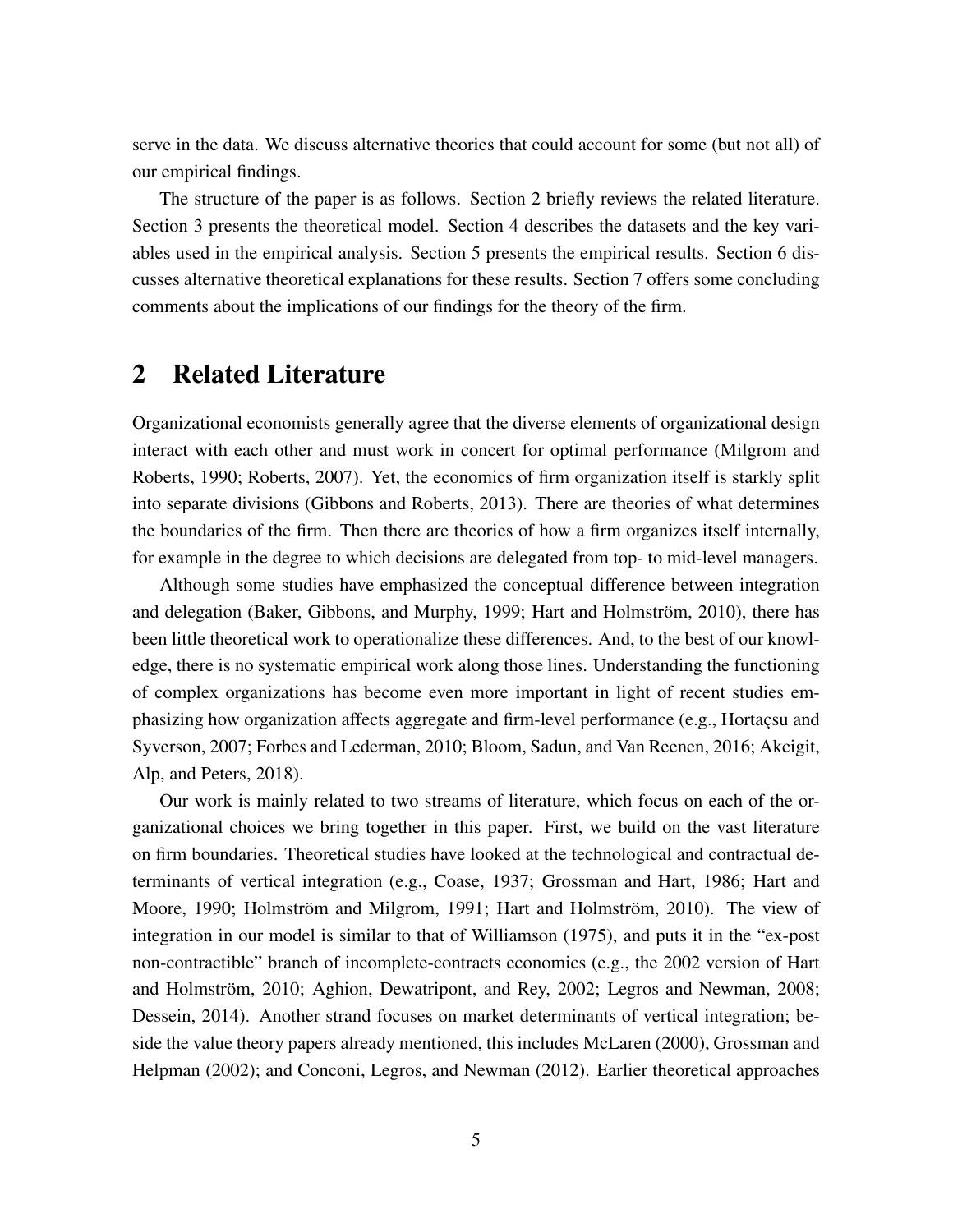include the resource-based view of Wernerfelt (1984), the routines-based theory of Nelson and Winter (1982), and the knowledge-based explanation of Kogut and Zander (1992). Lafontaine and Slade (2007, 2013) provide an excellent overview of the empirical literature on firm boundaries. Some studies have tried to shed light on the determinants of vertical integration using firm-level data within specific industries (e.g., Joskow, 1987; Woodruff, 2002; Baker and Hubbard, 2003), countries (e.g., Acemoglu *et al.*, 2010), or across industries within countries (e.g., Acemoglu, Johnson, and Mitton, 2009), In addition to exploring the determinants of firm boundaries, the literature has examined the consequences of vertical integration. For example, Chipty (2001), Hortaçsu and Syverson (2007), and Forbes and Lederman (2010) study the impact on production efficiency and competition (respectively in the cable TV, ready-mix concrete, and airline industries).

Second, we build on the literature on delegation. Theoretical studies include Holmström (1984), Aghion and Tirole (1997), Dessein (2002), Hart and Moore (2005), Alonso, Dessein, and Matouschek (2008), Alonso and Matouschek (2008), Marin and Verdier (2008), Dessein, Garicano, and Gertner(2010). Much (but by no means all) of this literature views delegation as a means of selecting the best decision by assigning the decision right to (ex-ante) best informed parties; often this helps to incentivize the delegate to become better informed in the first place. In our simplified model of delegation, the assignment of control is a response to (symmetric) information: the (ex-post) most capable (or possibly least time constrained) party gets it. The two approaches are complementary – the adaptation decisions could involve the acquisition of further information – and our approach is mainly for tractability. On the empirical side, contributions include Acemoglu *et al.* (2007), Guadalupe and Wulf (2010), McElheran (2014), Caliendo, Monte, and Rossi-Hansberg (2015), Wu (2017), and Katayama, Meagher, and Wait (2018).

A number of papers have studied pairwise interactions of organizational design elements from the theoretical point of view. Examples include Holmström and Tirole (1991), Holmström and Milgrom (1991, 1994), Dessein, Garicano, and Gertner (2010), Rantakari (2013), Friebel and Raith (2010), Van den Steen (2010), Dessein (2014), and Powell (2015). As far as we are aware, only Baker Gibbons, and Murphy (1999) and Hart and Holmström (2010) consider delegation and firm boundaries together, and only from a theoretical perspective.

As already mentioned, the model builds on the "value theory" of integration. Consistent with the model's predictions, we find that suppliers of inputs that contribute more value to the production of a firm's output, as proxied by input-output coefficients, are more likely to be integrated. This finding is in line with the results of previous studies on firm boundaries (e.g., Acemoglu *et al.*, 2010; Alfaro *et al.*, 2019; Berlingieri, Pisch, and Steinwender, 2018). In this paper, we show theoretically and empirically that input value also affects delegation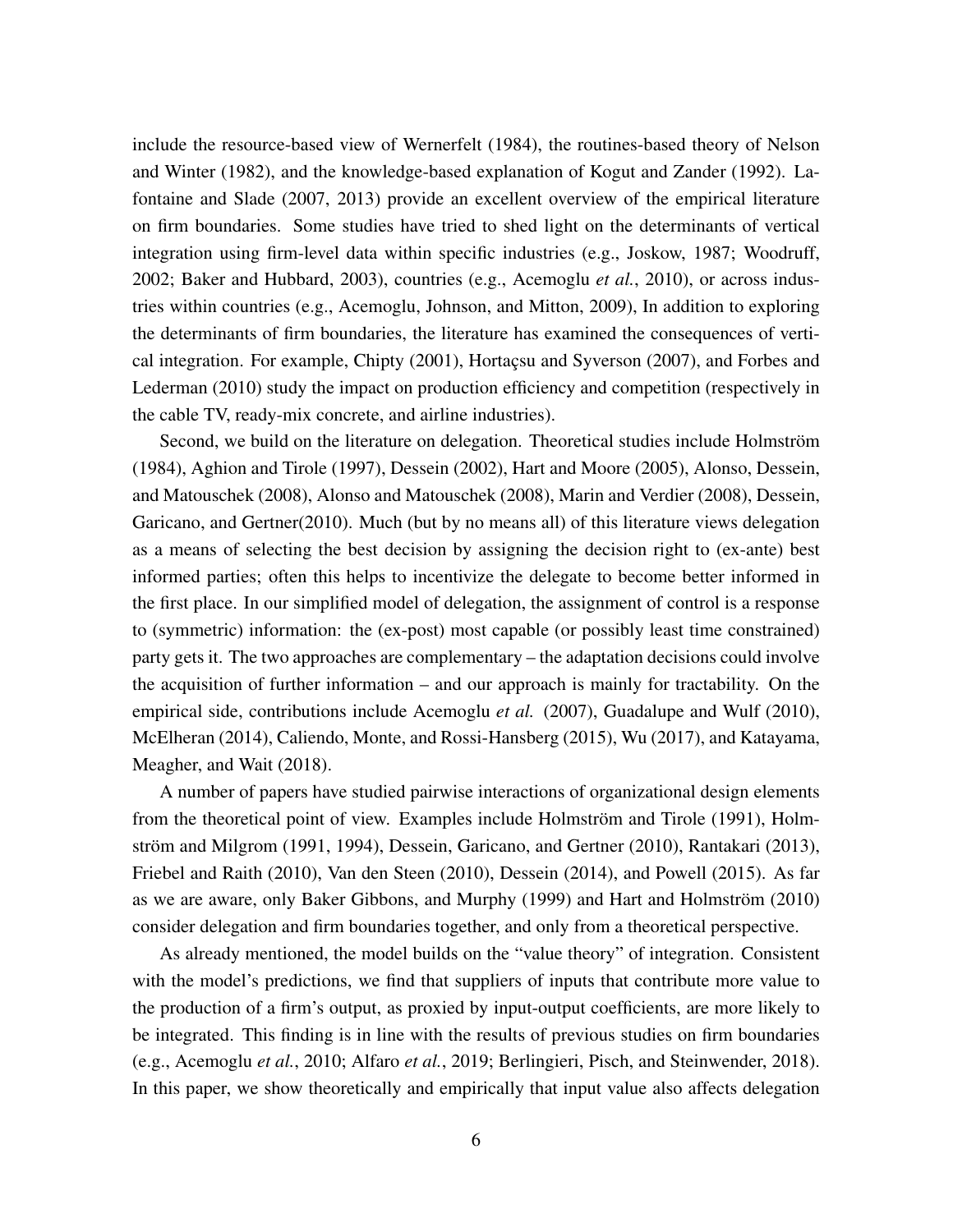choices within the firm boundaries: top management delegates more decisions to suppliers of more valuable inputs.

Finally, our paper is related to the literature on supply assurance motives for integration (e.g., Carlton, 1979; Bolton and Whinston, 1993; Baker, Gibbons, and Murphy, 2002). Those papers tend to focus on demand uncertainty and/or the ability for non-integrated suppliers to sell their inputs to other buyers. The supply assurance in our model derives from uncertainty about the production process, or more precisely, the capabilities of the firm's members to solve attendant problems. In this sense it is related to work on the design of knowledge hierarchies (Garicano, 2000) and referrals (Garicano and Santos, 2004) though in those papers the allocation of control is decided contingently through contracts rather than managerial authority.

# 3 The Model

## 3.1 Production

Consider a production process in which a final good  $j$  is produced with  $n$  inputs indexed by i. An enterprise is composed of an HQ, who produces the final good, and n suppliers,  $S_i$ . HQ has "productivity"  $A > 0$ , an index of the profitability of her product appeal or her entrepreneurial ability. The expected value of the enterprise is

$$
A\sum_{i=1}^{n}\pi_{ij}\mathbb{E}v_{i},\tag{1}
$$

where the contribution of supplier  $i$  depends on the technologically determined value-added share  $\pi_{ij}$  in producing good j, augmented by  $\mathbb{E}v_i$ , the expected amount that is generated by the supplier. As discussed below, this supplementary value will depend partly on whether the input is adapted to HQ's specific needs, as well as on investments and production decisions that are determined by the organizational environment. For now, consider the relationship between HQ and a typical supplier; the index notation is suppressed.

Inputs can either be *generic* or *adapted*. If the input is generic, the value enhancement generated by the supplier is  $v = \lambda y$ , where  $\lambda < 1$  measures the potential gain from adapting the input to the HQ's output (lower  $\lambda$  reflects lower quality of the generic input), and  $y > 0$ is the supplier's "capability," a random variable with distribution  $F(y)$  supported on  $[0, \overline{y}]$  $(\overline{y})$  is possibly infinite; in any case the expectation  $\mathbb{E}y$  is finite). A generic input therefore contributes value  $A\pi\lambda y$  to the enterprise.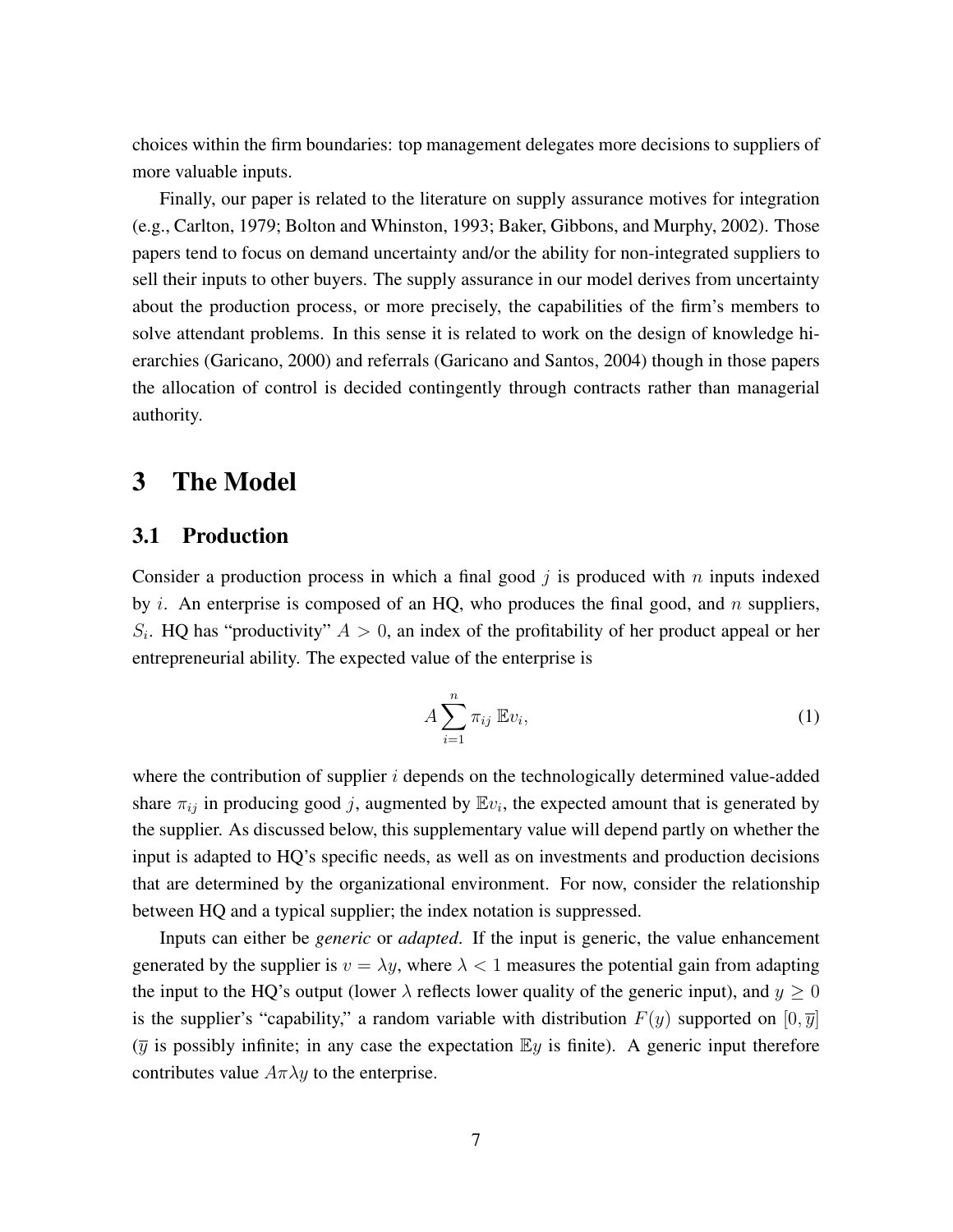To adapt an input, the supplier must first make a fixed investment at private cost  $\phi$ . For example, he may go through lengthy meetings and plant visits to learn about specific features of the final good, take training courses that familiarize him with the final good producer's style, brand or reputation, or move close to the HQ's premises. For simplicity, assume this investment is irreversible: once the process has begun, for better or for worse, the input will be adapted, and reverting to its generic form is no longer possible (little would change apart from some notational complexity if reversal were permitted). After the investment, adaptation involves further actions, such as design and process modifications in response to problems, that are performed by the supplier ( $s \in [0,1]$ ) and by HQ ( $h \in [0,1]$ ). These need to be coordinated for adaptation to be successful. In particular, adaptation succeeds (yields a return) with probability  $p(s, h) = 1 - (s - h)^2$ , and fails (yields zero) otherwise.<sup>[8](#page-9-0)</sup> HQ and the supplier have opposing preferences about how to carry out adaptation and find it costly to accommodate the other's approach (this could be due to differences in background, technologies, or "vision," possibly arising from the fact that they are in different industries). Specifically, HQ has private cost  $(1-h)^2$ , while the supplier has private cost  $cs^2$  ( $c > 0$ ). Hence, HQ prefers the decision to be close to  $h = 1$ , while the supplier likes the adaptation decision to be close to  $s = 0$ . Typically, c would be small, as HQ's practices or brand identity would matter more than that of a small component of her product.

The value of the adapted input depends on who decides which actions to perform. HQ has a capability at producing the input that is normalized to 1. If HQ centralizes decisions, choosing the action s as well as h, the expected contribution from the adapted input is  $A\pi p(s, h)$ . However, if the supplier chooses s, the expected value is  $A\pi yp(s, h)$ , reflecting his capability y. [9](#page-9-1)

Summarizing, let  $\mathbb D$  (for delegation) be the indicator function taking value 1 if the supplier chooses s for the enterprise, and value 0 if HQ does; let  $\mathbb{I}$  be the indicator of whether the initial fixed investment is made. Then the expected supplier contribution is

$$
\mathbb{E}\pi v = \mathbb{I}\pi p(s, h)(\mathbb{D}y + 1 - \mathbb{D}) + (1 - \mathbb{I})\pi \lambda y.
$$

<span id="page-9-0"></span><sup>&</sup>lt;sup>8</sup>This specification provides a simple way to capture coordination problems within firms and is common in the organizations literature (e.g., Dessein and Santos, 2006; Alonso, Dessein, and Matouschek, 2008; Legros and Newman, 2013).

<span id="page-9-1"></span><sup>&</sup>lt;sup>9</sup>The case in which the supplier is permitted to choose h is ruled out; this could be supposed to be technologically infeasible, but it can also be shown that HQ would never choose to delegate the  $h$  decision to  $S$  under the model's payoff and contractibility assumptions.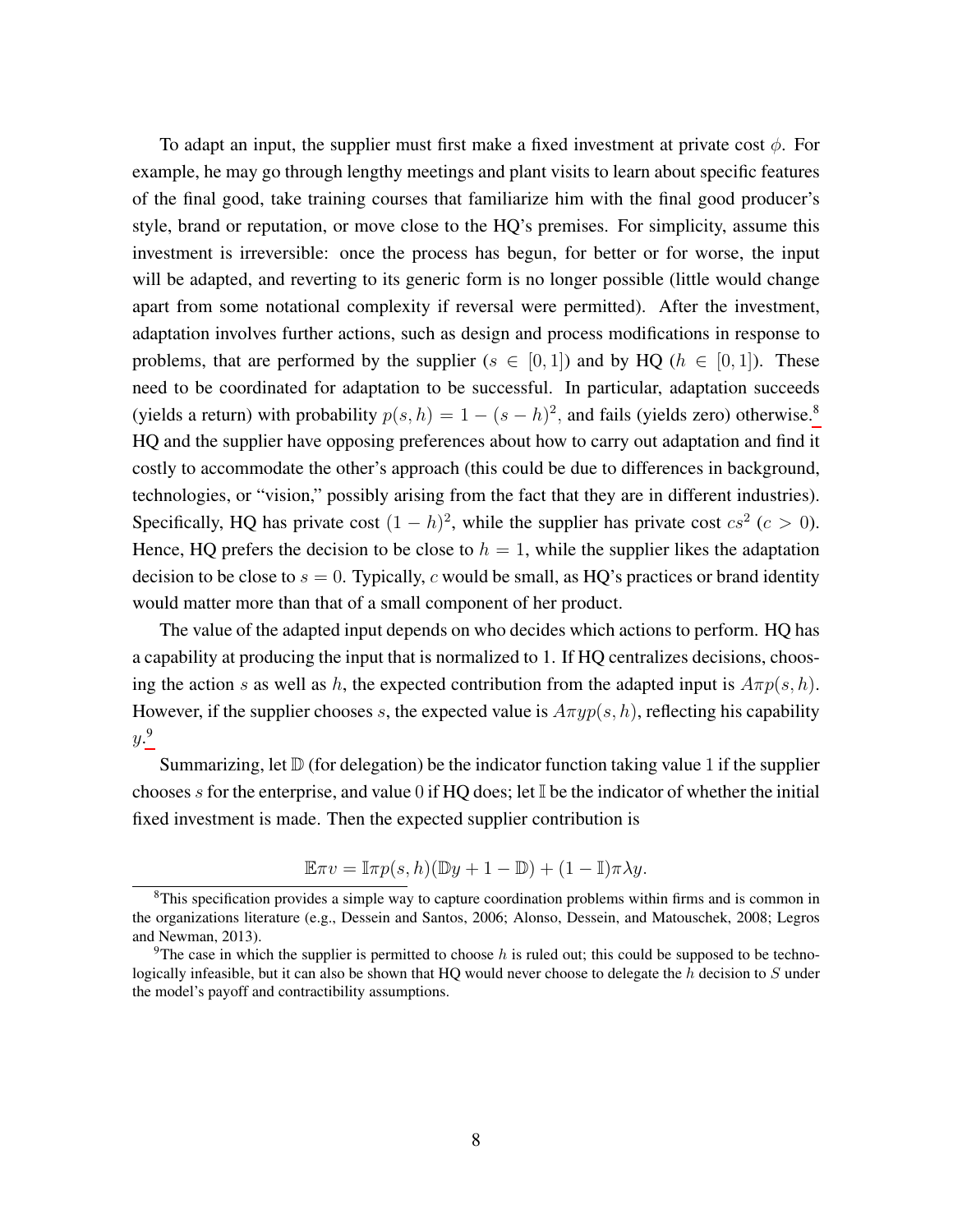## 3.2 Contracting and Timing

Contracting is limited to fixed monetary payments and transfers of ownership. In particular, payments contingent on adaptation decisions or outcomes are not possible (e.g., because they are not observable or, if they are, they are not verifiable by third parties). The identity of the decision maker (hence the delegation decision) is also not contractible. Moreover, only aggregate output, and not the (relatively small) contribution of individual suppliers, is contractible, so that profit shares would provide no meaningful incentives.<sup>[10](#page-10-0)</sup>

Ownership rights are contractible. If the supplier sells his asset to HQ, she gains the right to impose the initial adaptation investment on the supplier. However, she also has the (non-contractible) right to choose the control structure: she can choose whether to centralize (choose  $s$  for the supplier) or delegate (let the supplier choose  $s$ ).

It is assumed that all parties have payoffs denominated in monetary terms, and that all have sufficient liquidity on hand to effectuate any side payments that might be needed to satisfy the distributional requirements among them. Thus, the enterprise will be choosing the organizational structure that maximizes the ex-ante total surplus.

Contracting occurs between HQ and all of the suppliers  $S_i$  simultaneously. First, HQ chooses the firm boundaries, by deciding which suppliers to integrate (the transfer can be interpreted as the asset purchase price in this case). Crucially, when making the integration choice, she does not yet know the capabilities of suppliers in an input industry, only the distribution  $F(y)$ . This assumption captures the fact that at least some aspects of supplier capability (e.g., their ability to solve new problems or carry out particular tasks) are revealed during the production process.<sup>[11](#page-10-1)</sup>

HQ can then invoke the authority garnered from ownership to force all integrated suppliers to make the initial adaptation investment, but she has no such authority over the nonintegrated ones.

After learning the capability of the suppliers, HQ can decide to which of the integrated ones she delegates the adaptation process.[12](#page-10-2)

The timing for a single HQ-supplier relationship is summarized as follows:

1. Contracting: integration decision and monetary transfer.

<span id="page-10-0"></span><sup>&</sup>lt;sup>10</sup> "Budget breaking" arrangements are also ruled out; since HQ makes production as well as control allocation decisions, she cannot profitably serve in this capacity, and third-party budget breaking arrangements are well-known to be vulnerable to collusion or sabotage.

<span id="page-10-1"></span> $11$ This does not mean that HQ has no idea about supplier capability, only that there is some residual uncertainty, represented by the distribution  $F(y)$ 

<span id="page-10-2"></span> $12$ Learning about the capability of non-integrated suppliers may be possible, but as will become clear, is also useless, given that HQ cannot force the initial adaptation investment on them.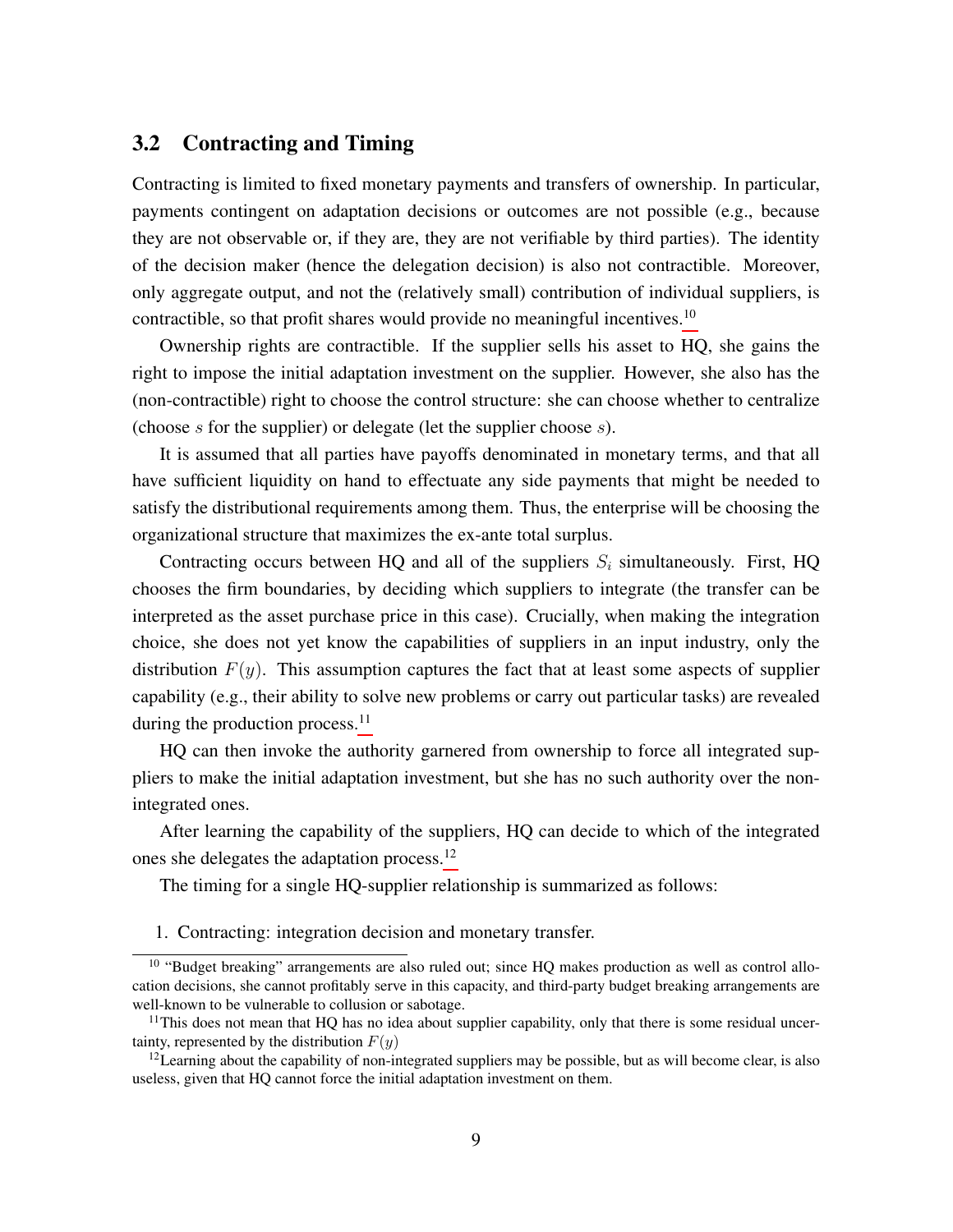- 2. Adaptation investment choice at supplier cost  $\phi$ .
- 3. Supplier capability  $y$  observed by HQ and  $S$ .
- 4. Delegation decision if the supplier is integrated.
- 5. s and h are chosen at costs  $cs^2$  and  $(1-h)^2$ .
- 6. Output is realized.

## 3.3 Ownership Structures

Non-Integration. The supplier has ownership of his asset and will never make the initial adaptation investment, given that he bears the cost  $\phi$  (which is non-contractible), while his continuation value cannot depend on the success of adaptation (also non contractible).

Hence under non-integration there is no adaptation. It follows that the expected value  $E_y$ to HQ of a non-integrated supplier (which is also equal to the total surplus, since the private costs are zero) is given by

<span id="page-11-2"></span>
$$
V^N = A\pi\lambda \mathbb{E}y.
$$
 (2)

Integration. If HQ has ownership of the supplier's asset, she can impose the initial adaptation investment on him. Notice that she will always choose to do so, given that she does not bear the cost  $\phi$  and the investment has positive expected value (else she would not have integrated in the first place).

Under integration, HQ can also decide whether to centralize the adaptation decisions  $(s, h)$  or delegate them to her supplier. If HQ centralizes decision making, she will choose  $s = h = 1$ : this will maximize the probability that adaptation succeeds, while minimizing her private costs. The interim value to HQ of an integrated supplier under centralization is

<span id="page-11-0"></span>
$$
v^C(A,\pi) = A\pi.
$$
 (3)

By contrast, if HQ decides to delegate the direction of the adaptation process to the supplier, by letting him choose s, she anticipates that he will set  $s = 0$  (since this minimizes his private costs and he has no financial stake in the outcome of the process). HQ will then choose h to maximize  $A\pi y(1-h^2) - (1-h)^2$ , which yields  $h = \frac{1}{1+A\pi y}$ . It follows that the interim value to HQ of an integrated supplier under delegation is

<span id="page-11-1"></span>
$$
v^{D}(A, \pi, y) = \frac{(A\pi y)^{2}}{1 + A\pi y}.
$$
\n(4)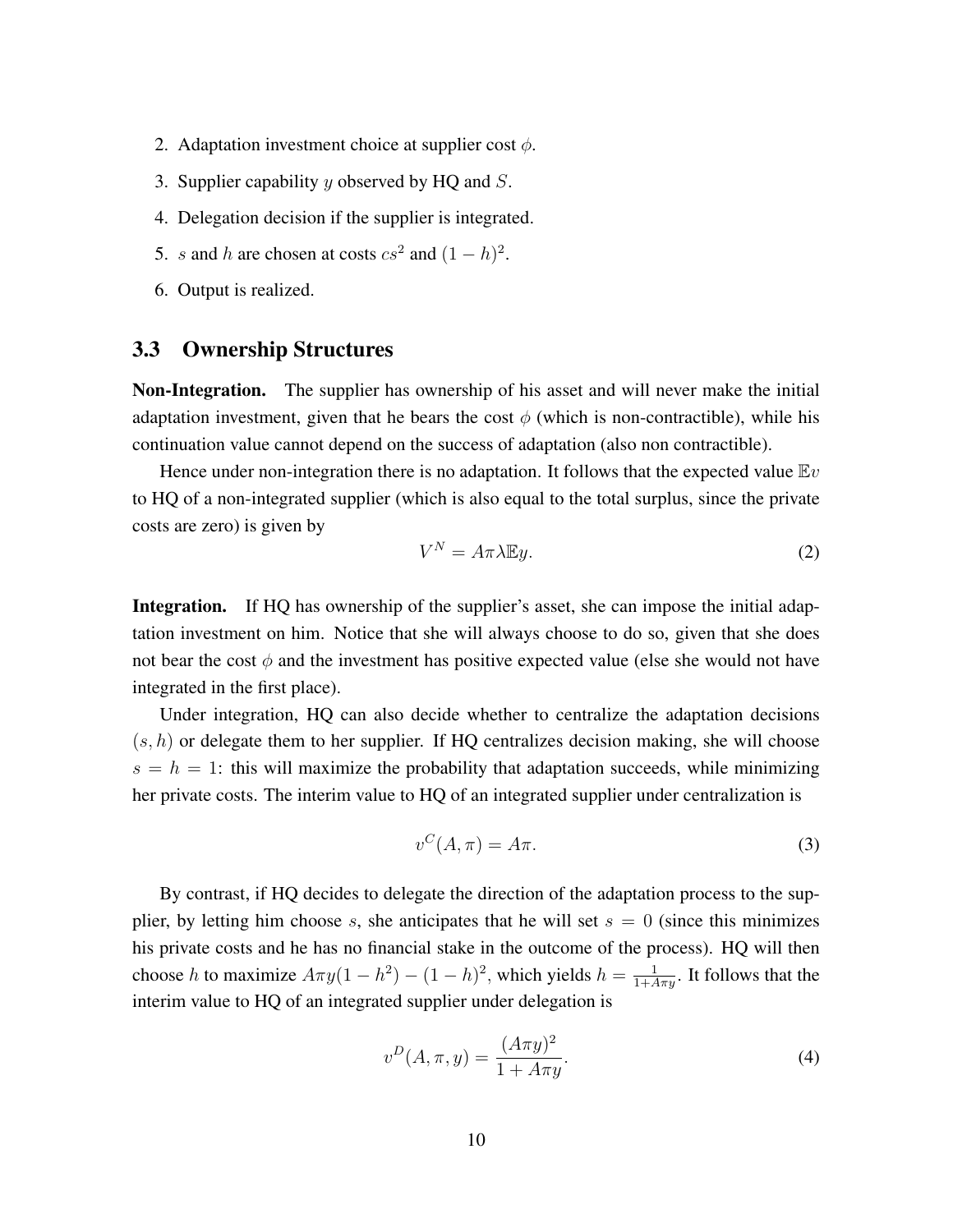Notice that the function  $v^D(A, \pi, y)$  is increasing and strictly convex in A,  $\pi$  and y.

To decide whether to delegate, HQ compares  $v^C(A, \pi)$  with  $v^D(A, \pi, y)$ . She will thus delegate whenever the realized capability of the supplier exceeds a cutoff value  $y^*(A\pi)$  defined by

$$
v^{C}(A,\pi) = v^{D}(A,\pi,y^{*}(A\pi)).
$$
\n(5)

From [\(3\)](#page-11-0) and [\(4\)](#page-11-1),  $y^*(A\pi)$  is the unique positive solution to  $A\pi(y^2 - y) = 1$ . It is (i) greater than 1 (HQ's capability) and (ii) decreasing in A and  $\pi$ . The reason for property (i) is that delegation suffers from an incentive distortion, since HQ and the supplier make their decisions independently, while centralization, at least from HQ's point of view, does not suffers from such distortion. In order to compensate for the incentive loss, it takes a supplier capability strictly higher than HQ's to convince her to delegate. Property (ii) is a result of the relative rigidity of centralization: centralized decisions are independent of A (or  $\pi$ ); by contrast, delegated decisions improve with firm value because of the incentive response (in this case HQ's). Thus, the value of delegation is more elastic with respect to  $A$  than is the value of centralization, implying that an HQ with a higher  $A$  is more willing to delegate.

Two comments are in order. First, it has long been argued (Coase, 1937) that managerial authority under integration can lead to various kinds of rigidities, while integration's flexibility, particularly with respect to organizational design, is being emphasized here. In this model, *centralized* decisions are indeed rigid, i.e. they do not depend on the parameters A,  $\pi$  and, most notably, information on y. However, this is not the case for delegated decisions, which do vary with all of these parameters, as does the decision whether to delegate in the first place. In light of the model, it may thus be more accurate to say that it is centralization, rather than integration *per se* that is rigid.

Second, observe that the value to HQ of an adapted input is not always greater than that of a generic one  $(\max\{v^C(A,\pi), v^D(A,\pi,y)\}\)$  may be less than  $\lambda Ay$ ), but will always exceed it for  $Ay$  sufficiently large: a capably adapted input is more valuable than a generic one, but a sloppily adapted one need not be.

The probability of delegation conditional on integration is  $1 - F(y^*(A\pi))$ . In turn, the cutoff value  $y^*(A\pi)$  is decreasing; thus:

## <span id="page-12-0"></span>Lemma 1. *The probability that HQ delegates a decision to an integrated supplier is increasing in A and*  $\pi$ *.*

In the benchmark model, delegation is a binary variable: the integrated supplier either makes a single production decision involving adaptation of the input, or does not. The model can be extended to allow for multiple tasks to be performed by each supplier; in this manner,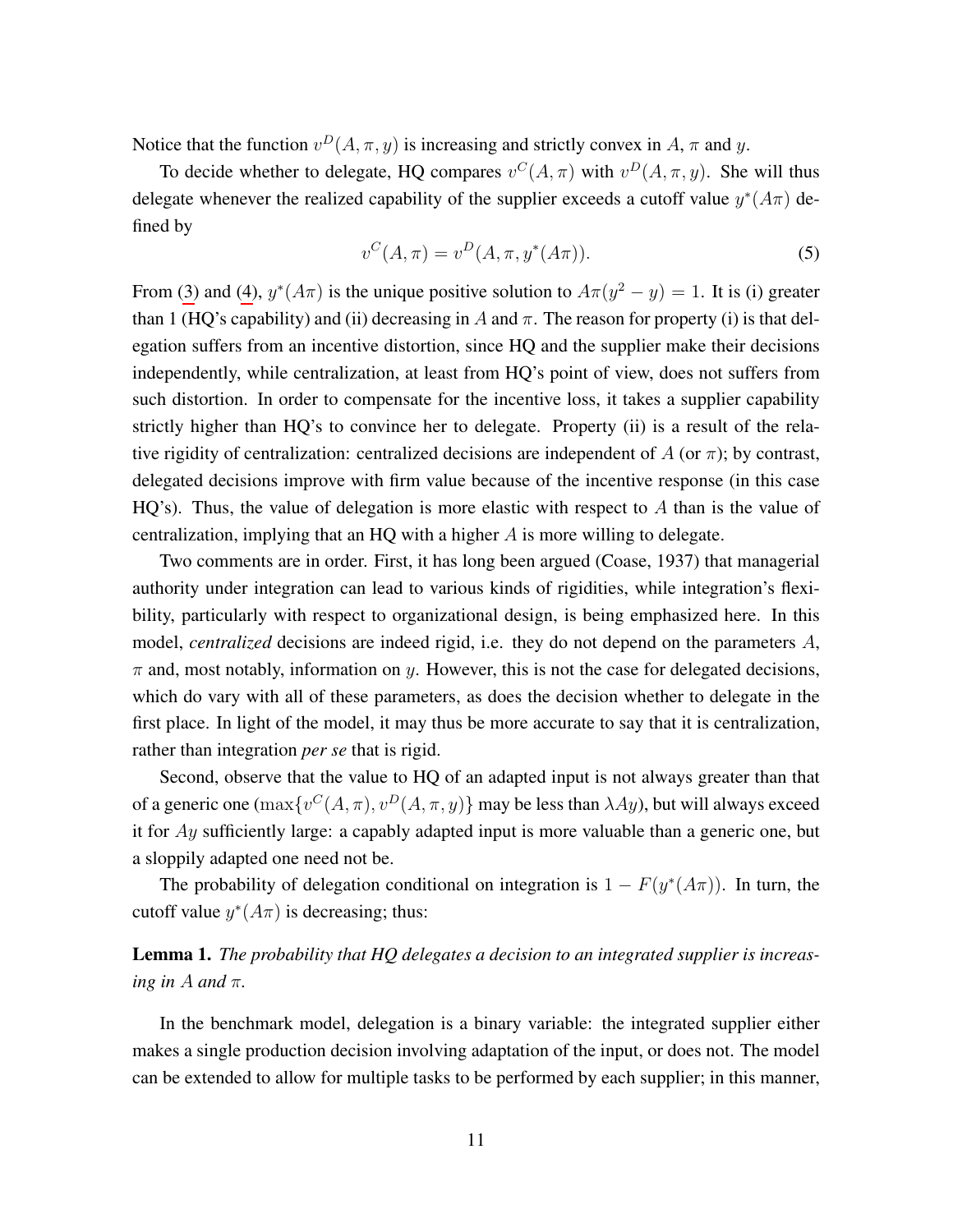delegation becomes a continuous variable, in line with the measure of delegation used in the empirical analysis. See the Theoretical Appendix for details.

### Firm Boundary Choices

At the contracting stage, HQ determines whether to integrate each supplier S. The total surplus of an integrated relationship is

<span id="page-13-0"></span>
$$
V^{I} \equiv \mathbb{E} \max[v^{C}(A,\pi), v^{D}(A,\pi,y)] - cF(y^{*}(A\pi)) - \phi.
$$
 (6)

The first term  $\mathbb{E} \max[v^C(A, \pi), v^D(A, \pi, y)]$  is the expected value accruing to HQ under integration. The remaining terms are the (expected) costs of integration. Both are borne directly by the supplier and include the centralization cost  $c$ , which is incurred with probability  $F(y^*(A))$ , and the investment cost  $\phi$ . In order for the supplier to agree to sell his asset, he must be compensated for these costs via a monetary transfer at the time of contracting. Thus, HQ will choose to integrate the supplier whenever  $V^I \geq V^N$ . Combining [\(2\)](#page-11-2) with [\(6\)](#page-13-0), the condition for integration can be written as

$$
\mathbb{E}\max[v^{C}(A,\pi),v^{D}(A,\pi,y)] - A\pi\lambda\mathbb{E}y \ge cF(y^{*}(A\pi)) + \phi.
$$
 (7)

The left-hand side is the option value of integration. While the value of both ownership structures increase with  $A\pi$ , the term  $R^I \equiv \mathbb{E} \max[v^C(A, \pi), v^D(A, \pi, y)]$  (eventually) increases faster than that of non-integration because of the incentive response under delegation. $13$ 

Thus once  $R^I > V^N$ , which is necessary for integration,  $R^I - V^N$  is increasing in A. Meanwhile, since  $y^*(A\pi)$  is decreasing in A, the integration cost on the right-hand side decreases in A. It follows that the propensity to integrate a supplier is increasing in HQ's productivity  $A^{14}$  $A^{14}$  $A^{14}$ 

<span id="page-13-1"></span><sup>&</sup>lt;sup>13</sup>More precisely, this term is strictly convex in A, while  $V^N$  is linear:  $R_{AA}^I = \pi f(y^*) y_A^*$  –  $v_A^D(A,\pi,y^*) f(y^*) y^*_A + \int_y^* v_{AA}^D(A,\pi,y) f(y) dy.$  $\overline{y}$ 

The integral is positive because  $v^D(A, \pi, y)$  is strictly convex in A; the sum of the first two terms is positive because  $y_A^* < 0$  and  $v_A^D(A, \pi, y^*) > \pi$ , which is verified using [\(4\)](#page-11-1) and  $\frac{A^2 \pi^2 y^{*2}}{1 + A \pi y^*} = A \pi$ , the definition of  $y^*$ .

<span id="page-13-2"></span><sup>&</sup>lt;sup>14</sup>Observe that HQ will integrate any supplier with positive  $\pi$  if her A is large enough, for then  $R_A^I > V_A^N$ . This is true because as A grows without bound,  $y^* \to 1$ , while  $v_A^D(A, \pi, y) = \frac{2A\pi y + A^2\pi^2 y^2}{(1 + A\pi y)^2}$  $\frac{(\pi y + A^2 \pi^2 y^2)}{(1 + A \pi y)^2} \pi y \to \pi y$  for y bounded away from 0. Thus,  $R_A^I = \pi F(y^*) + \int_{y^*}^{\overline{y}} v_A^D(A, \pi, y) f(y) dy \to \pi F(1) + \int_1^{\overline{y}} \pi y f(y) dy > \pi F(1) \int_{0}^{1} \pi F(y) dy + \int_{1}^{\overline{y}} \pi y f(y) dy = \pi \mathbb{E}y > \pi \lambda \mathbb{E}y = V_A^N$ . Then since the cost is bounded by  $c + \phi$ ,  $V^I$  exceeds  $\check{V}^N$  for A sufficiently large.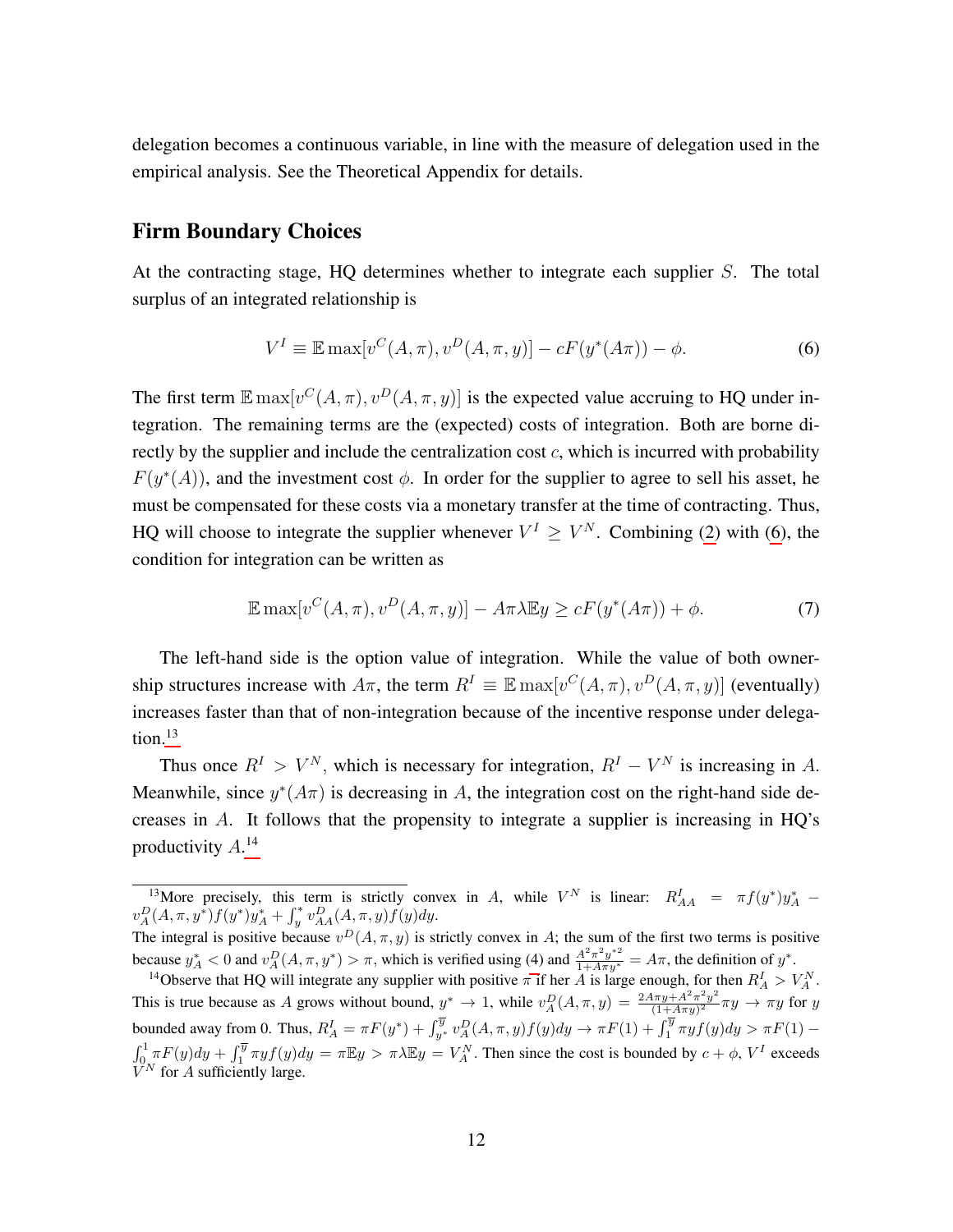<span id="page-14-0"></span>Lemma 2. *If an HQ in industry* j *with productivity* A *integrates a supplier in industry* i*, then an HQ in industry j with productivity*  $A' > A$  *will also integrate a supplier in industry i*.

A corollary of this result is that the set of integrated suppliers will increase (in the set inclusion order) as A increases. That is, if an HQ with productivity A integrates a set  $I(A) \subset$  $\{1, 2, \ldots, n\}$ , then, all else equal, an HQ with productivity  $A' > A$  integrates a superset  $I(A') \supseteq I(A)$ .

Applying the same reasoning to the technologically determined value share leads to:

<span id="page-14-2"></span>Lemma 3. *Holding* F*,* c*, and* φ *fixed across input industries, if an HQ in industry* j *integrates a supplier from industry i, she also integrates suppliers from industries* k *for whom*  $\pi_{kj} > \pi_{ij}$ *.* 

In the empirical analysis, the degree of vertical integration for a firm present in industry  $j$ is the sum  $VI(A) \equiv \sum_{i \in I(A)} \pi_{ij}$ . Lemma [2](#page-14-0) implies that the degree of vertical integration is an increasing function of A. Since by Lemma [1](#page-12-0) the degree of delegation is also an increasing function of A, it follows that firms with a more productive HQ will have stronger incentives both to integrate suppliers and to delegate the adaptation process to them. This leads to the first main result:

<span id="page-14-1"></span>Proposition 1. *The degree of delegation and the degree of vertical integration covary positively across firms.*

This result generalizes straightforwardly to the case of multiple tasks (see the Theoretical Appendix for details). It can also be shown to hold true more broadly, including settings that allow for richer financial contracting possibilities, renegotiation, and strategic interactions among suppliers (Legros and Newman, 2015).

It should be stressed that, in this model, delegation is a contingent element of organizational design, one that is a response to the arrival of information. The comparative static implications of uncertainty are considered in Section [5.3.](#page-32-0)

## 3.4 Testable Predictions

Summarizing, the theoretical model generates three key predictions that will be brought to the data. The first follows directly from Proposition [1:](#page-14-1)

P.1: More vertically integrated firms should have a higher degree of delegation.

Moreover, Lemmas [1](#page-12-0) and [3](#page-14-2) predict how delegation and integration decisions should also vary across suppliers, depending on the technological importance of their inputs: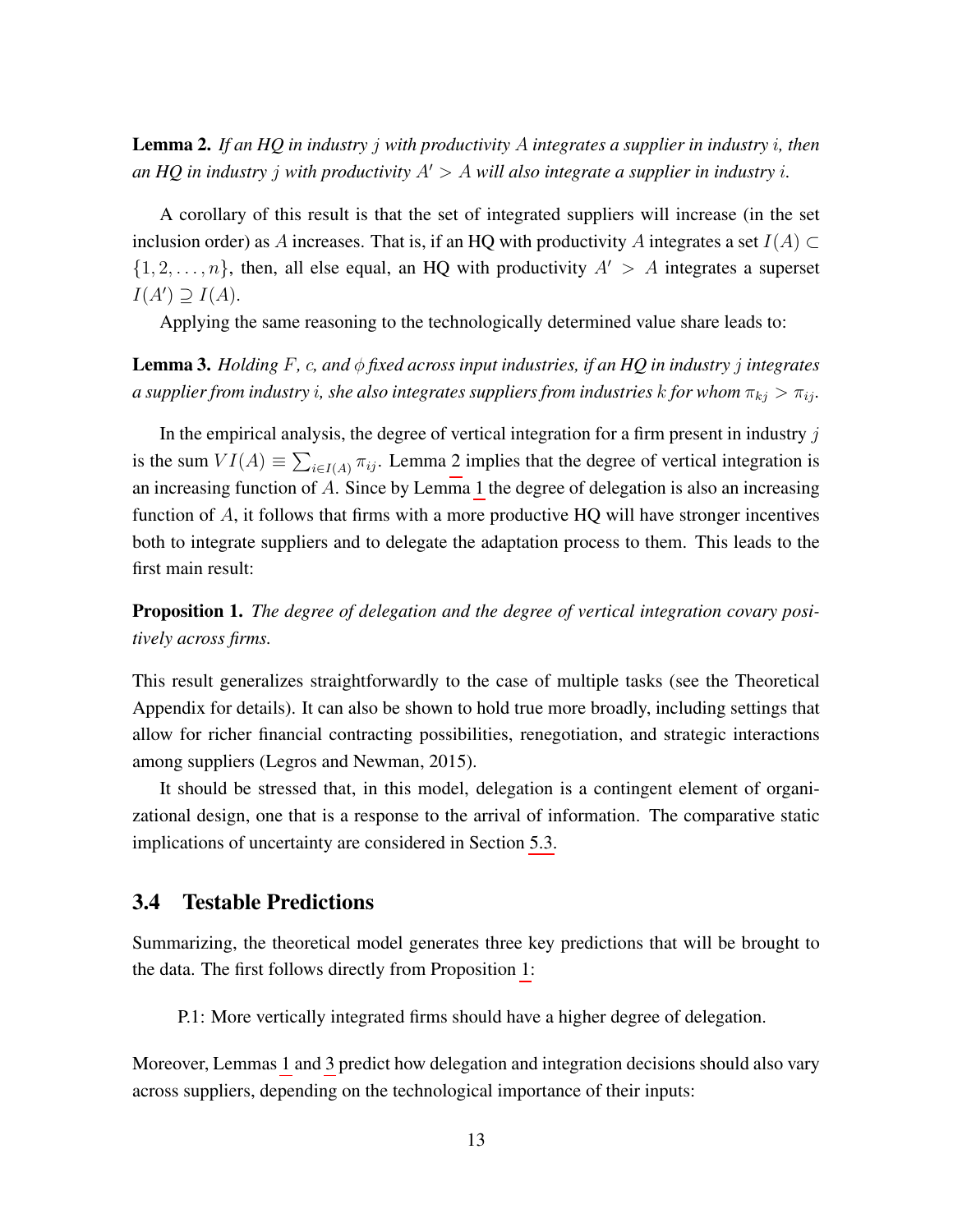P.2: Final good producers should delegate more tasks to suppliers of more important inputs.

P.3: Final good producers should be more likely to integrate suppliers of more important inputs.

As has been noted, uncertainty about capability of suppliers creates an option value that enhances the benefits of integration. Characteristics of the distribution of supplier capability should therefore influence integration decisions: the value of the option is higher when the distribution of supplier capability is more dispersed. However, the integration cost can increase or decrease with risk, so the overall predicted effect on integration choices is ambiguous.

Section [5](#page-23-0) will provide an assessment of predictions P.1-P.3, along with an examination of how input risk affects integration choices.

# <span id="page-15-1"></span>4 Dataset and Variables

This section describes the datasets, samples, and key variables used in the empirical analysis.

## 4.1 Datasets

#### World Management Survey

The first of the dataset used in the empirical analysis is the World Management Survey (WMS). This is a large scale project aimed at collecting high quality data on organizational design of firms around the world and has been used in many studies (e.g., Bloom, Sadun, and Van Reenen, 2012).

The survey is conducted through phone interviews with plant managers. Several features of the survey design are meant to guarantee the quality of the data. First, the survey is "double blind", i.e. managers do not know they are being scored and interviewers do not know the plant's performance.[15](#page-15-0) This enables scoring to be based on the interviewer's evaluation of the firm's actual organizational practices, rather than their aspirations, the manager's perceptions, or the interviewer's impressions. Second, each interviewer ran 85 interviews on average. This allows to include interviewer fixed effects, which help to address concerns over the reliability and consistency of the answers. Third, information on the interview process itself (duration,

<span id="page-15-0"></span><sup>&</sup>lt;sup>15</sup>This was achieved by providing only firm names and contact details to the interviewers (but no financial details).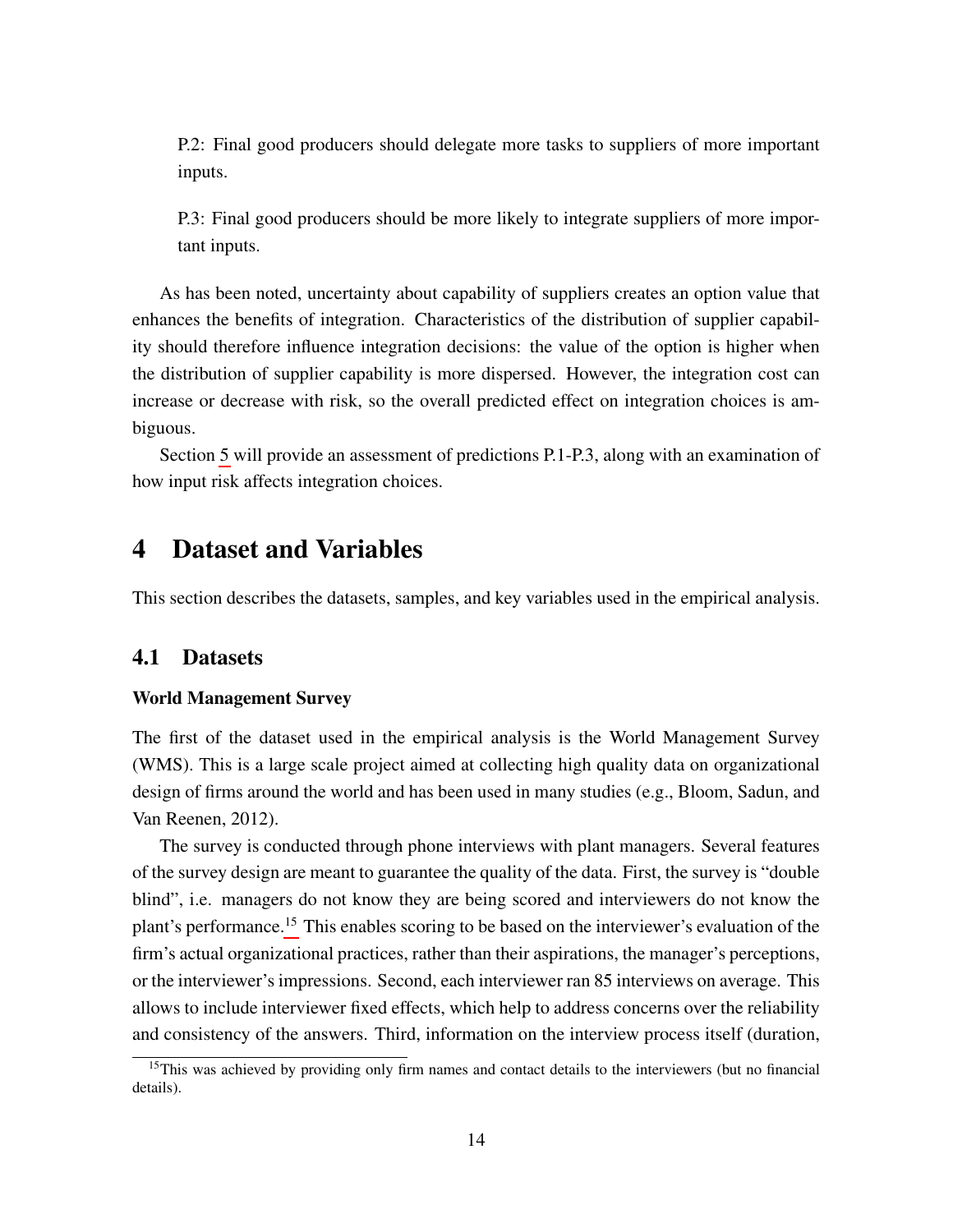day-of-the-week), and on the manager (seniority, job tenure and location) was collected. These survey metrics are used as "noise controls" to help reduce measurement error.

The main wave of interviews was run in the summer of 2006, followed by smaller waves in 2009 and 2010.<sup>[16](#page-16-0)</sup> The survey achieved a 45% response rate, which is very high for company surveys.[17](#page-16-1)

Overall, the WMS contains around 11,691 plants in 20 countries. The sampling frame was drawn to be representative of medium sized manufacturing firms in each country: median plant employment is 150, mean plant employment is 277, with a standard deviation of 405.

#### WorldBase

The second dataset used in the empirical analysis is WorldBase by Dun & Bradstreet, which provides coverage of public and private firms in more than 200 countries and territories.<sup>[18](#page-16-2)</sup>

The WorldBase dataset has been used extensively in the empirical literature on firm boundaries (e.g., Acemoglu, Johnson, and Mitton, 2009; Alfaro *et al.*, 2019). The unit of observation in the dataset is the establishment/plant, namely a single physical location where industrial operations or services are performed or business is conducted.

Each establishment in WorldBase is identified by a unique nine-digit sequence called Data Universal Numbering System (DUNS) number. For each establishment, WorldBase provides:

- 1. Industry information: the 4-digit SIC code of the primary industry in which each establishment operates, and the SIC codes of up to five secondary industries.
- 2. Ownership information: information about the firms' family members (number of family members, domestic parent and global parent).[19](#page-16-3)
- 3. Location information: country of each plant.
- <span id="page-16-0"></span>4. Additional information: sales, employment, age.

<sup>&</sup>lt;sup>16</sup>A minority of the plants (668) have been interviewed in more than one wave of the WMS. The sample excludes plants where the CEO and the plant manager were the same person (only 4.9% of the interviews).

<span id="page-16-1"></span> $17$ The high success rate is due to the fact that (i) the interview did not discuss firm's finances, (ii) there were written endorsement of many institutions like the Bundesbank, Banque de France, UK Treasury, and World Bank, and (iii) high quality MBA-type students were hired to run the surveys.

<span id="page-16-2"></span><sup>&</sup>lt;sup>18</sup>WorldBase is the core database with which D&B populates its commercial data products that provide information about the "activities, decision makers, finances, operations and markets" of the clients' potential customers, competitors, and suppliers. The dataset is not publicly available but was released to us by Dun and Bradstreet. The sample was restricted to plants for which primary SIC code information and employment were available (due to cost considerations). For more information see: http://www.dnb.com/us/about/db\_database/dnbinfoquality.html.

<span id="page-16-3"></span> $19D&B$  also provides information about the firm's status (joint-venture, corporation, partnership) and its position in the hierarchy (branch, division, headquarters).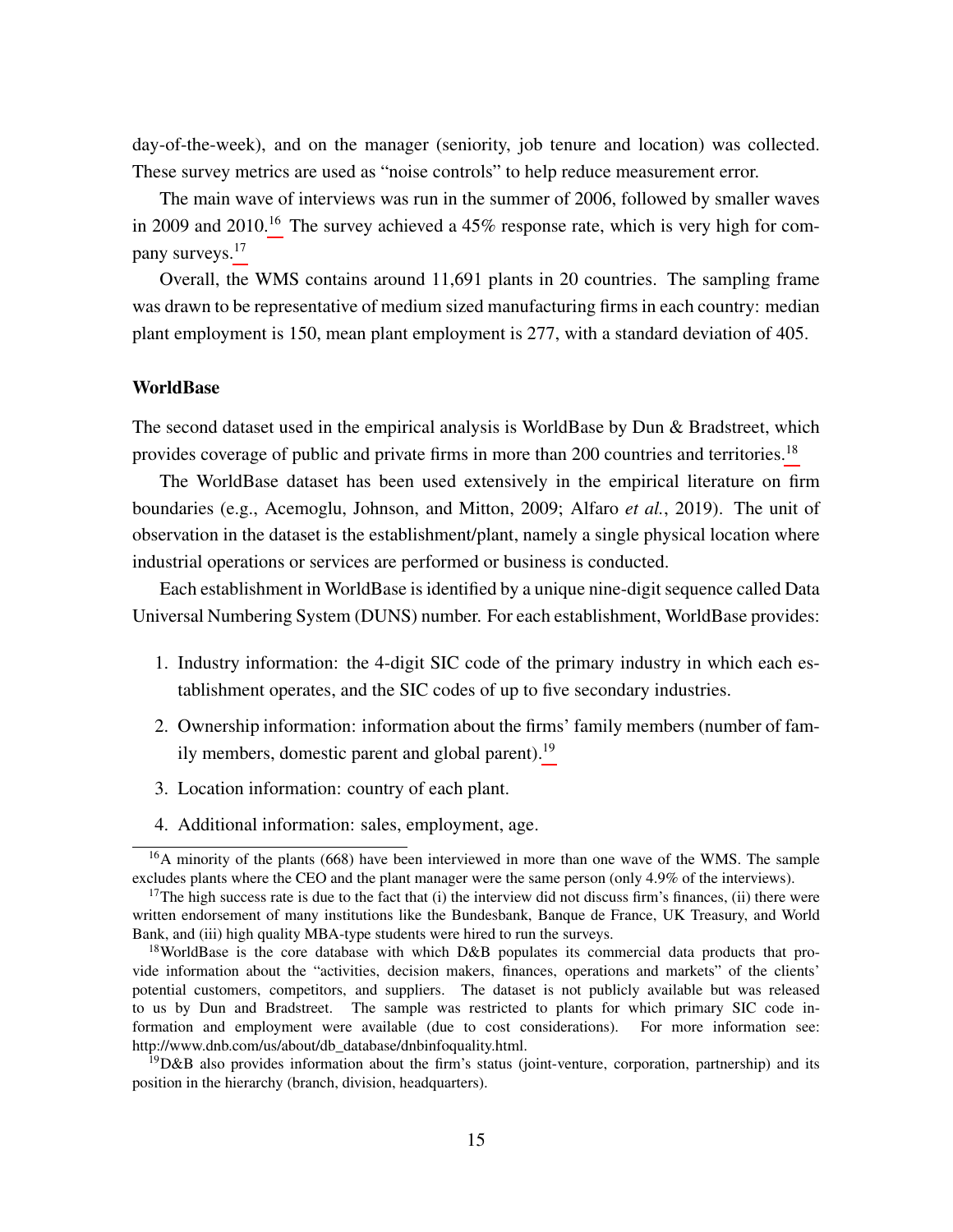WorldBase allows us to trace ownership linkages between establishments. In particular, we can use DUNS numbers to link all plants that have the same domestic of global parent. D&B defines a parent as a corporation that owns more than 50 percent of another corporation. To construct firm-level variables, we link all plants that have the same domestic ultimate owner, as in Alfaro *et al.* (2016).[20](#page-17-0)

We use the 2005 WorldBase dataset. When focusing on the 20 countries that are also included in the WMS, WorldBase contains 17,371,146 plants (corresponding to 16,718,199 parent firms). Median plant employment is 2, the mean is 288, and the standard deviation is 5,428 (see Table [A-1\)](#page-48-0).

## 4.2 Samples

To study delegation and vertical integration choices, we will use two samples constructed from the WMS and WorldBase datasets described above.

#### Matched Sample

To assess the validity of predictions P.1 and P.2 concerning the interplay between delegation and vertical integration and how delegation choices depend on input value, we use a sample constructed by combining information from the WMS and the WorldBase dataset.

For the US and Canada we have linked plants interviewed in the WMS to plants in World-Base using a common plant identifier (the DUNS number). For the remaining countries, there is no common plant identifier, so have used a string matching algorithm based on company names and location information to link plants in the WMS to plants in WorldBase. We then manually checked the results of the matching process. To construct firm-level variables, we have used ownership information from Worldbase to identify the parent of any matched plant.

As mentioned above, the WMS is focused on medium-sized plants, while Worldbase contains lots of very small plants. The matched sample includes 3,444 plant observations located in 20 countries, operating in 574 sectors, and corresponding to 2,883 firms. As shown in Table [A-1,](#page-48-0) this is a representative sample from the WMS: median plant employment is 150, the mean is 254, and the standard deviation is 367. Table [A-2](#page-48-1) reports the number of observations (at the plant level) by country in the matched sample.<sup>[21](#page-17-1)</sup>

<span id="page-17-0"></span> $20A$  "Domestic Ultimate" is a subsidiary within the global family tree which is the highest ranking member within a specific country and is identified by a "domuduns" code. A "Global Ultimate" is the top most responsible entity within the global family tree and is identified by "gluduns" code. The two codes only differ in the case of multinationals firms.

<span id="page-17-1"></span> $2<sup>1</sup>$ Notice that the number of observations is larger than the number of plants, since a few plants were interviewed in more than one wave of the WMS.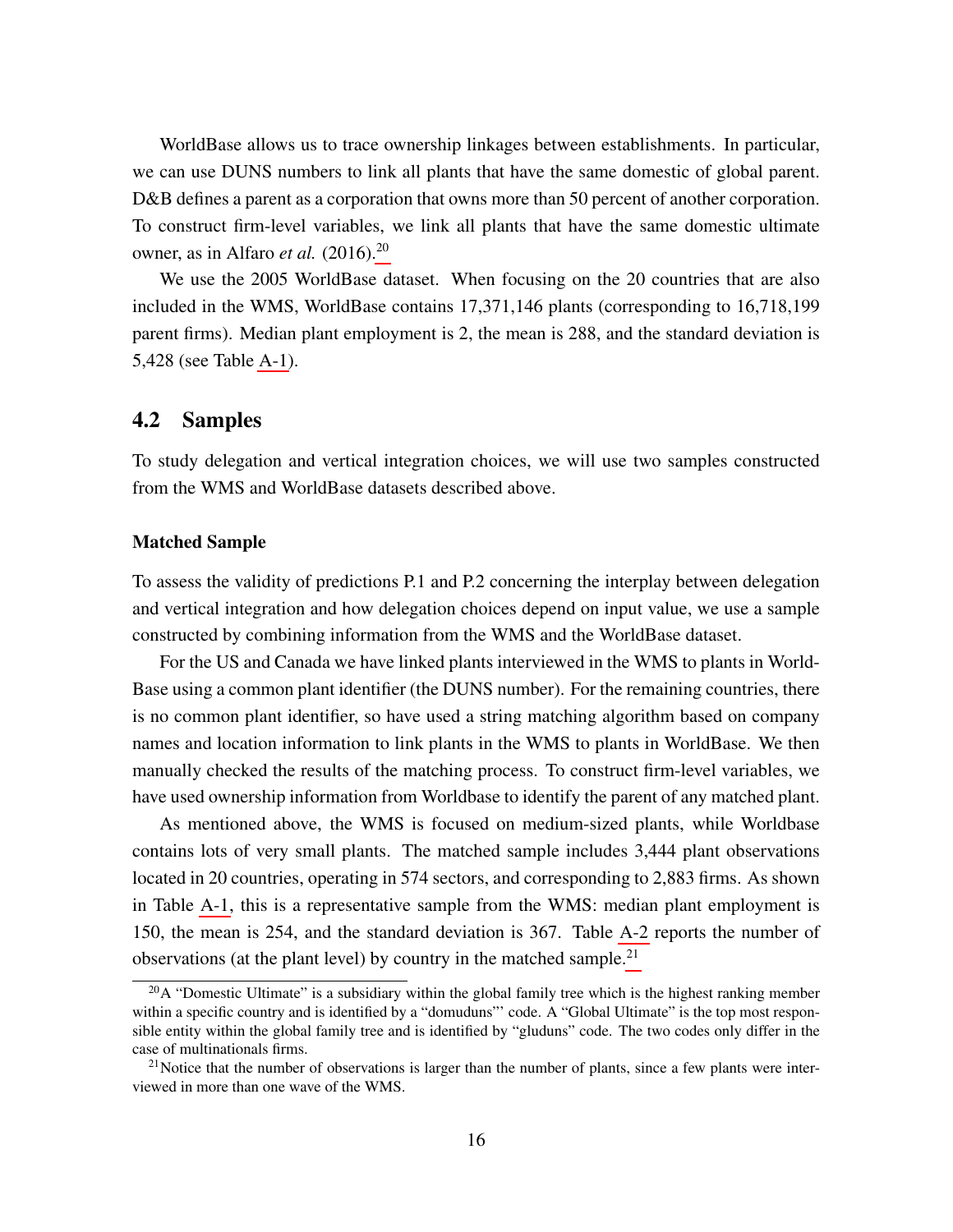#### WorldBase Sample

To assess the validity of prediction P.3 concerning the impact of input value of integration choices, we will use a larger sample from the WorldBase dataset (we will use the matched sample as a robustness check).

We have limited this sample to firms in WorldBase that have at least 20 employees. This helps to correct for differences in the coverage of small firms across countries (see also Klapper, Laeven, and Rajan, 2006). To keep the analysis tractable, we restrict the attention to firms that have a primary SIC code in manufacturing (between SIC 2000 and 3999) that integrate at least one input different from their primary output  $j$ .

The Worldbase sample includes 67,111 plants, corresponding to 66,102 firms, operating in 459 sectors, located in 19 countries. Table [A-3](#page-49-0) reports the number of observations (at the firm-input level) by country.<sup>[22](#page-18-0)</sup> This sample features more variation in plant size compared to the matched sample: median plant employment is 42, the mean is 147, and the standard deviation is 3,187 (see Table [A-5](#page-51-0) in the Empirical Appendix).

## 4.3 Main Variables

In what follows, we define the main variables used in the empirical analysis. Tables [A-4](#page-50-0) and [A-5](#page-51-0) in the Empirical Appendix present summary statistics for these variables.

#### **Delegation**

In the WMS, plant managers were asked four questions on delegation from the central head-quarters to the local plant manager.<sup>[23](#page-18-1)</sup> First, they were asked how much capital investment they could undertake without prior authorization from the corporate headquarters. This is a continuous variable enumerated in national currency that is converted into dollars using PPPs. Plant managers had then to state the degree of autonomy they had in three other dimensions: (a) the introduction of a new product, (b) sales and marketing decisions, and (c) hiring a new full-time permanent shop floor employee. These more qualitative variables were scaled from a score of 1 (defined as all decisions taken at the corporate headquarters), to a score of 5 (defined as complete autonomy granted to the plant manager).

Since the scaling may vary across questions, we have standardized the scores from the four autonomy questions to z-scores, by normalizing each question to mean zero and stan-

<span id="page-18-0"></span><sup>&</sup>lt;sup>22</sup>Comparing Table [A-3](#page-49-0) with [A-2,](#page-48-1) notice that one country (Greece) is missing in the WorldBase sample. This is because establishments in Greece only report their primary SIC codes. As a result, we cannot use within-firm variation to study how integration choices depend on input value, to verify prediction P.3.

<span id="page-18-1"></span> $^{23}$ In Appendix Figure [A-5,](#page-54-0) we detail the individual questions in the same order as they appear in the survey.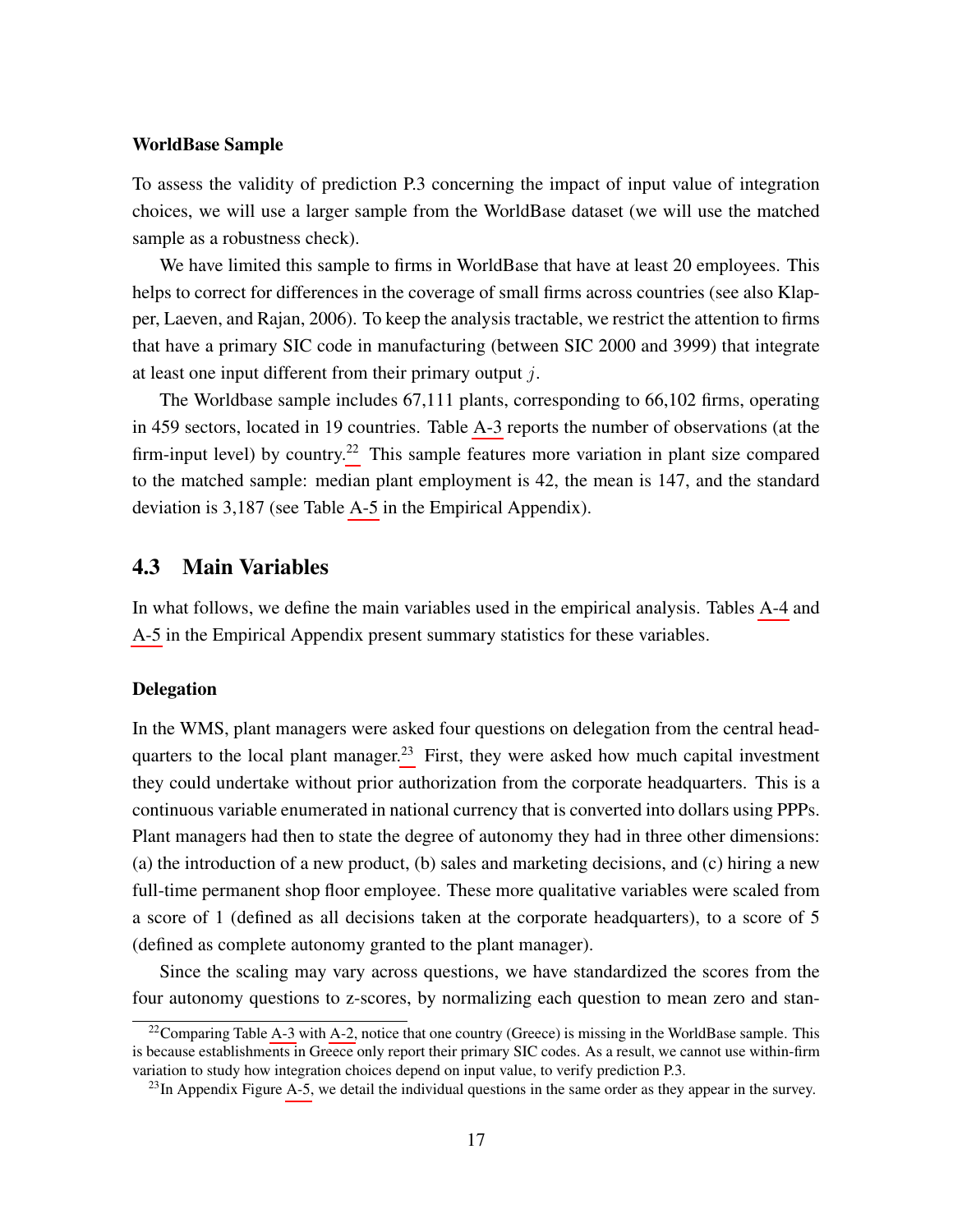dard deviation one. The variable *Delegation*<sub>f,p</sub> is the average across the four z-scores for plant  $p$  belonging to firm  $f$ . We use information on ownership linkages from the WorldBase dataset to link a plant to its parent firm.<sup>[24](#page-19-0)</sup> Figure [A-1](#page-52-0) in the Empirical Appendix shows the distribution of *Delegation*<sub>f,p</sub> in the matched sample.

#### Vertical Integration

To measure vertical integration, we combine information from WorldBase on firms' produc-tion activities with data from Input-Output tables.<sup>[25](#page-19-1)</sup>

Given the difficulty of finding highly disaggregated input-output matrices for all the countries in our dataset, we use U.S. input-output tables to provide a standardized measure of input requirements for each output sector.<sup>[26](#page-19-2)</sup> The data are from the Benchmark Input-Output Tables of the Bureau of Economic Analysis (BEA), which include the make table, use table, and direct and total requirements coefficients tables. We employ the Use of Commodities by Industries after Redefinitions 1992 (Producers' Prices) tables. The BEA uses six-digit industry codes, while the classification of production activities in WorldBase follows the SIC classification. We convert the input-output data at the 4-digit SIC level, using the concordance guide provided by the BEA.[27](#page-19-3)

For every pair of industries,  $ij$ , the input-output accounts provide the dollar value of  $i$ required to produce a dollar's worth of  $i$ . By combining information from WorldBase on firms' activities with U.S. input-output data, we construct the input-output coefficients for each firm f with primary activity j,  $IO_{ij}^f$ . Here,  $IO_{ij}^f \equiv IO_{ij} * I_i^f$  $i<sup>j</sup>$ , where  $IO_{ij}$  is the direct requirement coefficient for the sector pair  $ij$  (i.e., the dollar value of i used as an input in the production of one dollar of j) at the 4-digit SIC level and  $I_i^f \in \{0, 1\}$  is an indicator variable that equals one if and only if firm  $f$  owns plants that are active in sector  $i$ . A firm with primary activity j that reports  $i$  as a secondary activity is assumed to supply itself with all the  $i$  it needs to produce  $j$ .

<span id="page-19-0"></span> $^{24}$ In the case of multi-plant firms, *Delegation*<sub>f,p</sub> captures the degree of autonomy granted to the manager of plant  $p$  by the owner of the parent firm  $f$ . In the case of single-plant firms, it captures the degree of autonomy that the owner/CEO gives to the plant manager.

<span id="page-19-1"></span><sup>&</sup>lt;sup>25</sup>The methodology is based on Fan and Lang  $(2000)$  and has been used in several empirical studies on firm boundaries (e.g. Acemoglu, Johnson, and Mitton, 2009; Alfaro *et al.*, 2016, 2019).

<span id="page-19-2"></span> $^{26}$ As pointed out by Acemoglu, Johnson and Mitton (2009), assuming that the U.S. input-output structure carries over to other countries mitigates concerns about the endogeneity of technology.

<span id="page-19-3"></span> $27$ The concordance table is based on the SIC 1987 classification. For codes for which the match is not oneto-one, we have randomized between possible matches.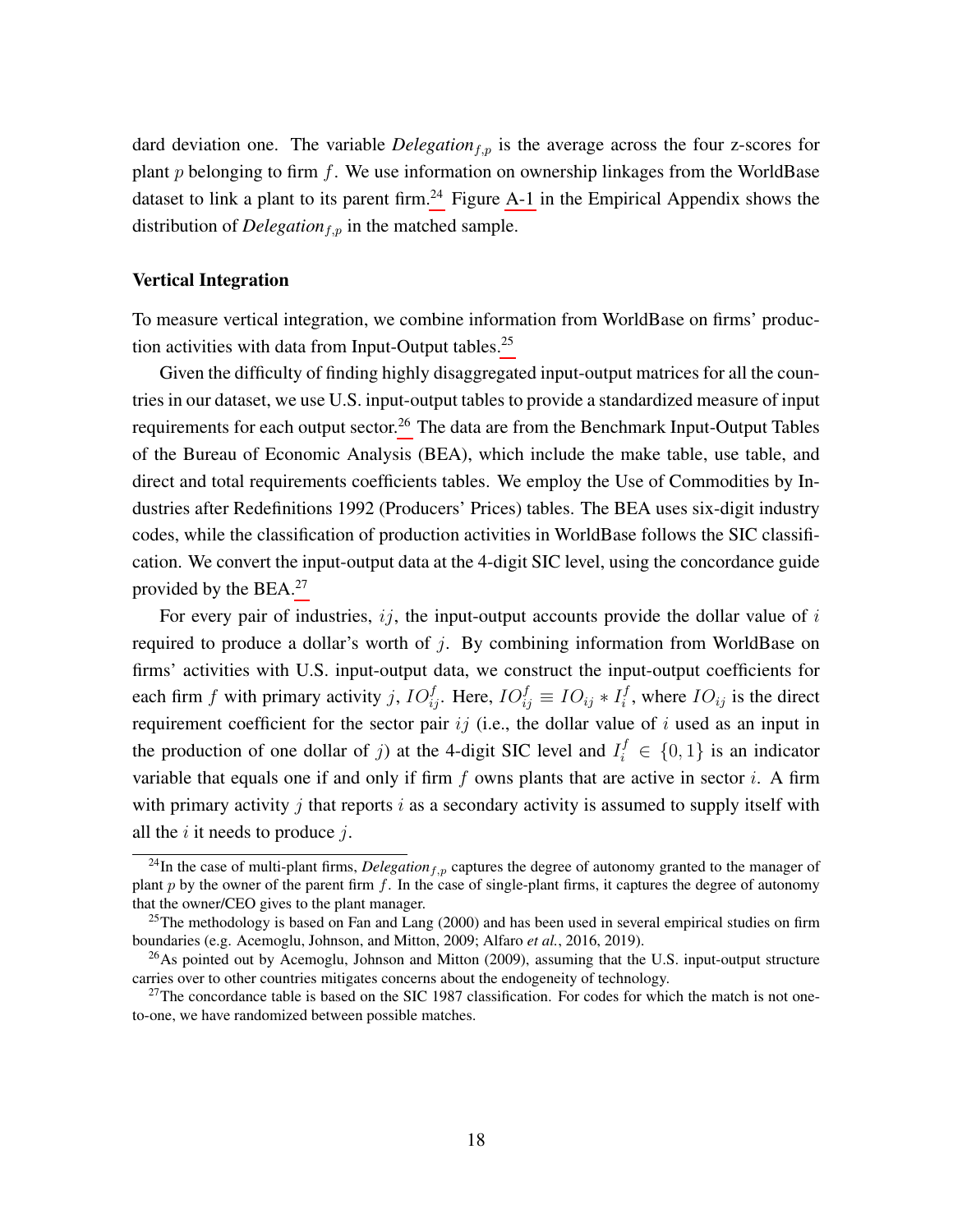To verify the first prediction of the model, we construct a firm's integration index:

Vertical Integration<sub>f,j</sub> = 
$$
\sum_{i} IO_{ij}^f,
$$
 (8)

which is the sum of the IO coefficients for each input industry in which firm  $f$  is active. This index measures the fraction of inputs used in the production of a firm's final good that can be produced in house.<sup>[28](#page-20-0)</sup> In the case of multi-plant firms, we link the activities of all plants that report to the same domestic ultimate and consider the main activity of the domestic ultimate as the primary sector.

As an illustration of the procedure used to construct the vertical integration index, consider the example of a Japanese shipbuilder that reports two secondary activities, Fabricated Metal Structures (SIC 3441) and Sheet Metal Work (SIC 3444). The  $IO_{ij}$  coefficients for these sectors are:

|           |                     | Output (j)   |
|-----------|---------------------|--------------|
|           |                     | <b>Ships</b> |
| Input (i) |                     | 0.0012       |
|           | Ships<br>Fab. Metal | 0.0281       |
|           | <b>Sheet Metal</b>  | 0.0001       |

The table is just the economy-wide IO table's output column for the firm's primary industry, Ship Building and Repairing (3731/61.0100), restricted to the input rows for the industries in which it owns a plant (or reports a secondary activity). The  $IO_{ij}$  coefficient for fabricated metal structures to ships is 0.0281, indicating that 2.8 cents worth of metal structures are required to produce a dollar's worth of ships. The firm is treated as self-sufficient in the listed inputs but not any others, so its vertical integration index *Vertical integration* $_f$  is the sum of these coefficients, 0.0294: about 2.9 cents worth of the inputs required to make a dollar of primary output can be produced within the firm.<sup>[29](#page-20-1)</sup>

Table [A-4](#page-50-0) provides summary statistics for the variable *Vertical integration<sub>f</sub>*. Notice that the mean vertical integration index is 0.1, so the average firm in our sample produces 10 cents of each dollar of output within its boundaries. Given a total intermediate share in manufacturing of around 0.5, this corresponds roughly to 20 percent of the value of all inputs.

<span id="page-20-0"></span><sup>&</sup>lt;sup>28</sup>Alternatively, we could normalize input-output coefficients by the total sector-specific intermediate share to make them sum to unity for each sector. Since we include output-sector fixed effects in our empirical specifications, such sector-specific normalization is absorbed by the fixed effects.

<span id="page-20-1"></span><sup>&</sup>lt;sup>29</sup>Many industries, including Ship Building and Repairing, have positive  $IO_{jj}$  coefficients: some "ships" are used to ferry parts around a shipyard or are actually crew boats that are carried on board large ships; machine tools are used to make other machine tools; etc. As a result, firms will be measured as at least somewhat vertically integrated. To control for this, in the empirical analysis, we will include output industry fixed effects.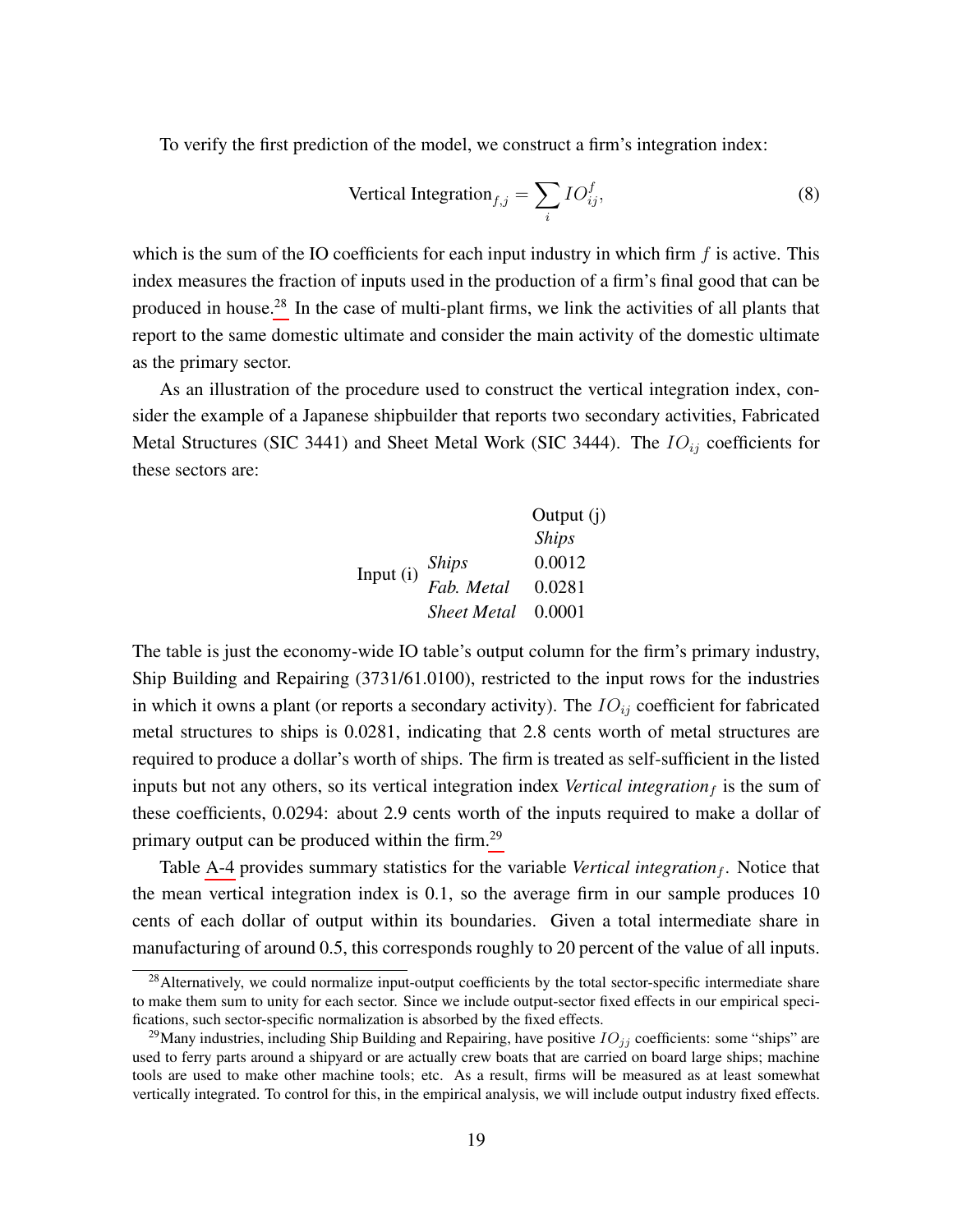Figure [A-2](#page-52-1) in the Empirical Appendix shows the distribution of *Vertical integration*  $_f$  in the matched sample.

To assess the validity of the second prediction of the model, we construct the dummy variable *Integration*<sub>f,j,i,c</sub>, which is equal to 1 if firm  $f$  (producing primary output  $j$  and with a domestic ultimate located in country  $c$ ) integrates a supplier in input industry  $i$  within its boundaries. To keep the analysis tractable, we limit the sample to firms that integrate at least one input different from their primary output j, and to the top 100 inputs i used by j, as ranked by the IO coefficients. It should be stressed that the BEA input-output table that we are using is highly disaggregated (based on 935 4-digit SIC industries). As a result, even when focusing on the top 100 inputs, the average probability that a firm integrates any input is only around 1 percent (see Table [A-5\)](#page-51-0).

To examine how input value affects delegation and integration choices, we will use the variable  $IO_{ij}$ . This is the direct requirement coefficient for the sector pair  $ij$ , which captures the dollar value of input i used in the production of one dollar of j. Not surprisingly, given that the BEA input-output tables are highly disaggregated, the average  $IO_{ij}$  is only 4 cents in the matched samples, and 5 cents in the WorldBase sample (see Tables [A-4](#page-50-0) and [A-5\)](#page-51-0). Figure [A-3](#page-53-0) in the Empirical Appendix shows the distribution of  $IO_{ij}$  in the Worldbase sample.

#### Firm-level and Plant-level Controls

Using information from WorldBase, we construct auxiliary firm-level controls. These include the variables *Employment<sub>f</sub>*, the total number of employees of the firm, and  $Age_f$ , the number of years since its establishment.

The auxiliary plant-level controls are drawn from the WMS dataset. They include the plant's employment as a fraction of the firm's employment (*Employment Share<sub>p</sub>*), and the education of the workforce, defined as the percentage of a plant's employees who have a bachelor's degree or higher (% Workforce with College Degree<sub>p</sub>). In some specifications, we also include the variable *Management*<sub>p</sub> to control for the quality of a plant's management practices.[30](#page-21-0)

#### Riskiness of Input Industries

In the model, the capability of a supplier is unknown ex-ante, and the characteristics of suppliers' capability distributions will therefore influence firm boundary choices. To empirically

<span id="page-21-0"></span><sup>&</sup>lt;sup>30</sup>The WMS contains information on 18 management practices, measured on a scale from 1 to 5. The variable *Management<sub>p</sub>* is the average of the 18 individual management dimensions for plant p, after each has been normalized to a z-score (with a mean of zero and a standard-deviation of one).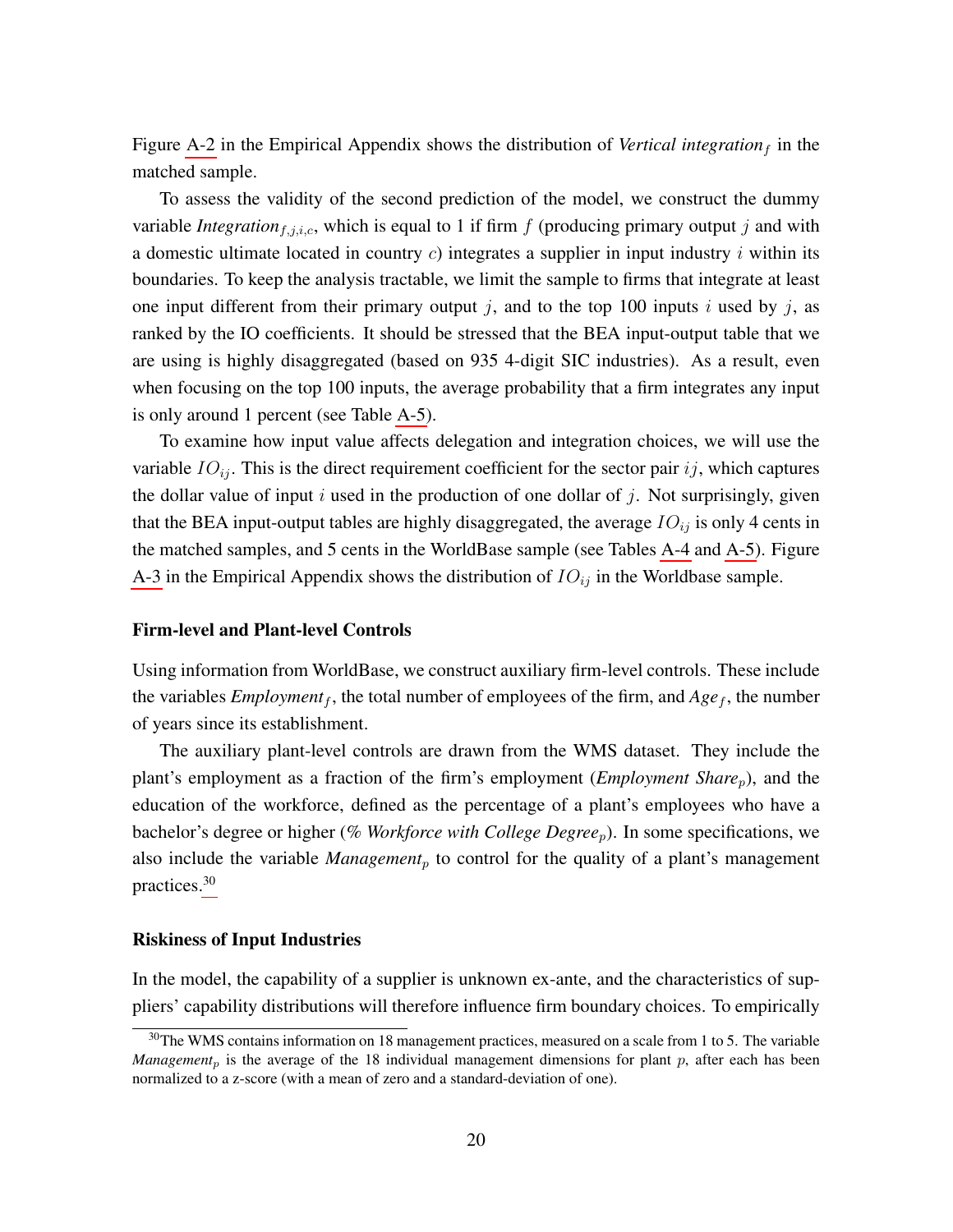explore the role of uncertainty on integration decisions, we need first to identify the relevant input industries for each firm, and then to construct proxies for the dispersion in supplier capability in each input industry.

To identify the relevant input industries, we combine information from WorldBase on firms' production activities with Input-Output data from the BEA. For each firm  $f$  producing good j in country c, we focus on the top 100 inputs i as ranked by the IO coefficients  $IO_{ii}$ .

In the theoretical model, the contribution of a non-integrated depends linearly on his capability y. Under the assumption that the capabilities are i.i.d. among suppliers in the same industry, the empirical productivity distribution of non-integrated suppliers in industry  $i$  approximates the distribution  $F_i(y)$ . By contrast, an integrated supplier's contribution depends nonlinearly on  $y$ <sup>[31](#page-22-0)</sup>. Hence the model suggests that the observed productivity distribution of integrated suppliers in industry *i* is not a good proxy for  $F_i(y)$ .<sup>[32](#page-22-1)</sup>

To construct our main measure of input risk, we thus focus on non-integrated suppliers of input  $i$  and use information from WorldBase on their labor productivity. To minimize measurement error, we consider all plants that report SIC4 code  $i$  as their only production activity.<sup>[33](#page-22-2)</sup> The distribution of labor productivity of input suppliers approximates a lognormal distribution. Following Levy (1973), controlling for the mean, we can then use the coefficient of variation of the distribution to proxy for the riskiness of the input industry in the Rothschild-Stiglitz sense. Our preferred measure of input risk is *CV Productivity<sub>i.c</sub>*, the coefficient of variation of labor productivity of suppliers of input i in country  $c^{34}$  $c^{34}$  $c^{34}$  Figure [A-4](#page-53-1) in the Empirical Appendix shows the distribution of *CV Productivity<sub>i.c</sub>* in the Worldbase sample.

As an alternative way to proxy for input risk, we use data from Bloom *et al.* (2018) on stock market returns of US firms in 2005 (the same year as our WorldBase dataset). Stock market returns are approximately normally distributed. The variable *SD Stock Returns*<sub>i</sub> captures the cross-section dispersion in stock market returns across firms in SIC4 industry  $i$ . Unlike *CV Productivity<sub>i,c</sub>* this risk measure varies only at the sector level (given that we only have disaggregated stock-market data for firms in the United States) and is only available for some (manufacturing) industries.<sup>[35](#page-22-4)</sup>

<span id="page-22-0"></span><sup>&</sup>lt;sup>31</sup> According to the model, the capability of an integrated supplier only affects output under delegation, but not under centralization. Since HQ will centralize whenever the capability is low enough, the observed productivity of integrated suppliers is left-censored, which can cloud the relationship between various orderings (most saliently, Rothschild-Stiglitz riskiness) of the observed distributions and orderings of the underlying ones.

<span id="page-22-1"></span> $32$ In addition to the theoretical reasons for not including integrated suppliers, transfer pricing effects may also distort their measured labor productivity.

<span id="page-22-2"></span> $33$ The results continue to hold if we consider all plants that report SIC code i as one of their production activities, including those integrated in larger firms.

<span id="page-22-3"></span> $34$ In robustness checks, we focus on input industries with at least 50 independent suppliers (in industry i country c), or construct *CV Productivity<sub>i,c</sub>* after winsorizing labor productivity at the 5th and 95th percentile.

<span id="page-22-4"></span> $35$ We construct the variable *SD Stock Returns<sub>i</sub>* at the SIC4 level, though in some cases the underlying stock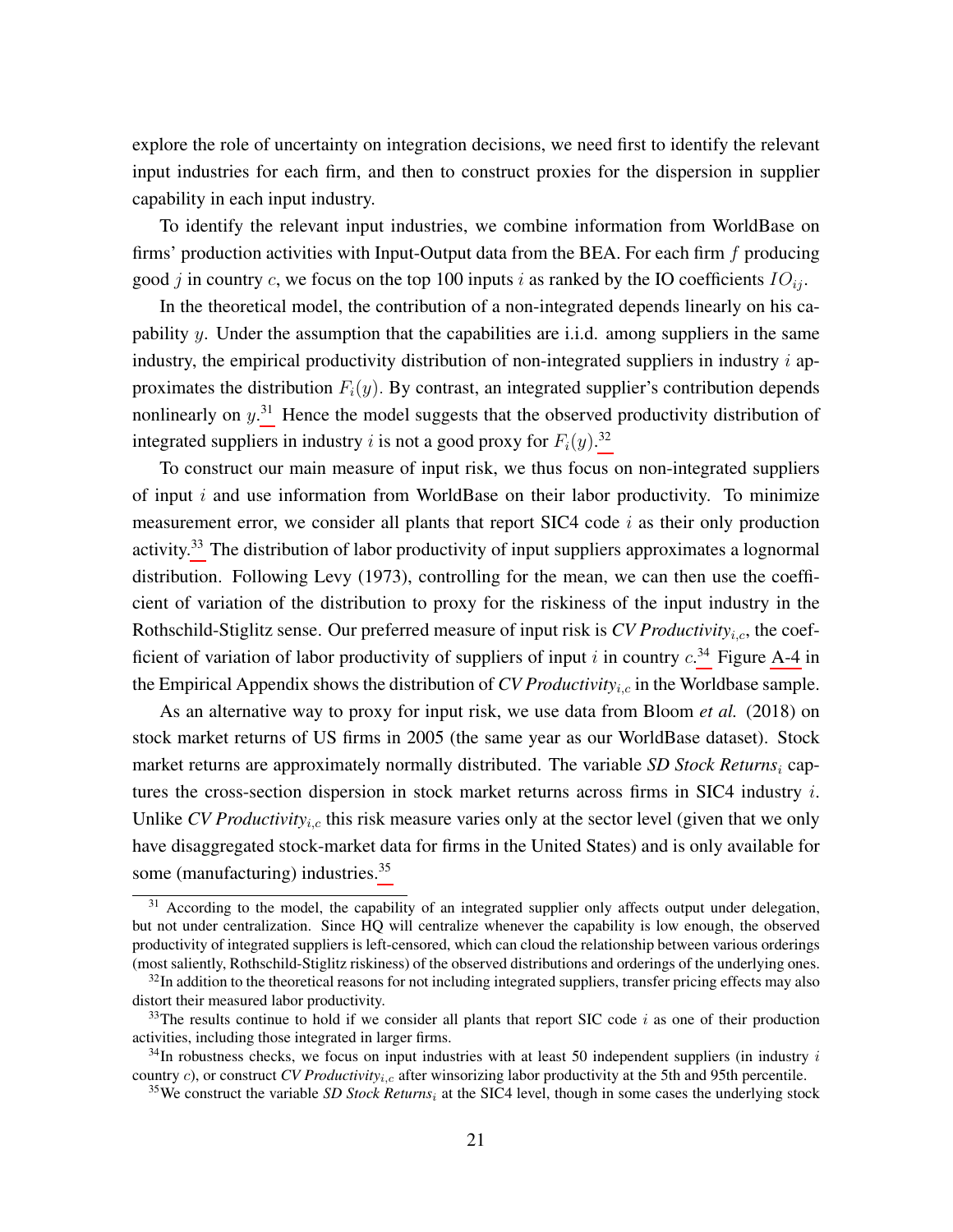# <span id="page-23-0"></span>5 Empirical Results

We now assess the validity of the model's predictions. Section [5.1,](#page-23-1) studies the relationship between delegation and integration, to verify prediction P.1. Section [5.2,](#page-26-0) reports the impact of input value shares on delegation and integration choices, to verify predictions P.2 and P.3.

The model suggests that the supply assurance motive for integration should be higher in riskier input industries, in which supplier capability is more dispersed. However, the cost of integration can increase or decrease with risk, so the overall effect is generally ambiguous. Section [5.3,](#page-32-0) empirically examines the impact of supplier uncertainty on integration choices, and discusses how the findings can be rationalized in light of the theoretical model.

## <span id="page-23-1"></span>5.1 Delegation and Integration

We first consider prediction P.1 concerning the relationship between delegation and integration. According to the model, firms with a more productive HQ will have stronger incentives both to integrate suppliers and to delegate the adaptation process to them. As a result, the two organizational variables should be positively correlated.

To assess the validity of the first prediction of the model, we estimate the following:

<span id="page-23-4"></span>Delegation<sub>f,p,i,j,c</sub> = 
$$
\beta_1
$$
 Vertical Integration<sub>f,j,c</sub> +  $\beta_2$ **X**<sub>p</sub> +  $\beta_3$ **X**<sub>f</sub> +  $\delta_i$  +  $\delta_j$  +  $\delta_c$  +  $\epsilon_{f,p,i,j,c}$ . (9)

The dependent variable is the degree of autonomy granted to plant  $p$  (with primary activity  $i$ , located in country c) by the parent firm  $f$  (with primary activity j, located in country c). The main control of interest is *Vertical Integration* $_{f,i,c}$ , the vertical integration index of firm  $f$ . According to prediction P.1, the estimated coefficient  $\beta_1$  should be positive and significant.  $X_p$  and  $X_f$  are vectors of plant- and of firm-level controls, while  $\delta_i$ ,  $\delta_j$  and  $\delta_c$  are input-sector, output-sector (at the 3-digit SIC level), and country fixed effects.<sup>[36](#page-23-2)</sup> We include input-sector (output-sector) fixed effects to control for the average amount of delegation to a given input industry (by a given output industry).<sup>[37](#page-23-3)</sup> We cluster standard errors at the firm level.

The results are reported in Table [1.](#page-24-0) In column 1 we regress  $Delegation_{f,p,i,j,c}$  against the key control of interest, *Vertical Integration*<sub>f,j,c</sub>, and input-industry fixed effects. In line with prediction P.1 of the model, the estimated coefficient of *Vertical Integration*  $<sub>f</sub>$  is positive and</sub>

market data is available at a more aggregate level (SIC2 or SIC3).

<span id="page-23-2"></span> $36$  Given that the data on delegation were collected in different waves of surveys and by different interviewers, we also include in these regressions survey noise controls and fixed effects for the year in which the firm was surveyed to reduce measurement error in the dependent variable.

<span id="page-23-3"></span> $37$  For the vast majority of firms, the delegation survey provides information on one plant only. Thus, unlike in the integration regressions below, we cannot include firm fixed effects when estimating [\(9\)](#page-23-4).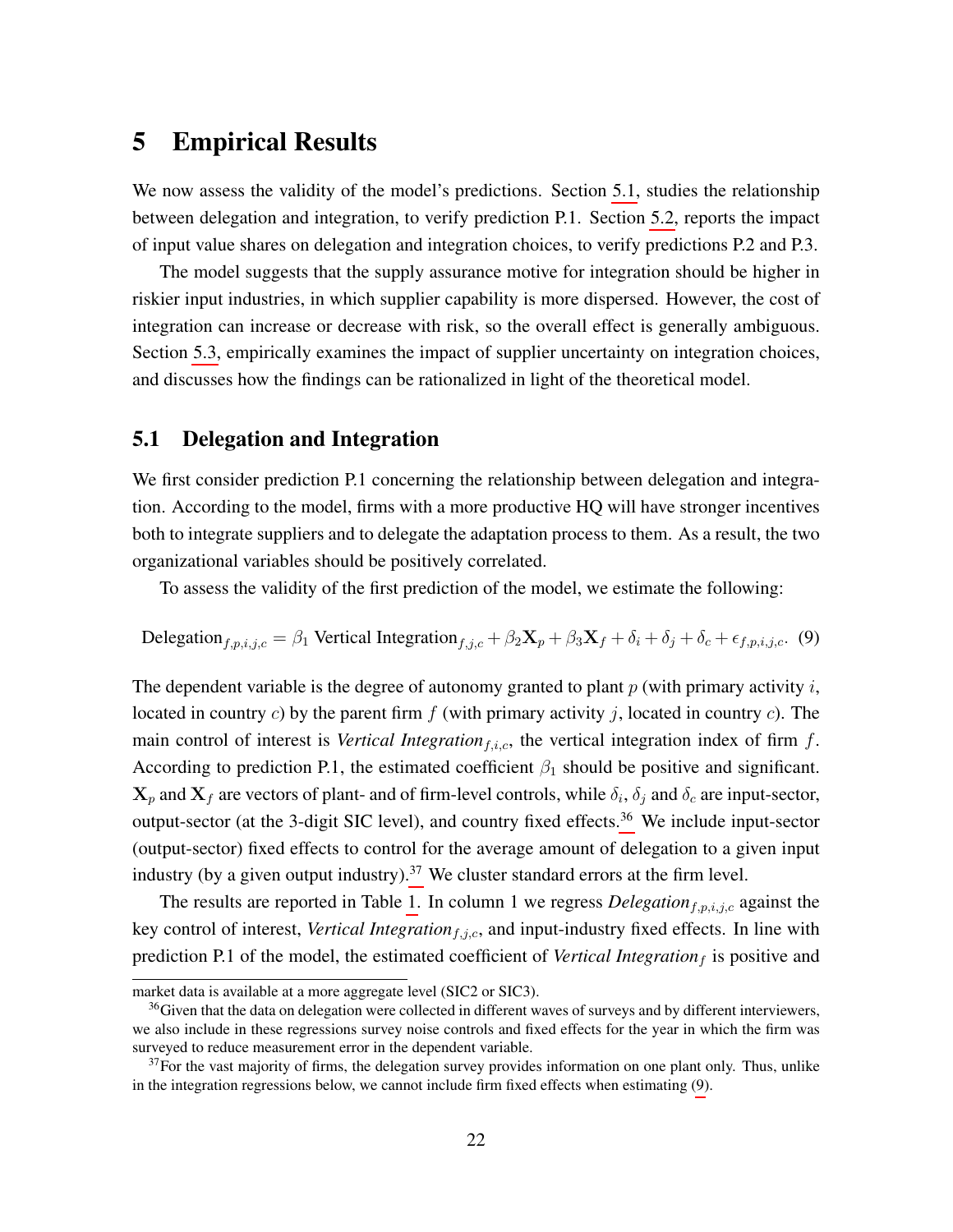significant (at the one-percent level).<sup>[38](#page-24-1)</sup> This result continues to hold when we further include country fixed effects (column 2), output-industry fixed effects (column 3), and control for the size and age of the parent firm, as well as the plants' size and level of education of the workforce (column 4).<sup>[39](#page-24-2)</sup>

<span id="page-24-0"></span>

| Delegation and Integration                            |            |            |            |            |  |
|-------------------------------------------------------|------------|------------|------------|------------|--|
|                                                       | (1)        | (2)        | (3)        | (4)        |  |
| Vertical Integration $_f$                             | $0.685***$ | $0.794***$ | $0.691***$ | $0.577**$  |  |
|                                                       | (0.246)    | (0.244)    | (0.250)    | (0.250)    |  |
| $log(Employment_f)$                                   |            |            |            | $0.087***$ |  |
|                                                       |            |            |            | (0.022)    |  |
| $log(Age_f)$                                          |            |            |            | $0.035*$   |  |
|                                                       |            |            |            | (0.021)    |  |
| Share Employment <sub>p</sub>                         |            |            |            | $0.323***$ |  |
|                                                       |            |            |            | (0.073)    |  |
| $log(\%$ Workforce with College Degree <sub>p</sub> ) |            |            |            | $0.056***$ |  |
|                                                       |            |            |            | (0.016)    |  |
| Input FE                                              | Yes        | Yes        | Yes        | Yes        |  |
| Output FE                                             | No         | No         | Yes        | Yes        |  |
| Country FE                                            | No         | Yes        | Yes        | Yes        |  |
| Noise controls                                        | Yes        | Yes        | Yes        | Yes        |  |
| R-squared                                             | 0.182      | 0.198      | 0.206      | 0.216      |  |
| N. observations                                       | 3,444      | 3,444      | 3,444      | 3,444      |  |

| Table 1               |  |
|-----------------------|--|
| elegation and Integra |  |

*Notes:* The dependent variable is *Delegation*<sub>f,p,i,j,c,</sub> the degree of autonomy granted to plant p (with primary activity i, located in country c) by the parent firm  $f$  (with primary activity  $j$ ). Vertical Integration  $f$  is the vertical integration index of firm f. *Employment*  $_f$  measures the firm's employment,  $Age_f$  is the number of years since its establishment, *Share Employment*<sub>p</sub> is the plant's share of the firm's employment, and *% Workforce with College Degree*p is the percentage of the plant's employees with a bachelor's degree or higher. Output and input fixed effects are respectively the primary activities of the parent and of the plant (defined at 3-digit SIC). Standard errors clustered at the firm level in parentheses. \*\*\*, \*\* and \* indicate statistical significance at the 1%, 5% and 10% levels respectively.

In terms of magnitude, the point estimates reported in column 3 of Table [1](#page-24-0) indicate that increasing *Vertical Integration*<sub>f</sub> by one standard deviation is associated with an increase in

<span id="page-24-1"></span> $38$ The coefficient of *Vertical Integration<sub>f</sub>* is also significant (at the five-percent level) in an even more parsimonious specification, in which we do not include any fixed effects.

<span id="page-24-2"></span><sup>&</sup>lt;sup>39</sup>The variables *% Workforce with College Degree<sub>p</sub>* and *Employment<sub>p</sub>* are missing for a few plants. To avoid dropping observations, in the specifications in which we include these variables, we replace missing values with -99 and use a dummy variable to control for these instances.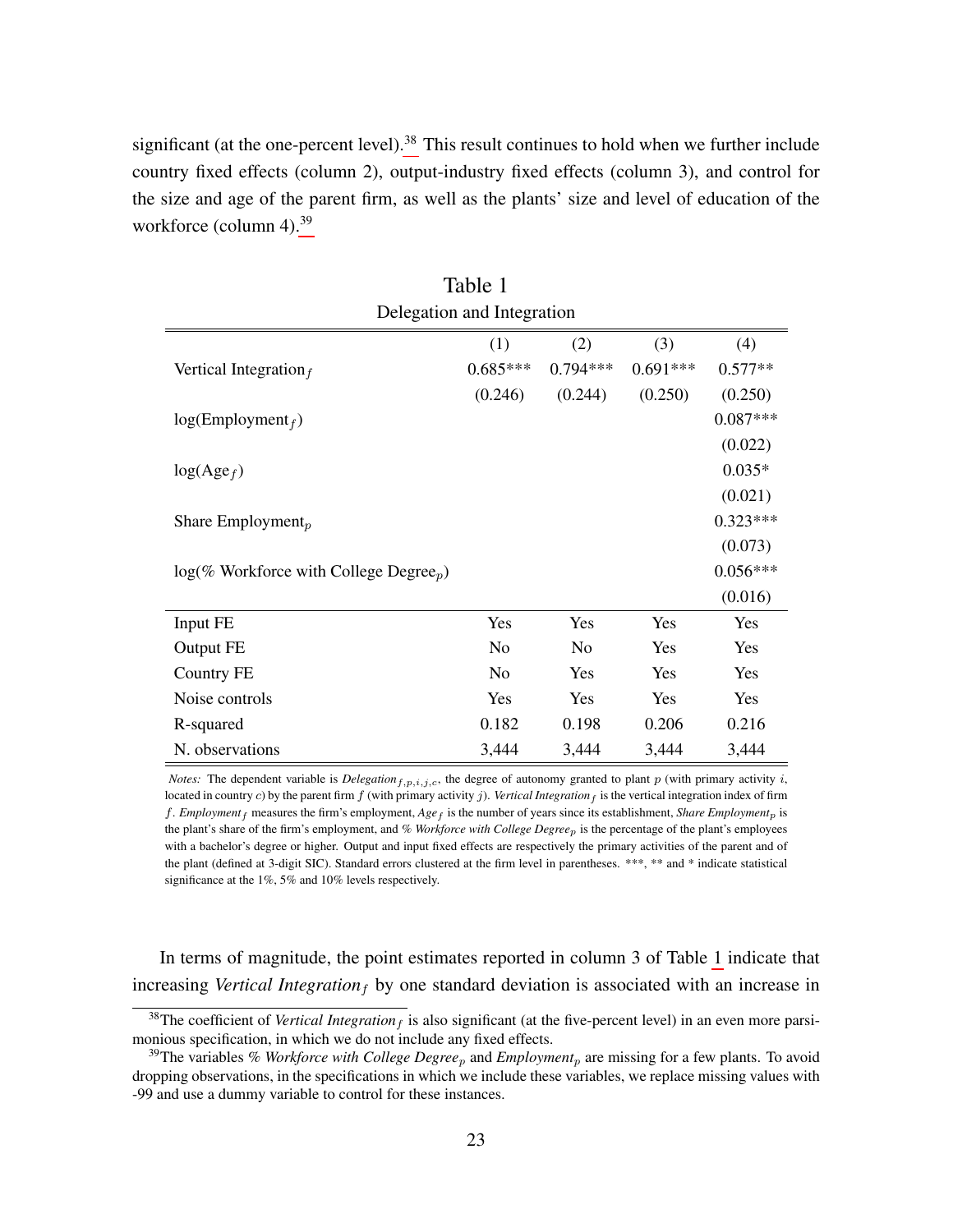delegation of around  $0.06$  standard deviations.<sup>[40](#page-25-0)</sup>

Concerning the auxiliary controls, the coefficients of  $log(Employment)_f$  and  $log(Age)_f$  are positive and significant, indicating that larger and older firms grant more authority to their plant managers. The coefficient of the variables *Share Employment<sub>p</sub>* and *log(% Workforce with College Degree)*<sup>f</sup> are also positive and significant, suggesting that firms delegate more to plants that are larger and have a more educated workforce.

<span id="page-25-1"></span>The binned scatterplot in Figure [1](#page-25-1) illustrates the key result of Table [1,](#page-24-0) based on the spec-ification of column 1 of Table [1.](#page-24-0)<sup>[41](#page-25-2)</sup>



Figure 1: Delegation and Vertical Integration

*Notes:* Binned scatterplot of the relationship between *Delegation*<sub>f,p,i,j,c</sub> and *Vertical Integration*<sub>f</sub> (based on 40 bins).

Recall that, according to the model, the reason why delegation and vertical integration should be correlated is that both should be increasing in  $A$ , which captures exogenous characteristics of the HQ that increase the profitability of the enterprise (e.g., product appeal, entrepreneurial ability of the CEO). The positive coefficient of *Vertical Integration*  $_f$  should thus not be interpreted in a causal sense, i.e., more integration leading to more delegation. Rather, the model suggests that integration and delegation choices are endogenously correlated, because firms that have a more productive HQ (higher A) have stronger incentives to integrate suppliers and delegate production decisions to them. Looking at the results in col-umn 4 of Table [1,](#page-24-0) notice that the coefficient of  $Employment<sub>f</sub>$  is positive and significant and

<span id="page-25-2"></span><span id="page-25-0"></span><sup>&</sup>lt;sup>40</sup>The standard deviation of *Vertical Integration<sub>f</sub>* in the matched sample is 0.09, so 0.691\*0.09 = 0.062.

<sup>&</sup>lt;sup>41</sup>Figure [1](#page-25-1) is created by regressing *Delegation*<sub>f,p,i,j,c</sub> on *Vertical Integration<sub>f</sub>*, input industry dummies, and noise controls. We then take the residuals of the delegation and integration variables and group them into 40 equal-sized bins, compute the mean of the variables within each bin, and create a scatterplot of these data points.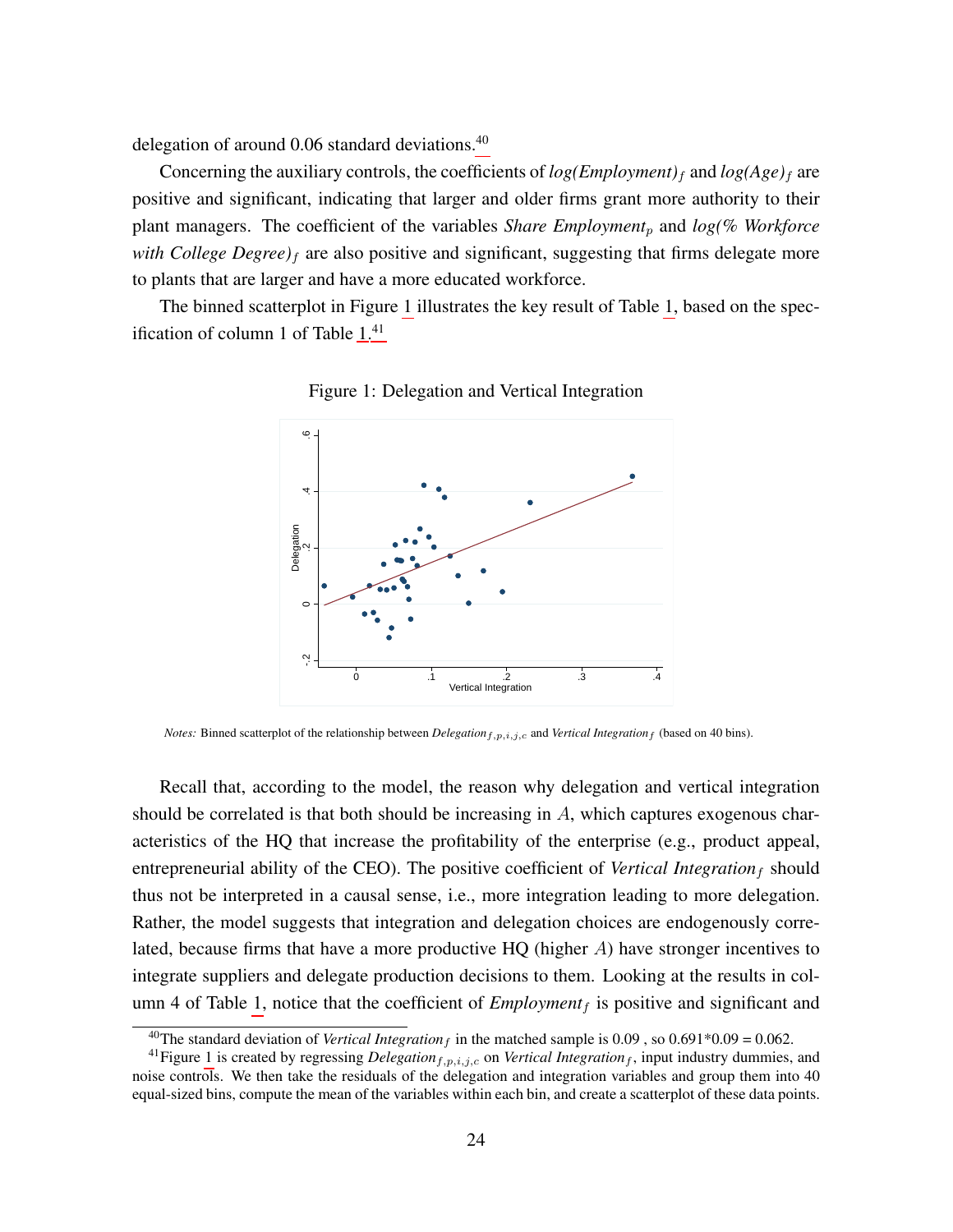the coefficient of *Vertical Integration* $_f$  is significantly smaller than in column 3. To the extent that firm size is correlated with A, this is what one would expect based on the model.<sup>[42](#page-26-1)</sup>

We have carried out a series of additional estimations to verify the robustness of the results of Table [1.](#page-24-0) The results of these estimations are reported in the Empirical Appendix.

First, we use more disaggregated industry fixed effects (defined at the SIC4 level instead of SIC3) to control for the primary activities of the plant and its parent firm (see Table [A-6\)](#page-55-0). The coefficients of the key variable of interest, *Vertical Integration<sub>f</sub>*, remains positive and significant. The main drawback is that we lose some observations.

Second, we verify that the results of Table [1](#page-24-0) are robust to restricting the analysis to the 10 largest countries in the sample, i.e. those with the highest number of firms (see Table [A-7\)](#page-56-0).

Third, we reproduce Table [1](#page-24-0) after winsorizing *Vertical Integration*  $<sub>f</sub>$  at the 5th and 95th</sub> percentile. The results continue to hold (see Table [A-8\)](#page-57-0).

Finally, one may be concerned about measurement error in the vertical integration index. In an influential study, Atalay, Hortaçsu, and Syverson (2014) find little evidence of intrafirm shipments between related plants within the United States. This suggests that using Fan and Lang (2000)'s methodology to construct the variable *Vertical Integration*<sub>f</sub> may lead us to mis-classify some inputs as being integrated, when the firm is actually sourcing them from the market. Random measurement error in the vertical integration index should work against us, by attenuating the coefficient  $\beta_1$ , making it harder to find support for prediction P.1. Nevertheless, we have verified that the positive relationship between delegation and vertical integration holds even when we restrict the analysis to single-plant firms.<sup>[43](#page-26-2)</sup> For these firms, measurement error in the vertical integration index should be less of a concern, since it is unlikely that a parent would not use the inputs produced in its own establishment. Delegation and vertical integration remain positively correlated (see Table [A-9\)](#page-58-0).

## <span id="page-26-0"></span>5.2 Delegation, Integration, and Input Value Shares

In this section, we assess the validity of Predictions P.2 and P.3 of the model concerning the impact of input value shares on delegation and integration choices.

<span id="page-26-1"></span><sup>&</sup>lt;sup>42</sup> According to the model, if we could actually measure the exogenous productivity of the HQ and include it in regression  $(9)$ , the coefficient of *Vertical Integration<sub>f</sub>* should become insignificant. The model also suggests that measures of firm performance (e.g., productivity, stock market returns) are endogenous to organizational choices, reflecting not only the exogenous productivity of the HQ  $(A)$ , but also the capability of suppliers  $(y)$ and HQ's choice to delegate or centralize productive decisions. If we control for firm labor productivity in the specification in column 4 of Table [1,](#page-24-0) the coefficient of *Vertical Integration*  $_f$  is unaffected, while the coefficient of the productivity measure is positive but not significant.

<span id="page-26-2"></span><sup>&</sup>lt;sup>43</sup>In these regressions, we can only include one set of industry fixed effects (given that the primary SIC code of the parent firm coincides with the primary SIC code of the plant) and one employment variable (given that the number of employees of the plant and the firm are the same).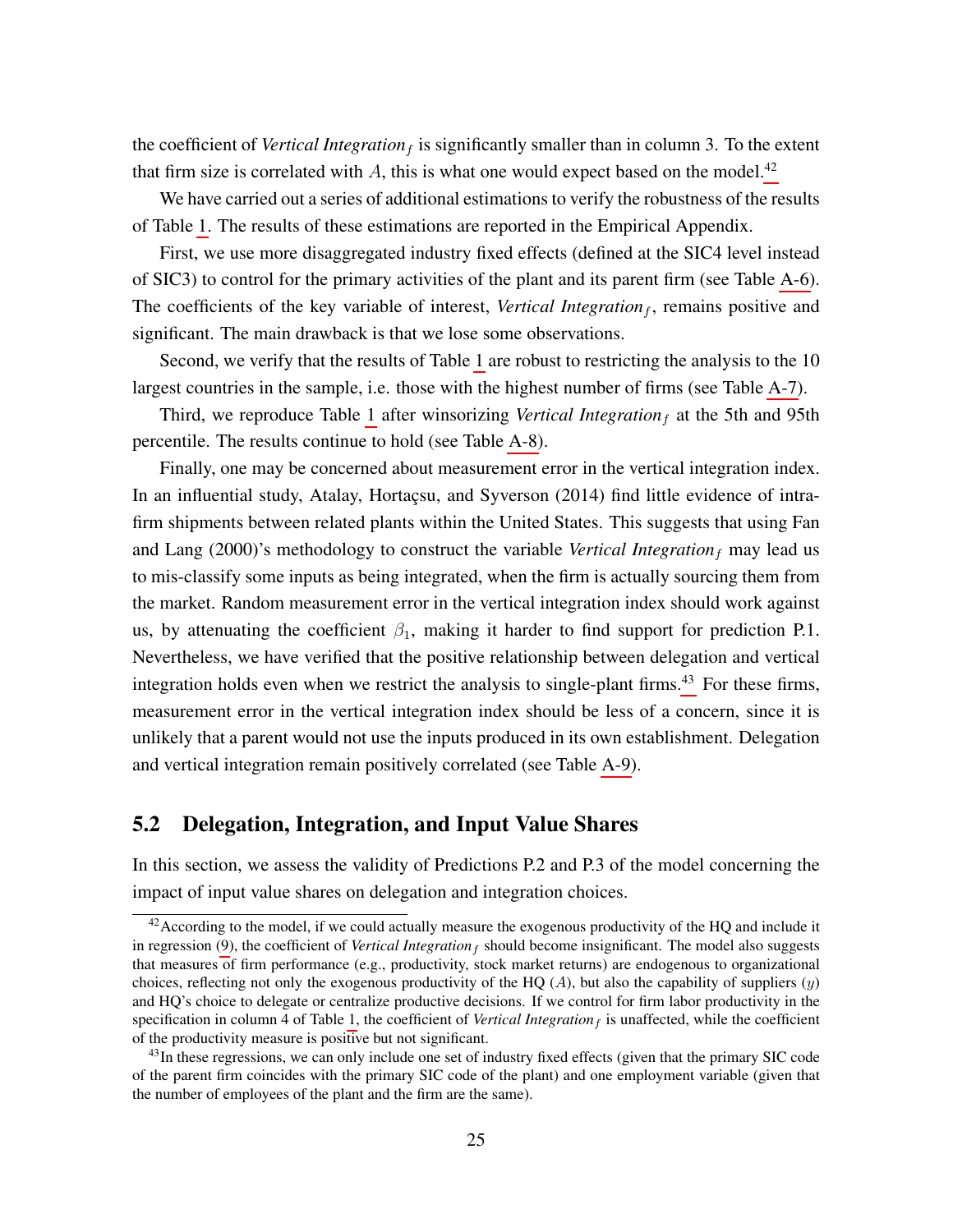To verify how the technological importance of an input affects delegation choices, we estimate the following regression:

<span id="page-27-0"></span>Delegation<sub>f,p,i,j,c</sub> = 
$$
\beta_1
$$
 IO<sub>ij</sub> +  $\beta_2$ **X**<sub>p</sub> +  $\beta_3$ **X**<sub>f</sub> +  $\delta_i$  +  $\delta_j$  +  $\delta_c$  +  $\epsilon_{f,p,i,j,c}$ . (10)

<span id="page-27-1"></span>

| Tavit 2                                               |                |           |         |            |  |
|-------------------------------------------------------|----------------|-----------|---------|------------|--|
| Delegation and Input Value Shares                     |                |           |         |            |  |
|                                                       | (1)            | (2)       | (3)     | (4)        |  |
| $IO_{ij}$                                             | $0.986***$     | $0.937**$ | 0.980** | $0.941**$  |  |
|                                                       | (0.379)        | (0.380)   | (0.452) | (0.441)    |  |
| Vertical Integration $_f$                             |                |           |         | $0.505**$  |  |
|                                                       |                |           |         | (0.253)    |  |
| $log(Employment_f)$                                   |                |           |         | $0.084***$ |  |
|                                                       |                |           |         | (0.023)    |  |
| $log(Age_f)$                                          |                |           |         | $0.048**$  |  |
|                                                       |                |           |         | (0.022)    |  |
| Share Employment <sub>p</sub>                         |                |           |         | $0.321***$ |  |
|                                                       |                |           |         | (0.075)    |  |
| $log(\%$ Workforce with College Degree <sub>p</sub> ) |                |           |         | $0.057***$ |  |
|                                                       |                |           |         | (0.017)    |  |
| Input FE                                              | Yes            | Yes       | Yes     | Yes        |  |
| Output FE                                             | N <sub>o</sub> | Yes       | Yes     | Yes        |  |
| Country FE                                            | Yes            | Yes       | Yes     | Yes        |  |
| Noise controls                                        | Yes            | Yes       | Yes     | Yes        |  |
| N. observations                                       | 3,179          | 3,179     | 3,179   | 3,179      |  |

| Table 2                       |  |
|-------------------------------|--|
| Shar and Innut Value Shar اما |  |

*Notes:* The dependent variable is  $Delegation_{f,p,i,j,c}$ , the degree of autonomy granted to plant  $p$  (with primary activity  $i$ , located in country c) by the parent firm  $f$  (with primary activity  $j$ ).  $IO_{ij}$  is the direct requirement coefficient for the sector pair ij. Vertical Integration<sub>f</sub> is the vertical integration index of firm  $f$ . *Employment<sub>f</sub>* measures the firm's employment, *Age*<sup>f</sup> is the number of years since its establishment, *Share Employment*<sup>p</sup> is the plant's share of the firm's employment, and *% Workforce with College Degree*p is the percentage of the plant's employees with a bachelor's degree or higher. Output and input fixed effects are respectively the primary activities of the parent and of the plant (defined at 3-digit SIC). Standard errors clustered at the firm level in parentheses. \*\*\*, \*\* and \* indicate statistical significance at the 1%, 5% and 10% levels respectively.

As in model [\(9\)](#page-23-4), the dependent variable in [\(10\)](#page-27-0) is the degree of autonomy granted to plant  $p$  (with primary activity i, located in country c) by parent firm  $f$  (with primary activity j, located in country  $c$ ). The main control of interest is  $IO_{ij}$ , the direct requirement coefficient for the sector pair  $ij$ . According to prediction P.2, the coefficient of this variable should be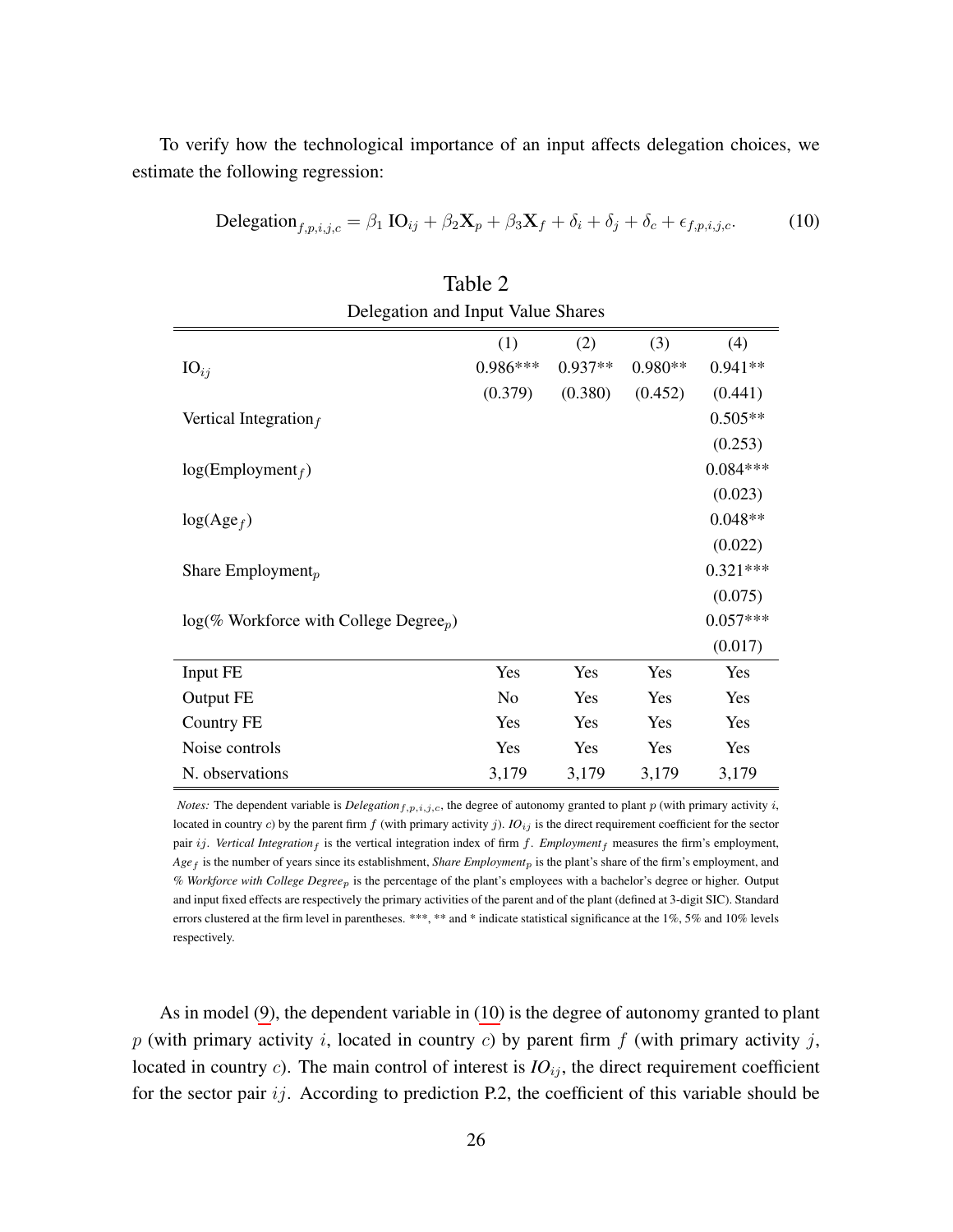positive and significant. Some specifications include vectors of plant-level controls  $(X_p)$ , firm-level controls  $(X_f)$ , input-sector and output-sector fixed effects ( $\delta_i$  and  $\delta_j$ ), and country fixed effects  $(\delta_c)$ . We cluster standard errors at the firm level. Results are practically identical if we cluster at the industry-pair level (the level of variation of the IO coefficient).

The results are reported in Table [2.](#page-27-1) Across all specifications, the coefficient of  $IO_{ij}$  is positive and significant. In line with prediction P.2 of the model, this result indicates that final good producers delegate more decisions to suppliers of more valuable inputs.

In terms of magnitude, based on the estimates reported in column 3 of Table [2,](#page-27-1) increasing the input-output coefficient by one standard deviation increases delegation by around 0.05 standard deviations.<sup>[44](#page-28-0)</sup>

Notice that the coefficient of the overall vertical integration index of the firm remains positive and significant, confirming that more integrated firms give more autonomy to their suppliers, in line with prediction P.1. As expected, given the positive correlation with  $IO_{ij}$ , the coefficient of *Vertical Integration*  $_f$  in column 4 of Table [2](#page-27-1) (0.505) is slightly lower than in column 4 of Table [1](#page-24-0) (0.577).

<span id="page-28-1"></span>The binned scatterplot of Figure [2](#page-28-1) illustrates the positive relationship between input value and delegation: suppliers of more valuable inputs are granted more autonomy. The regression line is based on column 1 of Table [2.](#page-27-1)



Figure 2: Delegation and Input Value Shares

*Notes:* Binned scatterplot of the relationship between *Delegation*<sub>f,p,i,j,c</sub> and  $IO_{ij}$  (based on 40 bins).

<span id="page-28-0"></span><sup>&</sup>lt;sup>44</sup>The standard deviation of  $IO_{ij}$  in the matched sample is 0.055, so 0.980\*0.055 = 0.054.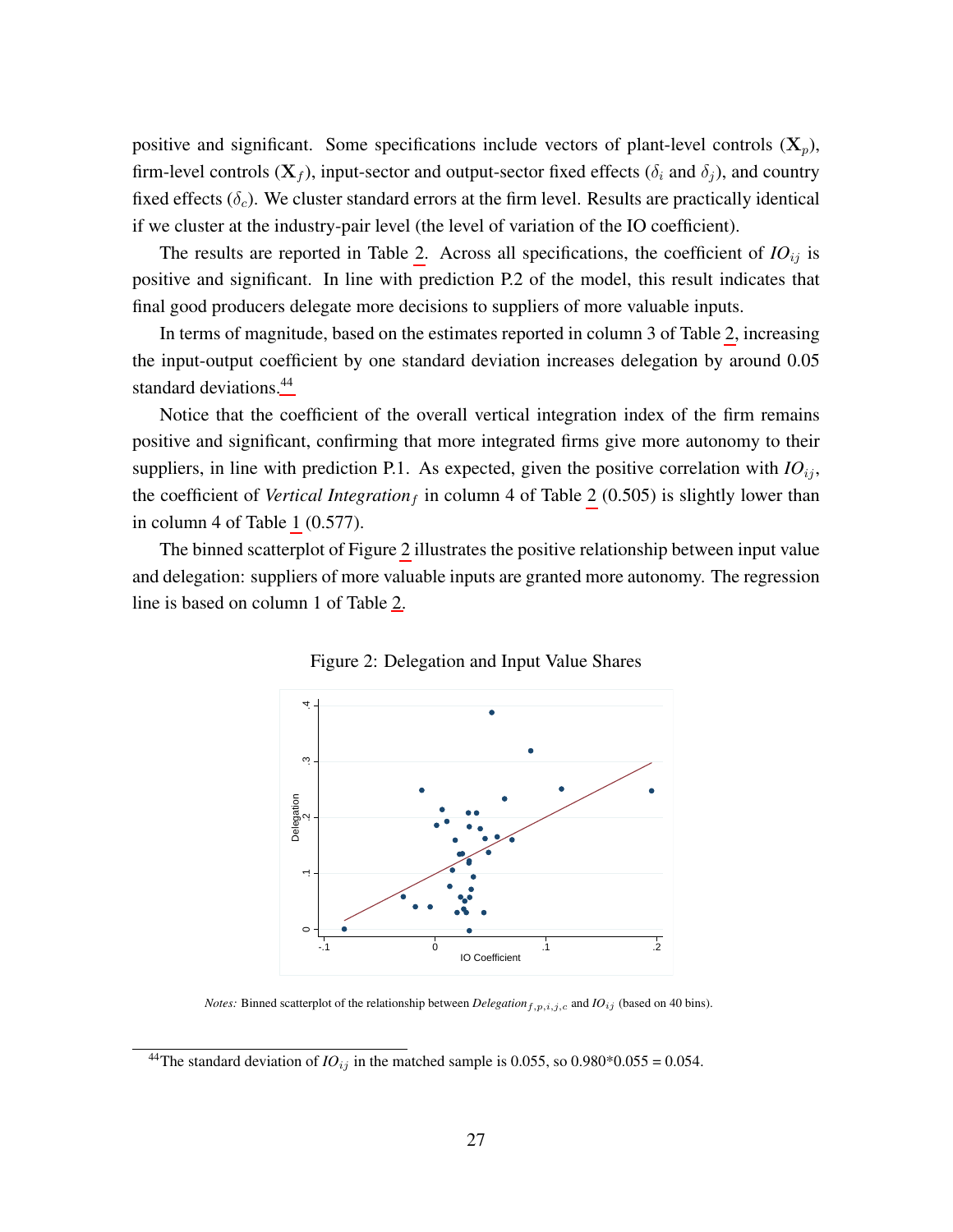We have carried out a series of additional estimations to verify the robustness of the results of Table [2.](#page-27-1) The results of these estimations are reported in the Empirical Appendix. First, we have used more disaggregated industry fixed effects (defined at the SIC4 level) to control for the primary activities of the plant and its parent firm (see Table [A-10\)](#page-59-0). Second, we have verified that the results are robust to restricting the analysis to the 10 largest countries in the sample (see Table [A-11\)](#page-60-0).<sup>[45](#page-29-0)</sup> In all specifications, the coefficient of  $IO_{ij}$  is positive and significant, confirming that final good producers are more likely to delegate decisions to suppliers of more valuable inputs, in line with prediction P.2 of the model.

We next assess the validity of prediction P.3, according to which final good producers should be more likely to integrate suppliers of more valuable inputs. To this purpose, we estimate the following linear probability model:

<span id="page-29-2"></span>
$$
\text{Integration}_{f,j,i,c} = \beta_1 \text{ IO}_{i,j} + \beta_2 \text{ X}_f + \delta_i + \delta_f + \epsilon_{f,j,c,i}.
$$
\n(11)

The dependent variable is *Integration*<sub>f,j,i,c</sub>, which is equal to 1 if firm  $f$  (with primary activity in sector  $j$  and located in country  $c$ ) integrates input  $i$  within its boundaries. The key control of interest is  $IO_{i,j}$ , the direct requirement coefficient for the sector pair ij. Our value theory of integration suggest that a producer of good  $j$  should be more likely to integrate suppliers of more valuable inputs, implying that the estimated coefficient of  $IO_{i,j}$  should be positive and significant.  $X_f$  is a vector of firm-level controls, while  $\delta_i$  denotes input-industry fixed effects at the 4-digit SIC level. In the most demanding specifications, we include firm fixed effects  $(\delta_f)$ , which allow us to account for the role of unobservable firm characteristics. In alternative specifications, we replace firm fixed effects with output-sector and country fixed effects ( $\delta_i$  and  $\delta_c$ ). We cluster standard errors at the input-output level, the same as the main variable of interest,  $IO_{i,j}$ .<sup>[46](#page-29-1)</sup>

The observations in [\(11\)](#page-29-2) are at the firm-input level. We focus on the 67,105 firms in the WorldBase sample and consider the top 100 inputs (based on the IO coefficients) necessary to produce the firm's output.<sup>[47](#page-29-3)</sup>

The results are reported in Table [3.](#page-30-0) in which we regress *Integration* $f_{i,j,i,c}$  against the key

<span id="page-29-0"></span><sup>&</sup>lt;sup>45</sup>These robustness checks are similar to those performed for Table [1.](#page-24-0) The only difference if that, when verifying the robustness of the results of Table [2,](#page-27-1) we cannot restrict the analysis to the sub-sample of singleplant firms. Given that these firms tend to be engaged in fewer production activities, there is not enough variation in  $IO_{ij}$  to identify the effect of input value on delegation choices.

<span id="page-29-1"></span><sup>46</sup>The results of are unaffected if we use two-way clustering at the input and firm level: changes in the standard errors are minimal and  $IO_{i,j}$  is always positive and significant at the 1 percent level.

<span id="page-29-3"></span><sup>&</sup>lt;sup>47</sup>The number of observations is 7,042,966, which is more than 67,105 firms  $*$  100 inputs. This is because the inputs included are in some cases more than 100, due to the fact that the matching between BEA and SIC codes is not always one-to-one (see footnote [27\)](#page-19-3). For each output j, we have chosen the top 100 inputs based on the ranking of IO coefficients; in the case of a tie, we have included all inputs with the same  $IO_{ij}$ .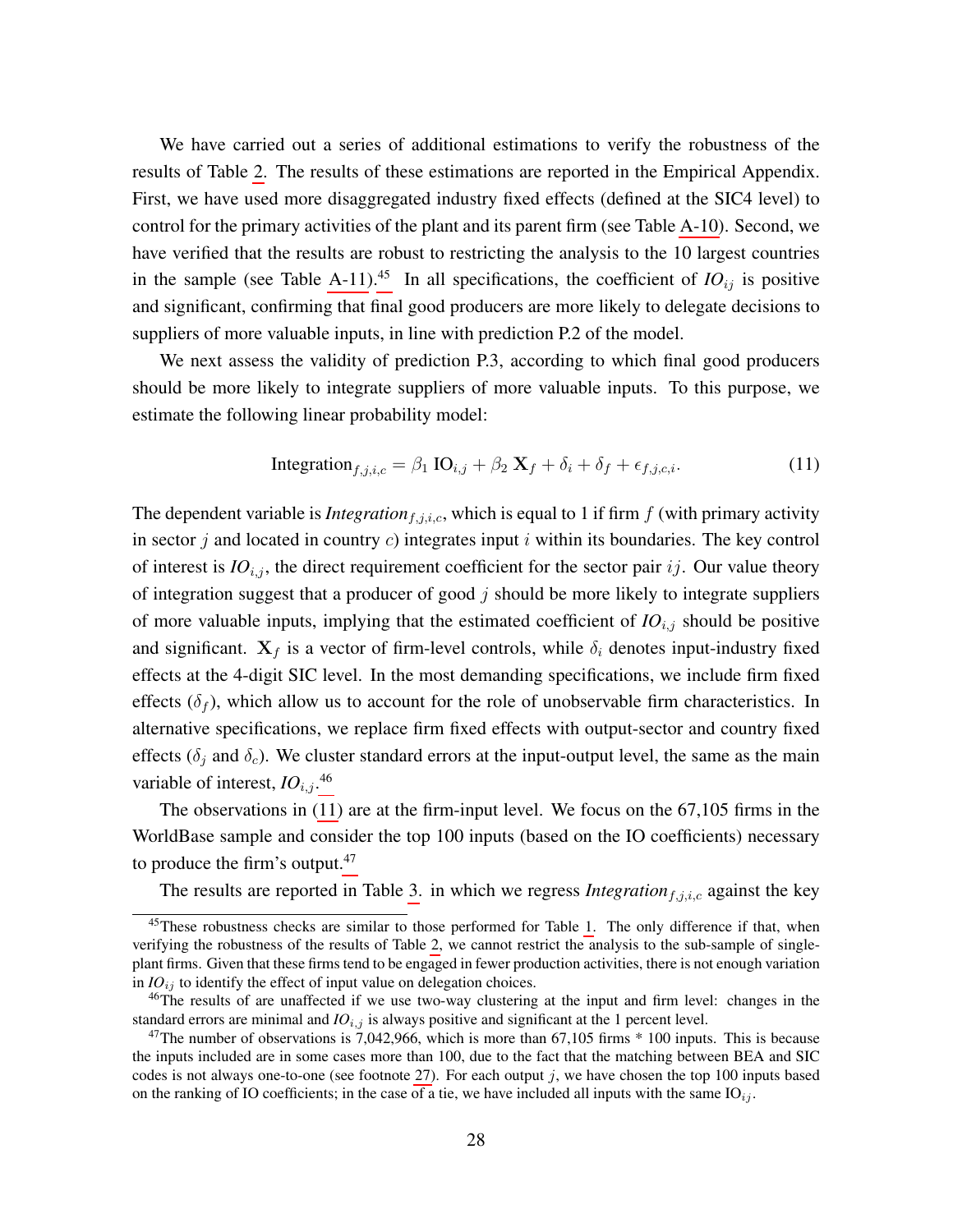control of interest,  $IO_{ij}$ , and input-industry fixed effects. We then add country fixed effects (column 2), output fixed effects (column 3), and additional firm-level controls (column 4). In the last specification, we include firm fixed effects, exploiting only within-firm variation in integration choices (column 5). Notice that, in this specification, country and output-industry fixed effects are absorbed by the firm fixed effects (each firm  $f$  is associated to one location and one primary activity). The results strongly support prediction P.3 of the theoretical model. Across all specifications, the coefficient of  $IO_{ij}$  is positive and significant (at the one-percent level), confirming that final good producers are more likely to produce in house more valuable inputs.

<span id="page-30-0"></span>

| Table 3             |                                    |              |                |                |                |  |  |  |
|---------------------|------------------------------------|--------------|----------------|----------------|----------------|--|--|--|
|                     | Integration and Input Value Shares |              |                |                |                |  |  |  |
|                     | (1)                                | (2)          | (3)            | (4)            | (5)            |  |  |  |
| $IO_{ij}$           | $0.14430***$                       | $0.14446***$ | $0.17037***$   | $0.17019***$   | $0.19218***$   |  |  |  |
|                     | (0.02054)                          | (0.02057)    | (0.02465)      | (0.02465)      | (0.02782)      |  |  |  |
| $log(Employment_f)$ |                                    |              |                | $0.00135***$   |                |  |  |  |
|                     |                                    |              |                | (0.00011)      |                |  |  |  |
| $log(Age_f)$        |                                    |              |                | $0.00017**$    |                |  |  |  |
|                     |                                    |              |                | (0.00008)      |                |  |  |  |
| Input FE            | Yes                                | Yes          | Yes            | Yes            | Yes            |  |  |  |
| Output FE           | No                                 | No           | <b>Yes</b>     | <b>Yes</b>     | N <sub>0</sub> |  |  |  |
| Country FE          | No                                 | Yes          | <b>Yes</b>     | <b>Yes</b>     | <b>Yes</b>     |  |  |  |
| Firm FE             | No                                 | No           | N <sub>o</sub> | N <sub>o</sub> | Yes            |  |  |  |
| N. observations     | 7,042,966                          | 7,042,966    | 7,042,966      | 7,042,966      | 7,042,966      |  |  |  |

*Notes:* The dependent variable is *Integration*  $f, j, i, c$ , a dummy equal to 1 if firm f producing final product j (defined at 4-digit SIC) and located in country  $c$  integrates input  $i$  (defined at 4-digit SIC) within its boundaries.  $IO_{ij}$  is the direct requirement coefficient for the sector pair ij. *Employment*  $_f$  measures firm employment, and  $Age$  is the number of years since the firm's establishment. Output and input fixed effects defined at 3-digit SIC. Standard errors clustered at the input-output level in parentheses. \*\*\*, \*\* and \* indicate statistical significance at the 1%, 5% and 10% levels.

In terms of magnitude, based on the specification of column 3, moving the input-output coefficient by one standard deviation increases the probability of vertical integration by 0.6 percentage points – a 60 percent increase compared to the baseline probability of one per-centage point.<sup>[48](#page-30-1)</sup>

<span id="page-30-1"></span><sup>&</sup>lt;sup>48</sup>The standard deviation of *IO*<sub>ij</sub> is 0.036. Thus, 0.170\*0.036\*100 = 0.612.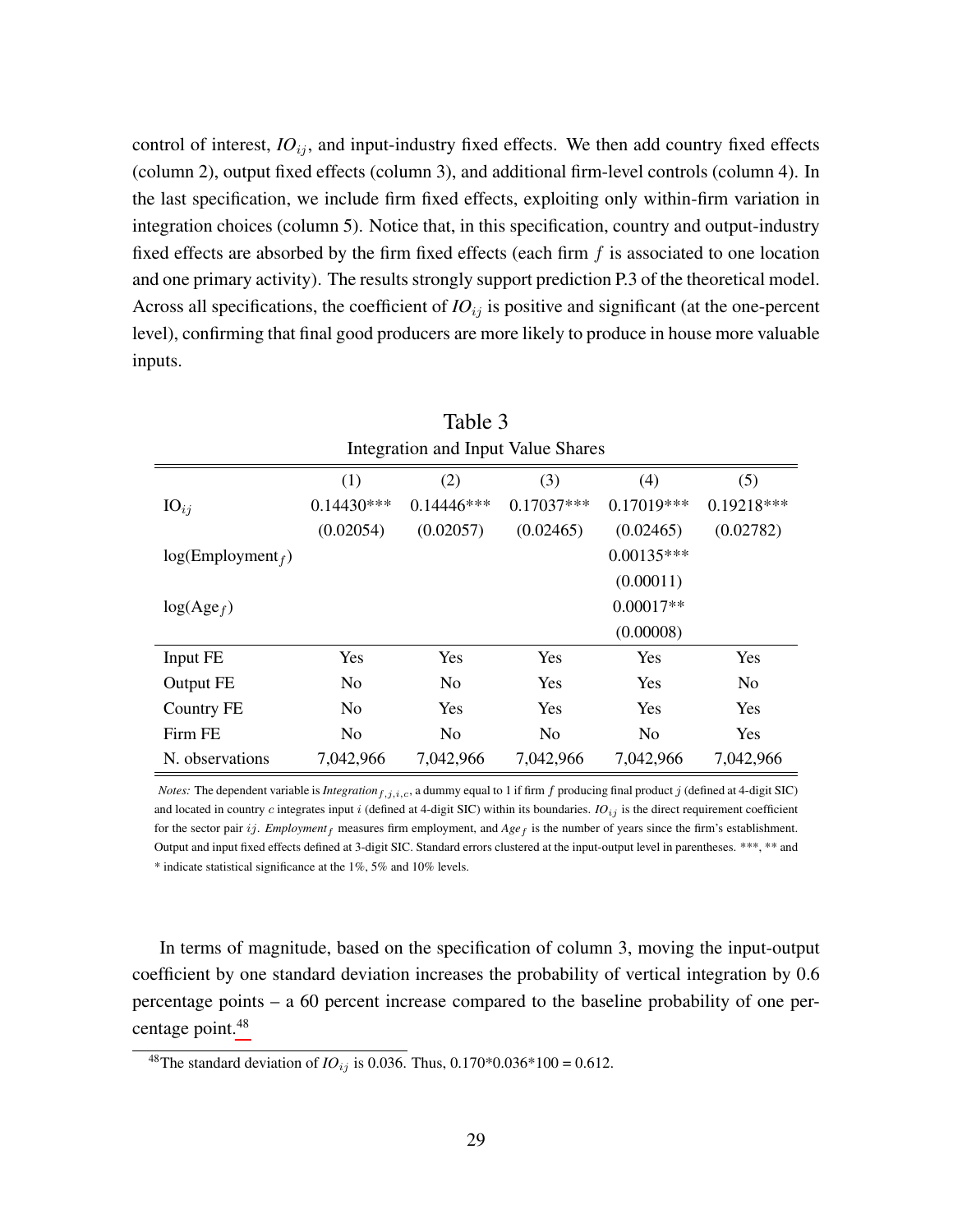<span id="page-31-0"></span>The binned scatterplot in Figure [3](#page-31-0) illustrates the positive relationship between input value and integration choices: suppliers of more valuable inputs are more likely to be integrated. The regression line is based on column 1 of Table [3.](#page-30-0)



Figure 3: Integration and Input Value Shares

*Notes:* Binned scatterplot of the relationship between *Integration*<sub>f,j,i</sub> and *IO*<sub>ij</sub> (based on 40 bins).

The coefficients of the auxiliary firm controls,  $Employment<sub>f</sub>$  and  $Age<sub>f</sub>$ , are positive and significant coefficient, indicating that larger and older firms are more likely to integrate inputs within their boundaries.

We have carried out a series of additional estimations to verify the robustness of the results reported in Table [3.](#page-30-0) The coefficients of the key variable of interest,  $IO_{ij}$ , remains positive and significant if we restrict the analysis to firms included in the matched sample (see Table [A-](#page-61-0)[12\)](#page-61-0). The results are also robust to using more disaggregated industry fixed effects (see Table [A-13\)](#page-62-0) and restricting the analysis to the 10 largest countries in the sample (see Table [A-14\)](#page-63-0). This is also true when we restrict the analysis to single-plant firms (see Table [A-15\)](#page-64-0), for which measurement error in the dependent variable should not be a concern.<sup>[49](#page-31-1)</sup>

Overall, the results of Tables [1-](#page-24-0)[3](#page-30-0) and in the corresponding robustness checks strongly support predictions P.1-P.3 of the theoretical model concerning the relationship between delegation and integration choices and how these choices are affected by the value of inputs.

<span id="page-31-1"></span> $49$  As mentioned before, the results of Atalay, Hortaçsu, and Syverson (2014) suggest that using the methodology of Fan and Lang (2000) may lead us to mistakenly classify some inputs as being sourced within firm boundaries, while they are actually bought from independent suppliers. In regression [\(11\)](#page-29-2), this would imply a measurement error in the dependent variable *Integration*<sub>f,j,i,c</sub>, which should make it harder to find support for the model's predictions.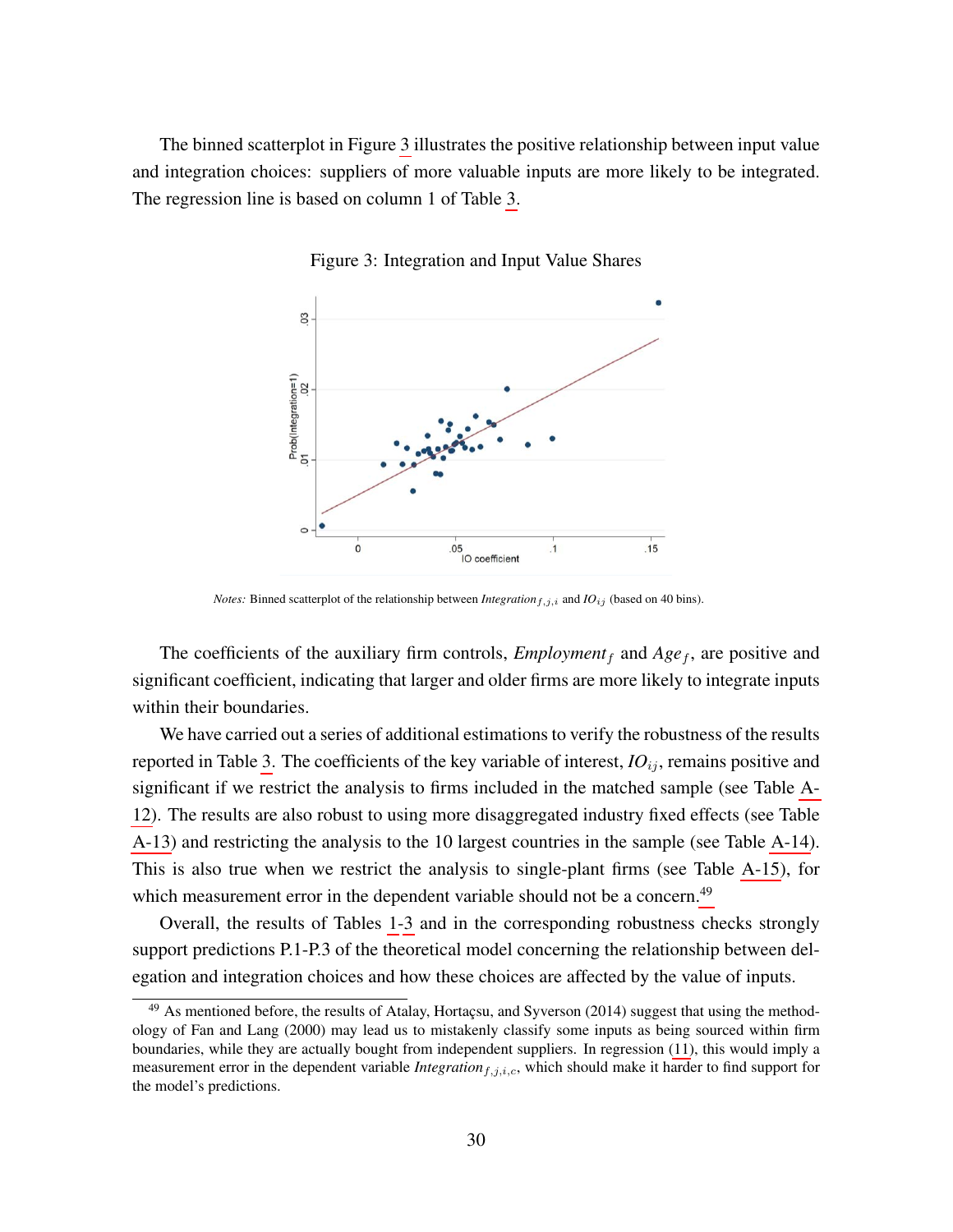## <span id="page-32-0"></span>5.3 Supplier Uncertainty and the Option Value of Integration

In the theoretical model, because HQ has the right to reassign decision making power to and from her integrated suppliers in the light of new information about their capabilities, integration has an option value. By contrast, non-integrated suppliers always retain control over their decisions, so there is no option value. From HQ's perspective, the payoff structures of the two modes of ownership are therefore very different: for non-integration the payoff is linear in capability, so only mean values matter, but for integration there is a convexity introduced by the option to centralize or delegate, so higher moments also count.

Following intuition from option theory, this observation suggests that characteristics of the distribution of supplier capability should influence integration decisions. In finance, the value of a classical call option increases with the Rothschild-Stiglitz risk of the underlying asset. According to the model, integration has costs that are also affected by the distribution of supplier productivity, so the net predicted impact of an increase in input risk on firm boundary choices is ambiguous. In what follows, we first examine the role of uncertainty empirically, and then rationalize them in light of the theoretical model.

To proxy for input risk, we use information on the dispersion of labor productivity and of stock market returns in input industries. To identify the relevant input industries, we combine information from WorldBase on firms' production activities with Input-Output data from the BEA. For each firm  $f$  producing good  $j$  in country  $c$ , we focus on the top 100 inputs  $i$  as ranked by the IO coefficients  $IO_{ij}$ .

Our main measure of input risk is  $CV$  *Productivity<sub>i.c</sub>*, the coefficient of variation of labor productivity of suppliers of input  $i$  in country  $c$ . As discussed in Section [4,](#page-15-1) when constructing this measure, we focus on independent suppliers: according to the model, the empirical productivity distribution of non-integrated suppliers in industry  $i$  approximates the distribution  $F_i(y)$ <sup>[50](#page-32-1)</sup>

To assess how input risk affects integration choices, we estimate

<span id="page-32-2"></span>Integration<sub>f,j,i,c</sub> = 
$$
\gamma_1
$$
 CV Productivity<sub>i,c</sub> +  $\gamma_2$  Mean Productivity<sub>i,c</sub> +  
\n
$$
\gamma_3 \text{ IO}_{i,j} + \gamma_4 \text{ X}_f + \delta_i + \delta_f + \epsilon_{f,j,c,i}.
$$
\n(12)

<span id="page-32-1"></span> $50\text{As}$  noted in footnotes [31](#page-22-0) and [32,](#page-22-1) censoring introduced by HQs' exercise of the option to centralize, and transfer pricing may distort measured supplier productivity, so the observed productivity distribution of integrated suppliers is not a reliable representation of the underlying capability distribution. The results reported below nevertheless continue to hold if integrated suppliers are included in the construction of *CV Productivity*i,c.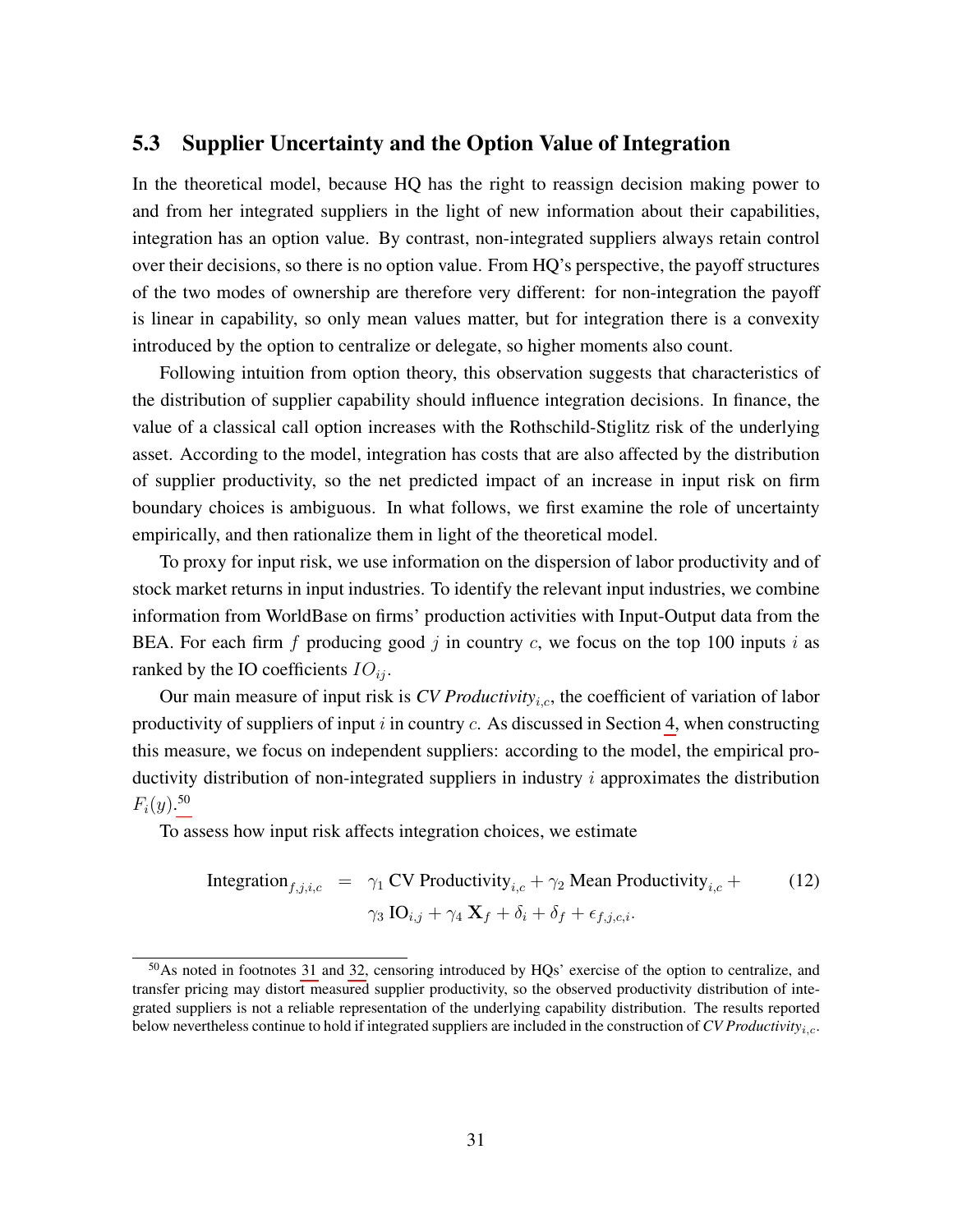| Integration and Riskiness of Input industries |                |                |                |                |                |                          |
|-----------------------------------------------|----------------|----------------|----------------|----------------|----------------|--------------------------|
|                                               | (1)            | (2)            | (3)            | (4)            | (5)            | (6)                      |
| CV Productivity <sub><i>i.c</i></sub>         | $0.00064***$   | $0.00075***$   | $0.00075***$   | $0.00074***$   | $0.00074***$   | $0.00074***$             |
|                                               | (0.00009)      | (0.00010)      | (0.00010)      | (0.00010)      | (0.00010)      | (0.00010)                |
| Mean Productivity <sub><i>i.c</i></sub>       | $-0.01305$     | $-0.01677$     | $-0.01652$     | $-0.01609$     | $-0.01607$     | $-0.01598$               |
|                                               | (0.01272)      | (0.01544)      | (0.01525)      | (0.01523)      | (0.01522)      | (0.01510)                |
| $IO_{ij}$                                     |                |                | $0.14985***$   | $0.17906***$   | 0.17888***     | 0.20304***               |
|                                               |                |                | (0.01342)      | (0.01447)      | (0.01446)      | (0.01611)                |
| $log(Employment_f)$                           |                |                |                |                | $0.00144***$   |                          |
|                                               |                |                |                |                | (0.00013)      |                          |
| $log(1 + Age_f)$                              |                |                |                |                | 0.00017        |                          |
|                                               |                |                |                |                | (0.00011)      |                          |
| Input FE                                      | Yes            | Yes            | Yes            | Yes            | Yes            | Yes                      |
| Output FE                                     | N <sub>o</sub> | N <sub>o</sub> | N <sub>o</sub> | Yes            | Yes            | $\overline{\phantom{a}}$ |
| <b>Country FE</b>                             | N <sub>o</sub> | Yes            | Yes            | Yes            | Yes            | $\overline{\phantom{a}}$ |
| Firm FE                                       | N <sub>o</sub> | N <sub>o</sub> | N <sub>o</sub> | N <sub>o</sub> | N <sub>o</sub> | Yes                      |
| N. observations                               | 6,644,884      | 6,644,884      | 6,644,884      | 6,644,884      | 6,644,884      | 6,644,884                |

| Table 4                                       |  |
|-----------------------------------------------|--|
| Integration and Riskiness of Input industries |  |

<span id="page-33-0"></span>*Notes:* The dependent variable is *Integration*  $f, j, i, c$ , a dummy equal to 1 if firm  $f$  producing final product  $j$  (defined at 4-digit SIC) and located in country c integrates input <sup>i</sup> (defined at 4-digit SIC) within its boundaries. *CV Productivity*i,c is the coefficient of variation of labor productivity of the independent suppliers in input industry i located in country c, while *Mean Productivity<sub>i,c</sub>* is the mean of input supplier productivity. *IO*<sub>ij</sub> is the direct requirement coefficient for the sector pair ij. *Employment*<sup>f</sup> measures firm employment, and *Age*<sup>f</sup> is the number of years since the firm's establishment. Output and input fixed effects defined at 3-digit SIC. Standard errors clustered at the input level in parentheses. \*\*\*, \*\* and \* indicate statistical significance at the1%, 5% and 10% levels.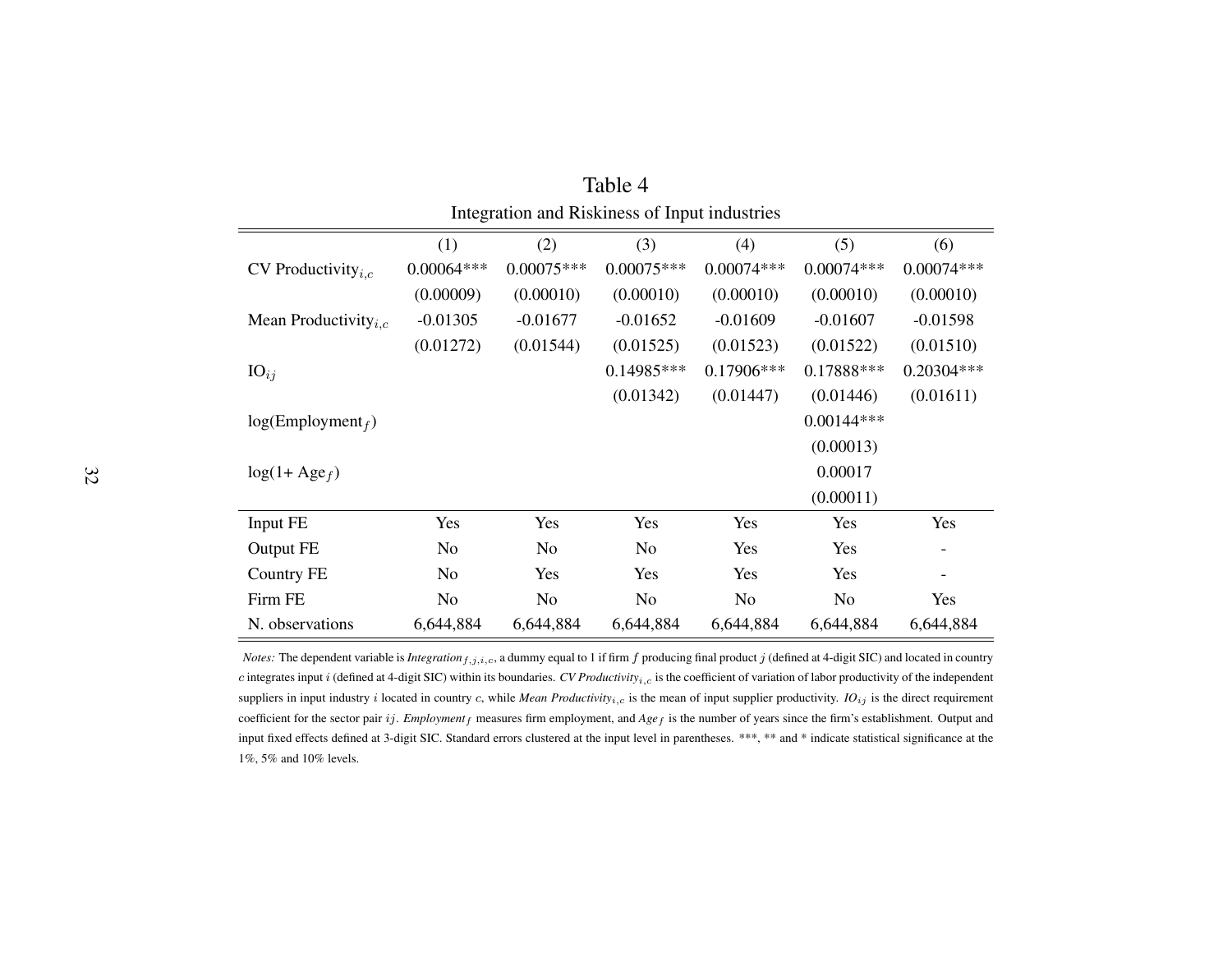As in model [\(11\)](#page-29-2), the dependent variable in [\(13\)](#page-32-2) is an indicator equal to 1 if firm  $f$  (with primary activity in sector j and located in country  $c$ ) integrates input i within its boundaries. The key control of interest is *CV Productivity<sub>i.c</sub>*, capturing the riskiness of input industry. In all specifications, we also control for *Mean Productivity*i,c, the mean of supplier productivity. We cluster standard errors at the input industry level (the results are unaffected if we use two-way clustering at the input and firm level).

The results are reported in Table [4.](#page-33-0) Following the same structure as in Table [3,](#page-30-0) we present first a specification that includes the key control variables with input-industry fixed effects (column 1), and then further include country fixed effects (column 2), output-industry fixed effects (column 3), and the firm controls (column 4). In the last specification, we replace country and output-industry fixed effects with firm fixed effects (column 5).

In all specifications, the estimated coefficient for *CV Productivity<sub>i,c</sub>* is positive and significant (at the one percent level), indicating that firms are more likely to integrate suppliers that operate in industries with greater productivity dispersion.

As for the economic magnitude of the effects, based on the specification in column 3, a one-standard-deviation increase in CV Productivity<sub>i,c</sub> increases the probability of integrating a supplier by around 0.34 percentage points. This corresponds to a 34% increase relative to the baseline integration probability of one percentage point.<sup>[51](#page-34-0)</sup>

<span id="page-34-1"></span>The binned scatterplot in Figure [4](#page-34-1) illustrates the positive relationship between *CV Productivity* and *Integration*<sub>f,j,i,c</sub>. The regression line is based on column 1 of Table [4.](#page-33-0)



Figure 4: Integration Probability and Riskiness of Input Industry

*Notes:* Binned scatterplot of the relationship between *Integration*<sub>f,j,i,c</sub> and *CV Productivity*<sub>i,c</sub> (based on 40 bins).

<span id="page-34-0"></span><sup>&</sup>lt;sup>51</sup>The standard deviation of CV Productivity<sub>i,c</sub> is 4.63, thus 0.0007\*4.63\*100 = 0.342.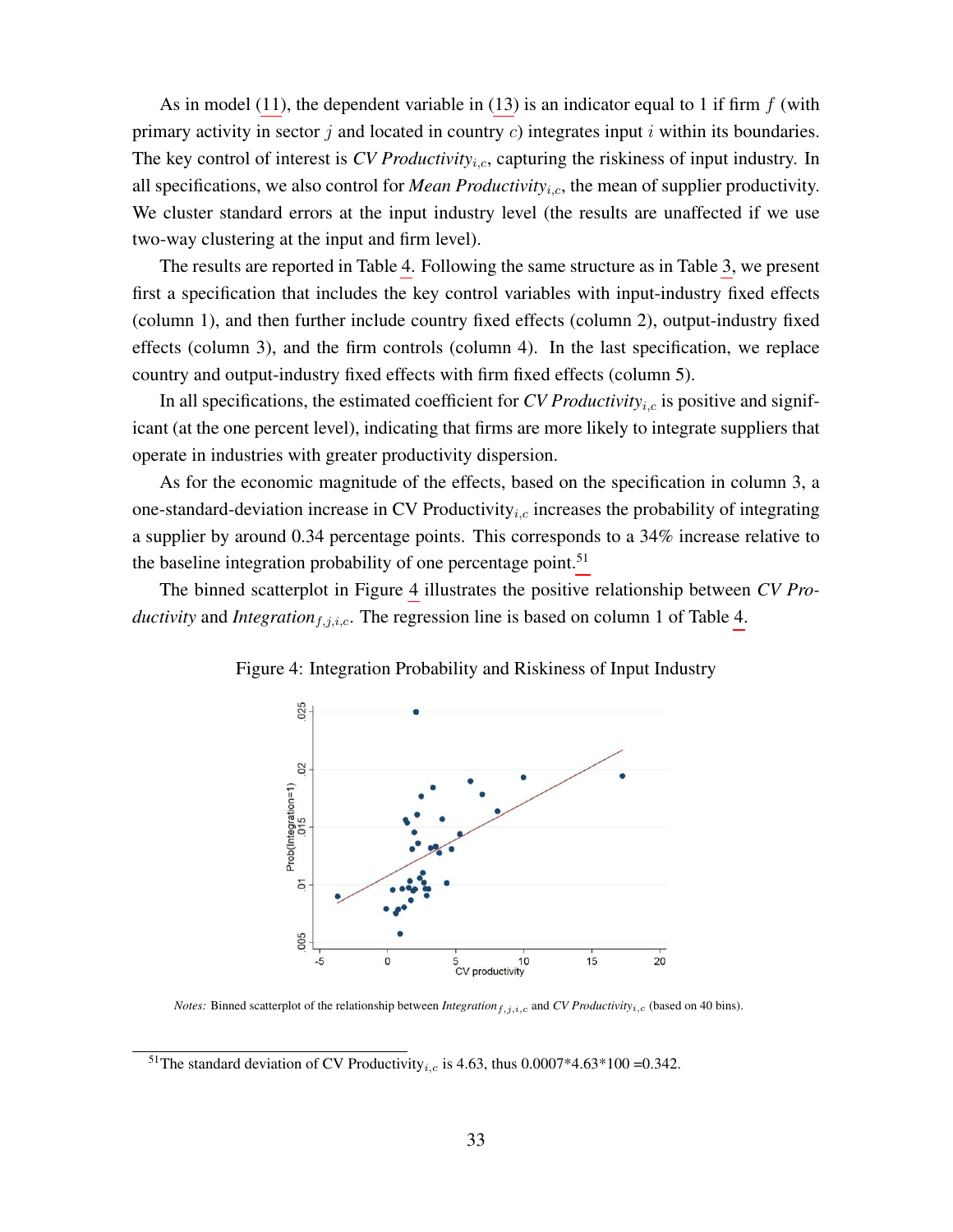Concerning the other controls, the positive and significant coefficient of  $IO_{ij}$  confirms that producers are more likely to integrate more valuable inputs, in line with prediction P.3 of the theoretical model. The positive and significant coefficient of  $Employment<sub>f</sub>$  indicates that the propensity to integrate inputs is higher for larger firms.

We have performed a series of additional estimations to verify how the riskiness of input industries affects firms' decisions to integrate suppliers. First, we have carried out the analysis using the matched sample instead of the larger WorldBase sample (Table [A-16\)](#page-65-0). The results confirm that higher dispersion in the productivity of input suppliers increases the the probability of integration. The results are also robust to using more disaggregated industry fixed effects (Table [A-17\)](#page-66-0), restricting the analysis to the top-10 countries (Table [A-](#page-67-0)[18\)](#page-67-0), and focusing on single-plant firms (Table [A-19\)](#page-68-0). We have also constructed the variable *CV Productivity<sub>i,c</sub>* after winsorizing labor productivity at the 5th and 95th percentile (Table [A-20\)](#page-69-0) and restricted the analysis to input industries in which there are at least 50 suppliers in each input industry-country (Table [A-21\)](#page-70-0). In all these regressions, the coefficient of *CV Productivity<sub>i,c</sub>* remains positive and significant.

We have also reproduced Table [4](#page-33-0) using data on stock market returns to capture crossindustry variation in the distribution of supplier productivity (see Table [A-22\)](#page-71-0). As discussed in Section [4,](#page-15-1) the variable SD Stock Returns<sub>i</sub> is constructed using data on stock market returns of US firms. Using this alternative risk measure reduces the number of observations and forces us to assume that the distribution of supplier productivity within an industry is the same across all countries in the sample. Additional noise comes from the fact that *SD Stock Returns<sub>i</sub>* can only be constructed at the SIC4 level for some manufacturing industries, which further reduces the number of observations. Notwithstanding these limitations, the results confirm that firms' propensity to integrate an input increases with the dispersion in the productivity of suppliers in the input industry: the coefficient of *SD Stock Returns*<sub>i</sub> is always positive and significant.

Overall, the empirical results strongly indicate that the probability that firms integrate a particular input within their boundaries increases with the dispersion in supplier capability in that industry. To rationalize these results, note first that the option value of integration (ignoring the cost) can be written as

$$
\mathbb{E}_F \max[v^C(A,\pi) - A\pi\lambda y, v^D(A,\pi,y) - A\pi\lambda y].
$$

The integrand is a convex function of y on  $[0, \overline{y})$ , since it is the maximum of two convex functions. Consequently, the option value rises when the distribution  $F$  increases in Rothschild-Stiglitz riskiness. In other words, supply assurance is a more compelling motive to integrate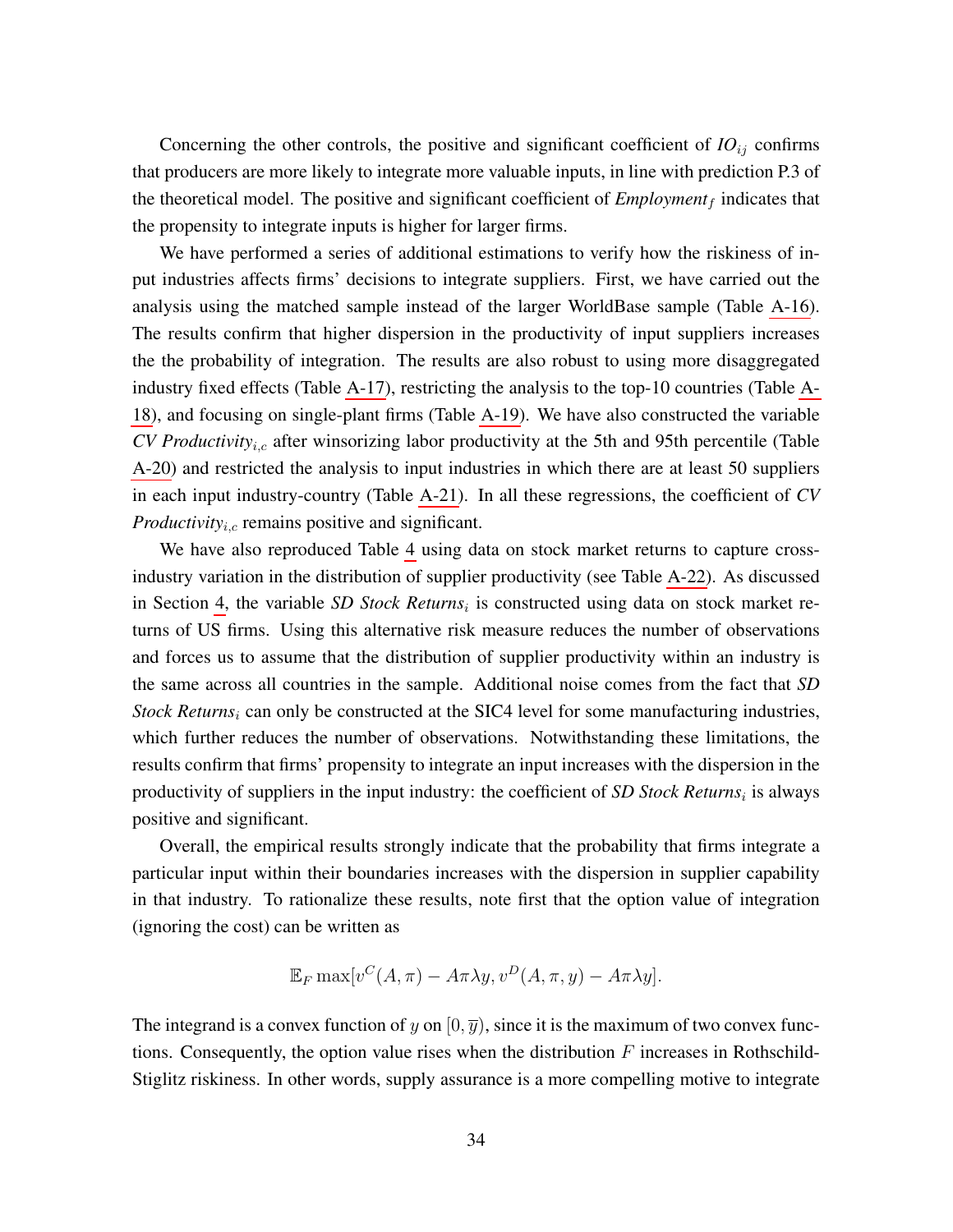when there is more uncertainty about supplier capability.

Of course Rothschild-Stiglitz riskiness is not always easily quantified by single parameters. But for lognormal families of distributions indexed by  $(\mu, \sigma)$ , wherein the mean is  $e^{\mu+\frac{\sigma^2}{2}}$  and the coefficient of variation is  $\sqrt{e^{\sigma^2}-1}$ , holding the mean fixed while increasing CV results in greater Rothschild-Stiglitz risk.

In short, if only the value of integration matters, the empirical results can easily be understood: the positive response to increases in CV corresponds precisely to increases in Rothschild-Stiglitz risk, at least for the lognormal distributions our data approximate. The only confounding effects are on the cost side. The integration cost  $cF(y^*(A)) + \phi$  responds ambiguously to changes in risk, so the net predicted effect is ambiguous. However, the empirical results are clearly consistent with the theoretical model. One interpretation is that the cost parameter  $c$  is fairly small: the value effects dominate the cost effects.<sup>[52](#page-36-0)</sup>

## 6 Alternative Mechanisms

Our empirical analysis establishes the following regularities:

- 1. Firms that delegate more decisions tend to be more vertically integrated.
- 2. Firms delegate more decisions to integrated suppliers that produce more valuable inputs.
- 3. Firms are more likely to integrate suppliers of more valuable inputs.
- 4. Firms are more likely to integrate inputs in industries in which supplier productivity is more dispersed.

These results can be rationalized by our theoretical model, in which integration enhances efficiency and creates a real option for HQ to retain control or delegate according to comparative advantage. Below we discuss other possible explanations for our findings.

<span id="page-36-0"></span><sup>&</sup>lt;sup>52</sup> While not as robust, the empirical finding that increasing the mean of supplier productivity lowers the propensity to integrate can also be rationalized by the model. For lognormal families, holding CV fixed while increasing the mean corresponds to a (first order) stochastic increase in the distribution. Intuitively, this reduces the concern about downside capability risk and thereby reduces the supply assurance motive to integrate; against this, such increases in the distribution enhance the relative value of adapted over generic inputs, but only if the shift is happening at very high values of y. Formally, writing the integrand above as  $\max\{(1-\lambda y)A\pi, v^D(A,\pi,y)-A\pi\lambda y\}$ , the first argument of  $\max\{\cdot,\cdot\}$  is clearly decreasing, while for the second argument, note  $v_y^D(A, \pi, y) = \frac{2A\pi y + (A\pi y)^2}{(1 + A\pi y)^2}$  $\frac{4\pi y + (A\pi y)}{(1 + A\pi y)^2} A\pi < A\pi\lambda$  unless y is sufficiently large. Stochastic increases in capability do reduce the integration cost, leading to net ambiguous effects. If the effect on costs are small, as our findings on input risk suggest, increases in the mean weaken integration incentives.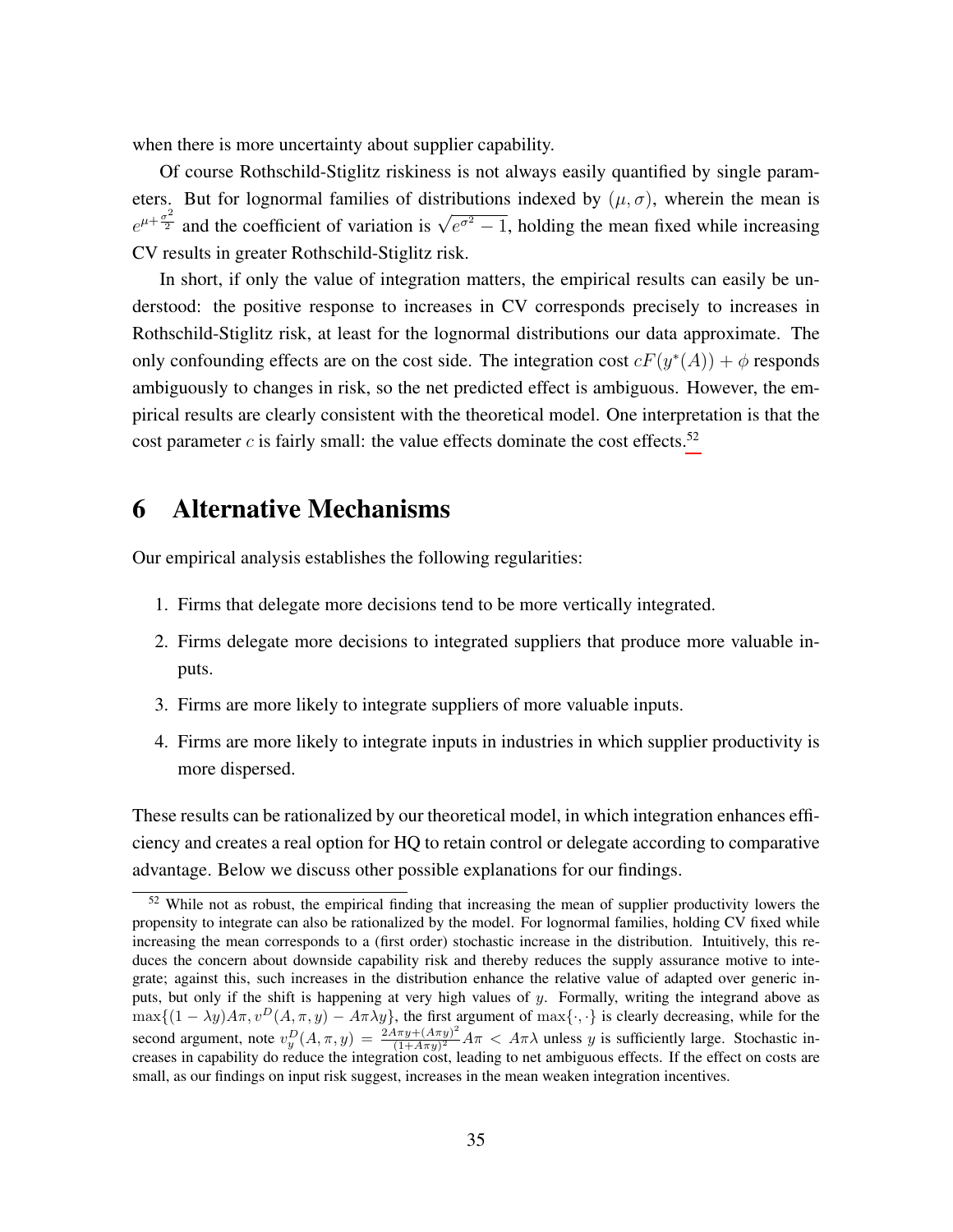The covariation of delegation and integration might be rationalized by models in which headquarter's attention is a scarce corporate resource (e.g., Geanakoplos and Milgrom, 1991; Aghion and Tirole, 1995). If vertical integration increases the scope of decisions in a firm, HQ may simply need to cede control to lower-level managers.

We believe that theories of limited managerial capacity do not provide a rationale for our empirical findings. There are four reasons for this. First, the positive correlation between delegation and integration is robust to controlling for the size of the firm as captured by its total number of employees (see column 3 of Table [1\)](#page-24-0).

 $T<sub>2</sub>1.1 - F$ 

<span id="page-37-0"></span>

| L'aule J                                               |            |            |            |            |
|--------------------------------------------------------|------------|------------|------------|------------|
| Delegation and Integration, Controlling for Management |            |            |            |            |
|                                                        | (1)        | (2)        | (3)        | (4)        |
| Vertical Integration $_f$                              | $0.577**$  | $0.554**$  | $0.505**$  | $0.484*$   |
|                                                        | (0.250)    | (0.249)    | (0.253)    | (0.253)    |
| $IO_{ij}$                                              |            |            | $0.941**$  | $0.912**$  |
|                                                        |            |            | (0.441)    | (0.439)    |
| log(Employment <sub>f</sub> )                          | $0.087***$ | $0.061***$ | $0.084***$ | $0.058**$  |
|                                                        | (0.022)    | (0.022)    | (0.023)    | (0.023)    |
| $log(Age_f)$                                           | $0.035*$   | 0.033      | $0.048**$  | $0.045**$  |
|                                                        | (0.021)    | (0.021)    | (0.022)    | (0.022)    |
| Share Employment <sub>p</sub>                          | $0.323***$ | $0.293***$ | $0.321***$ | $0.291***$ |
|                                                        | (0.073)    | (0.073)    | (0.075)    | (0.075)    |
| $log(\%$ Workforce with College Degree <sub>p</sub> )  | $0.056***$ | $0.043***$ | $0.057***$ | $0.044***$ |
|                                                        | (0.016)    | (0.016)    | (0.017)    | (0.017)    |
| Management $_p$                                        |            | $0.096***$ |            | $0.093***$ |
|                                                        |            | (0.021)    |            | (0.022)    |
| Input FE                                               | Yes        | Yes        | Yes        | Yes        |
| Output FE                                              | Yes        | Yes        | Yes        | Yes        |
| Country FE                                             | Yes        | Yes        | Yes        | Yes        |
| Noise controls                                         | Yes        | Yes        | Yes        | Yes        |
| N. observations                                        | 3,444      | 3,444      | 3,179      | 3,179      |

*Notes:* The dependent variable is *Delegation* $_{f,p,i,j,c}$ , the degree of autonomy granted to plant p (with primary activity i, located in country c) by the parent firm  $f$  (with primary activity  $j$ ). *IO*<sub>ij</sub> is the direct requirement coefficient for the sector pair ij. *Vertical Integration*  $_f$  is the vertical integration index of firm f. *Employment*  $_f$  measures the firm's employment,  $Age_f$  is the number of years since its establishment, *Share Employment<sub>p</sub>* is the plant's share of the firm's employment, and % Workforce *with College Degree*p is the percentage of the plant's employees with a bachelor's degree or higher. *Management*p is the normalized z-score capturing the quality of the plant's management practices. Output and input fixed effects are respectively the primary activities of the parent and of the plant (defined at 3-digit SIC). Standard errors clustered at the firm level in parentheses. \*\*\*, \*\* and \* indicate statistical significance at the 1%, 5% and 10% levels respectively.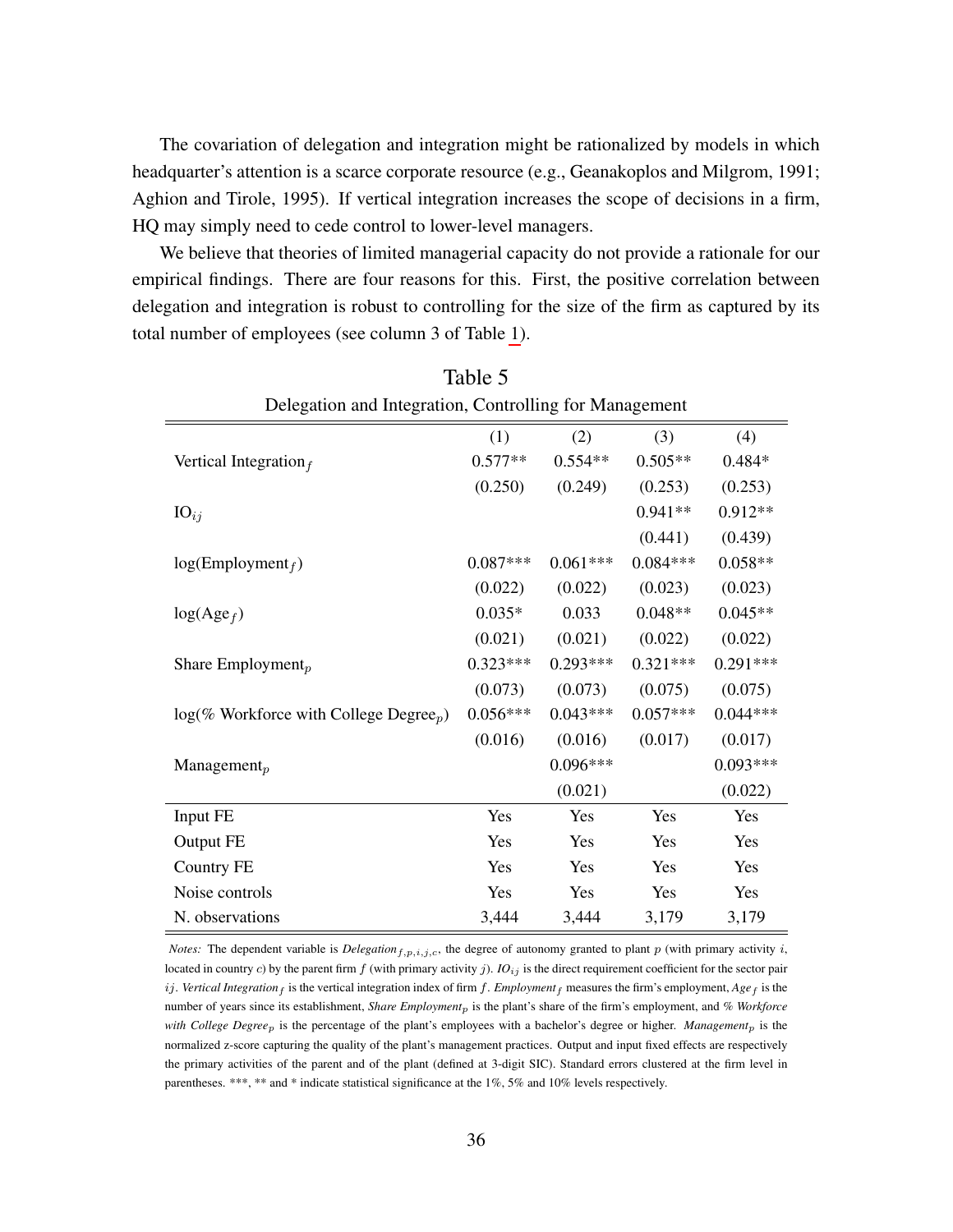Second, these theories would view delegation and management as substitutes, to the extent that good management reduces headquarters' overload. To verify this, we have included the quality of a plant's management practices as a control in [\(9\)](#page-23-0). The results in Table [5](#page-37-0) suggest that delegation and management are complements rather than substitutes: the better the plant's management practices the higher is the degree of autonomy given to plant-level man-agers.<sup>[53](#page-38-0)</sup> Also, if good management reduces headquarters' overload, the partial correlation between delegation and vertical integration should become *larger* once one controls for the quality of management. Comparing the coefficients of *Vertical Integration* f reported in Table [5,](#page-37-0) this clearly not the case: the coefficients in columns 2 and 4 are, if anything, smaller than those in columns 1 and  $3^{54}$  $3^{54}$  $3^{54}$ 

Third, in a model in which top managers are capacity constrained, one would expect them to keep control of the decisions related to the most important inputs and delegate decisions concerning less important ones. The empirical analysis shows instead that more decisionmaking autonomy is granted to suppliers of more important inputs (regularity 2 above), in line with prediction P.2 of our model.

The final reason for skepticism is that theories of limited managerial capacity have little to say about how input value shares affect integration decisions (regularity 3) and how the dispersion in supplier capability affects firm boundaries (regularity 4).

The model in this paper exhibits a novel kind of supply assurance motive for integration: the ability to centralize control under integration affords the HQ at least a moderate level of input value, even if her supplier turns out to be quite inept.<sup>[55](#page-38-2)</sup> Integration helps guarantee the firm a minimum quality of inputs, because it allows redeployment of control in response to information that arrives during the course of production. Note that it is *interim* uncertainty (after production begins, but before the input is produced) that is hedged here, in line with the empirical finding that input risk increases integration propensities.

In "ex-post" forms of supply assurance (e.g., Carlton, 1979; Bolton and Whinston, 1993; Baker, Gibbons, and Murphy, 2002), firms also integrate in order to guarantee a stable supply of inputs. But the assurance motive for integration is driven by uncertainty resolved after input production (e.g., product demand), possibly augmented by the supplier's hold-up behavior. Broadly speaking, one would expect less integration when there is less of a risk of suppliers coming up short, for technological or behavioral reasons. This might then provide

<span id="page-38-0"></span><sup>&</sup>lt;sup>53</sup>We Substituting the variable *Management<sub>p</sub>* with its four components (see footnote [30\)](#page-21-0) reveals that only those management practices related to providing targets and incentives to personnel are significantly correlated with the degree of autonomy granted to the plant manager.

<span id="page-38-2"></span><span id="page-38-1"></span> $54$ The coefficients in columns 1 and 3 (2 and 4) are not statistically different.

<sup>&</sup>lt;sup>55</sup>One Boeing 787 engineer complained that some of the outsourced electrical components were "like Radio" Shack ... cheap, plastic and prone to failure" (Gates, 2013).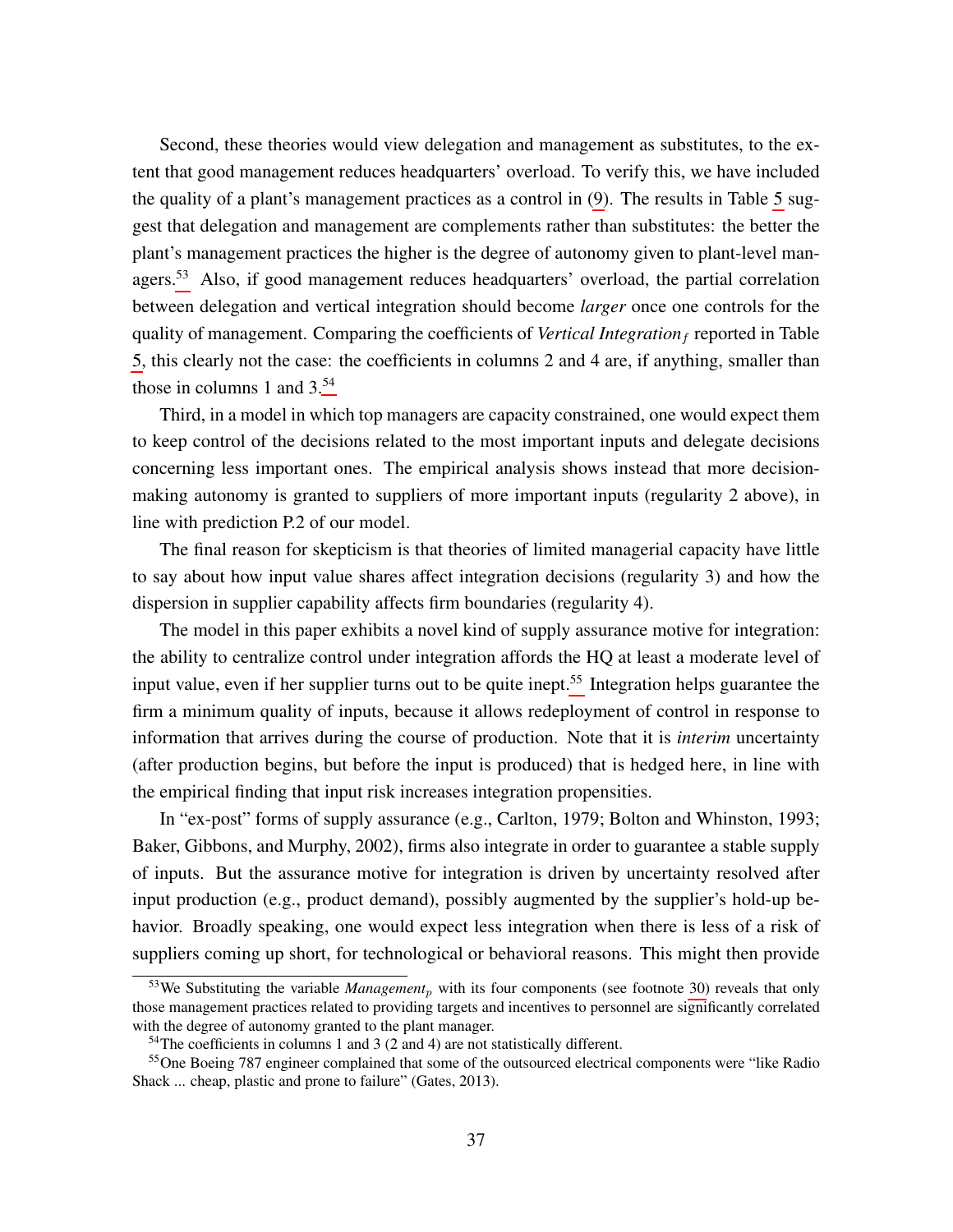an explanation for the positive coefficient of  $CV$  *Productivity<sub>i,c</sub>* in Table [4](#page-33-0) (regularity 4).

Typically, the ex-post assurance motives for integration would be mitigated when there are many suppliers in an input industry. Against this hypothesis, focusing on input industries in which there are many suppliers, leads to the finding that the coefficient of *CV Productivity<sub>i.c</sub>* remains positive and highly significant (see Table [A-21\)](#page-70-0), albeit with somewhat diminished magnitude (the difference in the coefficients is significant at the 5% level). This is also true in the specification that includes firm fixed effects, which account for demand for inputs by other firms in the same country-output sector (column 4), while output industry fixed effects in other columns control for product market uncertainty.

More generally, existing supply assurance theories have little to say about our other empirical findings, concerning the interplay between firm boundaries and the allocation of decision rights within firms and the role of input value shares in shaping delegation choices (regularities 1 and 2).

## 7 Conclusion

Organizations are complicated. Understanding them entails simplification, and a lot has been learned by isolating distinct organizational design elements. But there are costs to isolation. Formally similar models that focus only on one dimension or another of the organization (integration or centralization) can mislead when embedded in two dimensions (integration and centralization might be predicted to covary positively, unlike in our model or in the data).

A multidimensional approach helps to illuminate interdependencies that can be crucial for understanding organizational functioning and guiding organizational design. The present analysis is predicated on a well-known conceptual distinction between ownership (integra-tion) and delegation choices: ownership is formal, delegation informal.<sup>[56](#page-39-0)</sup> But the thrust of the analysis emphasizes their interrelatedness, and that generates some new insights.

For example, there is a complementarity between authority over production decisions (e.g., the fixed investment that starts the adaptation process in the model) and authority to allocate control (the delegation choice): without the first, the second has no bite. Moreover, scholarship on firm boundaries, which tends to ignore the potential interplay between integration and delegation, has often argued (at least since Coase, 1937) that managerial authority under integration leads to rigidities of various sorts. Here it has been suggested, on the con-

<span id="page-39-0"></span><sup>&</sup>lt;sup>56</sup>Indeed, the law regulates and registers asset sales and adjudicates disputes between parties who hold separate titles. Once they are integrated, however, the parties largely forego appeal to the law in many of their disputes, and via the business judgment rule, are immune to its intervention in most matters, in particular who will make various business decisions.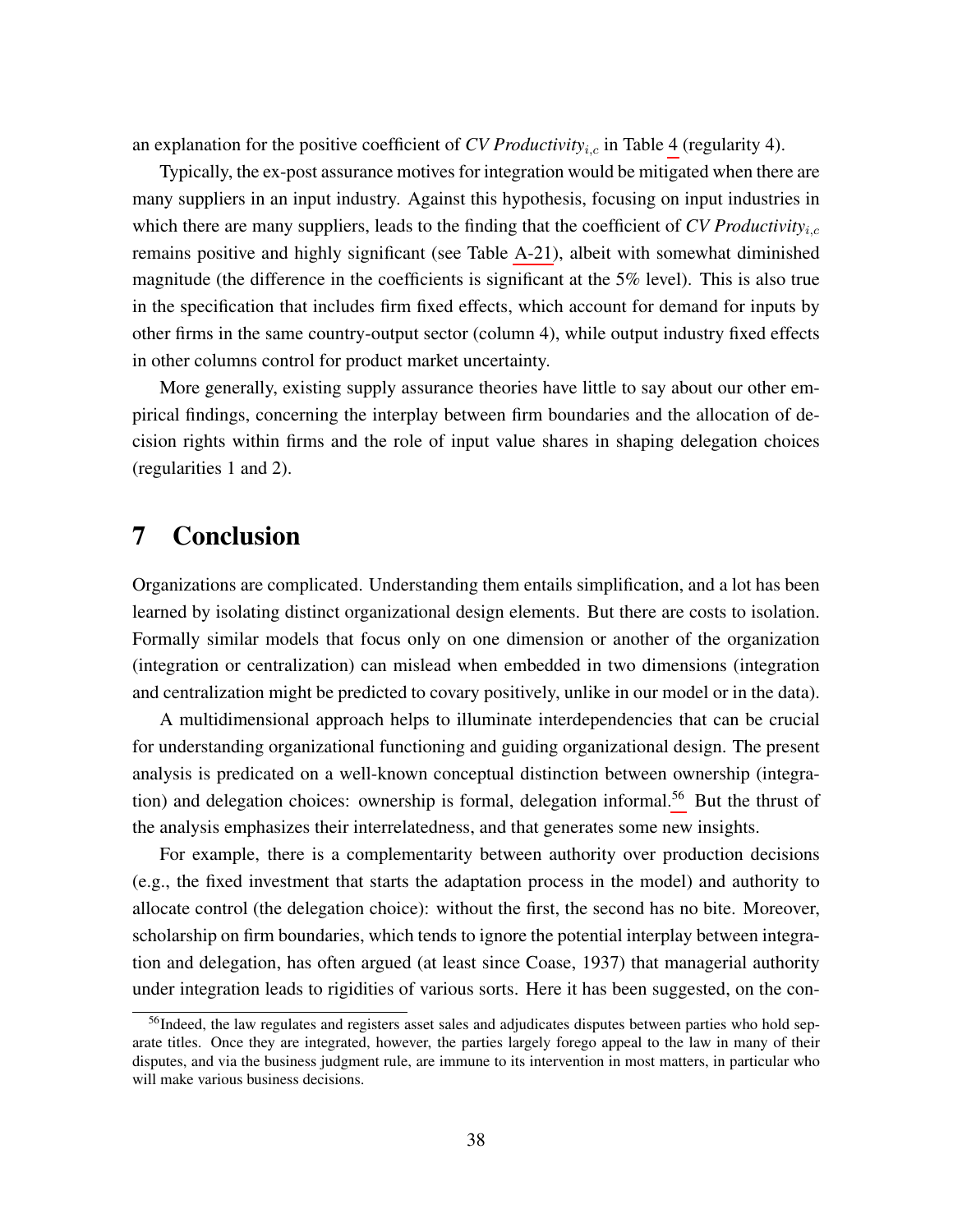trary, that integration may actually increase managerial flexibility, because it facilitates the re-allocation of decision-making across different parts of the organization. In the more nuanced view that emerges from a multidimensional approach, it is only a particular form of integrated ownership structure – centralization – that appears rigid. Finally, studying integration and delegation together reveals a novel mechanism by which supply assurance motivates integration: it facilitates redeployment of control over production decisions, thereby assuring a minimal level of competence across them.

The empirical results provide strong support for the model's predictions. More vertically integrated firms tend to delegate more decisions to lower management. Moreover, input value affects both integration and delegation choices: suppliers of more important inputs are more likely to be integrated; among integrated suppliers, those producing more valuable inputs are granted more autonomy from top management. Finally, firms are more likely to integrate suppliers in "riskier" input industries. This is consistent with the idea that the option value of integration is higher – and the supply assurance motive stronger – in input industries in which supplier ability is more dispersed.

The findings also raise new questions, both about how integration and delegation interact with each other, and about how they do so with other aspects of organization. An example of the first concerns the dynamics of this relationship. The present analysis – in large measure due to the cross-sectoral nature of the data – has been static, with an assumed one-off integration and delegation decision per producer-supplier relationship. Exploring both theoretically and empirically how changes in the capabilities of suppliers or market conditions affect the interplay between integration and delegation choices over time, and with them the option value of ownership, is an interesting avenue for future research.

With respect to other aspects of organization, the empirical results in Table [5](#page-37-0) suggest that firms in which central headquarters give more autonomy to their subordinate suppliers tend to adopt better management practices; that is, some of these practices are complementary to delegation. Further theoretical and empirical investigation of the relationship among integration, delegation, and management is an important direction for future inquiry. This would contribute to the broader agenda of understanding how choices and efficacy of management practices depend on the organizational environment, and how these decisions affect firm performance.

As evidence mounts that organization matters for the performance of individual firms, industries, and aggregate economies, it is becoming ever more imperative to understand the functioning of organizations as a whole rather than just their parts. We hope this exercise is an encouraging illustration of what can be learned by bringing together disparate elements of organizational design within a single framework, as well as rich data to measure them.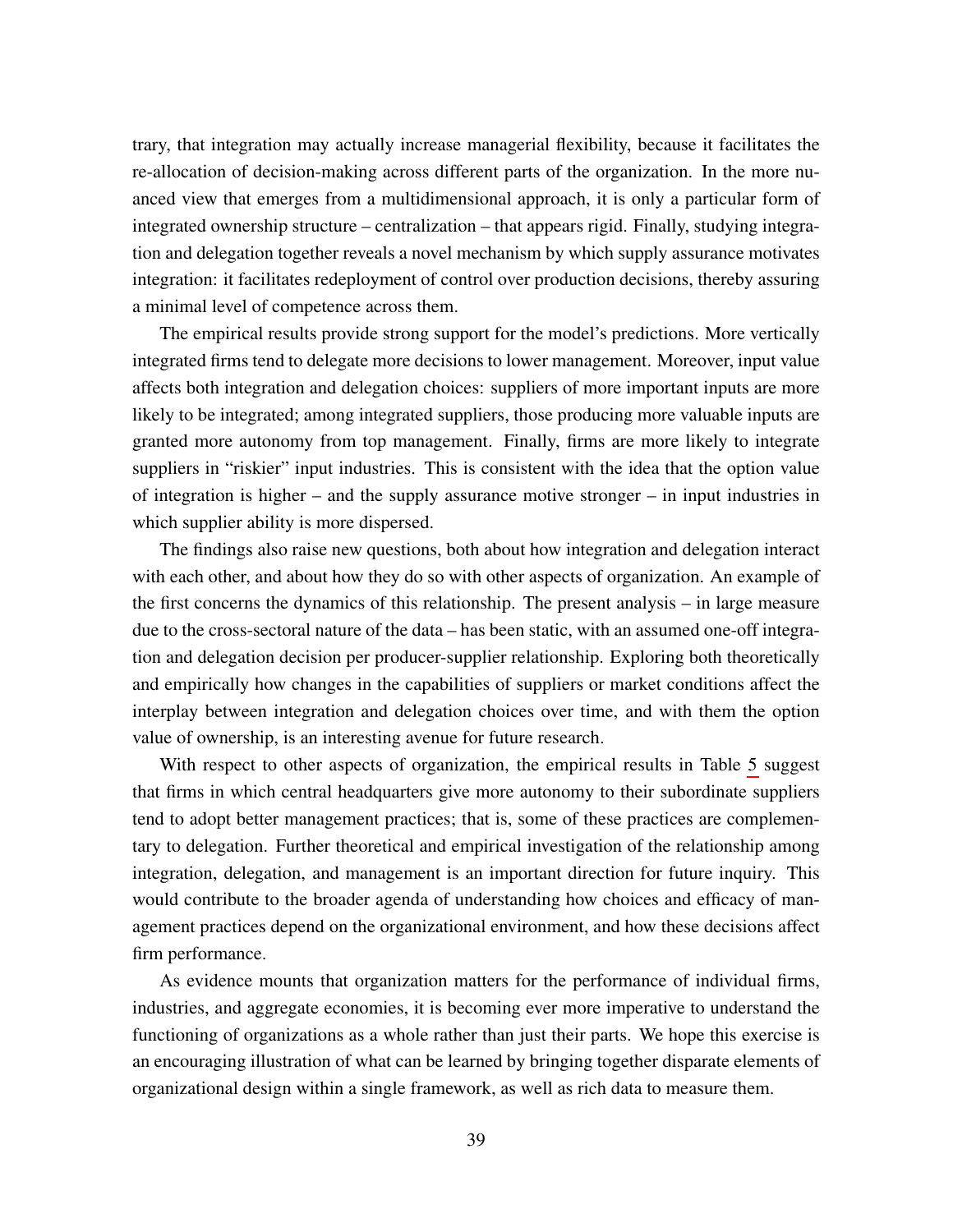## References

- Acemoglu, D., P. Aghion, R. Griffith, and F. Zilibotti (2010). "Vertical Integration and Technology: Theory and Evidence," *Journal of European Economic Association* 8, 989-1033.
- Acemoglu, D., P. Aghion, C. Lelarge, J. Van Reenen, and F. Zilibotti (2007). "Technology, Information and the Decentralization of the Firm," *Quarterly Journal of Economics* 122, 1759-1799.
- Acemoglu, D., S. Johnson, and T. Mitton (2009). "Determinants of Vertical Integration: Financial Development and Contracting Costs," *Journal of Finance* 63, 1251-1290.
- Aghion, P., M. Dewatripont, and P. Rey (2002). "On Partial Contracting," *European Economic Review* 46, 745-753.
- Aghion, P. and J. Tirole (1995). "Some Implications of Growth for Organizational Form and Ownership Structure," *European Economic Review* 39, 440-455.
- (1997). "Real and Formal Authority in Organizations," *Journal of Political Economy* 105, 1-29.
- Akcigit, U., H. Alp, and M. Peters (2018). "Lack of Selection and Limits to Delegation: Firm Dynamics in Developing Countries," NBER Discussion Paper 21905.
- Alfaro, L., P. Antràs, D. Chor, and P. Conconi (2019). "Internalizing Global Value Chains: A Firm-Level Analysis," *Journal of Political Economy* 127, 508-559.
- Alfaro, L., P. Conconi, H. Fadinger, A. Newman (2016). "Do Prices Determine Vertical Integration?,"*Review of Economic Studies* 83, 1-35.
- Alonso, R., W. Dessein, and N. Matouschek (2008). "When does Coordination require Centralization?" *American Economic Review* 98, 145-179.
- Alonso, R. and N. Matouschek (2008). "Optimal Delegation," *Review of Economic Studies* 75, 259-93.
- Atalay, E., A. Hortaçsu, and C. Syverson (2014), "Vertical Integration and Input Flows," *American Economic Review* 104, 1120-1148.
- Baker, G., R. Gibbons, and K. Murphy (1999). "Informal Authority in Organizations," *Journal of Law Economics and Organization* 15, 56-73.

(2002). "Relational Contracts and the Theory of the Firm," *Quarterly Journal of Economics* 117, 39-84.

Baker, G., and T. Hubbard (2003). "Make Versus Buy in Trucking: Asset Ownership, Job Design and Information," *American Economic Review* 93, 551-572.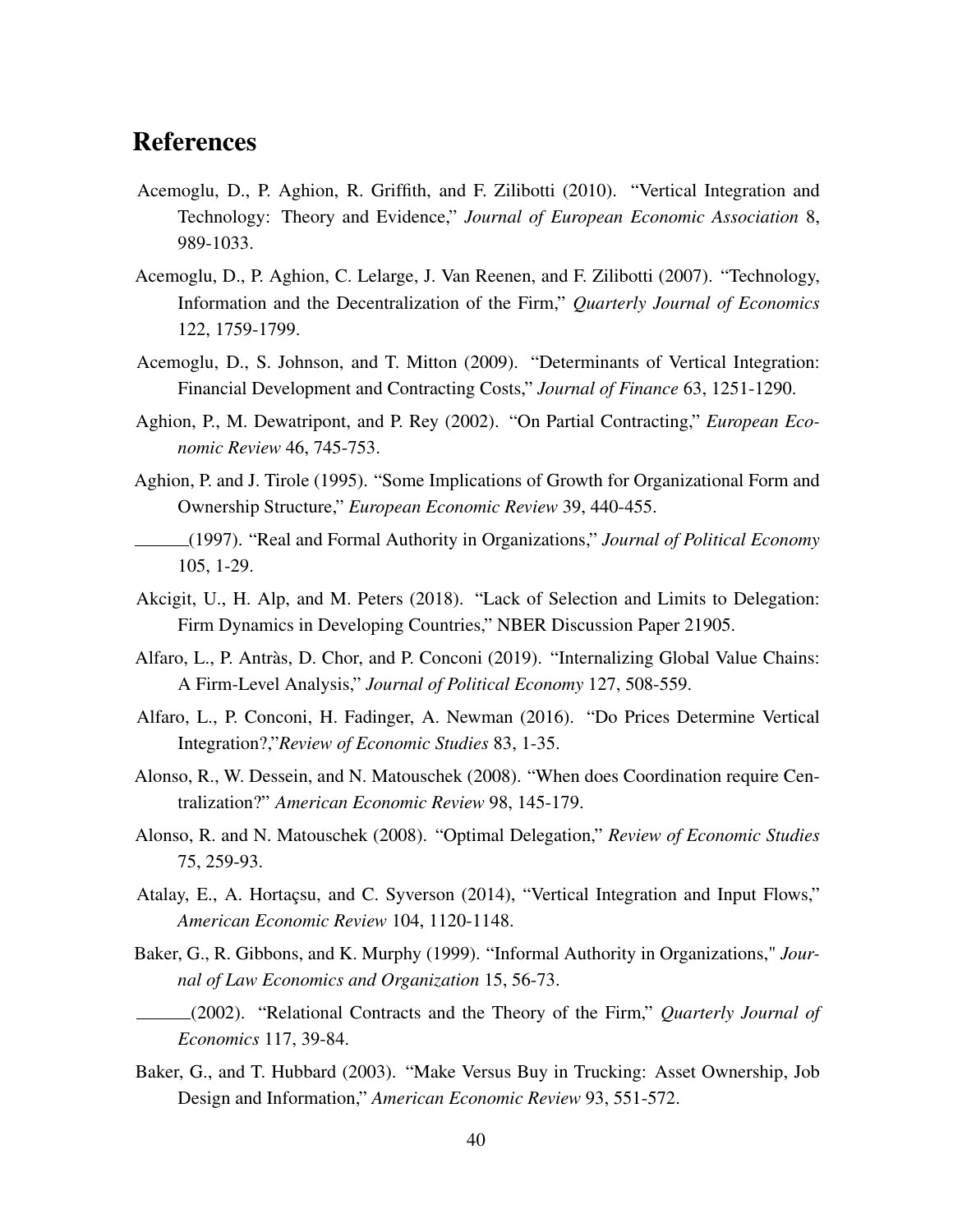- Berlingieri, G., F. Pisch, and C. Steinwender (2018). "Organizing Supply Chains: Input Cost Shares and Vertical Integration," NBER Working Paper No. 25286.
- Bloom, N., B. Eifert, A. Mahajan, D. McKenzie, and J. Roberts (2013). "Does Management Matter? Evidence from India," *Quarterly Journal of Economics* 128, 1-51.
- Bloom, N., M. Floetotto, N. Jaimovich, I. Saporta, and S. Terry (2018). "Really Uncertain Business Cycles," forthcoming, *Econometrica*.
- Bloom, N., R. Sadun, and J. Van Reenen (2010). "Does Product Market Competition Lead Firms to Decentralize?," *American Economic Review* 100, 434-438.
- (2012). "The Organization of Firms Across Countries," *Quarterly Journal of Economics* 127, 1663-1705.
- (2016). "Management as a Technology?," NBER Working Paper No. 22327.
- Bloom, N., and J. Van Reenen (2007). "Measuring and Explaining Management Practices Across Firms and Countries," *Quarterly Journal of Economics* 122, 1351-1408.
- Bolton, P. and M. Whinston (1993). "Incomplete Contracts, Vertical Integration, and Supply Assurance," *Review of Economic Studies* 60, 121-148.
- Caliendo, L., F. Monte, and E. Rossi-Hansberg (2015). "The Anatomy of French Production Hierarchies," *Journal of Political Economy* 123, 809-852.
- Carlton, D. W. (1979). "Vertical Integration in Competitive Markets Under Uncertainty," *Journal of Industrial Economics* 27, 189-209.
- Certo, S.C. and S.T. Certo (2012). *Modern Management* 12th ed. Prentice Hall.
- Coase, R. H. (1937). "The Nature of the Firm," *Economica* 4, 386-405.
- Conconi, P., P. Legros, and A. F. Newman (2012). "Trade Liberalization and Organizational Change," *Journal of International Economics* 86, 197-208.
- Chipty, T. (2001). "Vertical Integration, Market Foreclosure, and Consumer Welfare in the Cable Television Industry," *American Economic Review* 91, 428-53.
- Dessein, W. (2002). "Authority and Communication in Organizations," *Review of Economic Studies* 69, 811-838.
- Dessein, W. (2014). "Incomplete Contracts and Firm Boundaries: New Directions" *Journal of Law Economics and Organizations* 30, i13-i36.
- Dessein W., L. Garicano, and R.H. Gertner (2010), "Organizing for Synergies," *American Economic Journal: Microeconomics* 2, 77-114.
- Dessein, W. and T. Santos (2006). "Adaptive Organizations," *Journal of Political Economy* 114, 956-995.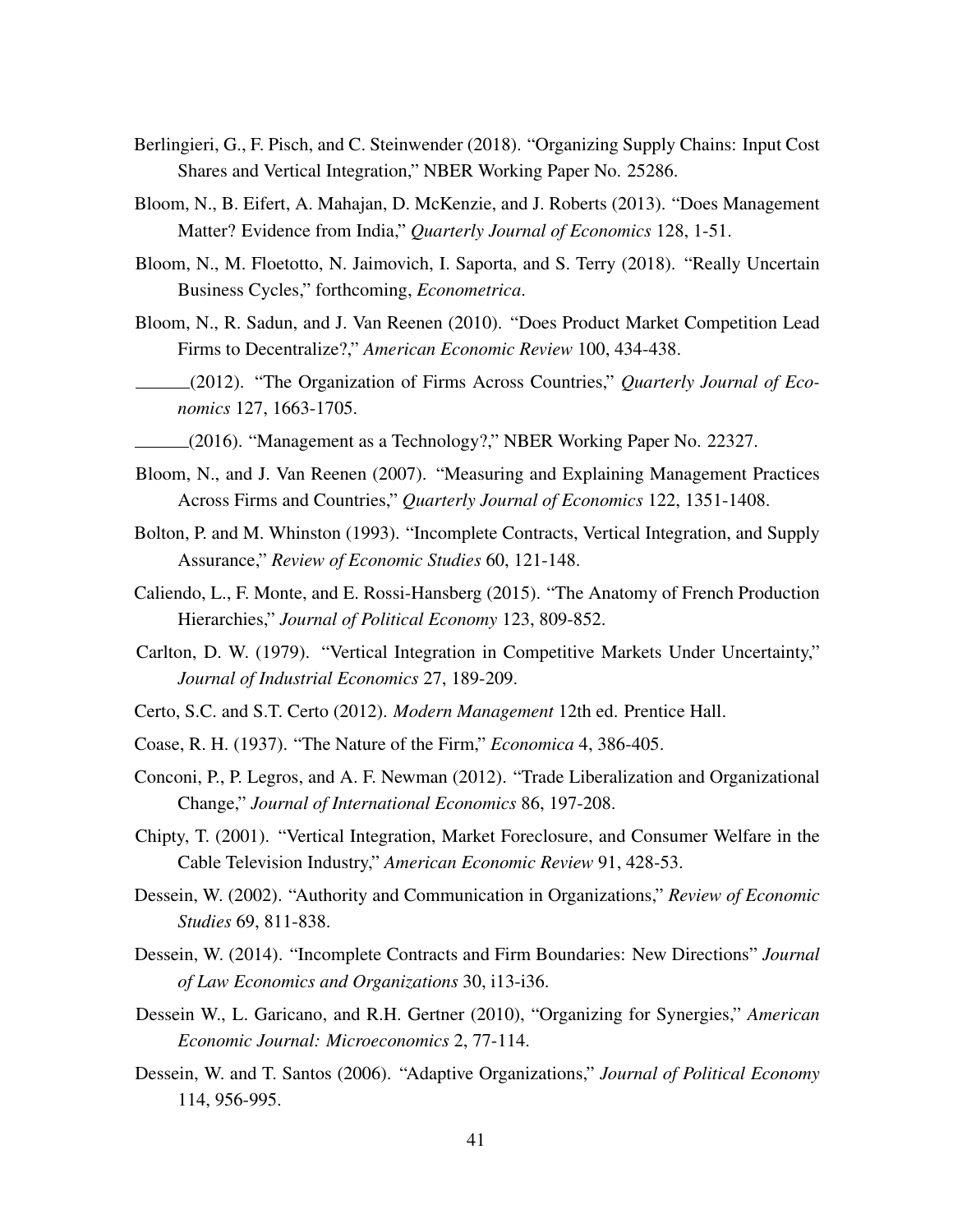- Fan, J. P. H., and L. H. Lang (2000). "The Measurement of Relatedness: An Application to Corporate Diversification," *Journal of Business* 73, 629-660.
- Forbes, S. and M. Lederman (2010). "Does Vertical Integration Affect Firm Performance? Evidence from the Airline Industry," *Rand Journal of Economics* 41, 765-790.
- Friebel, G., and M. Raith (2010). "Resource Allocation and Organizational Form," *American Economic Journal: Microeconomics* 2, 1-33.
- Garicano, L. (2000). "Hierarchies and the Organization of Knowledge in Production," *Journal of Political Economy* 108, 874-904.
- Garicano, L. and T. Santos (2004). "Referrals," *American Economic Review* 94, 499-525.
- Gates, D. (2013). "Boeing 787's Problems Blamed on Outsourcing, Lack of Oversight," *Seattle Times*, February 2, 2013.
- Geanakoplos, J., and P. Milgrom (1991). "A Theory of Hierarchies Based on Limited Managerial Attention," *Journal of the Japanese and International Economies* 5, 205-225.
- Gibbons, R., and J. Roberts (2013). *The Handbook of Organizational Economics*, Princeton: Princeton University Press.
- Grossman S. J., and O. D. Hart (1986). "The Costs and Benefits of Ownership: A Theory of Vertical and Lateral Integration," *Journal of Political Economy* 94, 691-719.
- Grossman, G. M., and E. Helpman (2002), "Integration Versus Outsourcing In Industry Equilibrium," *Quarterly Journal of Economics* 117, 85-120.
- Guadalupe, M., and J. Wulf (2010). "The Flattening Firm and Product Market Competition: The Effect of Trade Liberalization," *American Economic Journal: Applied Economics* 4, 105-127.
- Hart, O. D., and B. R. Holmström (2010). "A Theory of Firm Scope," *Quarterly Journal of Economics* 125, 483-513.
- Hart, O. D., and J. H. Moore (1990). "Property Rights and the Nature of the Firm," *Journal of Political Economy* 98, 1119-1158.
- Hart, O. D., and J. H. Moore (2005). "On the Design of Hierarchies: Coordination versus Specialization," *Journal of Political Economy* 113, 675-702.
- Holmström, B. (1984). "On the Theory of Delegation," in M. Boyer and R. Kihlstrom (eds.), *Bayesian Models in Economic Theory*, Elsevier.
- Holmström, B. and P. Milgrom (1991). "Multitask Principal-Agent Analyses: Incentive Contracts, Asset Ownership, and Job Design," *Journal of Law, Economics and Organization* 7, 24-52.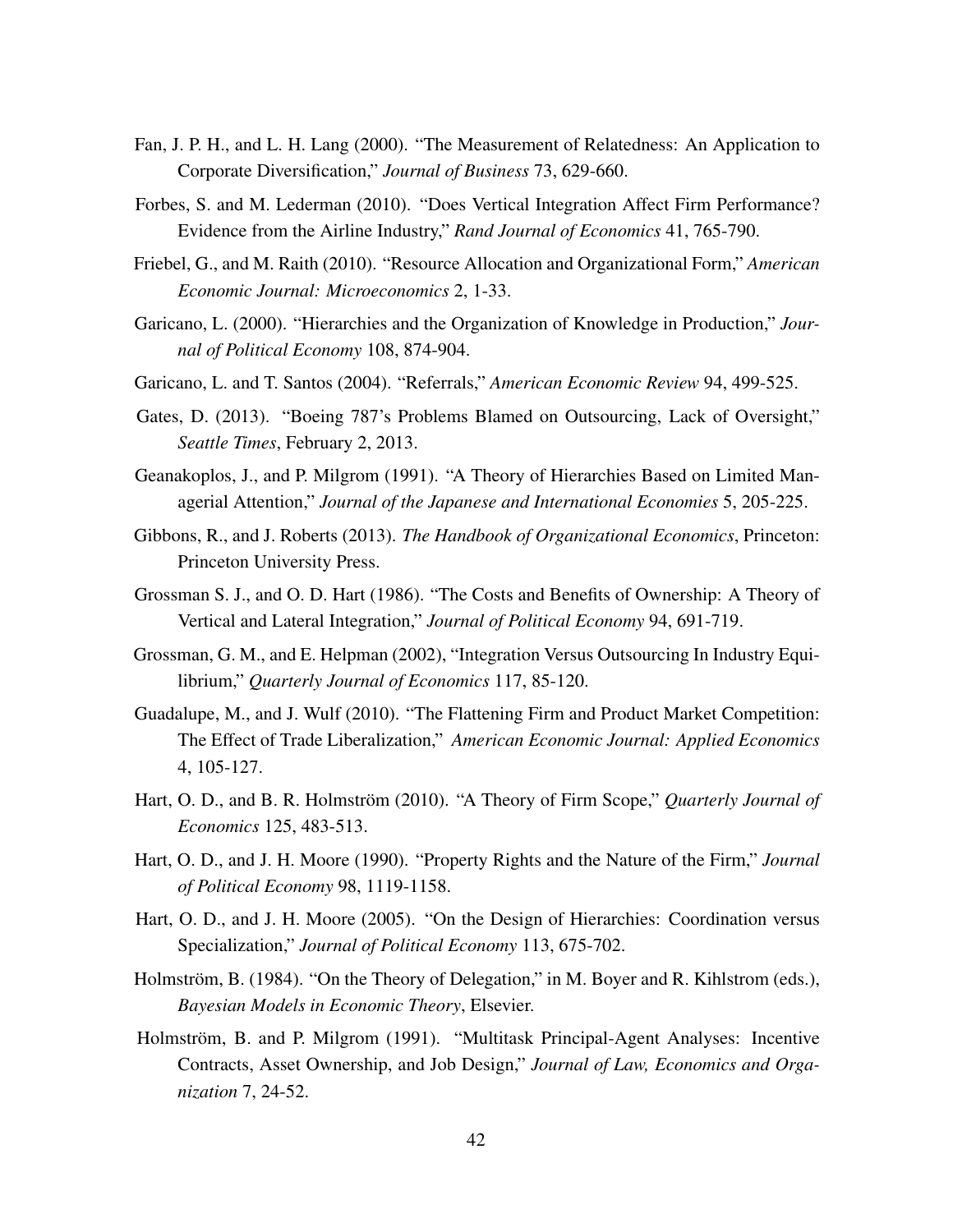- Holmström, B., and J. Tirole (1991). "Transfer Pricing and Organizational Form," *Journal of Law, Economics, and Organization* 7, 201-28.
- Hortaçsu, A., and C. Syverson (2007). "Cementing Relationships: Vertical Integration, Foreclosure, Productivity and Prices," *Journal of Political Economy* 115, 250-301.
- Joskow, P. (1987). "Contract Duration and Relationship-Specific Investments: Empirical Evidence from Coal Markets," *American Economic Review* 77, 168-185.
- Katayama, H., Meagher, K., Wait, A. (2018). "Authority and Communication in Firms," *Journal of Economic Behavior and Organization* 155, 315-348.
- Klapper, L., L. Laeven, and R. Rajan (2006). "Entry Regulation as a Barrier to Entrepreneurship," *Journal of Financial Economics* 82, 591-629.
- Kogut, B., and U. Zander (1992). "Knowledge of the Firm, Combinative Capabilities, and the Replication of Technology," *Organization Science* 3, 383-397.
- Lafontaine, F., and M. Slade (2007). "Vertical Integration and Firm Boundaries: The Evidence" *Journal of Economic Literature* 45, 629-685.
- Lafontaine, F., and M. Slade (2013). "Inter-Firm Contracts," in R. Gibbons and J. Roberts, *Handbook of Organizational Economics*, 958-1013.
- Legros, P., and A. F. Newman (2008). "Competing for Ownership," *Journal of the European Economic Association* 6, 1279-1308.
- (2013). "A Price Theory of Vertical and Lateral Integration," *Quarterly Journal of Economics* 128, 725-770.
- (2015). "Integration, Delegation and Management," mimeo.
- (2017). "Demand-Driven Integration and Divorcement Policy," *International Journal of Industrial Organization* 53, 306-325.
- Levy, H. (1973). "Stochastic Dominance Among Log-Normal Prospects," *International Economic Review* 14(3): 601-14.
- Marin, D., and T. Verdier (2008). "Power Inside the Firm and the Market: A General Equilibrium Approach," *Journal of the European Economic Association* 6, 752-788.
- McDonald, R., and S. Kotha (2015). "Boeing 787: Manufacturing a Dream," Harvard Business School Case 615-048.
- McElheran, K. (2014). "Delegation in Multi-Establishment Firms: Adaptation vs. Coordination in I.T. Purchasing Authority," *Journal of Economics and Management Strategy* 23, 225-257.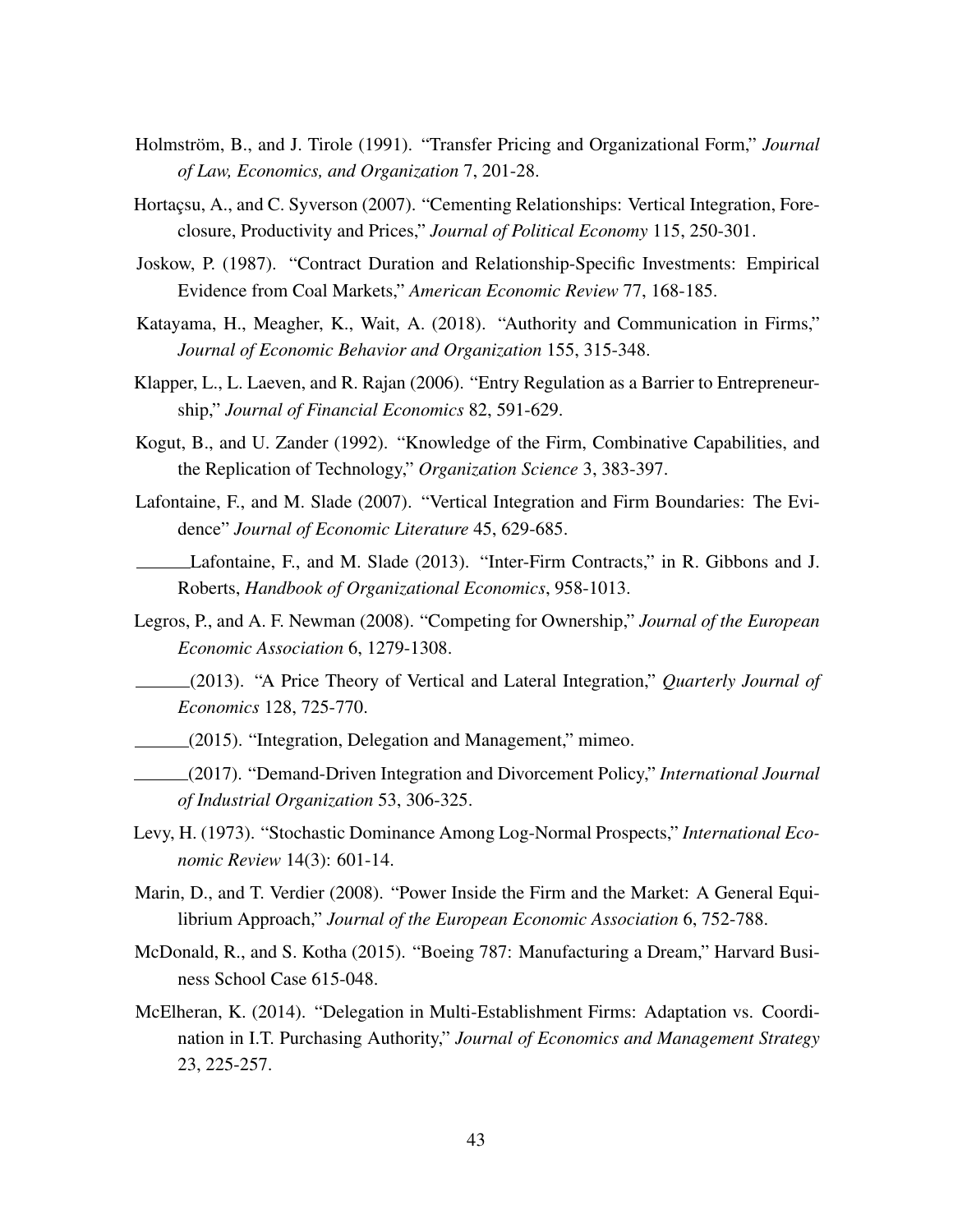- McLaren, J. (2000). "Globalization and Vertical Structure," *American Economic Review* 90, 1239-1254.
- Milgrom, P., and J. Roberts (1990). "The Economics of Modern Manufacturing: Technology, Strategy and Organization," *American Economic Review* 80, 511-528.
- Nelson, R. R., and S. G. Winter (1982). *An Evolutionary Theory of Economic Change*. Harvard University Press, Cambridge, MA.
- Powell, M. (2015). "An Influence-Cost Model of Organizational Practices and Firm Boundaries,"*Journal of Law, Economics, and Organization* 31, i104-i140.
- Rantakari, H. (2013), "Organizational Design and Environmental Volatility," *Journal of Law, Economics, and Organization* 29, 569-607.
- Roberts, J. (2007). *The Modern Firm: Organizational Design for Performance and Growth*, Oxford University Press.
- Tang, C.S., J. D. Zimmerman, and J. Nelson (2009). "Managing New Product Development and Supply Chain Risks: The Boeing 787 Case," *Supply Chain Forum: An International Journal* 10, 74-86.
- Van den Steen, E. (2005). "Organizational Beliefs and Managerial Vision," *Journal of Law, Economics, and Organization* 21, 256-283.
- Van den Steen, E. J. (2010) "Interpersonal Authority in a Theory of the Firm," *American Economic Review* 100, 466-490.
- Wernerfelt, B. (1984). "A Resource-Based View of the Firm," *Strategic Management Journal* 5, 171-80.
- Williamson, O. (1975). *Markets and Hierarchies: Analysis and Antitrust Implications*, Free Press.
- Woodruff, C. (2002). "Non-contractible Investments and Vertical Integration in the Mexican Footwear Industry," *International Journal of Industrial Organization* 20, 1197-1224.
- Woodward, J. (1958) *Management and Technology*. Cambridge: Cambridge University Press.
- Wu, Y. (2017). "Authority, Incentives, and Performance: Evidence from a Chinese Newspaper," *Review of Economics and Statistics* 99, 16-31.
- Zhao, Y., and X. Xu (2013). "Build-to-Performance: The Boeing 787 Dreamliner: A Case on Development Outsourcing and Supply Chain Management."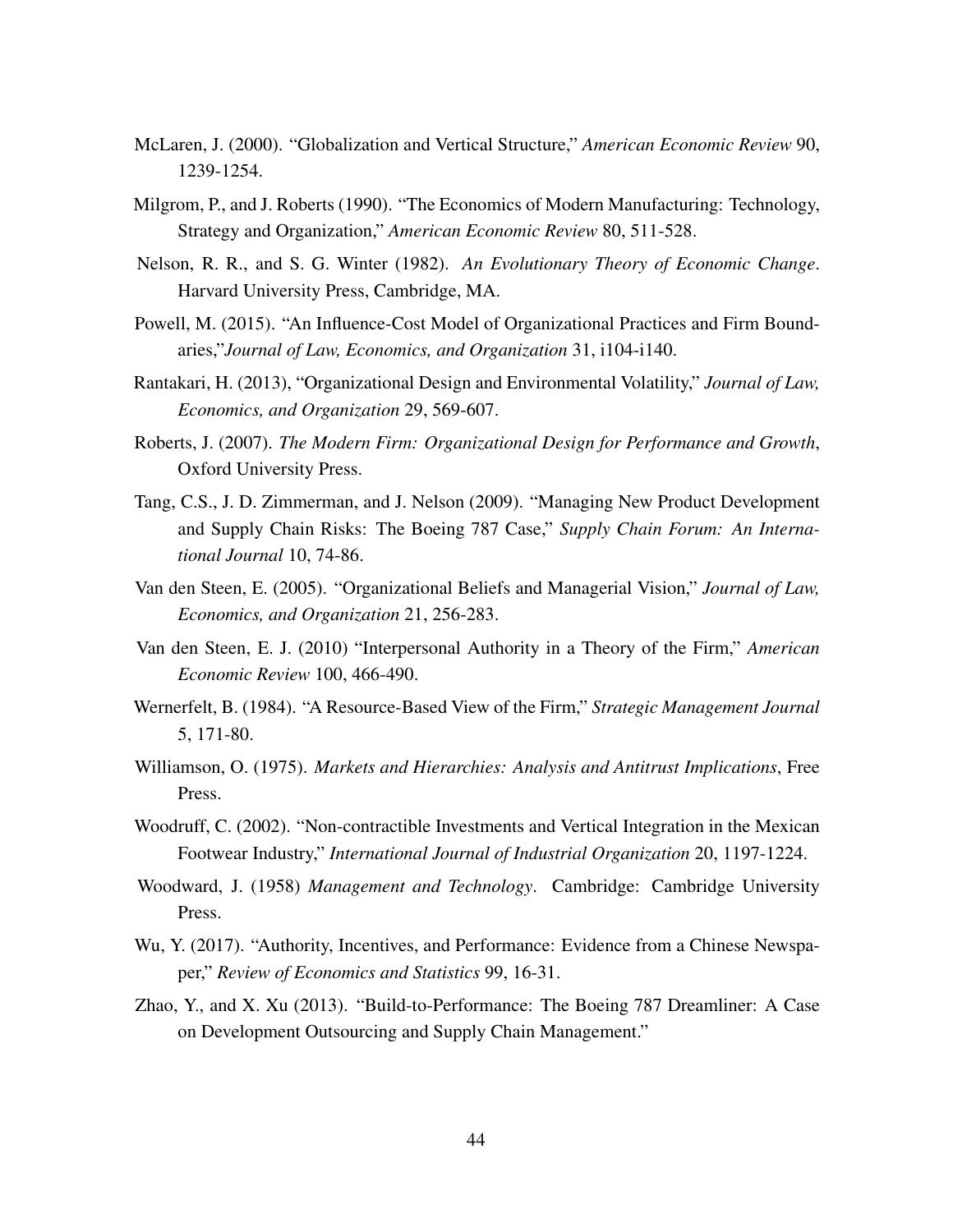## A-1 Theoretical Appendix

#### Multiple Tasks Extension

In the model described in Section [3,](#page-8-0) delegation is a binary variable: HQ either centralizes or delegates the production of an input to an integrated supplier. Below we extend the model to allow for multiple tasks to be performed by each integrated supplier. This allows us to generate a continuous delegation choice, in line with the measure of delegation used in our empirical analysis.

Consider a supplier industry i and suppose that there are many tasks  $t \in \{1, \ldots, T\}$  that need to be performed in order to adapt the input. On each task the capability of the supplier is a random variable  $y + \epsilon_t$ , where y has distribution F and  $\epsilon_t$  are i.i.d., and independent of y, with distribution  $G(\epsilon)$  and mean zero.

The  $\epsilon_t$  as well as the single draw of y are realized and observed before task assignment. We think of the distribution of task-specific capability  $G$  as independent of input  $i$ , while the overall capability  $F$  depends on  $i$ , as in the benchmark model described in Section [3.](#page-8-0) As before, HQ has capability 1 on all tasks and can separately delegate or retain control over each task. Each task contributes equally and additively to the overall supplier value, and costs of decision on each task are weighted by 1/T. Then, the capability  $x_t \equiv y + \epsilon_t$  has distribution given by the convolution

$$
C(x_t) = \int_0^\infty G(x_t - y) f(y) dy.
$$

Now, centralizing a task yields a payoff to HQ equal to  $A\pi/T$ . Delegation yields  $(1/T)A\pi(y+$  $(\epsilon_t)(1 - (s_t - h_t)^2)$  at cost  $(1/T)(1 - h_t)^2$  to HQ,  $(1/T)cs_t^2$  to S. As before,  $s_t = 0$ , so now delegation of task t yields  $(A\pi(y+\epsilon_t))^2/(1+A\pi(y+\epsilon_t))$ , provided  $y+\epsilon_t > 0$  (there is never delegation if  $y + \epsilon_t \leq 0$ ). In other words,  $y + \epsilon_t$  replaces y in the benchmark model, and delegation occurs when  $y + \epsilon_t > y^*(A\pi)$ . The probability of centralizing one task is  $C(y^*(A\pi))$ , increasing in  $y^*(A\pi)$ , therefore decreasing in  $A\pi$ . So the probability of delegating the task is  $1 - C(y^*(A\pi))$ , increasing in  $A\pi$ .

In this setting, the degree of delegation is simply the number (or fraction) of tasks delegated, which is very close to the delegation measure employed in our empirical analysis. It is a binomial random variable with parameters  $(1 - C(y^*), T)$ , which like the delegation probability of Lemma 1 is (stochastically) increasing in A and  $\pi$ .

Of course this formulation modifies the value of integration somewhat. For each task, HQ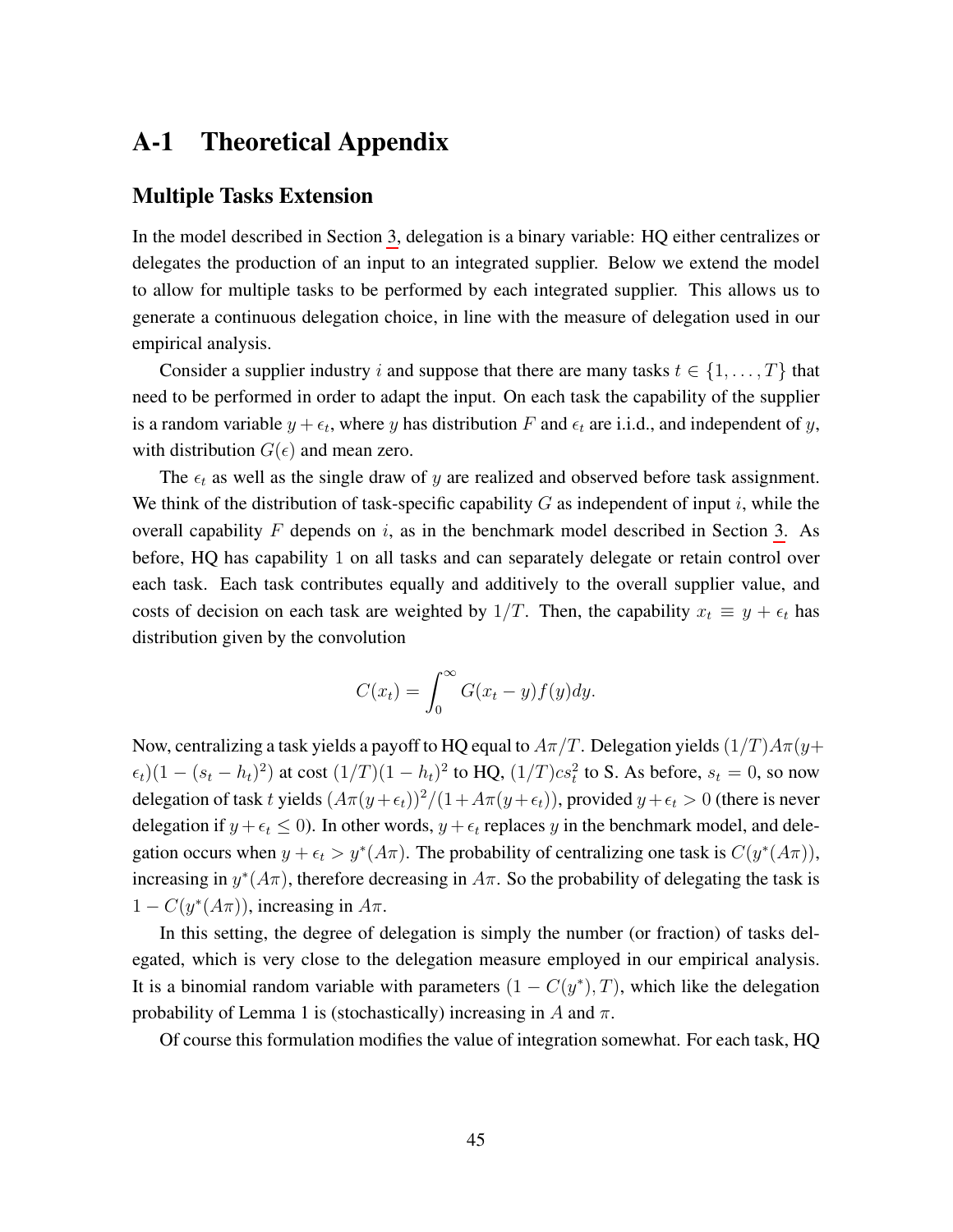obtains value:

$$
v_t(A, \pi, y + \epsilon_t) = \begin{cases} A\pi, & \text{if } y + \epsilon_t \leq y^*(A\pi) \\ v^D(A, \pi, y + \epsilon_t), & \text{if } y + \epsilon_t > y^*(A\pi). \end{cases}
$$

Using the change of variable  $x_t = y + \epsilon_t$ , there is integration iff:

$$
\frac{1}{T} \sum_{t=1}^{T} (\mathbb{E}v_t(A, \pi, x_t) - V^N) > C(y^*(A\pi))c + \phi.
$$

Under non-integration, the adaptation tasks do not enter, since there is no adaptation; the non-integration value is still governed by the expectation of the random variable  $y$ , that is  $V^N = A\pi\lambda \mathbb{E}y.$ 

We can then reformulate the main results about firm boundary choices as follows:

**Proposition 2.** In the tasks model, (i) the propensity to integrate increases with A and  $\pi$  and *(ii) the option value of integration increases in the riskiness of*  $F(y)$ *.* 

*Proof.* (i) Integration increases with A and with  $\pi$ . As in the baseline model, because  $C(y^*(A\pi)))$  is a decreasing function of A, it is enough to show that the left hand side is an increasing function of A and of  $\pi$ , a sufficient condition being that each term  $\mathbb{E}v_t(A,\pi,x_t) - V^N$ is increasing in A and in  $\pi$ . The argument mimics those in footnotes [13](#page-13-0) and [14.](#page-13-1)

(ii) The option value increases in the riskiness of  $F(y)$ . We can write

$$
\mathbb{E}v_t(A,\pi,x_t) = \int \left(\int \max\{A\pi, v^D(A,\pi,y+\epsilon_t)\} dF(y)\right) dG(\epsilon_y).
$$

The term  $\max\{A\pi, v^D(A, \pi, y+\epsilon_t)\}\$ is convex in y, so the integral in parentheses is increasing in the riskiness of  $F(y)$ ; thus the expectation with respect to  $\epsilon_t$  increases with risk. As  $F(y)$ is common to all tasks, the total output option value  $\frac{1}{T} \sum_{t=1}^{T} \mathbb{E} v_t(A, \pi, x_t)$  increases with the riskiness of  $F(y)$ .  $\Box$ 

Since integration and delegation both continue to increase with A, the co-variation of integration and delegation is preserved.

As with the baseline model, for the propensity to integrate to increase with risk, the cost of integration  $C(y^*(A\pi))c$  must not increase too quickly. Rather than bounding the cost parameter  $c$ , as discussed at the end of section [5.3,](#page-32-0) we can invoke an alternative condition that is independent of c: that the distribution of the noise  $G(\epsilon_t)$  have a decreasing density. Indeed, in this case  $G(x - y)$  is concave in y, and therefore riskier  $F(y)$  distributions reduce the probability  $C(y^*(A\pi)) = \int_0^\infty G(y^*(A\pi)) - y)dF(y)$  of centralizing a task.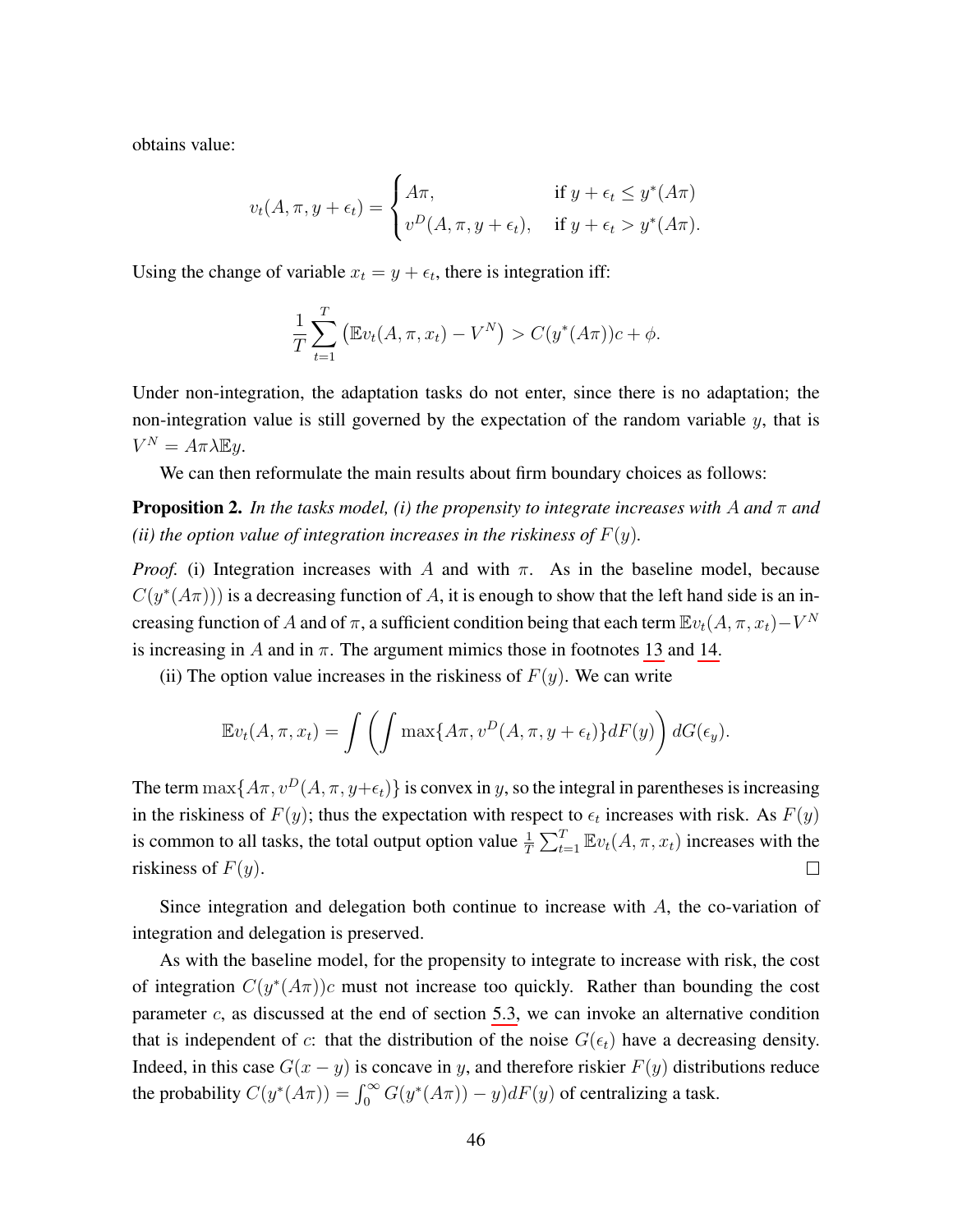## A-2 Empirical Appendix

## A-2.1 Descriptive Statistics

|                    |      | OILC OF PRIMIT |                    |            |
|--------------------|------|----------------|--------------------|------------|
|                    | Mean | Median         | Standard deviation | N. plants  |
| <b>WMS</b> dataset | 277  | 150            | 405                | 11,691     |
| WorldBase dataset  | 288  |                | 5,428              | 17,371,146 |
| Matched sample     | 254  | 150            | 367                | 3,444      |
| Worldbase sample   | 147  | 42             | 3,187              | 67,111     |

Table A-1 Size of plants

*Notes:* The table reports statistics on the plants included in the WMS and WorldBase datasets, and in the samples used in our empirical analysis.

| Table A-2 |  |
|-----------|--|
|-----------|--|

Observations by Country, Matched Sample

| Country              | Number of Observations | Percentage |
|----------------------|------------------------|------------|
| Argentina            | 100                    | 2.90       |
| Australia            | 133                    | 3.86       |
| <b>Brazil</b>        | 234                    | 6.79       |
| Canada               | 207                    | 6.01       |
| Chile                | 95                     | 2.76       |
| China                | 64                     | 1.86       |
| France               | 212                    | 6.16       |
| Germany              | 224                    | 6.50       |
| Greece               | 104                    | 3.02       |
| India                | 104                    | 3.02       |
| Italy                | 106                    | 3.08       |
| Ireland              | 75                     | 2.18       |
| Japan                | 102                    | 2.96       |
| Mexico               | 86                     | 2.50       |
| New Zealand          | 118                    | 3.43       |
| Poland               | 27                     | 0.78       |
| Portugal             | 78                     | 2.26       |
| Sweden               | 330                    | 9.58       |
| United Kingdom       | 432                    | 12.54      |
| <b>United States</b> | 613                    | 17.80      |
| Total                | 3,444                  | 100.00     |

*Notes:* The table reports the number of plant observations by country in the matched sample.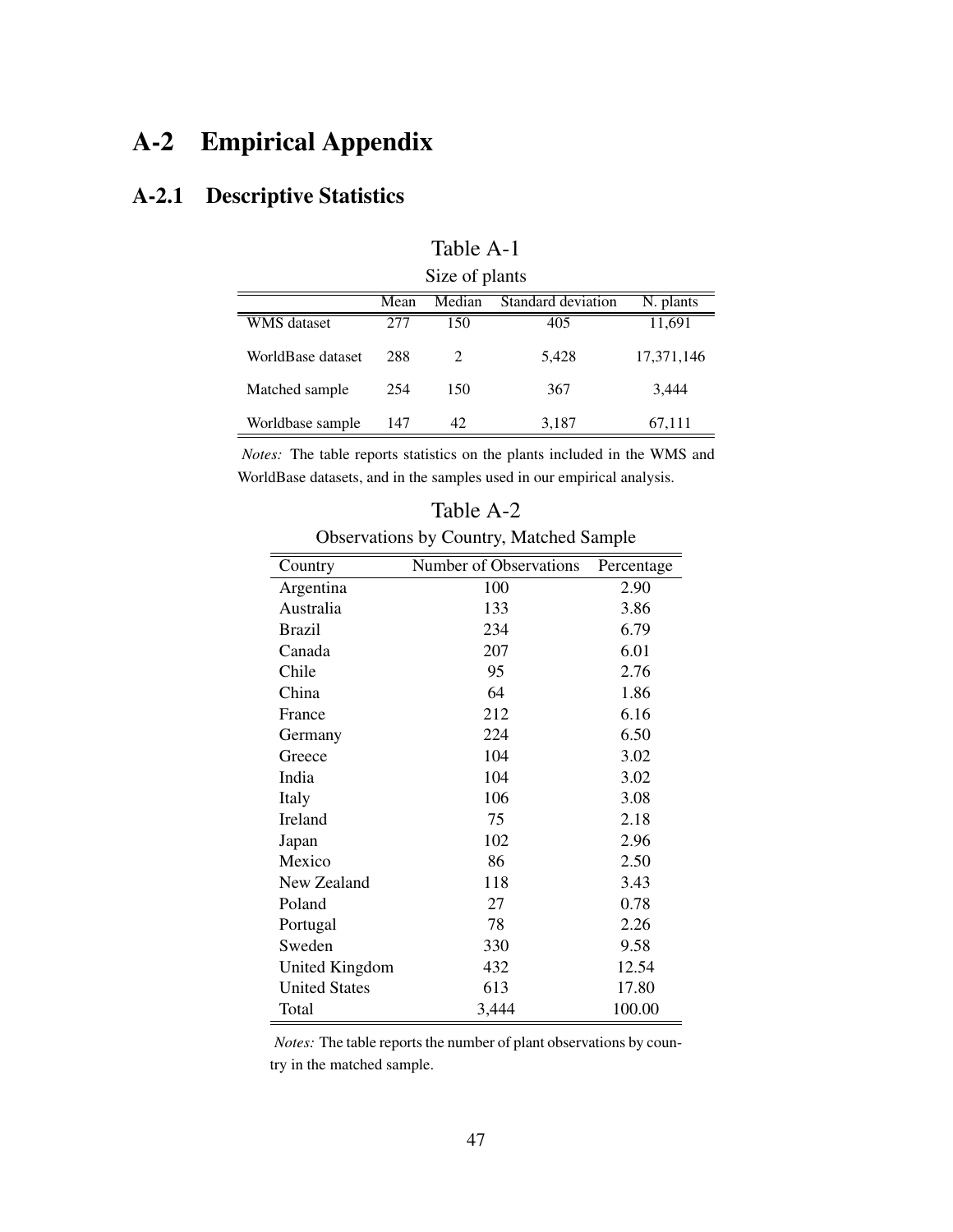| Country              | Number of Observations | Percentage |
|----------------------|------------------------|------------|
| Argentina            | 17,081                 | 0.26       |
| Australia            | 61,489                 | 0.93       |
| <b>Brazil</b>        | 3,857                  | 0.06       |
| Canada               | 149,022                | 2.24       |
| Chile                | 4,570                  | 0.07       |
| China                | 558,337                | 8.40       |
| France               | 35,617                 | 0.54       |
| Germany              | 1,985,864              | 29.89      |
| India                | 101,107                | 1.52       |
| Italy                | 412,315                | 6.20       |
| Ireland              | 5,804                  | 0.09       |
| Japan                | 1,088,345              | 16.38      |
| Mexico               | 30,865                 | 0.46       |
| New Zealand          | 44,824                 | 0.67       |
| Poland               | 28,116                 | 0.42       |
| Portugal             | 142,727                | 2.15       |
| Sweden               | 17,319                 | 0.26       |
| United Kingdom       | 156, 962               | 2.36       |
| <b>United States</b> | 1,800,663              | 27.10      |
| Total                | 6,664,884              | 100.00     |

Table A-3 Observations by Country, WorldBase Sample

*Notes:* The table reports the number of observations by country in the WorldBase sample. The observations are at the firm-input level. For each firm in the WorldBase sample, we consider the top 100 inputs (based on the IO coefficients) necessary to produce the firm's output.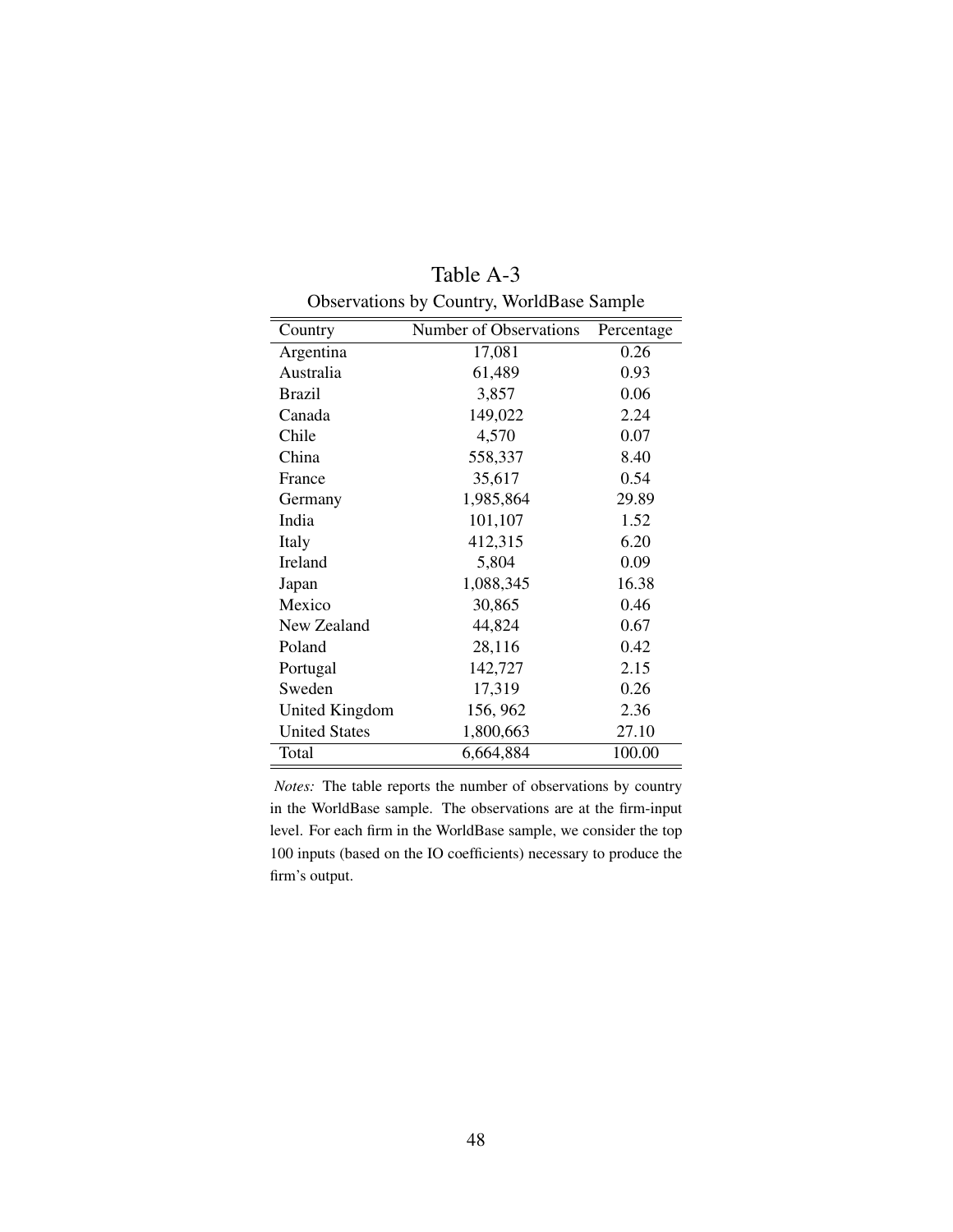|                                              | Mean   | Median | Standard deviation | N. observations | N. firms |
|----------------------------------------------|--------|--------|--------------------|-----------------|----------|
| Delegation $_p$                              | 0.13   | 0.07   | 0.99               | 3,444           | 2,883    |
| Share Employment <sub>p</sub>                | 0.61   | 0.60   | 0.89               | 3,384           | 2,621    |
| $%$ Workers with College Degree <sub>p</sub> | 15.20  | 10.00  | 16.34              | 3,225           | 2,655    |
| $M$ anagement <sub>p</sub>                   | 3.05   | 3.06   | 0.65               | 3,444           | 2,883    |
| Vertical Integration $_f$                    | 0.10   | 0.08   | 0.08               | 3,444           | 2,883    |
| Employment $_f$                              | 674.89 | 300.00 | 1,043.32           | 3,444           | 2,883    |
| $Age_f$                                      | 40.08  | 30.00  | 35.02              | 3,444           | 2,883    |
| $IO_{i,j}$                                   | 0.04   | 0.04   | 0.035              | 3,179           | 2,428    |

Table A-4 Descriptive Statistics of Main Variables, Matched Sample

*Notes:* The table reports descriptive statistics of the main variables used in the regressions of Tables [1,](#page-24-0) [2,](#page-27-0) and [5](#page-37-0) (and robustness checks), based on the matched sample. *Delegation<sub>p</sub>*, is the overall autonomy index of plant p. *Share Employment<sub>p</sub>* is the plant's share of the firm's employment. *% Workforce with College Degree<sub>p</sub>* is the percentage of the plant's employees with a bachelor's degree or higher. *Management<sub>p</sub>* is the normalized z-score capturing the quality of the plant's management practices.  $Employment<sub>f</sub>$  measures the number of employees of firm  $f$ . *Age<sub>f</sub>* is the number of years since the firm was established. *Vertical integration*<sub>f</sub> is the vertical integration index of firm  $f$ .  $IO_{ij}$  is the direct requirement coefficient for the sector pair  $ij$ , measured at the 4-digit SIC level for the top 100 inputs of each industry  $j$ .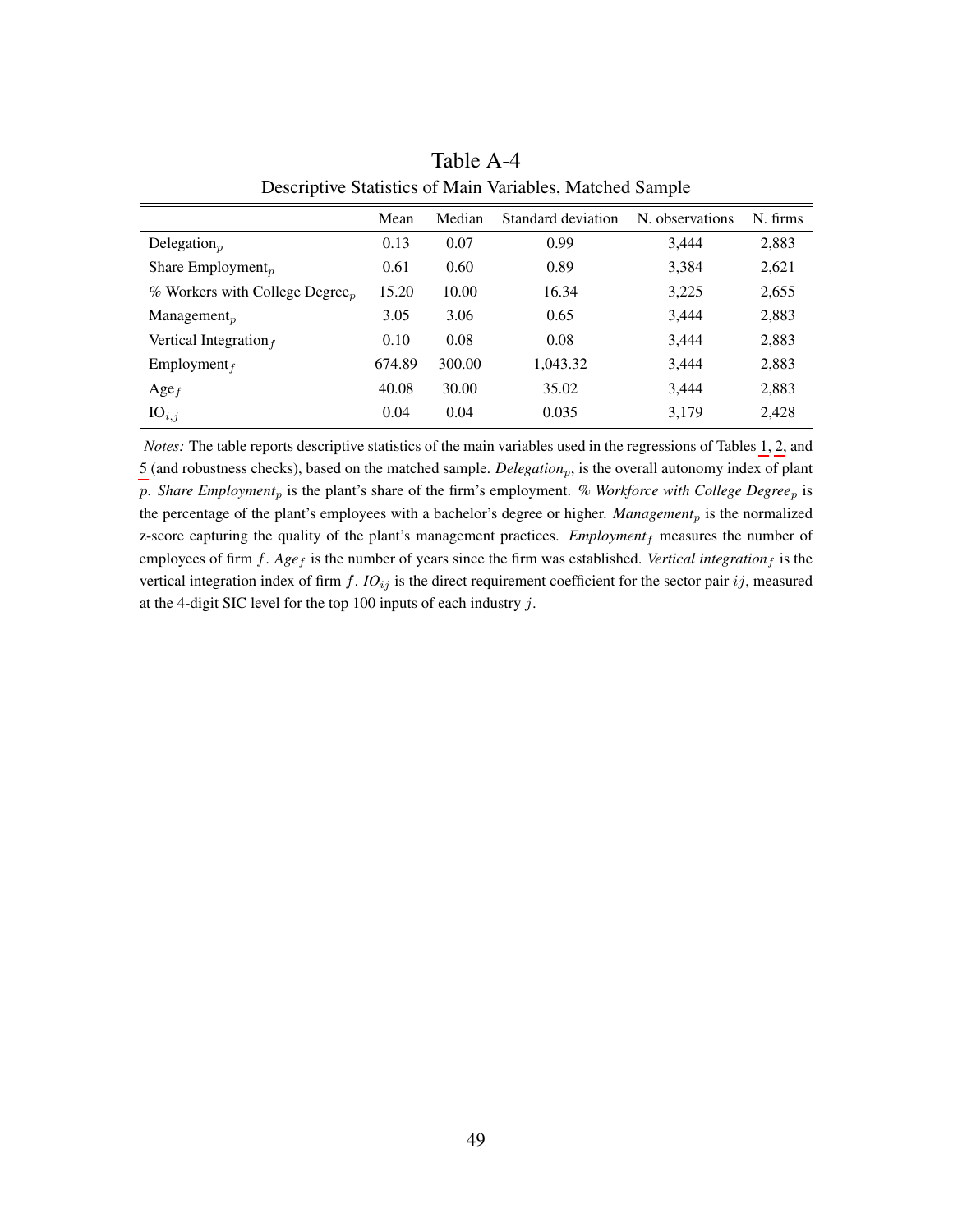| Descriptive blanshes of main variables, worldbase bample |        |        |                    |                 |          |  |
|----------------------------------------------------------|--------|--------|--------------------|-----------------|----------|--|
|                                                          | Mean   | Median | Standard deviation | N. observations | N. firms |  |
| Integration $f_{i,i}$                                    | 0.01   | 0.00   | 0.11               | 6,644,884       | 66,102   |  |
| Employment $_f$                                          | 206.38 | 45.00  | 4,903.87           | 6,644,884       | 66,102   |  |
| $Age_f$                                                  | 33.56  | 26.00  | 28.98              | 6,644,884       | 66,102   |  |
| $IO_{i,j}$                                               | 0.05   | 0.05   | 0.036              | 6,644,884       | 66,102   |  |
| CV Productivity <sub><i>i.c</i></sub>                    | 3.04   | 1.94   | 4.63               | 6,644,884       | 66,102   |  |
| Mean Productivity <sub><i>i.c</i></sub>                  | 0.0005 | 0.0003 | 0.0150             | 6,644,884       | 66,102   |  |
| SD Stock Returns <sub>i</sub>                            | 0.03   | 0.02   | 0.02               | 533,075         | 65,714   |  |
| Mean Stock Returns,                                      | 0.04   | 0.02   | 0.25               | 533,075         | 65,714   |  |

Table A-5 Descriptive Statistics of Main Variables, WorldBase Sample

*Notes:* The table reports descriptive statistics of the variables used in Tables [3](#page-30-0) and [4](#page-33-0) (and robustness checks), based on the WorldBase sample. *Integration* $f_i$  is a dummy equal to 1 if firm f integrates input i within its boundaries, measured at the 4-digit SIC level for the top 100 inputs of each industry  $j$ . *Employment*<sub>f</sub> measures the number of employees of firm  $f$ . *Age*<sub>f</sub> is the number of years since the firm was established.  $IO_{ij}$  is the direct requirement coefficient for the sector pair  $ij$ , measured at the 4-digit SIC level for the top 100 inputs of each industry j. *CV Productivity<sub>i,c</sub>* is the coefficient of variation of labor productivity of the independent suppliers in input industry i located in country c, while *Mean Productivity*<sub>*i,c*</sub> is the mean of supplier productivity (in billions of US Dollars). *SD Stock Returns*<sub>*i*</sub> is the standard deviation of stock market returns of firms in industry *i*, while *Mean Stock Returns*<sub>i</sub> is their mean stock market returns (in 2005).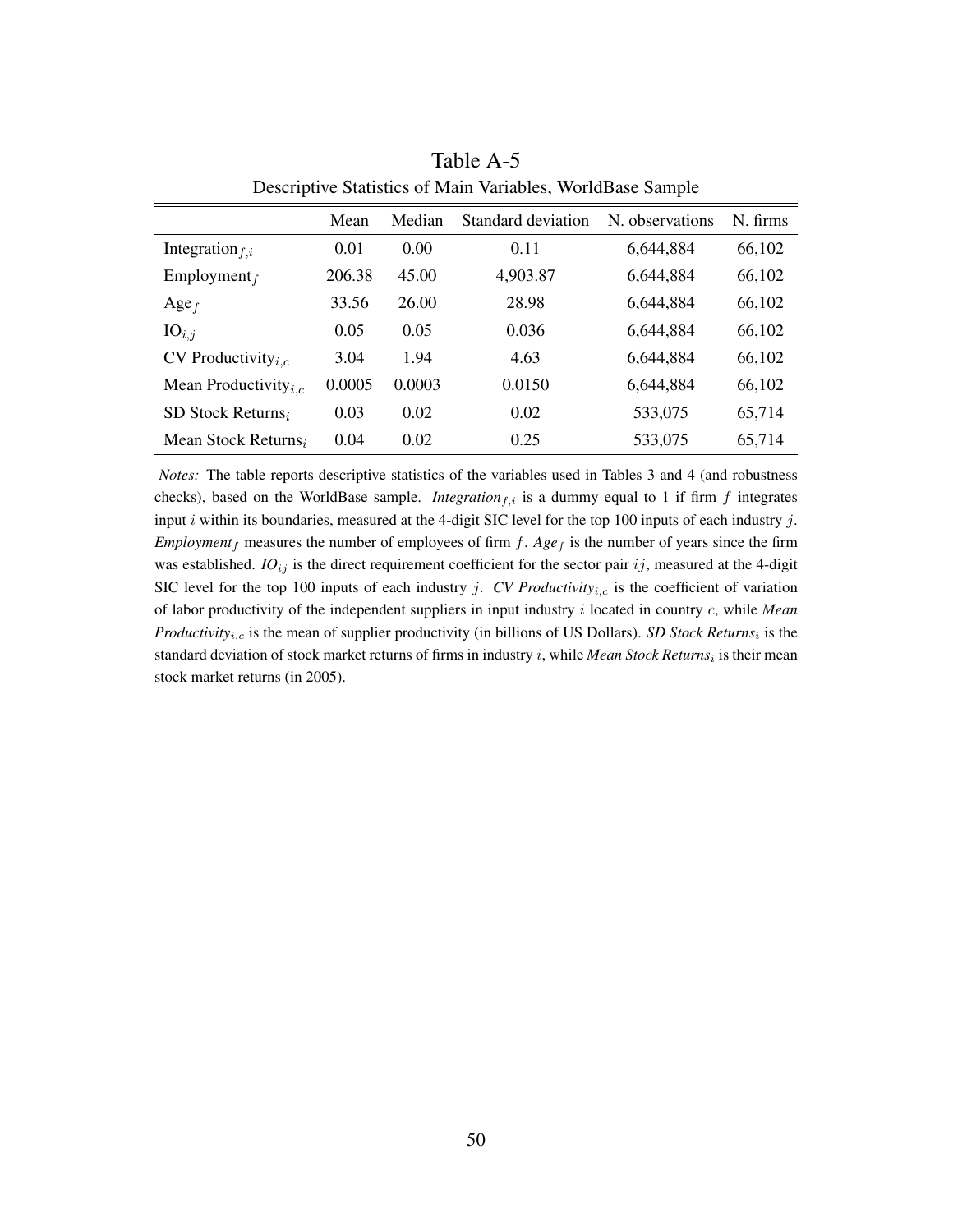



*Notes:* The figure shows the distribution of  $Delegation_p$  in the matched sample.



Figure A-2: Vertical Integration

*Notes:* The figure shows the distribution of *Vertical integration* $_f$  in the matched sample.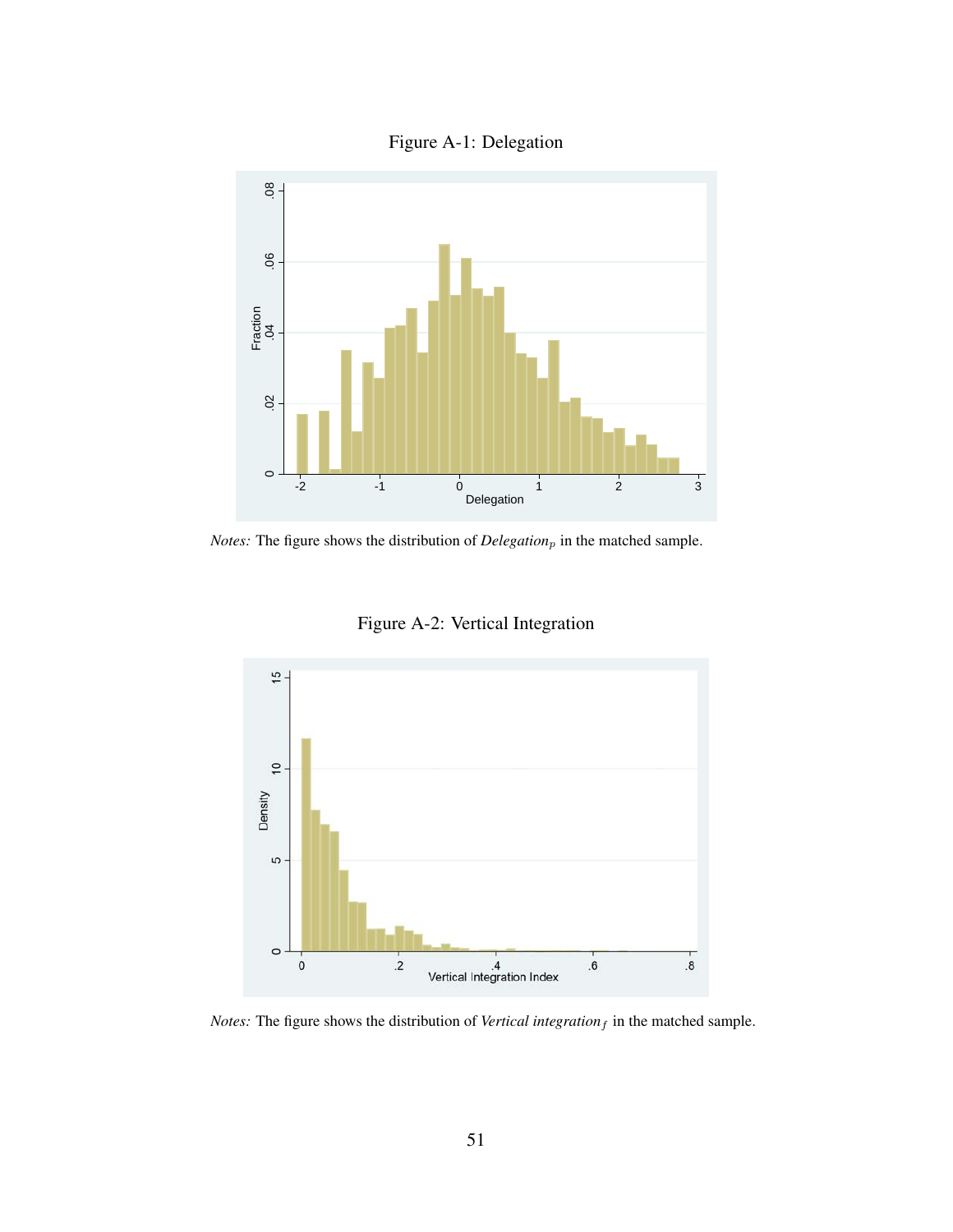



*Notes:* The figure shows the distribution of  $IO_{ij}$  in the WorldBase sample.





*Notes:* The figure shows the distribution of *CV Productivity* $_{icj}$  in the WorldBase sample.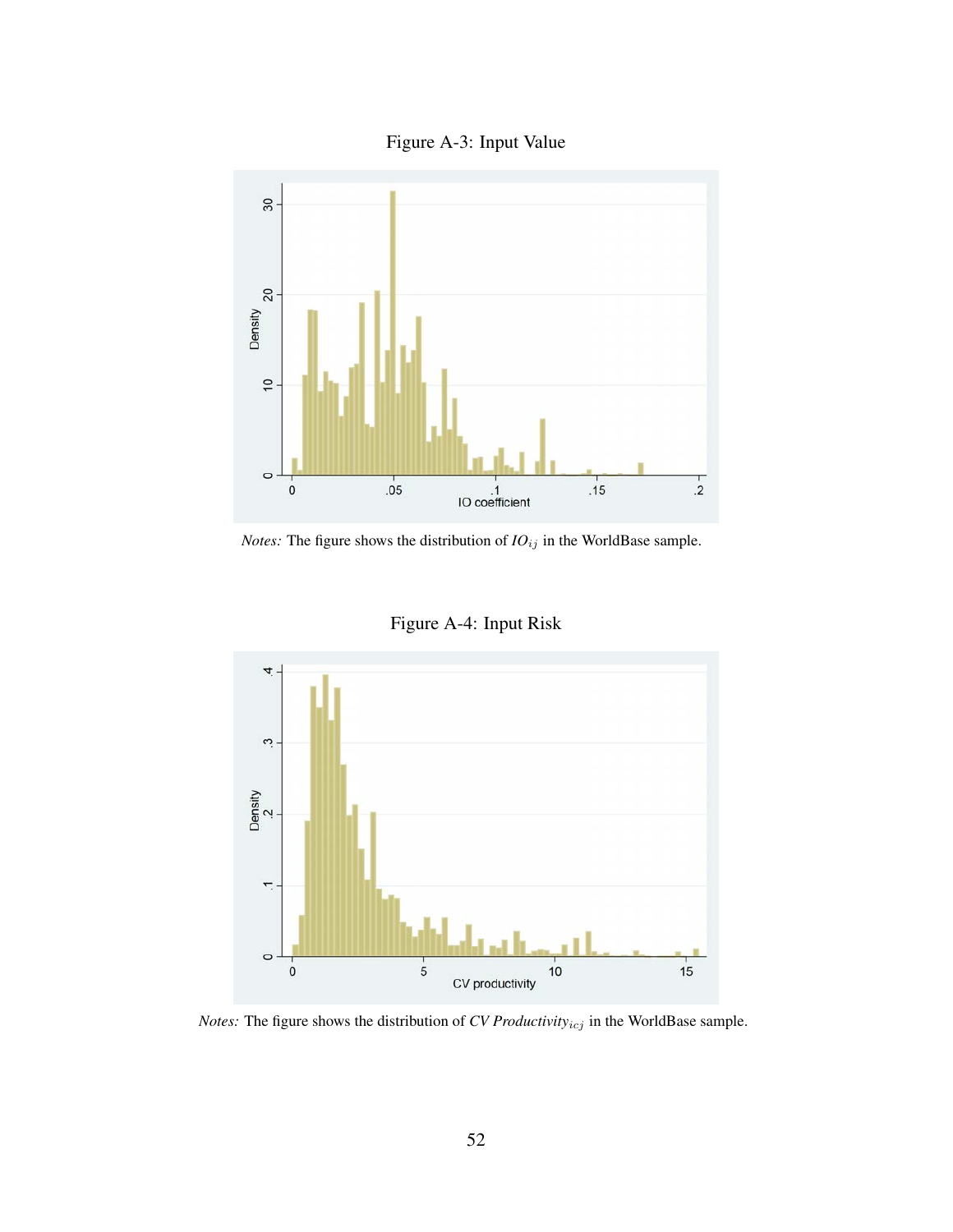## Figure A-5: Survey on Delegation

|                                                          | For Questions D1, D3, and D4 any score can be given, but the scoring guide is only provided for scores of 1, 3, and 5.                                                                       |                                                                                                                                                                                  |             |  |  |  |
|----------------------------------------------------------|----------------------------------------------------------------------------------------------------------------------------------------------------------------------------------------------|----------------------------------------------------------------------------------------------------------------------------------------------------------------------------------|-------------|--|--|--|
|                                                          | Question D1: "To hire a FULL-TIME PERMANENT SHOPFLOOR worker what agreement would your plant need from CHQ (Central Head Quarters)?"                                                         |                                                                                                                                                                                  |             |  |  |  |
|                                                          | Probe until you can accurately score the question—for example if they say "It is my decision, but I need sign-off from corporate HQ." ask "How often would sign-off be given?"               |                                                                                                                                                                                  |             |  |  |  |
|                                                          | Score 1                                                                                                                                                                                      | Score 3                                                                                                                                                                          | Score 5     |  |  |  |
| Scoring grid:                                            | No authority-even for replacement hires                                                                                                                                                      | Requires sign-off from CHQ based on the business<br>case. Typically agreed (i.e. about 80% or 90% of Complete authority—it is my decision entirely<br>the time).                 |             |  |  |  |
|                                                          | Question D2: "What is the largest CAPITAL INVESTMENT your plant could make without prior authorization from CHQ?"                                                                            |                                                                                                                                                                                  |             |  |  |  |
| Notes: (a) Ignore form-filling                           |                                                                                                                                                                                              |                                                                                                                                                                                  |             |  |  |  |
|                                                          | (b) Please cross check any zero response by asking "What about buying a new computer—would that be possible?" and then probe                                                                 |                                                                                                                                                                                  |             |  |  |  |
|                                                          | (c) Challenge any very large numbers (e.g. >\$1/4m in US) by asking "To confirm your plant could spend \$X on a new piece of equipment without prior clearance from CHQ?"                    |                                                                                                                                                                                  |             |  |  |  |
|                                                          | (d) Use the national currency and do not omit zeros (i.e. for a U.S. firm twenty thousand dollars would be 20000).                                                                           |                                                                                                                                                                                  |             |  |  |  |
|                                                          | Question D3: "Where are decisions taken on new product introductions—at the plant, at the CHQ or both"?                                                                                      |                                                                                                                                                                                  |             |  |  |  |
|                                                          | Probe until you can accurately score the question—for example if they say "It is complex, we both play a role," ask "Could you talk me through the process for a recent product innovation?" |                                                                                                                                                                                  |             |  |  |  |
|                                                          | Score 1                                                                                                                                                                                      | Score 3                                                                                                                                                                          | Score 5     |  |  |  |
| Scoring grid:                                            | the CHO                                                                                                                                                                                      | All new product introduction decisions are taken at New product introductions are jointly determined All new product introduction decisions taken at the<br>by the plant and CHQ | plant level |  |  |  |
|                                                          | Question D4: "How much of sales and marketing is carried out at the plant level (rather than at the CHQ)"?                                                                                   |                                                                                                                                                                                  |             |  |  |  |
|                                                          | Probe until you can accurately score the question. Also take an average score for sales and marketing if they are taken at different levels.                                                 |                                                                                                                                                                                  |             |  |  |  |
|                                                          | Score 1                                                                                                                                                                                      | Score 3                                                                                                                                                                          | Score 5     |  |  |  |
| Scoring grid:                                            | None—sales and marketing is all run by CHQ                                                                                                                                                   | Sales and marketing decisions are split between the The plant runs all sales and marketing<br>plant and CHQ                                                                      |             |  |  |  |
| Question D5: "Is the CHQ on the site being interviewed"? |                                                                                                                                                                                              |                                                                                                                                                                                  |             |  |  |  |

Notes: The electronic survey, training materials and survey video footage are available on www.worldmanagementsurvey.com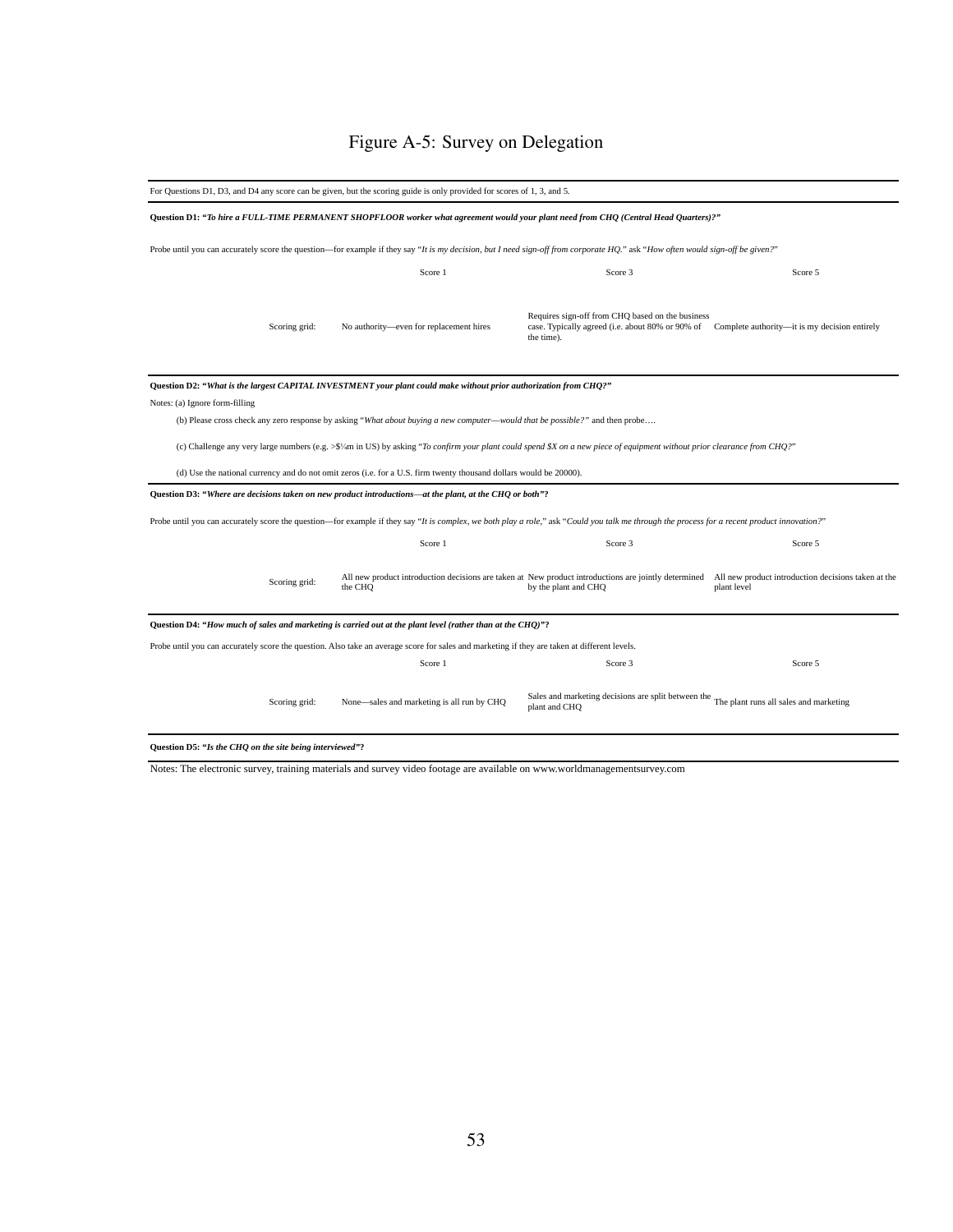#### A-2.2 Robustness Checks

| Delegation and Integration (4-digits SIC Industry FE)        |                |            |           |            |  |
|--------------------------------------------------------------|----------------|------------|-----------|------------|--|
|                                                              | (1)            | (2)        | (3)       | (4)        |  |
| Vertical Integration $_f$                                    | $0.671**$      | $0.756***$ | $0.792**$ | $0.701**$  |  |
|                                                              | (0.276)        | (0.276)    | (0.314)   | (0.314)    |  |
| log(Employment <sub>f</sub> )                                |                |            |           | $0.082***$ |  |
|                                                              |                |            |           | (0.027)    |  |
| $log(Age_f)$                                                 |                |            |           | 0.037      |  |
|                                                              |                |            |           | (0.026)    |  |
| Share Employment <sub>p</sub>                                |                |            |           | $0.295***$ |  |
|                                                              |                |            |           | (0.088)    |  |
| $log(\%$ Workforce with College Degree <sub><i>p</i></sub> ) |                |            |           | $0.061***$ |  |
|                                                              |                |            |           | (0.020)    |  |
| Input FE                                                     | Yes            | Yes        | Yes       | Yes        |  |
| Output FE                                                    | N <sub>o</sub> | No         | Yes       | Yes        |  |
| Country FE                                                   | No             | Yes        | Yes       | Yes        |  |
| Noise controls                                               | Yes            | Yes        | Yes       | Yes        |  |
| N. observations                                              | 3,257          | 3,257      | 3,257     | 3,257      |  |

Table A-6

*Notes:* The dependent variable is  $Delegation_{f,p,i,j,c}$ , the degree of autonomy granted to plant  $p$  (with primary activity i, located in country c) by the parent firm  $f$  (with primary activity j). *Vertical Integration*  $f$  is the vertical integration index of firm f. *Employment* f measures the firm's employment, *Age* f is the number of years since its establishment, *Share Employment*p is the plant's share of the firm's employment, and *% Workforce with College Degree*p is the percentage of the plant's employees with a bachelor's degree or higher. Output and input fixed effects are respectively the primary activities of the parent and of the plant (defined at 4-digit SIC). Standard errors clustered at the firm level in parentheses. \*\*\*, \*\* and \* indicate statistical significance at the 1%, 5% and 10% levels respectively.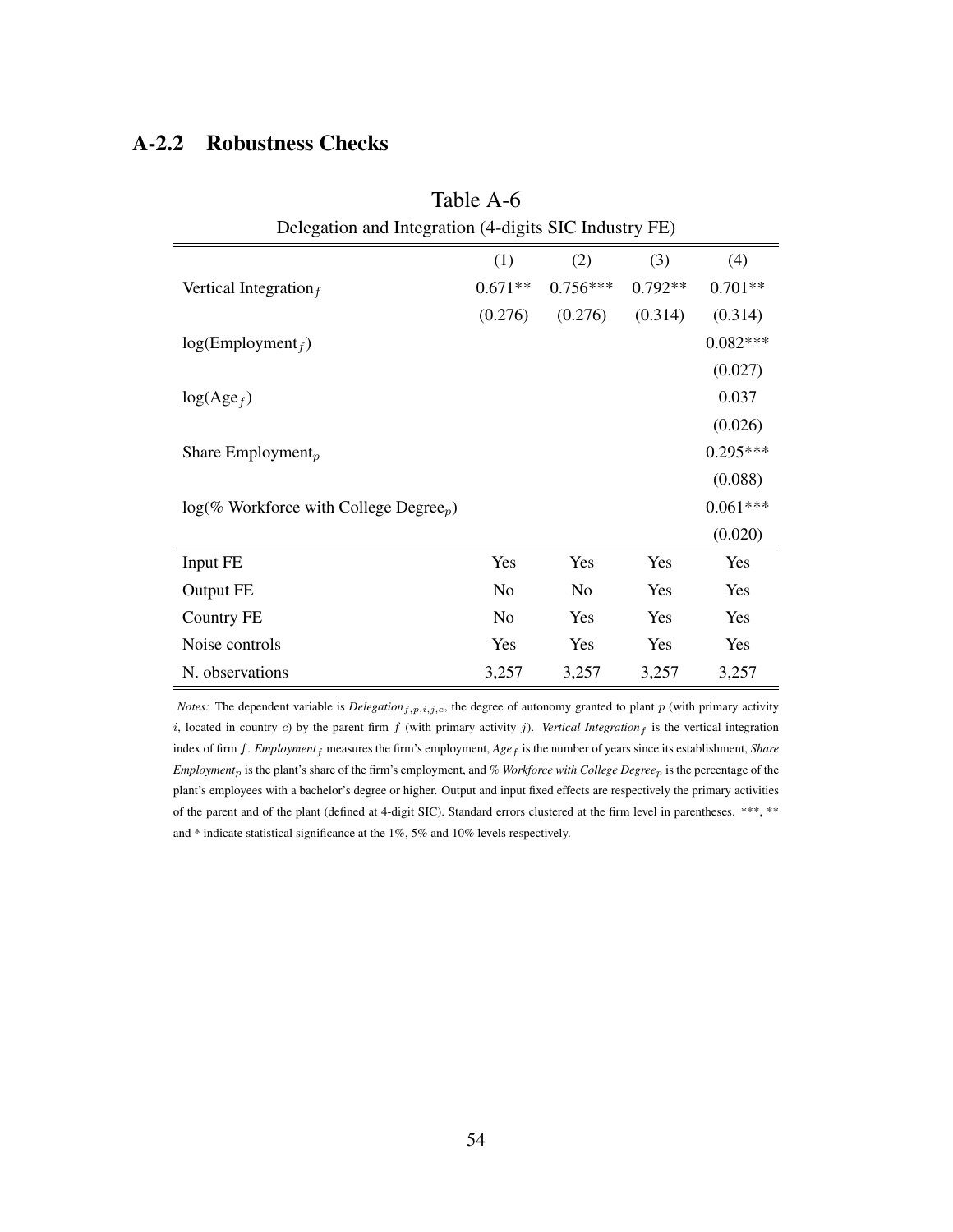|                                                       | (1)            | (2)        | (3)       | (4)        |  |
|-------------------------------------------------------|----------------|------------|-----------|------------|--|
| Vertical Integration $_f$                             | $0.865***$     | $0.867***$ | $0.653**$ | $0.545*$   |  |
|                                                       | (0.286)        | (0.287)    | (0.305)   | (0.307)    |  |
| $log(Employment_f)$                                   |                |            |           | $0.088***$ |  |
|                                                       |                |            |           | (0.026)    |  |
| $log(Age_f)$                                          |                |            |           | 0.028      |  |
|                                                       |                |            |           | (0.024)    |  |
| Share Employment <sub>p</sub>                         |                |            |           | $0.323***$ |  |
|                                                       |                |            |           | (0.088)    |  |
| $log(\%$ Workforce with College Degree <sub>p</sub> ) |                |            |           | $0.055***$ |  |
|                                                       |                |            |           | (0.018)    |  |
| Input FE                                              | Yes            | Yes        | Yes       | Yes        |  |
| Output FE                                             | No             | No         | Yes       | Yes        |  |
| Country FE                                            | N <sub>o</sub> | Yes        | Yes       | Yes        |  |
| Noise controls                                        | Yes            | Yes        | Yes       | Yes        |  |
| N. observations                                       | 2,512          | 2,512      | 2,512     | 2,512      |  |

Table A-7 Delegation and Integration (Largest 10 Countries)

*Notes:* The dependent variable is  $Delegation_{f,p,i,j,c}$ , the degree of autonomy granted to plant p (with primary activity i, located in country c) by the parent firm  $f$  (with primary activity  $j$ ). *Vertical Integration* $_f$  is the vertical integration index of firm f. *Employment<sub>f</sub>* measures the firm's employment,  $Age_f$  is the number of years since its establishment, *Share Employment*p is the plant's share of the firm's employment, and *% Workforce with College Degree*p is the percentage of the plant's employees with a bachelor's degree or higher. Output and input fixed effects are respectively the primary activities of the parent and of the plant (defined at 3-digit SIC). Standard errors clustered at the firm level in parentheses. \*\*\*, \*\* and \* indicate statistical significance at the 1%, 5% and 10% levels respectively.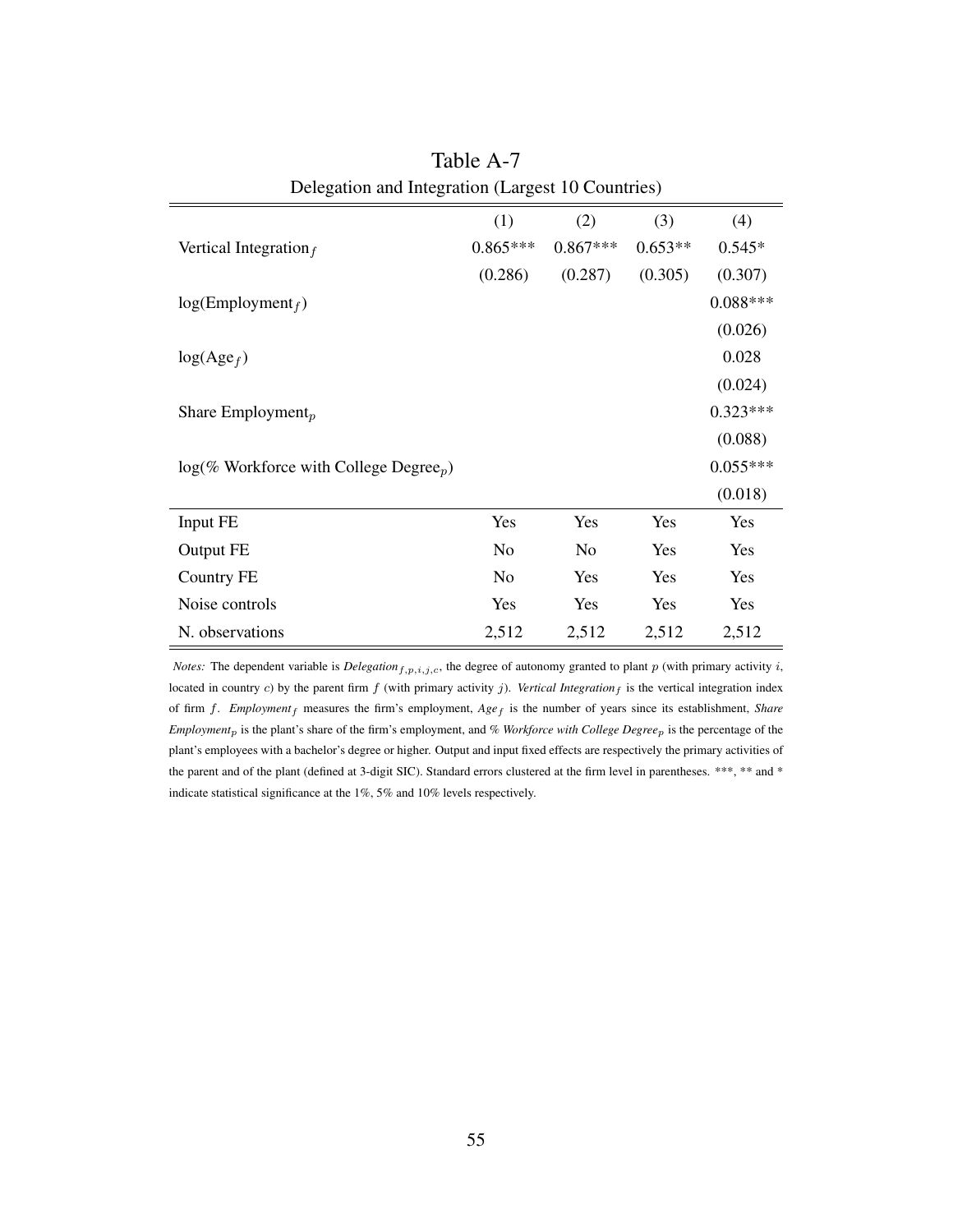|                                                       | (1)            | (2)        | (3)        | (4)        |
|-------------------------------------------------------|----------------|------------|------------|------------|
| Vertical Integration $_f$                             | 0.899***       | $1.060***$ | $0.950***$ | $0.798**$  |
|                                                       | (0.323)        | (0.316)    | (0.328)    | (0.330)    |
| log(Employment <sub>f</sub> )                         |                |            |            | $0.086***$ |
|                                                       |                |            |            | (0.022)    |
| $log(Age_f)$                                          |                |            |            | $0.036*$   |
|                                                       |                |            |            | (0.021)    |
| Share Employment <sub>p</sub>                         |                |            |            | $0.320***$ |
|                                                       |                |            |            | (0.073)    |
| $log(\%$ Workforce with College Degree <sub>p</sub> ) |                |            |            | $0.056***$ |
|                                                       |                |            |            | (0.016)    |
| Input FE                                              | Yes            | Yes        | Yes        | Yes        |
| Output FE                                             | No             | No         | Yes        | Yes        |
| Country FE                                            | N <sub>o</sub> | Yes        | Yes        | Yes        |
| Noise controls                                        | Yes            | Yes        | Yes        | Yes        |
| N. observations                                       | 3,444          | 3,444      | 3,444      | 3,444      |

Table A-8 Delegation and Integration (Winsorizing Vertical Integration)

*Notes:* The dependent variable is *Delegation*<sub>f,p,i,j,c</sub>, the degree of autonomy granted to plant p (with primary activity i, located in country c) by the parent firm  $f$  (with primary activity  $j$ ). Vertical Integration<sub>f</sub> is the vertical integration index of firm f. *Employment*<sup>f</sup> measures the firm's employment, *Age*<sup>f</sup> is the number of years since its establishment, *Share Employment*<sup>p</sup> is the plant's share of the firm's employment, and *% Workforce with College Degree*p is the percentage of the plant's employees with a bachelor's degree or higher. Output and input fixed effects are respectively the primary activities of the parent and of the plant (defined at 3-digit SIC). Standard errors clustered at the firm level in parentheses. \*\*\*, \*\* and \* indicate statistical significance at the 1%, 5% and 10% levels respectively.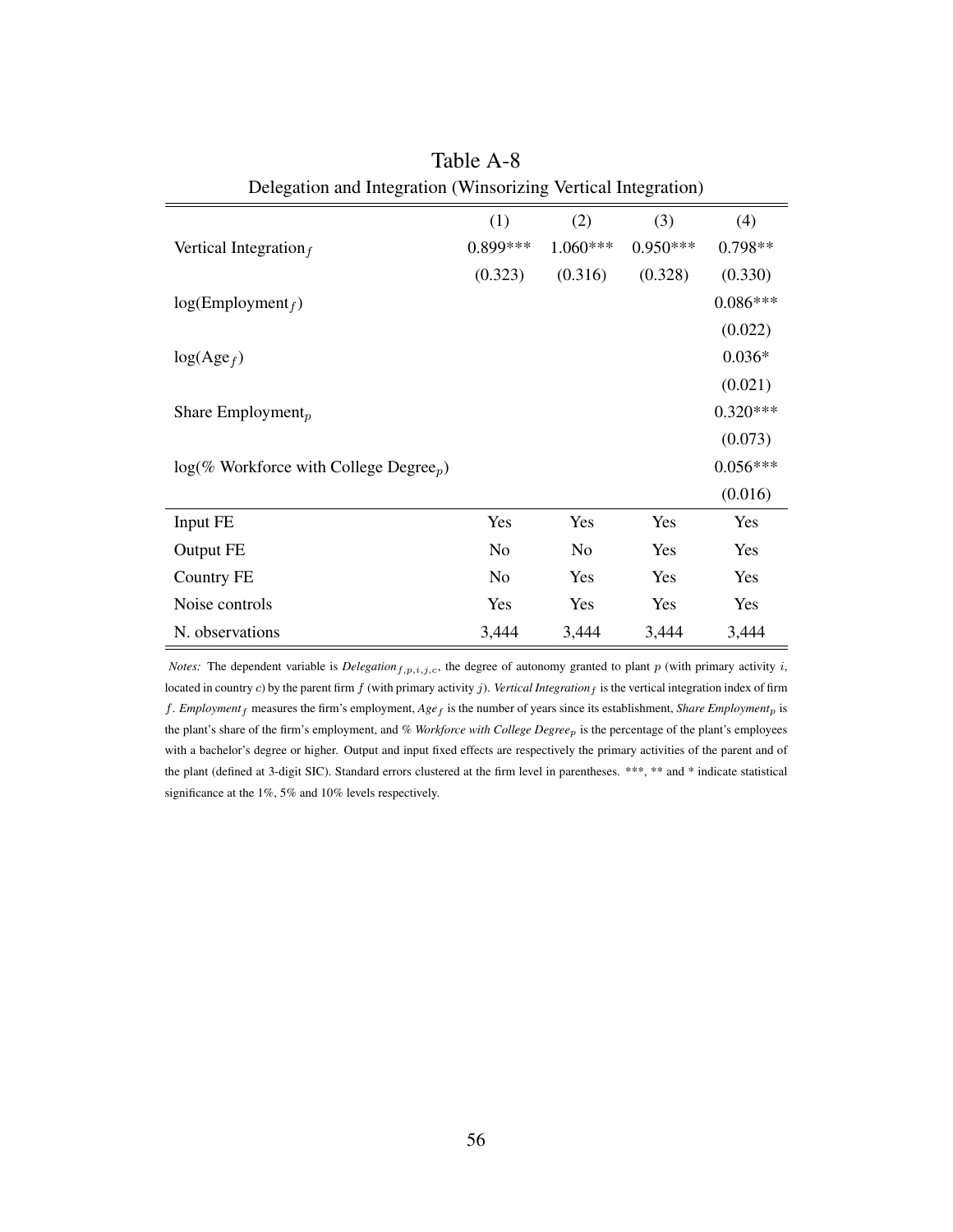|                                                              | (1)      | (2)     | (3)        |
|--------------------------------------------------------------|----------|---------|------------|
| Vertical Integration $_f$                                    | $0.871*$ | 1.010** | $0.851*$   |
|                                                              | (0.446)  | (0.447) | (0.448)    |
| $log(Employment_f)$                                          |          |         | $0.110***$ |
|                                                              |          |         | (0.034)    |
| $log(Age_f)$                                                 |          |         | 0.005      |
|                                                              |          |         | (0.036)    |
| Share Employment <sub>p</sub>                                |          |         | $0.287**$  |
|                                                              |          |         | (0.114)    |
| $log(\%$ Workforce with College Degree <sub><i>p</i></sub> ) |          |         | $0.072***$ |
|                                                              |          |         | (0.025)    |
| Output FE                                                    | Yes      | Yes     | Yes        |
| <b>Country FE</b>                                            | No       | Yes     | Yes        |
| Noise controls                                               | Yes      | Yes     | Yes        |
| N. observations                                              | 1,480    | 1,480   | 1,480      |

Table A-9 Delegation and Integration (Single-Plant Firms)

*Notes:* The dependent variable is  $Delegation_{f,p,i,j,c}$ , the degree of autonomy granted to plant p (with primary activity i, located in country c) by the parent firm f (with primary activity j). *Vertical Integration*  $_f$  is the vertical integration index of firm  $f$ . *Employment* $_f$  measures the firm's employment, *Age*<sub>f</sub> is the number of years since its establishment, *Share Employment*<sub>p</sub> is the plant's share of the firm's employment, and % Workforce with College Degree<sub>p</sub> is the percentage of the plant's employees with a bachelor's degree or higher. Output fixed effects are the primary activities of the single-plant firm (defined at 3-digit SIC). Standard errors clustered at the firm level in parentheses. \*\*\*, \*\* and \* indicate statistical significance at the 1%, 5% and 10% levels respectively.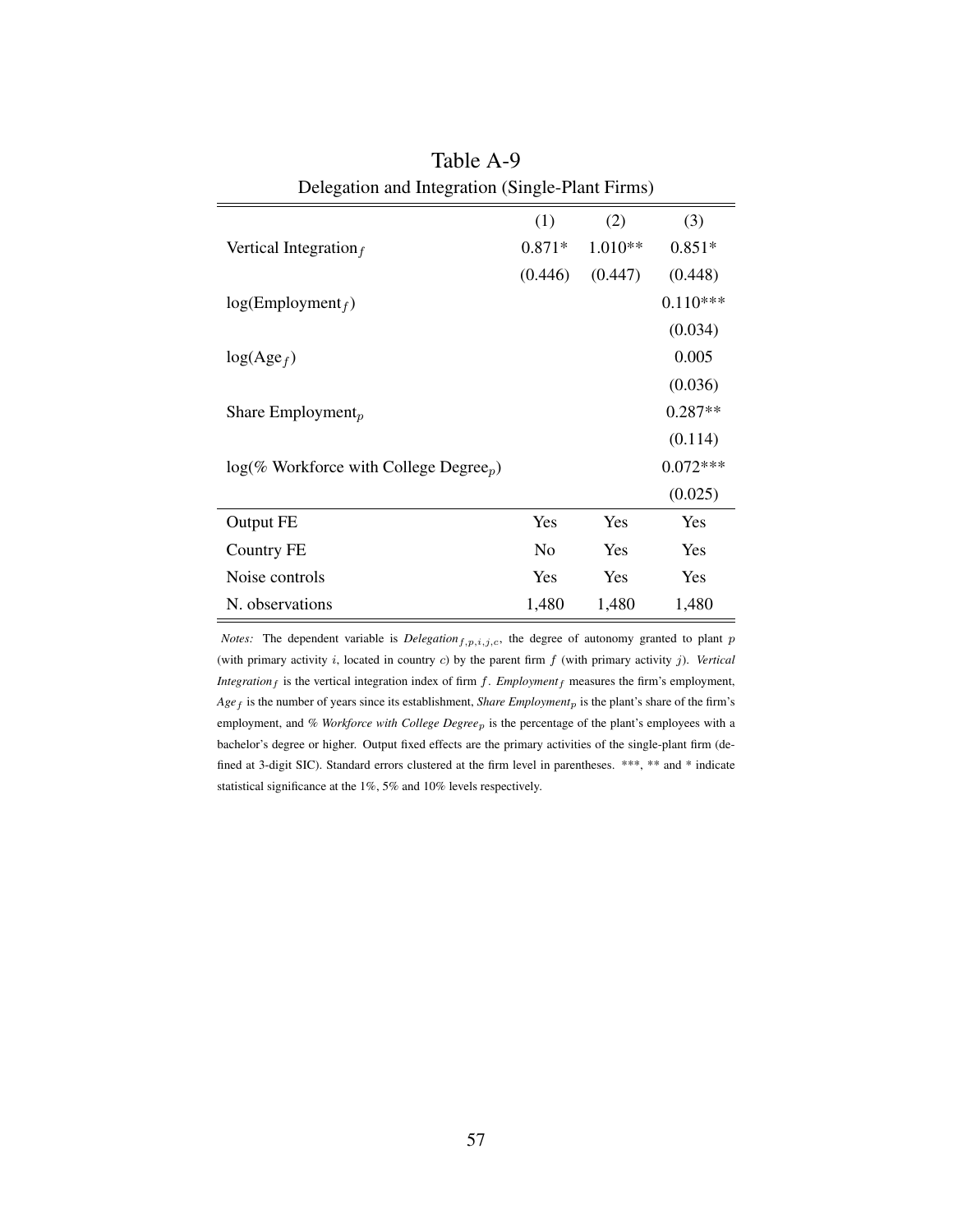|                                                       | (1)       | (2)            | (3)     | (4)        |
|-------------------------------------------------------|-----------|----------------|---------|------------|
| $IO_{ij}$                                             | $0.932**$ | $0.862*$       | 1.189*  | 1.410**    |
|                                                       | (0.458)   | (0.464)        | (0.704) | (0.683)    |
| Vertical Integration $_f$                             |           |                |         | $0.717**$  |
|                                                       |           |                |         | (0.314)    |
| $log(Employment_f)$                                   |           |                |         | $0.091***$ |
|                                                       |           |                |         | (0.027)    |
| $log(Age_f)$                                          |           |                |         | 0.040      |
|                                                       |           |                |         | (0.026)    |
| Share Employment <sub>p</sub>                         |           |                |         | $0.312***$ |
|                                                       |           |                |         | (0.088)    |
| $log(\%$ Workforce with College Degree <sub>p</sub> ) |           |                |         | $0.061***$ |
|                                                       |           |                |         | (0.020)    |
| Input FE                                              | Yes       | Yes            | Yes     | Yes        |
| Output FE                                             | No        | N <sub>0</sub> | Yes     | Yes        |
| Country FE                                            | No        | Yes            | Yes     | Yes        |
| Noise controls                                        | Yes       | <b>Yes</b>     | Yes     | Yes        |
| N. observations                                       | 3,179     | 3,179          | 3,179   | 3,179      |

Table A-10 Delegation and Input Value Shares (4-digits SIC Industry FE)

*Notes:* The dependent variable is *Delegation* $_{f,p,i,j,c}$ , the degree of autonomy granted to plant p (with primary activity i, located in country c) by the parent firm  $f$  (with primary activity  $j$ ).  $IO_{ij}$  is the direct requirement coefficient for the sector pair ij. *Vertical Integration*  $_f$  is the vertical integration index of firm  $f$ . *Employment* $_f$  measures the firm's employment, *Age<sub>f</sub>* is the number of years since its establishment, *Share Employment<sub>p</sub>* is the plant's share of the firm's employment, and *% Workforce with College Degree*p is the percentage of the plant's employees with a bachelor's degree or higher. Output and input fixed effects are respectively the primary activities of the parent and of the plant (defined at 4-digit SIC). Standard errors clustered at the firm level in parentheses. \*\*\*, \*\* and \* indicate statistical significance at the 1%, 5% and 10% levels respectively.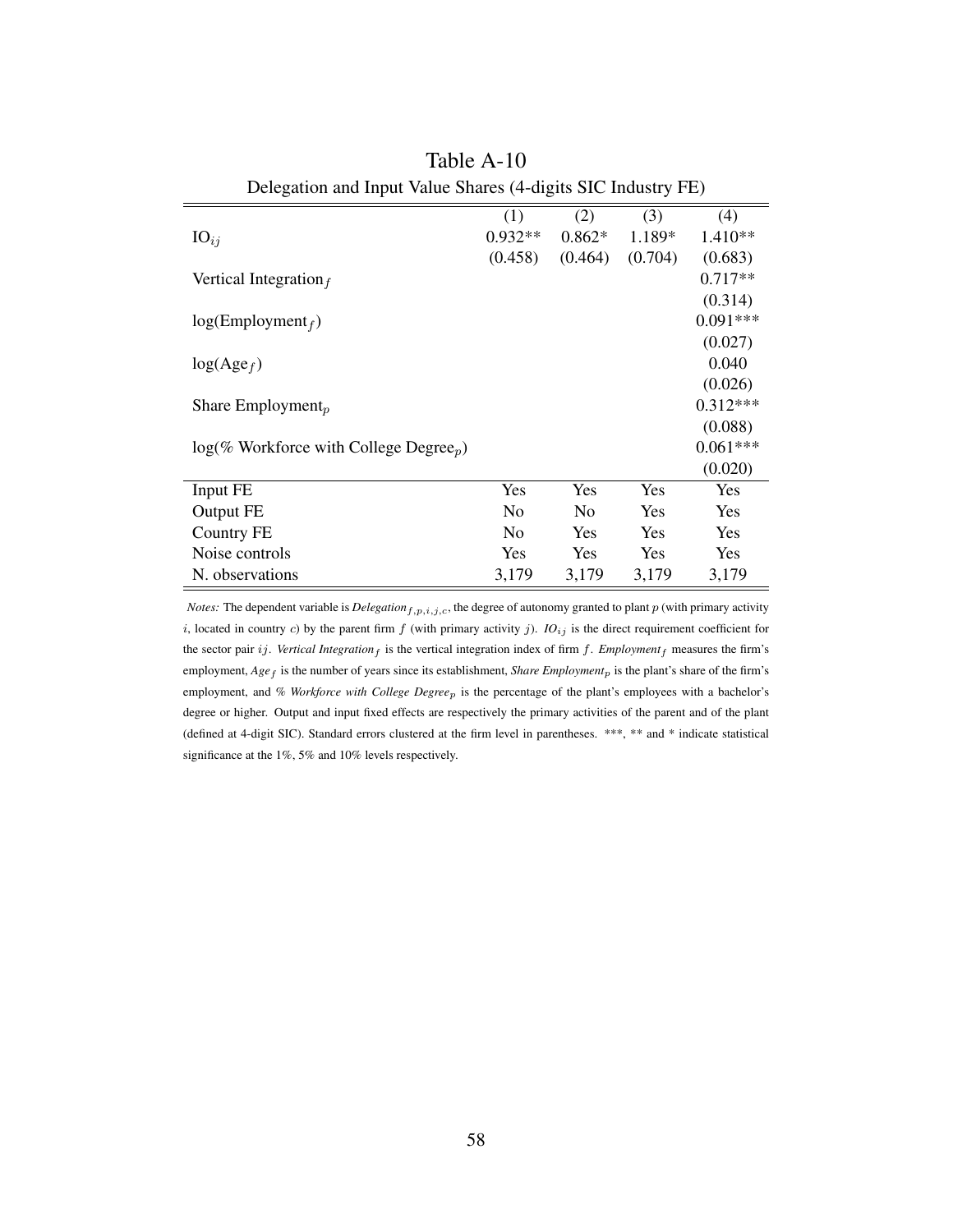|                                                       | (1)      | (2)        | (3)        | (4)        |
|-------------------------------------------------------|----------|------------|------------|------------|
| $IO_{ij}$                                             | 1.458*** | $1.463***$ | 1.836***   | 1.781***   |
|                                                       | (0.472)  | (0.469)    | (0.562)    | (0.545)    |
| Vertical Integration $_f$                             |          |            |            | 0.379      |
|                                                       |          |            |            | (0.307)    |
| log(Employment <sub>f</sub> )                         |          |            |            | $0.091***$ |
|                                                       |          |            |            | (0.028)    |
| $log(Age_f)$                                          |          |            |            | $0.047*$   |
|                                                       |          |            |            | (0.024)    |
| Share Employment <sub>p</sub>                         |          |            |            | $0.313***$ |
|                                                       |          |            |            | (0.090)    |
| $log(\%$ Workforce with College Degree <sub>p</sub> ) |          |            |            | $0.056***$ |
|                                                       |          |            |            | (0.019)    |
| Input FE                                              | Yes      | Yes        | Yes        | Yes        |
| Output FE                                             | No       | No         | <b>Yes</b> | Yes        |
| Country FE                                            | No       | Yes        | <b>Yes</b> | Yes        |
| Noise controls                                        | Yes      | Yes        | Yes        | Yes        |
| N. observations                                       | 2,369    | 2,369      | 2,369      | 2,369      |

| Table A-11                                               |
|----------------------------------------------------------|
| Delegation and Input Value Shares (Largest 10 Countries) |

*Notes:* The dependent variable is *Delegation*<sub>f,p,i,j,c</sub>, the degree of autonomy granted to plant p (with primary activity i, located in country c) by the parent firm  $f$  (with primary activity  $j$ ).  $IO_{ij}$  is the direct requirement coefficient for the sector pair  $ij$ . *Vertical Integration*  $f$  is the vertical integration index of firm  $f$ . *Employment* $f$  measures the firm's employment,  $Age_f$  is the number of years since its establishment, *Share Employment*p is the plant's share of the firm's employment, and *% Workforce with College Degree*p is the percentage of the plant's employees with a bachelor's degree or higher. Output and input fixed effects are respectively the primary activities of the parent and of the plant (defined at 3-digit SIC). Standard errors clustered at the firm level in parentheses. \*\*\*, \*\* and \* indicate statistical significance at the 1%, 5% and 10% levels respectively.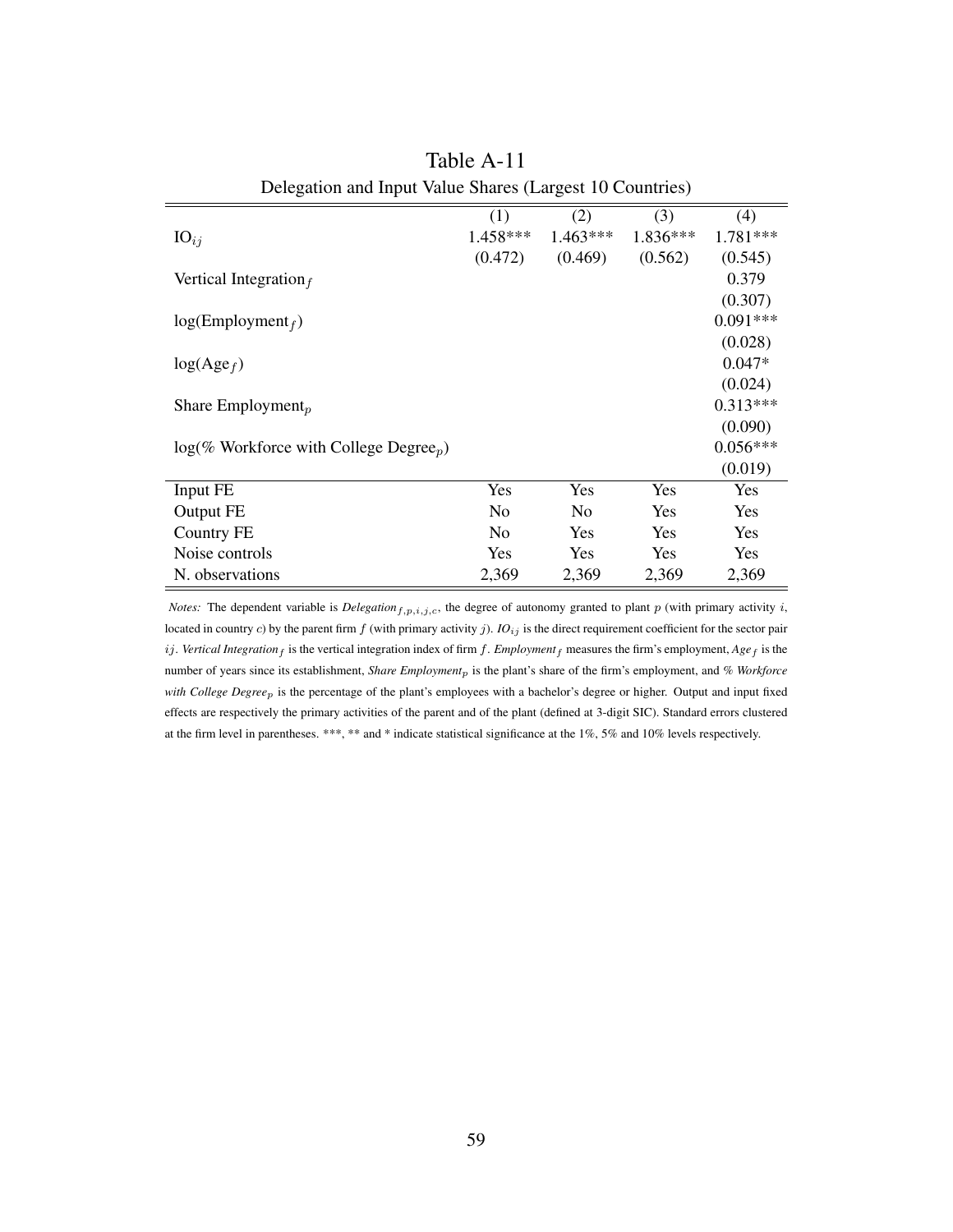| Integration and Input Value Shares (Matched Sample) |                |                |                |              |                          |  |  |
|-----------------------------------------------------|----------------|----------------|----------------|--------------|--------------------------|--|--|
|                                                     | (1)            | (2)            | (3)            | (4)          | (5)                      |  |  |
| $IO_{ij}$                                           | $0.04845*$     | $0.06449**$    | $0.10164***$   | $0.10144***$ | $0.10665***$             |  |  |
|                                                     | (0.02903)      | (0.02999)      | (0.01857)      | (0.01842)    | (0.01943)                |  |  |
| log(Employment <sub>f</sub> )                       |                |                |                | $0.00570***$ |                          |  |  |
|                                                     |                |                |                | (0.00034)    |                          |  |  |
| $log(Age_f)$                                        |                |                |                | $-0.00023$   |                          |  |  |
|                                                     |                |                |                | (0.00039)    |                          |  |  |
| Input FE                                            | <b>Yes</b>     | <b>Yes</b>     | Yes            | Yes          | Yes                      |  |  |
| Output FE                                           | N <sub>0</sub> | No             | Yes            | Yes          | $\overline{\phantom{a}}$ |  |  |
| <b>Country FE</b>                                   | N <sub>0</sub> | Yes            | Yes            | Yes          |                          |  |  |
| Firm FE                                             | N <sub>0</sub> | N <sub>0</sub> | N <sub>0</sub> | No           | Yes                      |  |  |
| N. observations                                     | 292,744        | 292,744        | 292,744        | 292,744      | 292,744                  |  |  |

Table A-12

*Notes:* The dependent variable is *Integration*<sub>f,j,i,c</sub>, a dummy equal to 1 if firm  $f$  producing final product  $j$  (defined at 4-digit SIC) and located in country c integrates input i (defined at 4-digit SIC) within its boundaries. *IO<sub>ij</sub>* is the direct requirement coefficient for the sector pair ij.  $Emplogment_f$  measures firm employment, and  $Age_f$  is the number of years since the firm's establishment. Output and input fixed effects defined at 3-digit SIC. In the specification in column 5, country and output-industry fixed effects are absorbed by the firm fixed effects (each firm  $f$  is associated to one location and one primary activity). Standard errors clustered at the input-output level in parentheses. \*\*\*, \*\* and \* indicate statistical significance at the 1%, 5% and 10% levels.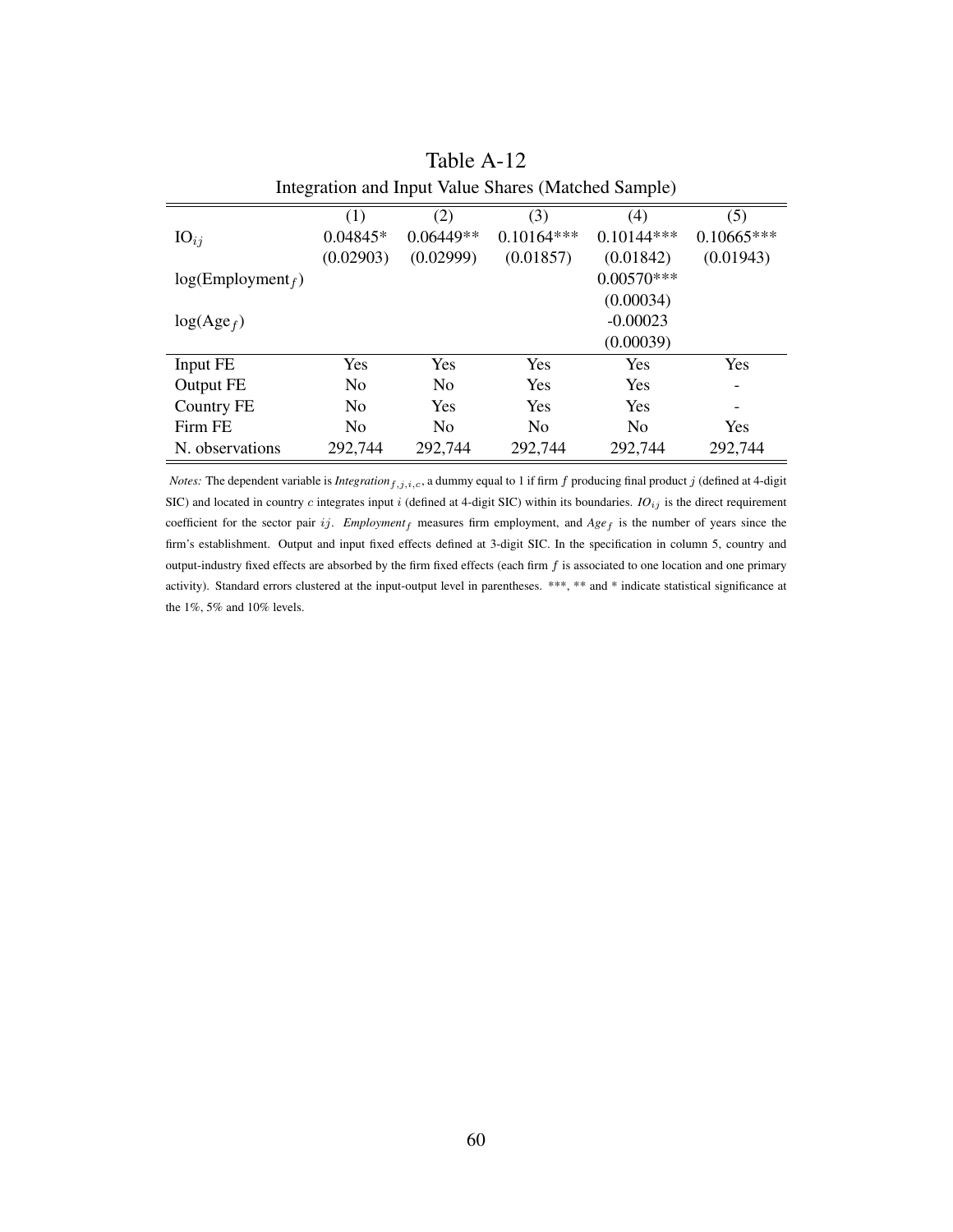| Integration and Input Value Shares (4-digits SIC Industry FE) |                |                |                |                |            |  |  |
|---------------------------------------------------------------|----------------|----------------|----------------|----------------|------------|--|--|
|                                                               | (1)            | (2)            | (3)            | (4)            | (5)        |  |  |
| $IO_{ij}$                                                     | $0.14712***$   | $0.14719***$   | $0.17564***$   | $0.17545***$   | 0.19912*** |  |  |
|                                                               | (0.02050)      | (0.02054)      | (0.02484)      | (0.02485)      | (0.02827)  |  |  |
| log(Employment <sub>f</sub> )                                 |                |                |                | $0.00136***$   |            |  |  |
|                                                               |                |                |                | (0.00011)      |            |  |  |
| $log(Age_f)$                                                  |                |                |                | $0.00017**$    |            |  |  |
|                                                               |                |                |                | (0.00008)      |            |  |  |
| Input FE                                                      | Yes            | <b>Yes</b>     | <b>Yes</b>     | <b>Yes</b>     | Yes        |  |  |
| Output FE                                                     | N <sub>0</sub> | N <sub>0</sub> | <b>Yes</b>     | <b>Yes</b>     |            |  |  |
| Country FE                                                    | No             | Yes            | <b>Yes</b>     | Yes            |            |  |  |
| Firm FE                                                       | N <sub>0</sub> | N <sub>0</sub> | N <sub>0</sub> | N <sub>0</sub> | <b>Yes</b> |  |  |
| N. observations                                               | 7,042,966      | 7,042,966      | 7,042,966      | 7,042,966      | 7,042,966  |  |  |

| Table A-13                                                 |  |
|------------------------------------------------------------|--|
| tegration and Input Value Shares (4-digits SIC Industry Fl |  |

*Notes:* The dependent variable is *Integration*  $f_{j,i,c}$ , a dummy equal to 1 if firm  $f$  producing final product  $j$  (defined at 4-digit SIC) and located in country  $c$  integrates input  $i$  (defined at 4-digit SIC) within its boundaries.  $IO_{ij}$  is the direct requirement coefficient for the sector pair ij. *Employment*<sub>f</sub> measures firm employment, and *Age*<sub>f</sub> is the number of years since the firm's establishment. Output and input fixed effects defined at 4-digit SIC. In the specification in column 5, country and output-industry fixed effects are absorbed by the firm fixed effects (each firm  $f$  is associated to one location and one primary activity). Standard errors clustered at the input-output level in parentheses. \*\*\*, \*\* and \* indicate statistical significance at the 1%, 5% and 10% levels.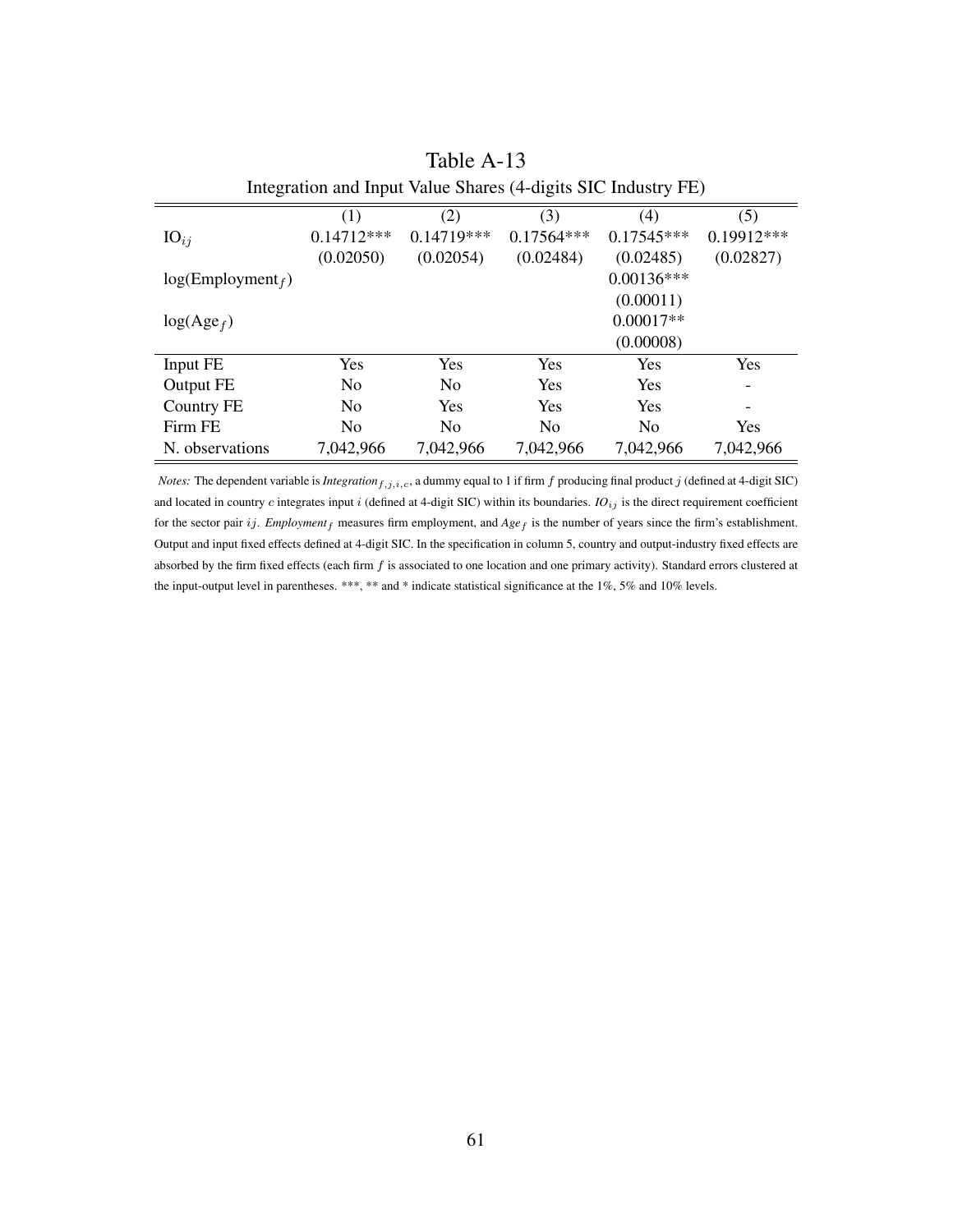| Integration and Input Value Shares (Largest 10 Countries) |                |                |                |                |              |  |  |
|-----------------------------------------------------------|----------------|----------------|----------------|----------------|--------------|--|--|
|                                                           | (1)            | (2)            | (3)            | (4)            | (5)          |  |  |
| $IO_{ij}$                                                 | $0.14536***$   | $0.14551***$   | $0.17133***$   | $0.17117***$   | $0.19351***$ |  |  |
|                                                           | (0.02075)      | (0.02077)      | (0.02486)      | (0.02486)      | (0.02806)    |  |  |
| log(Employment <sub>f</sub> )                             |                |                |                | $0.00137***$   |              |  |  |
|                                                           |                |                |                | (0.00011)      |              |  |  |
| $log(Age_f)$                                              |                |                |                | $0.00016*$     |              |  |  |
|                                                           |                |                |                | (0.00008)      |              |  |  |
| Input FE                                                  | Yes            | Yes            | <b>Yes</b>     | <b>Yes</b>     | Yes          |  |  |
| Output FE                                                 | N <sub>0</sub> | N <sub>0</sub> | <b>Yes</b>     | <b>Yes</b>     |              |  |  |
| Country FE                                                | N <sub>0</sub> | Yes            | <b>Yes</b>     | <b>Yes</b>     |              |  |  |
| Firm FE                                                   | N <sub>0</sub> | N <sub>0</sub> | N <sub>0</sub> | N <sub>0</sub> | <b>Yes</b>   |  |  |
| N. observations                                           | 6,776,732      | 6,776,732      | 6,776,732      | 6,776,732      | 6,776,732    |  |  |

|  | Table A-14                                          |  |
|--|-----------------------------------------------------|--|
|  | egration and Input Value Shares (Largest 10 Countri |  |

*Notes:* The dependent variable is *Integration*  $f_{j,i,c}$ , a dummy equal to 1 if firm  $f$  producing final product  $j$  (defined at 4-digit SIC) and located in country  $c$  integrates input  $i$  (defined at 4-digit SIC) within its boundaries.  $IO_{ij}$  is the direct requirement coefficient for the sector pair ij. *Employment*<sub>f</sub> measures firm employment, and *Age*<sub>f</sub> is the number of years since the firm's establishment. Output and input fixed effects defined at 3-digit SIC. In the specification in column 5, country and output-industry fixed effects are absorbed by the firm fixed effects (each firm  $f$  is associated to one location and one primary activity). Standard errors clustered at the input-output level in parentheses. \*\*\*, \*\* and \* indicate statistical significance at the 1%, 5% and 10% levels.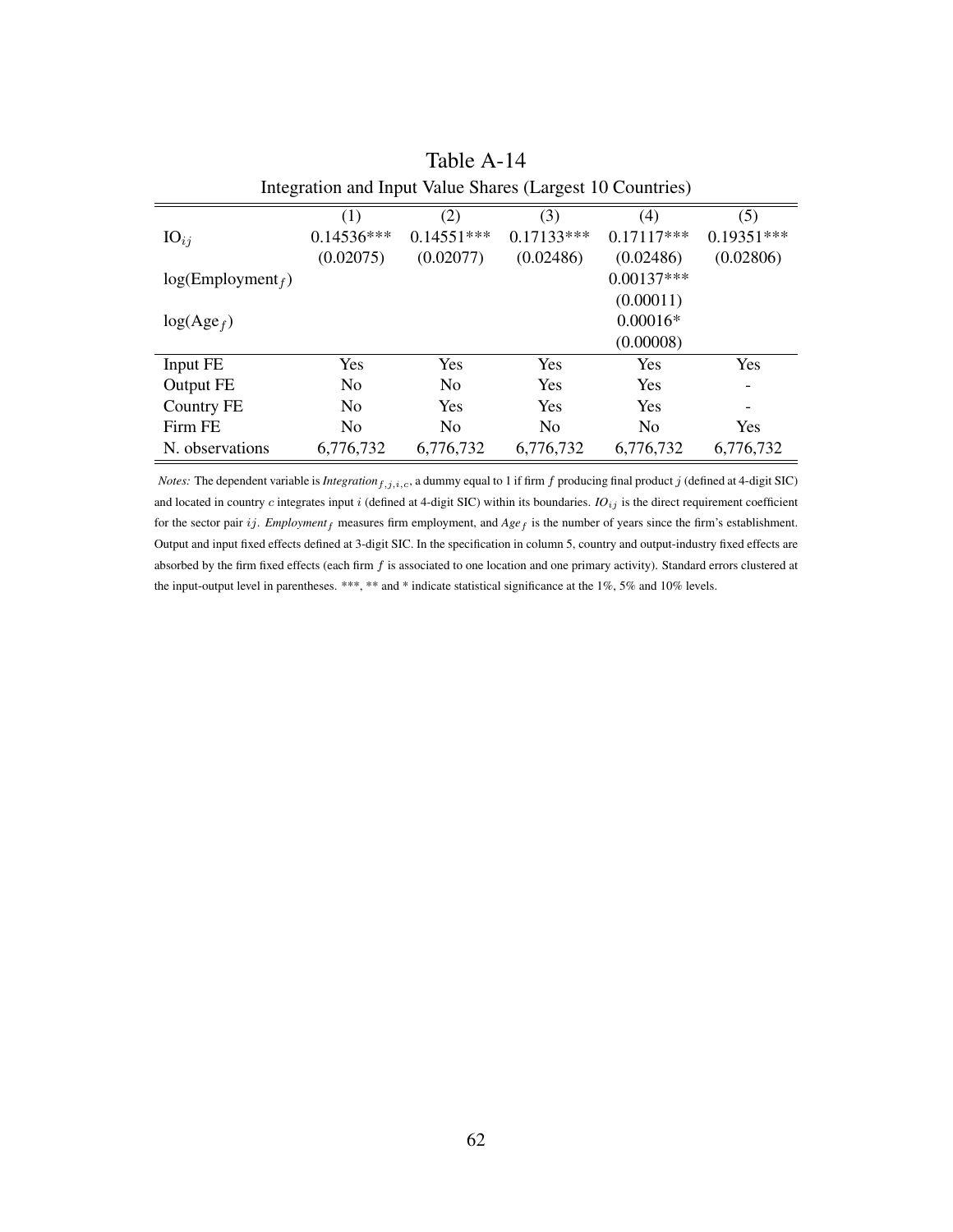| Integration and Input Value Shares<br>(Single-Plant Firms) |                |                |                |                |              |  |  |
|------------------------------------------------------------|----------------|----------------|----------------|----------------|--------------|--|--|
|                                                            | (1)            | (2)            | (3)            | (4)            | (5)          |  |  |
| $IO_{ij}$                                                  | 0.13929***     | $0.13960***$   | $0.16427***$   | $0.16426***$   | $0.18487***$ |  |  |
|                                                            | (0.02037)      | (0.02041)      | (0.02468)      | (0.02468)      | (0.02780)    |  |  |
| $log(Employment_f)$                                        |                |                |                | 0.00008        |              |  |  |
|                                                            |                |                |                | (0.00007)      |              |  |  |
| $log(Age_f)$                                               |                |                |                | $0.00015*$     |              |  |  |
|                                                            |                |                |                | (0.00009)      |              |  |  |
| Input FE                                                   | Yes            | Yes            | Yes            | Yes            | Yes          |  |  |
| Output FE                                                  | N <sub>0</sub> | N <sub>0</sub> | Yes            | Yes            |              |  |  |
| <b>Country FE</b>                                          | No             | Yes            | Yes            | <b>Yes</b>     |              |  |  |
| Firm FE                                                    | No             | N <sub>0</sub> | N <sub>0</sub> | N <sub>0</sub> | Yes          |  |  |
| N. observations                                            | 6,361,633      | 6,361,633      | 6,361,633      | 6,361,633      | 6,361,633    |  |  |

# Table A-15

*Notes:* The dependent variable is *Integration*  $f_{i,j,i,c}$ , a dummy equal to 1 if firm  $f$  producing final product  $j$  (defined at 4-digit SIC) and located in country  $c$  integrates input  $i$  (defined at 4-digit SIC) within its boundaries.  $IO_{ij}$  is the direct requirement coefficient for the sector pair ij. *Employment*<sub>f</sub> measures firm employment, and  $Age_f$  is the number of years since the firm's establishment. Output and input fixed effects defined at 3-digit SIC. In the specification in column 5, country and output-industry fixed effects are absorbed by the firm fixed effects (each firm  $f$  is associated to one location and one primary activity). Standard errors clustered at the input-output level in parentheses. \*\*\*, \*\* and \* indicate statistical significance at the 1%, 5% and 10% levels.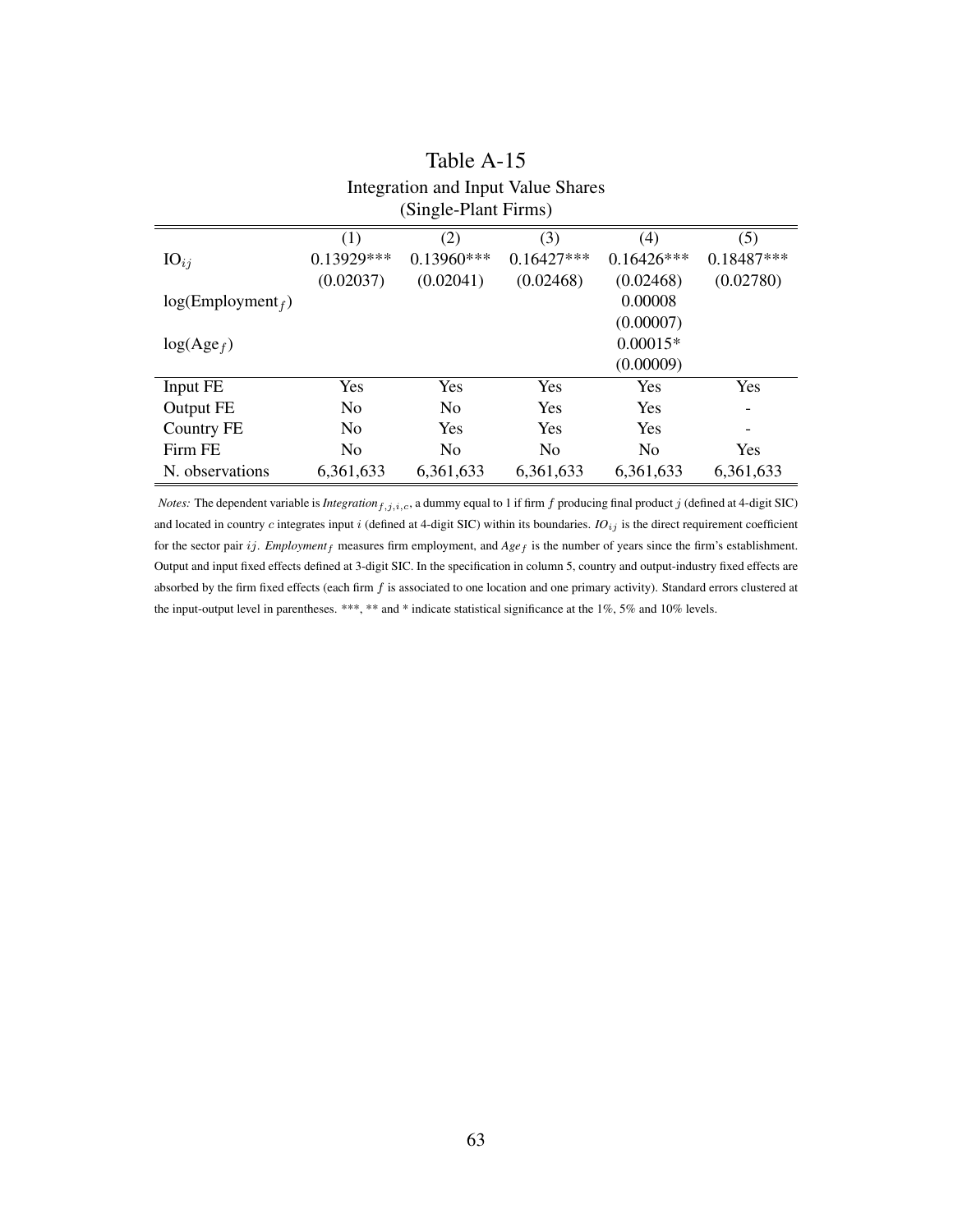|                                         | (1)            | (2)            | (3)          | (4)          | (5)          | (6)          |
|-----------------------------------------|----------------|----------------|--------------|--------------|--------------|--------------|
| CV Productivity <sub><i>i.c</i></sub>   | $0.00062***$   | $0.00062***$   | $0.00062***$ | $0.00057***$ | $0.00056***$ | $0.00056***$ |
|                                         | (0.00015)      | (0.00015)      | (0.00015)    | (0.00014)    | (0.00014)    | (0.00015)    |
| Mean Productivity <sub><i>i.c</i></sub> | $-0.00314**$   | $-0.00314**$   | $-0.00316**$ | $-0.00246*$  | $-0.00264**$ | $-0.00245**$ |
|                                         | (0.00145)      | (0.00145)      | (0.00145)    | (0.00133)    | (0.00124)    | (0.00124)    |
| $IO_{ij}$                               |                |                | $0.07702***$ | $0.12626***$ | $0.12829***$ | $0.13752***$ |
|                                         |                |                | (0.01188)    | (0.01495)    | (0.01485)    | (0.01592)    |
| log(Employment <sub>f</sub> )           |                |                |              |              | $0.00672***$ |              |
|                                         |                |                |              |              | (0.00040)    |              |
| $log(1 + Age_f)$                        |                |                |              |              | $-0.00009$   |              |
|                                         |                |                |              |              | (0.00028)    |              |
| Input FE                                | Yes            | Yes            | Yes          | Yes          | Yes          | Yes          |
| Output FE                               | N <sub>o</sub> | No             | No           | Yes          | Yes          |              |
| Country FE                              | No             | Yes            | Yes          | Yes          | Yes          |              |
| Firm FE                                 | No             | N <sub>o</sub> | No           | No           | No           | Yes          |
| N. observations                         | 249,471        | 249,471        | 249,471      | 249,471      | 249,471      | 249,471      |

Table A-16 Integration and Riskiness of Input industries (Matched Sample)

*Notes:* The dependent variable is *Integration*<sub>f,j,i,c</sub>, a dummy equal to 1 if firm  $f$  producing final product  $j$  (defined at 4-digit SIC) and located in country c integrates input i (defined at 4-digit SIC) within its boundaries. *CV Productivity<sub>i,c</sub>* is the coefficient of variation of labor productivity of the independent suppliers in input industry i located in country c, while *Mean Productivity*<sub>i,c</sub> is the mean of supplier productivity.  $IO_{ij}$  is the direct requirement coefficient for the sector pair ij. *Employment* f measures firm employment, and  $Age_f$  is the number of years since the firm's establishment. Output and input fixed effects defined at 3-digit SIC. In the specification in column 5, country and output-industry fixed effects are absorbed by the firm fixed effects (each firm f is associated to one location and one primary activity). Standard errors clustered at the input level in parentheses. \*\*\*, \*\* and \* indicate statistical significance at the 1%, 5% and 10% levels.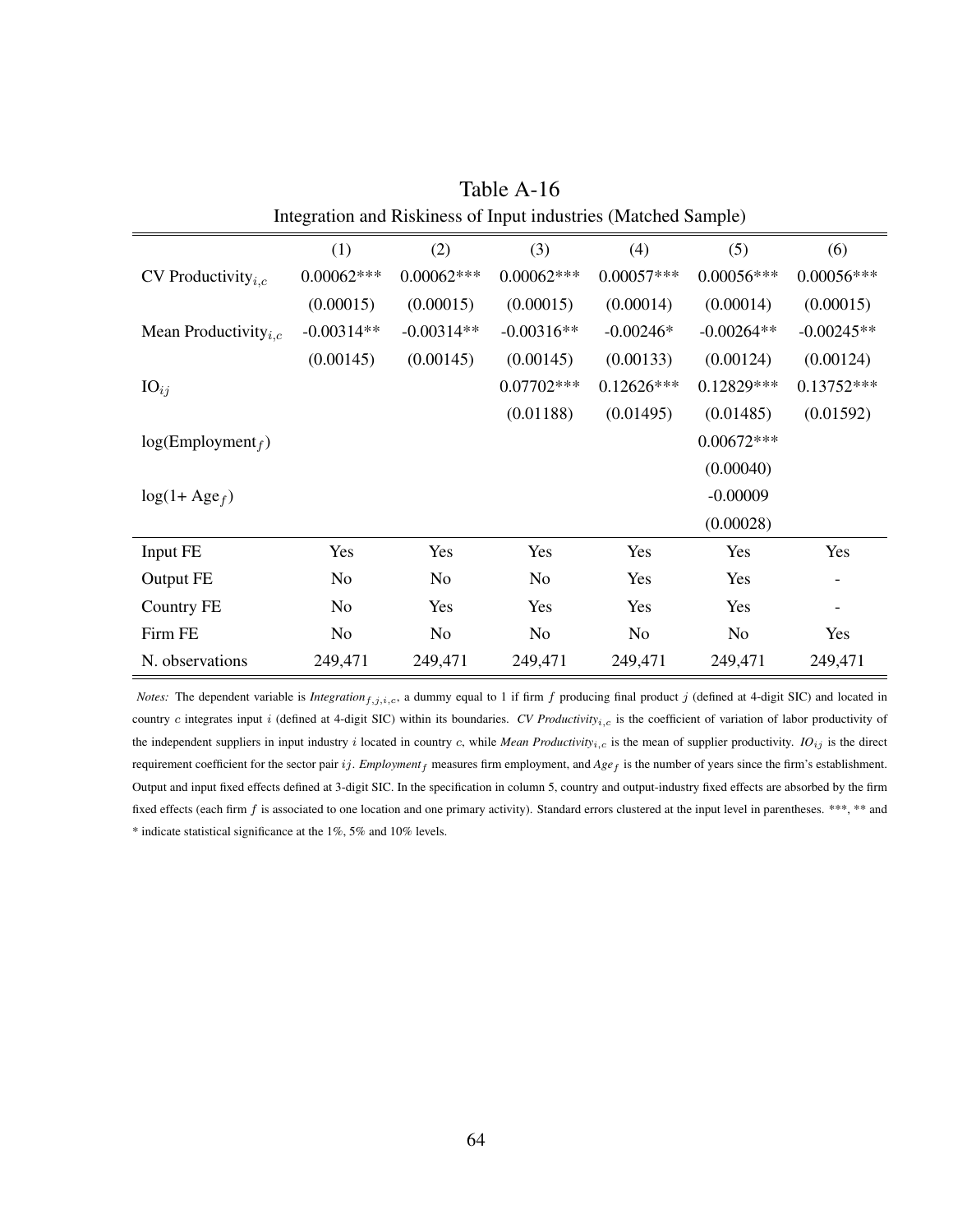|                                         | (1)            | (2)            | (3)            | (4)            | (5)            | (6)          |
|-----------------------------------------|----------------|----------------|----------------|----------------|----------------|--------------|
| CV Productivity $_{i,c}$                | $0.00038***$   | $0.00048***$   | $0.00047***$   | $0.00047***$   | $0.00047***$   | $0.00047***$ |
|                                         | (0.00008)      | (0.00007)      | (0.00007)      | (0.00007)      | (0.00007)      | (0.00007)    |
| Mean Productivity <sub><i>i.c</i></sub> | $-0.00760$     | $-0.01099$     | $-0.01078$     | $-0.01021$     | $-0.01018$     | $-0.01017$   |
|                                         | (0.00790)      | (0.00991)      | (0.00979)      | (0.00968)      | (0.00968)      | (0.00965)    |
| $IO_{ij}$                               |                |                | $0.15325***$   | $0.21249***$   | $0.21252***$   | $0.21173***$ |
|                                         |                |                | (0.01299)      | (0.01534)      | (0.01534)      | (0.01534)    |
| $log(Employment_f)$                     |                |                |                |                | $0.00144***$   |              |
|                                         |                |                |                |                | (0.00012)      |              |
| $log(1 + Age_f)$                        |                |                |                |                | 0.00015        |              |
|                                         |                |                |                |                | (0.00010)      |              |
| Input FE                                | Yes            | Yes            | Yes            | Yes            | Yes            | Yes          |
| Output FE                               | No             | N <sub>0</sub> | No             | Yes            | Yes            |              |
| Country FE                              | No             | Yes            | Yes            | Yes            | Yes            |              |
| Firm FE                                 | N <sub>o</sub> | N <sub>0</sub> | N <sub>o</sub> | N <sub>o</sub> | N <sub>o</sub> | Yes          |
| N. observations                         | 6,644,884      | 6,644,884      | 6,644,884      | 6,644,884      | 6,644,884      | 6,644,884    |

Table A-17 Integration and Riskiness of Input industries (4-digits SIC Industry FE)

*Notes:* The dependent variable is *Integration*<sub>f,j,i,c</sub>, a dummy equal to 1 if firm  $f$  producing final product  $j$  (defined at 4-digit SIC) and located in country c integrates input i (defined at 4-digit SIC) within its boundaries. *CV Productivity<sub>i,c</sub>* is the coefficient of variation of labor productivity of the independent suppliers in input industry i located in country c, while *Mean Productivity*<sub>i,c</sub> is the mean of supplier productivity.  $IO_{ij}$  is the direct requirement coefficient for the sector pair ij. *Employment* f measures firm employment, and  $Age_f$  is the number of years since the firm's establishment. Output and input fixed effects defined at 4-digit SIC. In the specification in column 6, country and output-industry fixed effects are absorbed by the firm fixed effects (each firm f is associated to one location and one primary activity). Standard errors clustered at the input level in parentheses. \*\*\*, \*\* and \* indicate statistical significance at the 1%, 5% and 10% levels.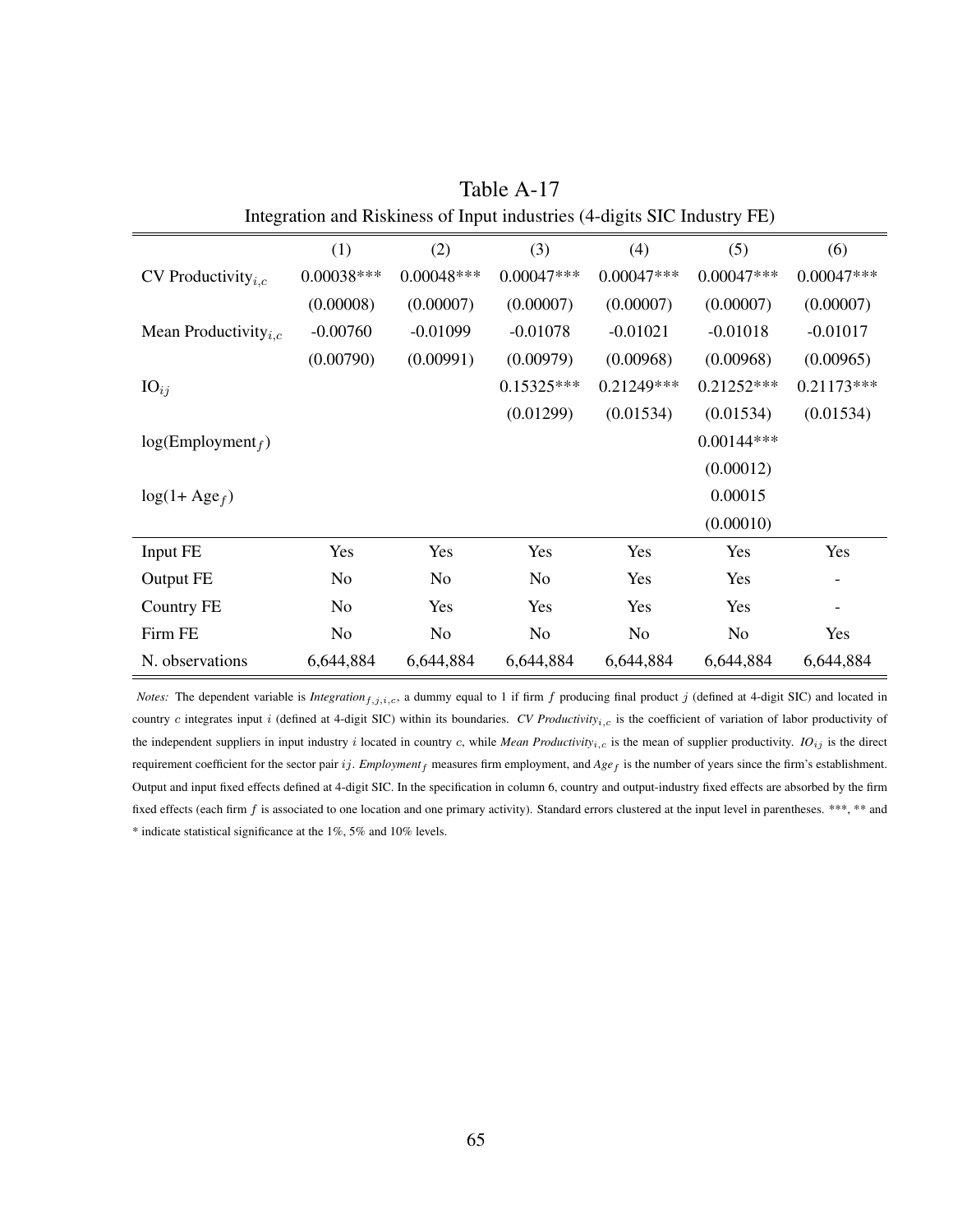|                                         | (1)            | (2)          | (3)            | (4)          | (5)          | (6)          |
|-----------------------------------------|----------------|--------------|----------------|--------------|--------------|--------------|
| CV Productivity $_{i,c}$                | $0.00064***$   | $0.00075***$ | $0.00074***$   | $0.00074***$ | $0.00074***$ | $0.00073***$ |
|                                         | (0.00009)      | (0.00010)    | (0.00010)      | (0.00010)    | (0.00010)    | (0.00010)    |
| Mean Productivity <sub><i>i.c</i></sub> | $-0.01285$     | $-0.01648$   | $-0.01623$     | $-0.01583$   | $-0.01582$   | $-0.01573$   |
|                                         | (0.01253)      | (0.01516)    | (0.01498)      | (0.01496)    | (0.01495)    | (0.01482)    |
| $IO_{ij}$                               |                |              | $0.14988$ ***  | $0.17844***$ | $0.17829***$ | 0.20249***   |
|                                         |                |              | (0.01396)      | (0.01505)    | (0.01505)    | (0.01676)    |
| $log(Employment_f)$                     |                |              |                |              | $0.00146***$ |              |
|                                         |                |              |                |              | (0.00013)    |              |
| $log(1 + Age_f)$                        |                |              |                |              | 0.00017      |              |
|                                         |                |              |                |              | (0.00011)    |              |
| Input FE                                | Yes            | Yes          | Yes            | Yes          | Yes          | Yes          |
| Output FE                               | No             | No           | N <sub>o</sub> | Yes          | Yes          | -            |
| Country FE                              | N <sub>o</sub> | Yes          | Yes            | Yes          | Yes          |              |
| Firm FE                                 | No             | No           | N <sub>o</sub> | No           | No           | Yes          |
| N. observations                         | 6,430,959      | 6,430,959    | 6,430,959      | 6,430,959    | 6,430,959    | 6,430,959    |

Table A-18 Integration and Riskiness of Input industries (Largest 10 Countries)

*Notes:* The dependent variable is *Integration*<sub>f,j,i,c</sub>, a dummy equal to 1 if firm  $f$  producing final product  $j$  (defined at 4-digit SIC) and located in country c integrates input i (defined at 4-digit SIC) within its boundaries. *CV Productivity<sub>i,c</sub>* is the coefficient of variation of labor productivity of the independent suppliers in input industry i located in country c, while *Mean Productivity*<sub>i,c</sub> is the mean of supplier productivity.  $IO_{ij}$  is the direct requirement coefficient for the sector pair ij. *Employment* f measures firm employment, and  $Age_f$  is the number of years since the firm's establishment. Output and input fixed effects defined at 3-digit SIC. In the specification in column 6, country and output-industry fixed effects are absorbed by the firm fixed effects (each firm f is associated to one location and one primary activity). Standard errors clustered at the input level in parentheses. \*\*\*, \*\* and \* indicate statistical significance at the 1%, 5% and 10% levels.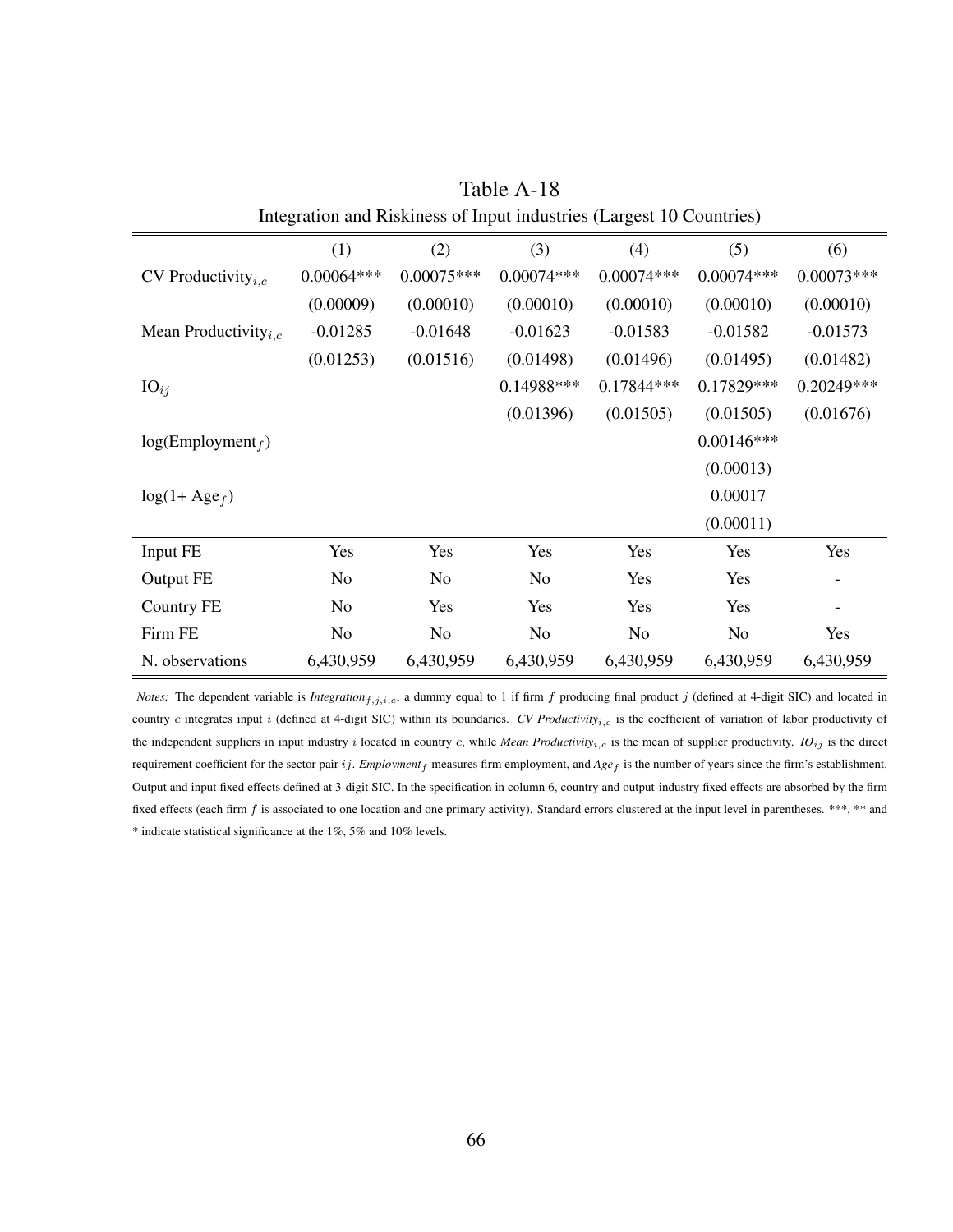|                                         | (1)           | (2)            | (3)            | (4)            | (5)            | (6)                      |
|-----------------------------------------|---------------|----------------|----------------|----------------|----------------|--------------------------|
| CV Productivity <sub><i>i.c</i></sub>   | $0.00060$ *** | $0.00070$ ***  | $0.00070$ ***  | $0.00069***$   | $0.00069***$   | 0.00069***               |
|                                         | (0.00008)     | (0.00010)      | (0.00009)      | (0.00009)      | (0.00009)      | (0.00009)                |
| Mean Productivity <sub><i>i.c</i></sub> | $-0.01084$    | $-0.01385$     | $-0.01360$     | $-0.01320$     | $-0.01321$     | $-0.01313$               |
|                                         | (0.01139)     | (0.01353)      | (0.01336)      | (0.01335)      | (0.01335)      | (0.01324)                |
| $IO_{ij}$                               |               |                | $0.14390***$   | $0.17148***$   | $0.17147***$   | 0.19426***               |
|                                         |               |                | (0.01365)      | (0.01475)      | (0.01475)      | (0.01646)                |
| $log(Employment_f)$                     |               |                |                |                | 0.00010        |                          |
|                                         |               |                |                |                | (0.00010)      |                          |
| $log(1 + Age_f)$                        |               |                |                |                | 0.00014        |                          |
|                                         |               |                |                |                | (0.00012)      |                          |
| Input FE                                | Yes           | Yes            | Yes            | Yes            | Yes            | Yes                      |
| Output FE                               | No            | N <sub>0</sub> | No             | Yes            | Yes            | $\overline{\phantom{a}}$ |
| Country FE                              | No            | Yes            | Yes            | Yes            | Yes            |                          |
| Firm FE                                 | No            | No             | N <sub>o</sub> | N <sub>o</sub> | N <sub>o</sub> | Yes                      |
| N. observations                         | 6,027,632     | 6,027,632      | 6,027,632      | 6,027,632      | 6,027,632      | 6,027,632                |

Table A-19 Integration and Riskiness of Input industries (Single-Plant Firms)

*Notes:* The dependent variable is *Integration*<sub>f,j,i,c</sub>, a dummy equal to 1 if firm  $f$  producing final product  $j$  (defined at 4-digit SIC) and located in country c integrates input i (defined at 4-digit SIC) within its boundaries. *CV Productivity<sub>i,c</sub>* is the coefficient of variation of labor productivity of the independent suppliers in input industry i located in country c, while *Mean Productivity*<sub>i,c</sub> is the mean of supplier productivity. *IO*<sub>ij</sub> is the direct requirement coefficient for the sector pair ij. *Employment* f measures firm employment, and  $Age_f$  is the number of years since the firm's establishment. Output and input fixed effects defined at 3-digit SIC. In the specification in column 6, country and output-industry fixed effects are absorbed by the firm fixed effects (each firm f is associated to one location and one primary activity). Standard errors clustered at the input level in parentheses. \*\*\*, \*\* and \* indicate statistical significance at the 1%, 5% and 10% levels.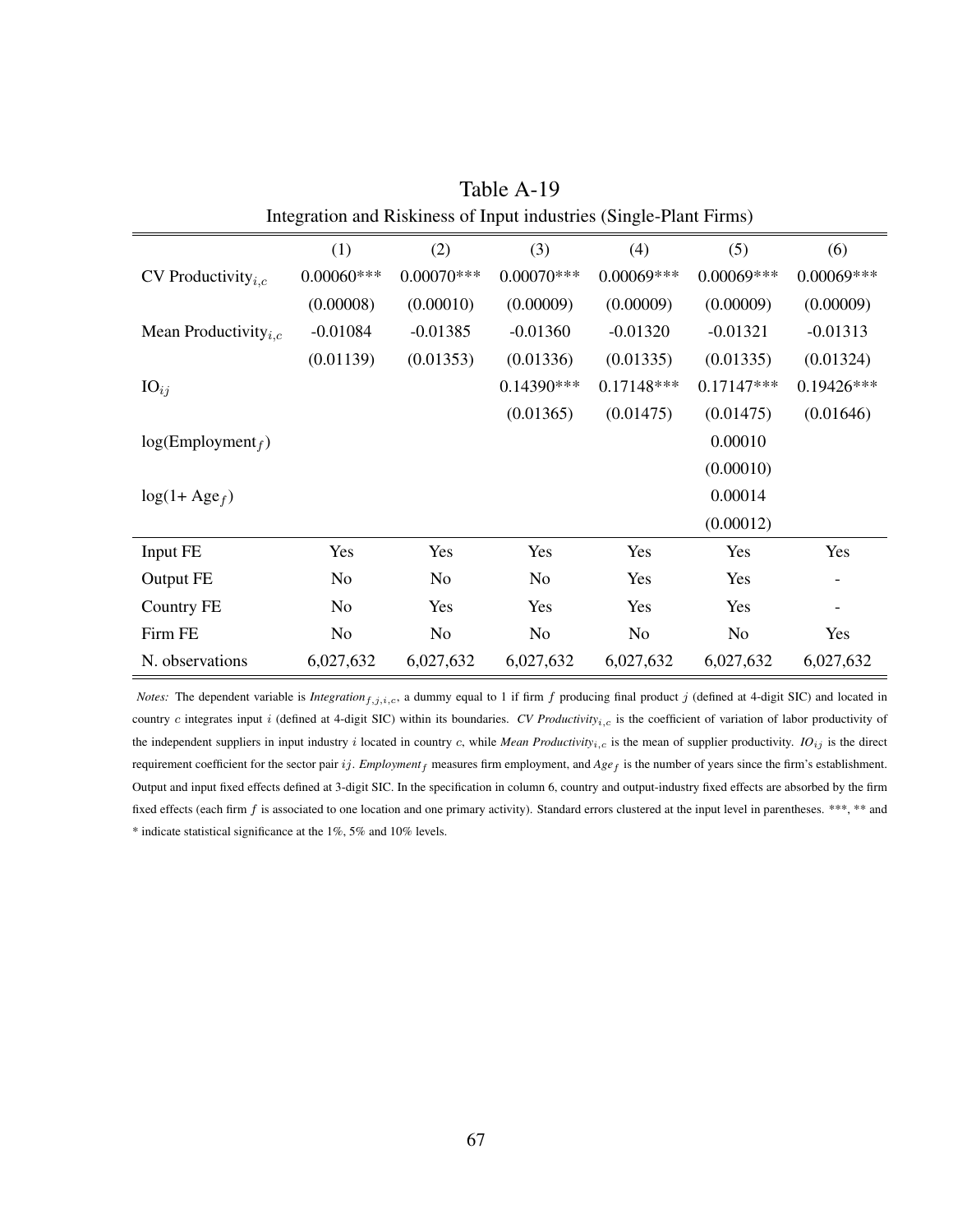| michanon and Kiskiness of Input muustries (Winsoftzing Supplier Froudentity) |                |                |              |                |                |                          |
|------------------------------------------------------------------------------|----------------|----------------|--------------|----------------|----------------|--------------------------|
|                                                                              | (1)            | (2)            | (3)          | (4)            | (5)            | (6)                      |
| CV Productivity <sub><i>i.c</i></sub>                                        | $0.00646***$   | $0.00656***$   | $0.00640***$ | $0.00639***$   | $0.00640***$   | $0.00645***$             |
|                                                                              | (0.00178)      | (0.00182)      | (0.00178)    | (0.00179)      | (0.00178)      | (0.00182)                |
| Mean Productivity <sub><i>i.c</i></sub>                                      | 0.00134        | 0.00173        | 0.00140      | 0.00172        | 0.00174        | 0.00173                  |
|                                                                              | (0.00419)      | (0.00421)      | (0.00420)    | (0.00424)      | (0.00426)      | (0.00424)                |
| $IO_{ij}$                                                                    |                |                | $0.15107***$ | $0.18158***$   | $0.18141***$   | $0.20665***$             |
|                                                                              |                |                | (0.01363)    | (0.01474)      | (0.01474)      | (0.01649)                |
| log(Employment <sub>f</sub> )                                                |                |                |              |                | $0.00147***$   |                          |
|                                                                              |                |                |              |                | (0.00013)      |                          |
| $log(1 + Age_f)$                                                             |                |                |              |                | 0.00018        |                          |
|                                                                              |                |                |              |                | (0.00011)      |                          |
| Input FE                                                                     | Yes            | Yes            | Yes          | Yes            | Yes            | Yes                      |
| Output FE                                                                    | N <sub>o</sub> | N <sub>0</sub> | No           | Yes            | Yes            |                          |
| Country FE                                                                   | No             | Yes            | Yes          | Yes            | Yes            | $\overline{\phantom{a}}$ |
| Firm FE                                                                      | N <sub>o</sub> | N <sub>o</sub> | No.          | N <sub>o</sub> | N <sub>o</sub> | Yes                      |
| N. observations                                                              | 6,532,715      | 6,532,715      | 6,532,715    | 6,532,715      | 6,532,715      | 6,532,715                |

Table A-20 Integration and Riskiness of Input industries (Winsorizing Supplier Productivity)

*Notes:* The dependent variable is *Integration*<sub>f,j,i,c</sub>, a dummy equal to 1 if firm  $f$  producing final product  $j$  (defined at 4-digit SIC) and located in country c integrates input i (defined at 4-digit SIC) within its boundaries. *CV Productivity<sub>i,c</sub>* is the coefficient of variation of labor productivity of the independent suppliers in input industry i located in country c, while *Mean Productivity*<sub>i,c</sub> is the mean of supplier productivity.  $IO_{ij}$  is the direct requirement coefficient for the sector pair ij. *Employment* f measures firm employment, and  $Age_f$  is the number of years since the firm's establishment. Output and input fixed effects defined at 3-digit SIC. In the specification in column 6, country and output-industry fixed effects are absorbed by the firm fixed effects (each firm f is associated to one location and one primary activity). Standard errors clustered at the input level in parentheses. \*\*\*, \*\* and \* indicate statistical significance at the 1%, 5% and 10% levels.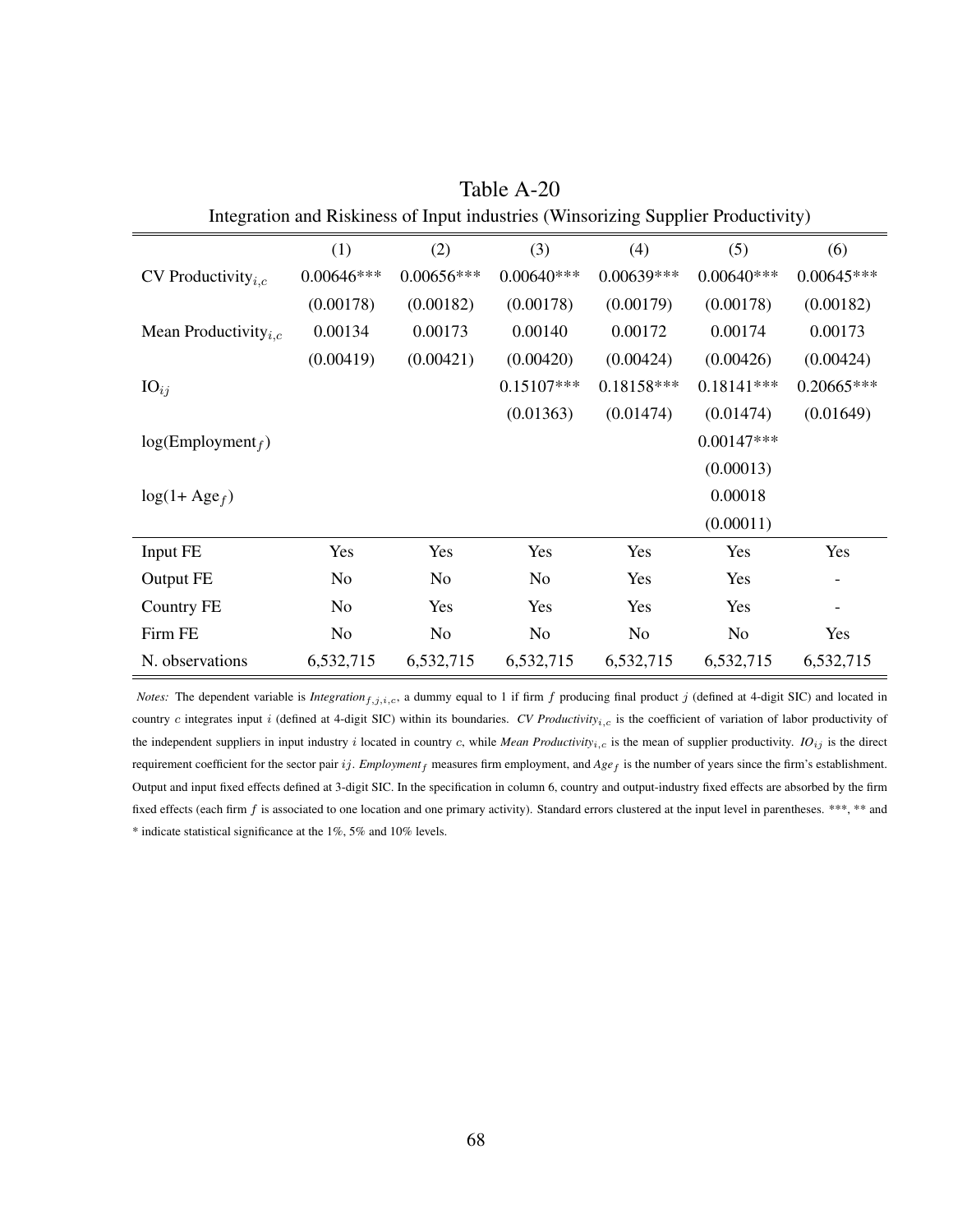<span id="page-70-0"></span>

| $\mu$ and $\mu$ and $\mu$ and $\mu$ and $\mu$ and $\mu$ and $\mu$ and $\mu$ and $\mu$ and $\mu$ and $\mu$ |                |              |              |              |                |              |
|-----------------------------------------------------------------------------------------------------------|----------------|--------------|--------------|--------------|----------------|--------------|
|                                                                                                           | (1)            | (2)          | (3)          | (4)          | (5)            | (6)          |
| CV Productivity $_{i,c}$                                                                                  | $0.00054***$   | $0.00069***$ | 0.00069***   | $0.00068***$ | $0.00068***$   | $0.00067***$ |
|                                                                                                           | (0.00009)      | (0.00009)    | (0.00009)    | (0.00009)    | (0.00009)      | (0.00009)    |
| Mean Productivity <sub><i>i.c</i></sub>                                                                   | $-0.00964$     | $-0.01414$   | $-0.01387$   | $-0.01326$   | $-0.01324$     | $-0.01304$   |
|                                                                                                           | (0.01025)      | (0.01340)    | (0.01323)    | (0.01317)    | (0.01316)      | (0.01292)    |
| $IO_{ij}$                                                                                                 |                |              | $0.16020***$ | 0.19779***   | $0.19767***$   | 0.22927***   |
|                                                                                                           |                |              | (0.01628)    | (0.01784)    | (0.01784)      | (0.02034)    |
| log(Employment <sub>f</sub> )                                                                             |                |              |              |              | $0.00164***$   |              |
|                                                                                                           |                |              |              |              | (0.00016)      |              |
| $log(1 + Age_f)$                                                                                          |                |              |              |              | 0.00020        |              |
|                                                                                                           |                |              |              |              | (0.00012)      |              |
| Input FE                                                                                                  | Yes            | Yes          | Yes          | Yes          | Yes            | Yes          |
| Output FE                                                                                                 | N <sub>o</sub> | No           | No.          | Yes          | Yes            |              |
| Country FE                                                                                                | No             | Yes          | Yes          | Yes          | Yes            |              |
| Firm FE                                                                                                   | No             | No           | No.          | No           | N <sub>o</sub> | Yes          |
| N. observations                                                                                           | 5,484,936      | 5,484,936    | 5,484,936    | 5,484,936    | 5,484,936      | 5,484,936    |

Table A-21 Integration and Riskiness of Input industries (50+ Suppliers per Input Sector)

*Notes:* The dependent variable is *Integration*<sub>f,j,i,c</sub>, a dummy equal to 1 if firm  $f$  producing final product  $j$  (defined at 4-digit SIC) and located in country c integrates input i (defined at 4-digit SIC) within its boundaries. *CV Productivity<sub>i,c</sub>* is the coefficient of variation of labor productivity of the independent suppliers in input industry i located in country c, while *Mean Productivity*<sub>i,c</sub> is the mean of supplier productivity.  $IO_{ij}$  is the direct requirement coefficient for the sector pair ij. *Employment* f measures firm employment, and  $Age_f$  is the number of years since the firm's establishment. Output and input fixed effects defined at 3-digit SIC. In the specification in column 6, country and output-industry fixed effects are absorbed by the firm fixed effects (each firm f is associated to one location and one primary activity). Standard errors clustered at the input level in parentheses. \*\*\*, \*\* and \* indicate statistical significance at the 1%, 5% and 10% levels.